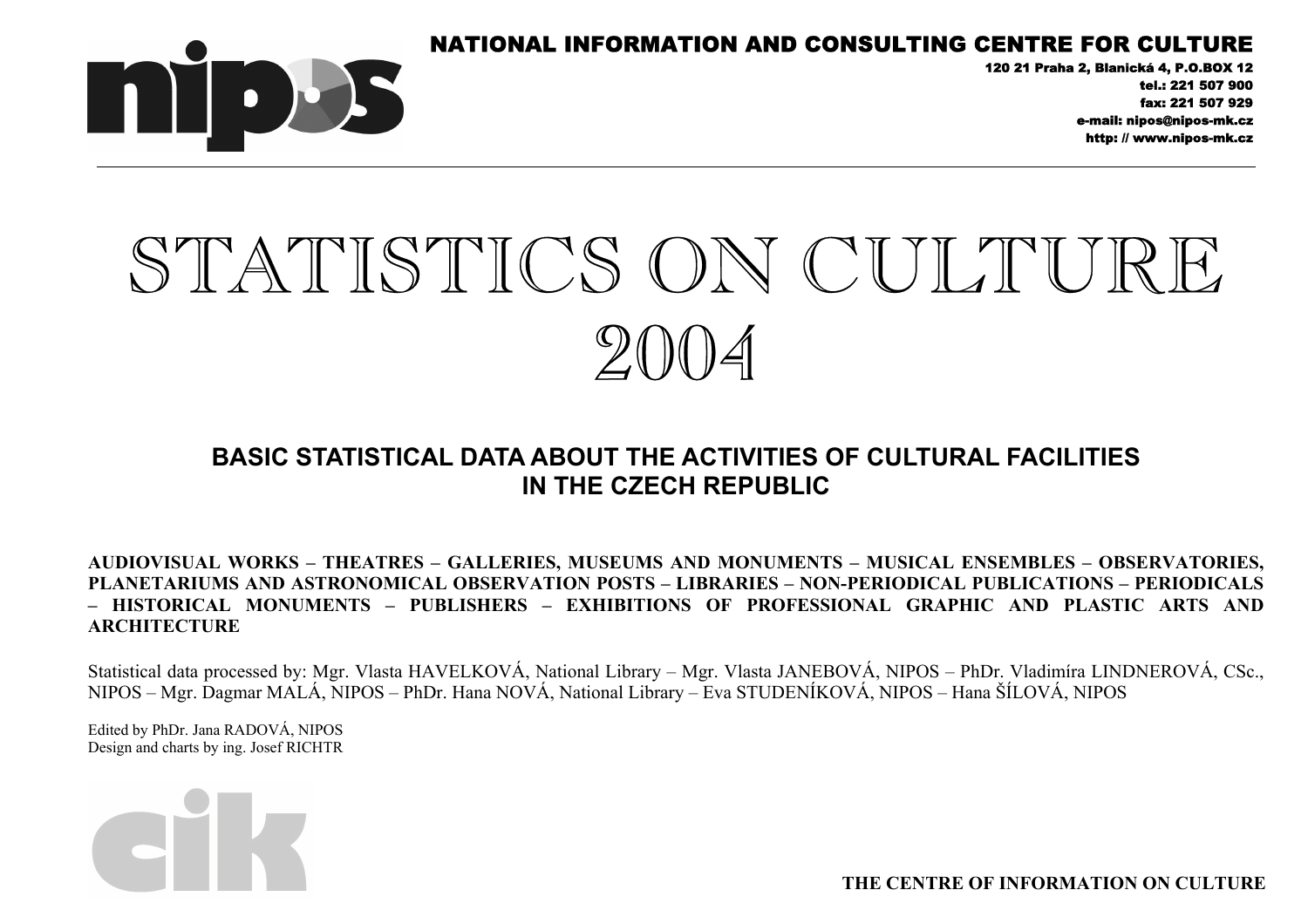**The National Information and Consulting Centre for Local Culture** is authorized by **the Ministry of Culture of the Czech Republic** to gather and process statistical reports about the activities of the cultural facilities established by the Ministry of Culture of the Czech Republic, other bodies of state administration, municipalities and towns, church, civic associations per Law 83/1990 Coll., in the wording of later regulations, foundations, entrepreneurs, entrepreneurial subjects, and others.

We provide **comprehensive**, basic information comparing 2004 data to those from previous years 2000, 2001, 2002, 2003 in all observed fields, **to interested parties**. The data come from reports approved by the Czech Statistical Office.

The selection of findings is based on the practical need **to promptly provide basic comparable data in cumulative values**.

We would like to thank all reporting units that submitted statistical reports. During the process of the material, the protection of data concerning individuals have been guaranteed in accordance with Law No. 89/1995 Coll., on the State Statistical Service, as last amended.

**www.nipos-mk.cz** 

PaedDr. František Zborník Director of NIPOS

(c) The National Information and Consulting Centre for Culture, 2005 The Centre of Information on Culture ISBN 80-7068-194-2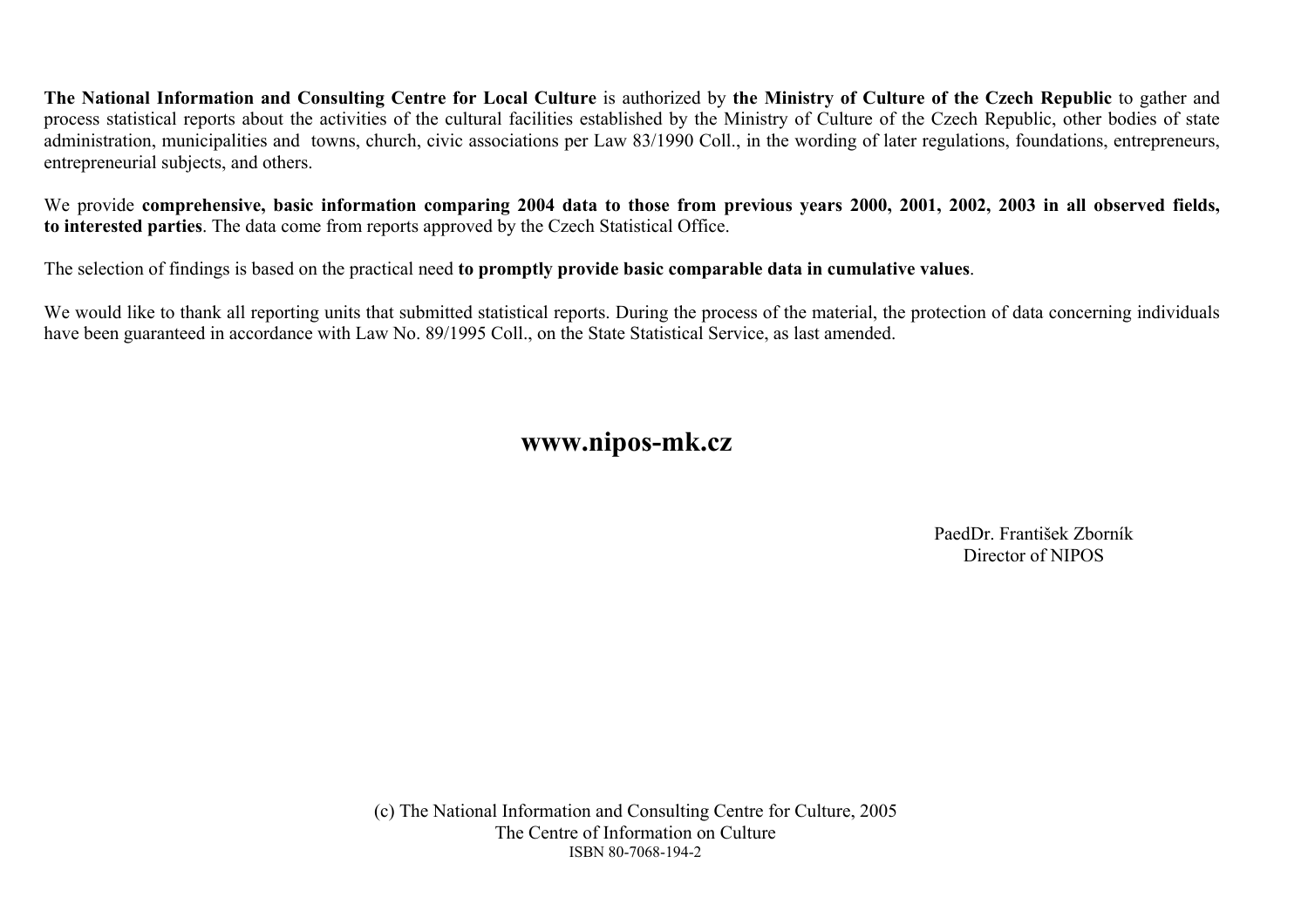# **CONTENTS**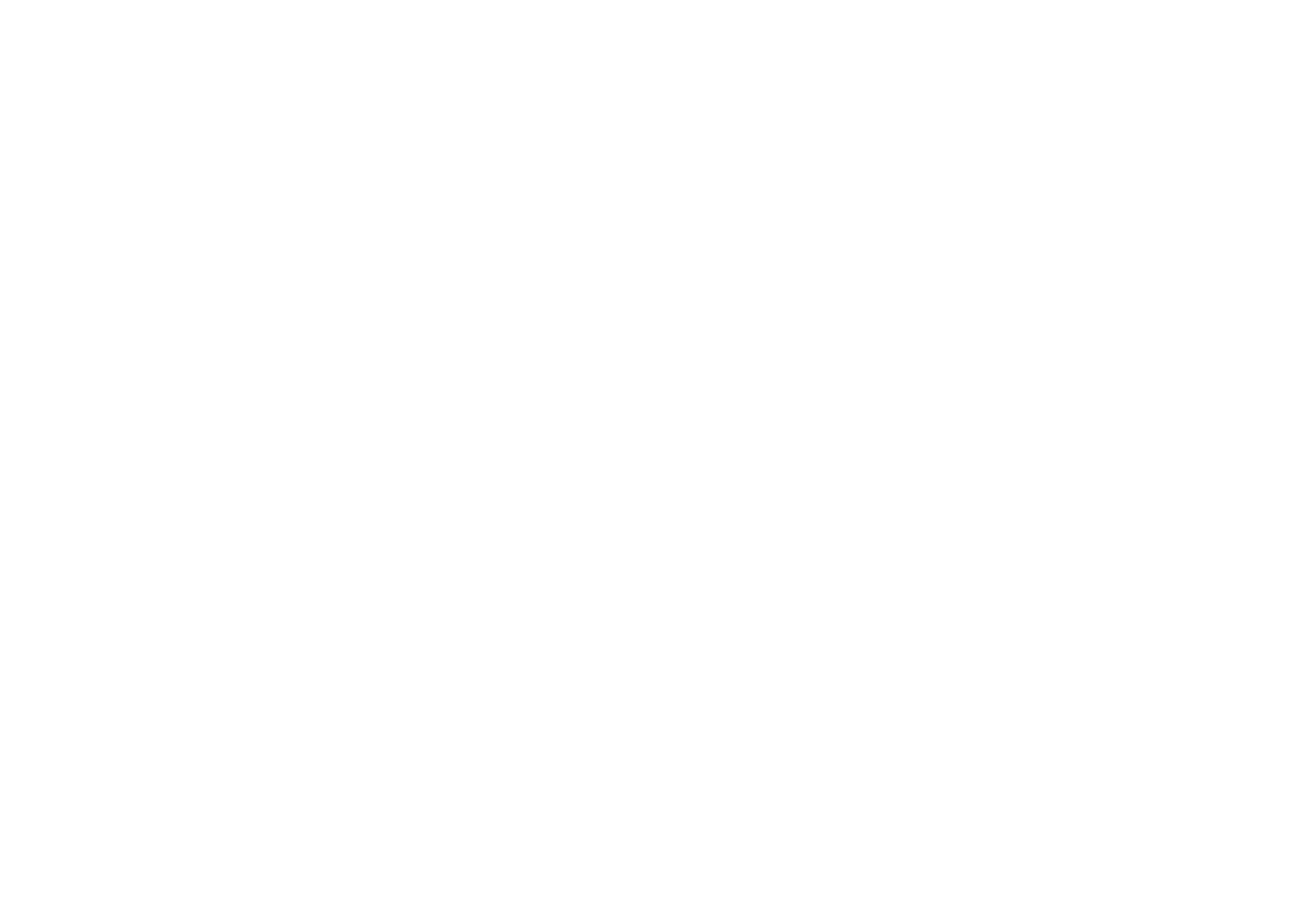# **AUDIOVISUAL WORKS**

<span id="page-4-0"></span>Data on the production and distribution of audiovisual (AV) works, in the spirit of Law No. 121/2000 Coll., the copyright law, and Law No. 273/1993 Coll., on audiovisual works, were statistically analyzed. These are works recorded on film strip (films) or other media (video films), broken up according to length into long, medium, and short. AV works can be made live-action, animated, documentary, advertisements, and others. The subject of the statistics is the production of AV works, the distribution of feature films to cinemas, exports of AV works, and the production of Czech – Language versions (dubbing).

The data from companies engaged in the production and distribution of AV works are divided into three groups according to the type of organizers of the works. The first group comprises the National Film Archive, a state-subsidized the Ministry of Culture. The second group includes data provided by subjects establish by State administrative bodies (6), by generally beneficial companies (1), and another non-profit legal entity (1). The third group includes data provided by entrepreneurial subjects (76) and entrepreneurs (29).

There is no ranking of film companies for 2004, because many of them took advantage of the right to protect individual data guaranteed by Law No. 89/1995 Coll., on the state statistical service, as last amended, and did not consent to the publication of the individual data.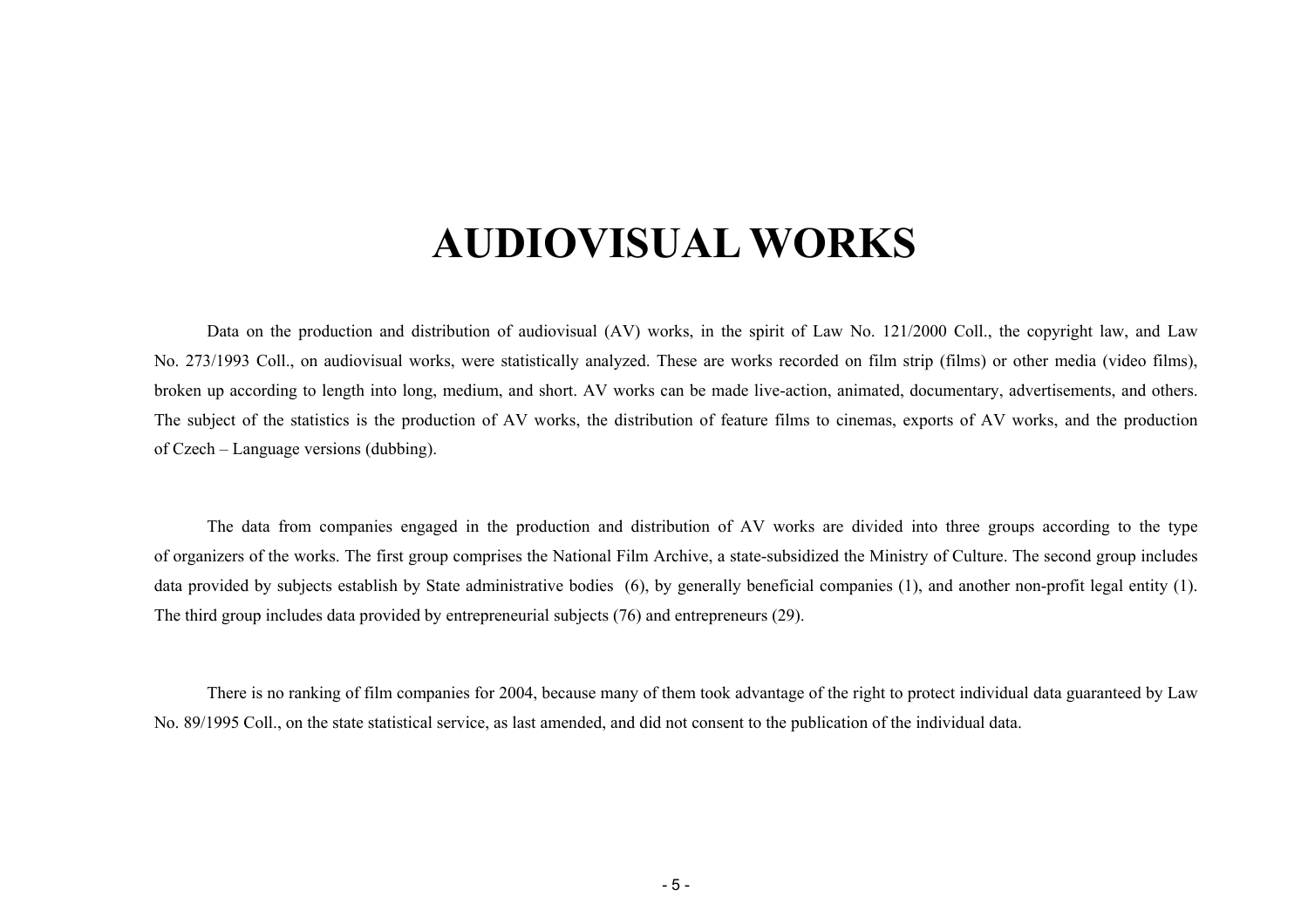# **Selected Data from Statistical Reports on the Production and Distribution of Audiovisual Works in 2004**

| Number of companies concentrating on the production |     |
|-----------------------------------------------------|-----|
| and distribution of audiovisual works in 2004       | 114 |
| of which producers of audiovisual works             | 98  |
| producers of Czech-language versions (dubbing)      | 13. |
| film distributors                                   |     |
| exporters of audiovisual works                      | 6   |

#### **The Production of Audiovisual Works**

**Companies established by central bodies of other departments, generally beneficial companies and others** 

|                                 |                          |                          |      |       |      | Total No. of Films       |                          |       |                |       |                          |               |                          |                          |                          | Total No. of Video films |                          |       |                          |                          |
|---------------------------------|--------------------------|--------------------------|------|-------|------|--------------------------|--------------------------|-------|----------------|-------|--------------------------|---------------|--------------------------|--------------------------|--------------------------|--------------------------|--------------------------|-------|--------------------------|--------------------------|
|                                 | 2004                     | $\%$                     | 2003 | $\%$  | 2002 | $\frac{0}{0}$            | 2001                     | $\%$  | 2000           | $\%$  | 2004                     | $\frac{6}{9}$ | 2003                     | $\%$                     | 2002                     | $\%$                     | 2001                     | $\%$  | 2000                     | $\%$                     |
| Total No. of completed AV works | 14                       | 35.9                     | 26   | 66,7  | 26   | 66,7                     | 36                       | 92,3  | 39             | 100,0 | 180                      | 146,3         | 223                      | 181,3                    | 167                      | 135,8                    | 158                      | 128,5 | 123                      | 100,0                    |
| Full-length AV works            | 10                       | 83,3                     |      | 91,7  | 6    | 50,0                     | $\overline{a}$           | 58,3  | 12             | 100,0 | $\overline{\phantom{0}}$ |               |                          |                          |                          | $\overline{\phantom{0}}$ | $\overline{\phantom{a}}$ |       |                          | $\sim$                   |
| live-action                     | 8                        | 72,7                     | 10   | 90,9  |      | 45,5                     |                          | 45,5  | 11             | 100,0 | $\sim$                   |               | $\overline{\phantom{a}}$ | $\overline{\phantom{0}}$ | $\overline{\phantom{0}}$ | ۰                        | $\overline{\phantom{a}}$ |       | . .                      | -                        |
| animated                        |                          |                          |      |       |      | 100,0                    |                          |       |                |       | $\sim$                   |               | $\overline{\phantom{a}}$ |                          |                          | $\overline{\phantom{0}}$ | $\overline{\phantom{a}}$ |       |                          | $\overline{\phantom{0}}$ |
| documentary                     | $\mathbf{2}$             | 200,0                    |      | 100,0 |      | $\overline{\phantom{a}}$ | $\overline{2}$           | 200,0 |                | 100,0 | $\sim$                   |               | $\overline{\phantom{a}}$ |                          | $\overline{\phantom{0}}$ | $\overline{\phantom{0}}$ | $\overline{\phantom{a}}$ |       |                          | $\overline{\phantom{0}}$ |
| others                          | $\overline{\phantom{a}}$ |                          |      |       |      | -                        |                          |       |                |       | $\overline{\phantom{0}}$ |               |                          |                          |                          | $\overline{\phantom{0}}$ | $\overline{\phantom{0}}$ |       | $\overline{\phantom{a}}$ |                          |
| Medium-length AV works          | 3                        | 50.0                     |      | 83,3  |      | 83,3                     |                          | 83,3  | 6              | 100,0 | 10                       | 38.5          | 19                       | 73,1                     | 34                       | 130,8                    | 33                       | 126.9 | 26                       | 100,0                    |
| live-action                     | $\overline{\phantom{a}}$ |                          |      | 50.0  | 2    | 100,0                    | $\overline{2}$           | 100,0 |                |       |                          | 100,0         |                          | 100,0                    | 3                        | 100,0                    | $\overline{\phantom{a}}$ |       |                          | $\overline{\phantom{a}}$ |
| animated                        | $\overline{\phantom{0}}$ |                          |      |       |      |                          |                          |       |                |       |                          | 100,0         |                          |                          |                          | $\overline{\phantom{a}}$ | $\overline{\phantom{0}}$ |       |                          |                          |
| documentary                     | 3                        | 50.0                     |      | 66,7  |      | 33,3                     |                          | 50,0  | 6              | 100,0 | 6.                       | 31,6          | 16                       | 84,2                     | 31                       | 163,2                    | 27                       | 142.1 | 19                       | 100,0                    |
| others                          |                          |                          |      | -     |      | 100,0                    | $\overline{\phantom{a}}$ |       |                |       | $\overline{\phantom{0}}$ |               |                          |                          |                          | $\overline{\phantom{a}}$ | 6                        | 85,7  | 7                        | 100,0                    |
| Short AV works                  |                          | 4.8                      | 10   | 47,6  | 15   | 71,4                     | 24                       | 114,3 | 21             | 100,0 | 167                      | 172,2         | 187                      | 192,8                    | 133                      | 137,1                    | 15                       | 18,6  | 97                       | 100,0                    |
| live-action                     |                          | 25.0                     |      | 25,0  | 6    | 150,0                    | 6                        | 150,0 | $\overline{4}$ | 100,0 | 30                       | 107,1         | 67                       | 239,3                    | 12                       | 42,9                     | 17                       | 60,7  | 28                       | 100,0                    |
| animated                        | $\overline{\phantom{a}}$ |                          |      | 44,4  |      | 44,4                     | 6                        | 66,7  | $\mathbf Q$    | 100,0 | 75                       | 394,7         | 59                       | 310,5                    | 82                       | 431,6                    | 40                       | 210,5 | 19                       | 100,0                    |
| documentary                     | $\overline{\phantom{a}}$ |                          |      | 50.0  |      | 50,0                     |                          | 16.7  | 6              | 100,0 | 29                       | 116,0         | 41                       | 164,0                    | 15                       | 60,0                     | 22                       | 88.0  | 25                       | 100,0                    |
| others                          | $\overline{\phantom{a}}$ | $\overline{\phantom{0}}$ |      | 100,0 |      | 100,0                    |                          | 250,0 | ↑              | 100,0 | 33                       | 132,0         | 20                       | 80,0                     | 24                       | 96,0                     | 36                       | 144,0 | 25                       | 100,0                    |
| AV advertisements               | $\overline{\phantom{a}}$ |                          |      |       |      | $\overline{\phantom{0}}$ |                          |       |                |       |                          | 30.0          |                          | 170,0                    | $\overline{\phantom{0}}$ |                          | 10                       | 100,0 |                          |                          |

| The breakdown of the total number of companies |  |
|------------------------------------------------|--|
| central bodies of other departments            |  |
| generally beneficial companies                 |  |
| others                                         |  |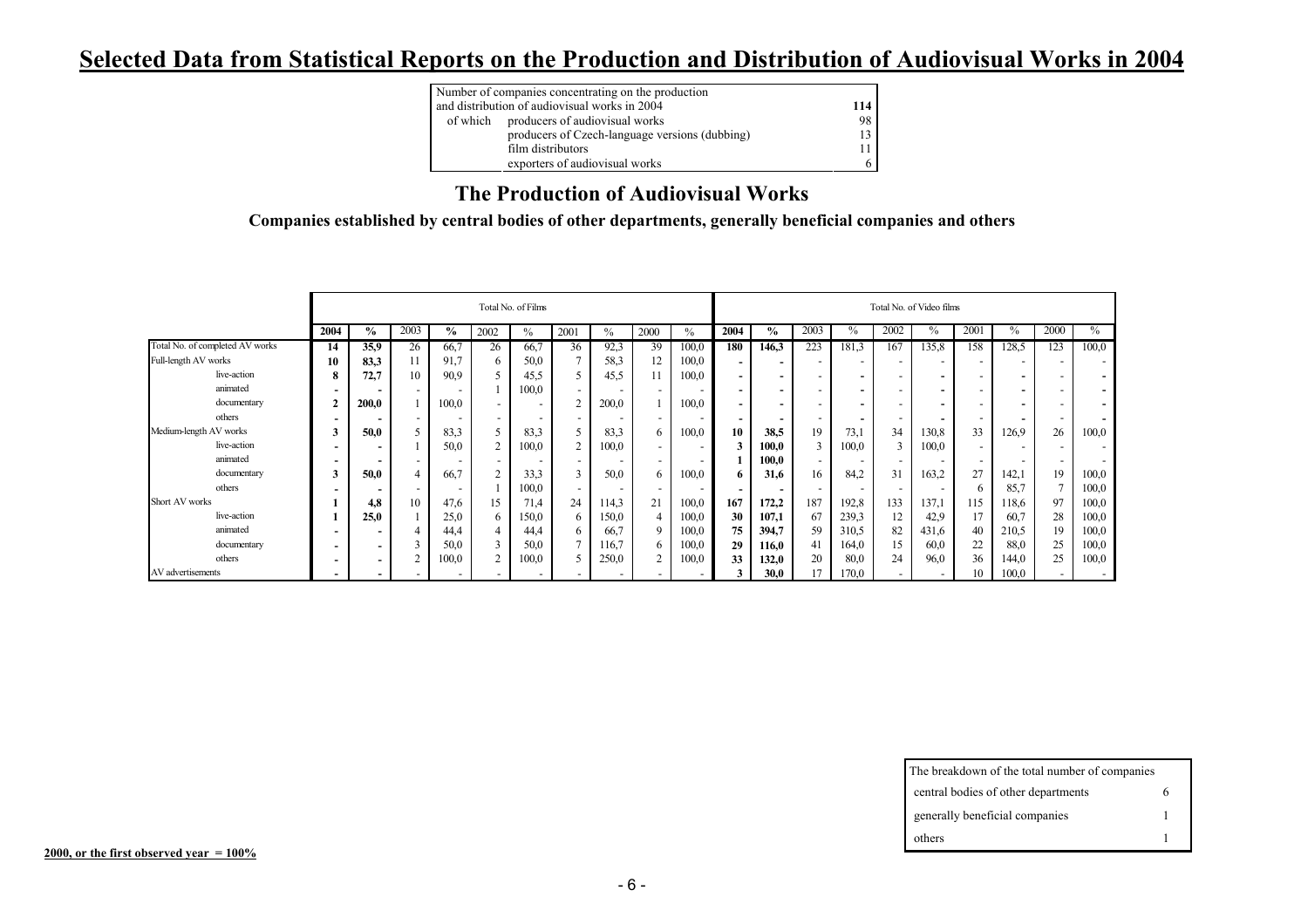# **The Production of Audiovisual Works**

#### **Companies established by entrepreneurial subjects and entrepreneurs**

|                                 |      |               |      |               | Total No. of Films       |               |                |       |                          |       |         |               |         |               | Total No. of Video films |               |         |      |         |      |
|---------------------------------|------|---------------|------|---------------|--------------------------|---------------|----------------|-------|--------------------------|-------|---------|---------------|---------|---------------|--------------------------|---------------|---------|------|---------|------|
|                                 | 2004 | $\frac{0}{0}$ | 2003 | $\frac{0}{0}$ | 2002                     | $\frac{0}{0}$ | 2001           | $\%$  | 2000                     | $\%$  | 2004    | $\frac{0}{0}$ | 2003    | $\frac{0}{0}$ | 2002                     | $\frac{6}{6}$ | 2001    | $\%$ | 2000    | $\%$ |
| Total No. of completed AV works | 245  | 128,9         | 145  | 76,3          | 105                      | 55,3          | 145            | 76,3  | 190                      | 100.0 | 8048    | 102           | 9 1 8 3 | 116           | 8 7 7 2                  | 111           | 10496   | 133  | 7884    | 100  |
| Full-length AV works            | 15   | 65,2          | 27   | 117,4         | 24                       | 104,3         | 27             | 117,4 | 23                       | 100,0 | 1447    | 119           | 1742    | 143           | 1721                     | 141           | 261     | 104  | 218     | 100  |
| live-action                     | 13   | 68,4          | 27   | 142,          | 21                       | 110,5         | 25             | 131,6 | 19                       | 100,0 |         |               | 226     | 72            | 141                      | 45            | 136     | 43   | 313     | 100  |
| animated                        |      |               |      |               |                          | 100,0         | $\overline{2}$ | 200,0 |                          | 100,0 |         |               | 45      | 141           | 39                       | 122           | 29      | 91   | 32      | 100  |
| documentary                     |      | 100.0         |      |               |                          | 200,0         |                |       |                          | 100,0 | 4       | 16            | 15      | 60            | 19                       | 76            | 23      | 92   | 25      | 100  |
| others                          |      | 50.0          |      |               | $\overline{\phantom{0}}$ |               |                |       |                          | 100,0 | 1439    | 170           | 1456    | 172           | 522                      | 179           | 073     | 127  | 848     | 100  |
| Medium-length AV works          | 96   | 4 800,0       |      | 100,0         |                          | 50,0          |                |       |                          | 100,0 | 1956    | 105           | 1757    | 94            | 729                      | 93            | 3 9 6 6 | 213  | 862     | 100  |
| live-action                     | 90   | 100,0         |      |               |                          |               |                |       |                          |       | 15      | 22            |         |               |                          | 6.            | 13      | 19   | 67      | 100  |
| animated                        |      | 100,0         |      |               | $\sim$                   |               |                |       |                          | 100,0 |         |               |         |               |                          |               |         | 17   | 12      | 100  |
| documentary                     |      | 500,0         |      | 200,0         |                          | 100,0         |                |       |                          | 100,0 | 116     | 40            | 185     | 64            | 73                       | 25            | 84      | 29   | 290     | 100  |
| others                          |      |               |      |               |                          |               |                |       |                          |       | 1825    | 122           | 1572    | 105           | 1652                     | 111           | 3867    | 259  | 493     | 100  |
| Short AV works                  | 26   | 63.4          | 43   | 104,9         | 33                       | 80,5          | 33             | 80,5  | 41                       | 100,0 | 3 3 4 9 | 106           | 3 4 1 7 | 108           | 3878                     | 122           | 3890    | 123  | 3 1 6 8 | 100  |
| live-action                     |      |               | 24   | 200,0         | 14                       | 116,7         | 13             | 108,3 | 12                       | 100,0 | 48      | 400           | 52      | 433           | 11                       | 92            |         | 42   | 12      | 100  |
| animated                        | 18   | 62,1          | 16   | 55,2          | 12                       | 41,4          | 18             | 62,1  | 29                       | 100,0 | 41      | 241           | 72      | 424           | 48                       | 282           | 30      | 176  | 17      | 100  |
| documentary                     |      | 200,0         |      |               |                          | 100,0         |                | 100,0 |                          |       | 260     | 118           | 290     | 132           | 305                      | 139           | 291     | 132  | 220     | 100  |
| others                          |      | 600,0         |      | 300,0         | 6                        | 600,0         |                | 100,0 | $\overline{\phantom{a}}$ |       | 3 000   | 103           | 3 0 0 3 | 103           | 3 5 1 4                  | 120           | 3 5 6 4 | 122  | 2919    | 100  |
| AV advertisements               | 108  | 87.1          | 73   | 58,9          | 47                       | 37.9          | 85             | 68,5  | 124                      | 100,0 | 1296    | 79            | 2 2 6 7 | 139           | 1444                     | 88            | 379     | 84   | 636     | 100  |

| The breakdown of the total number of companies |    |
|------------------------------------------------|----|
| entrepreneurial subjects                       | 76 |
| entrepreneurs                                  | 29 |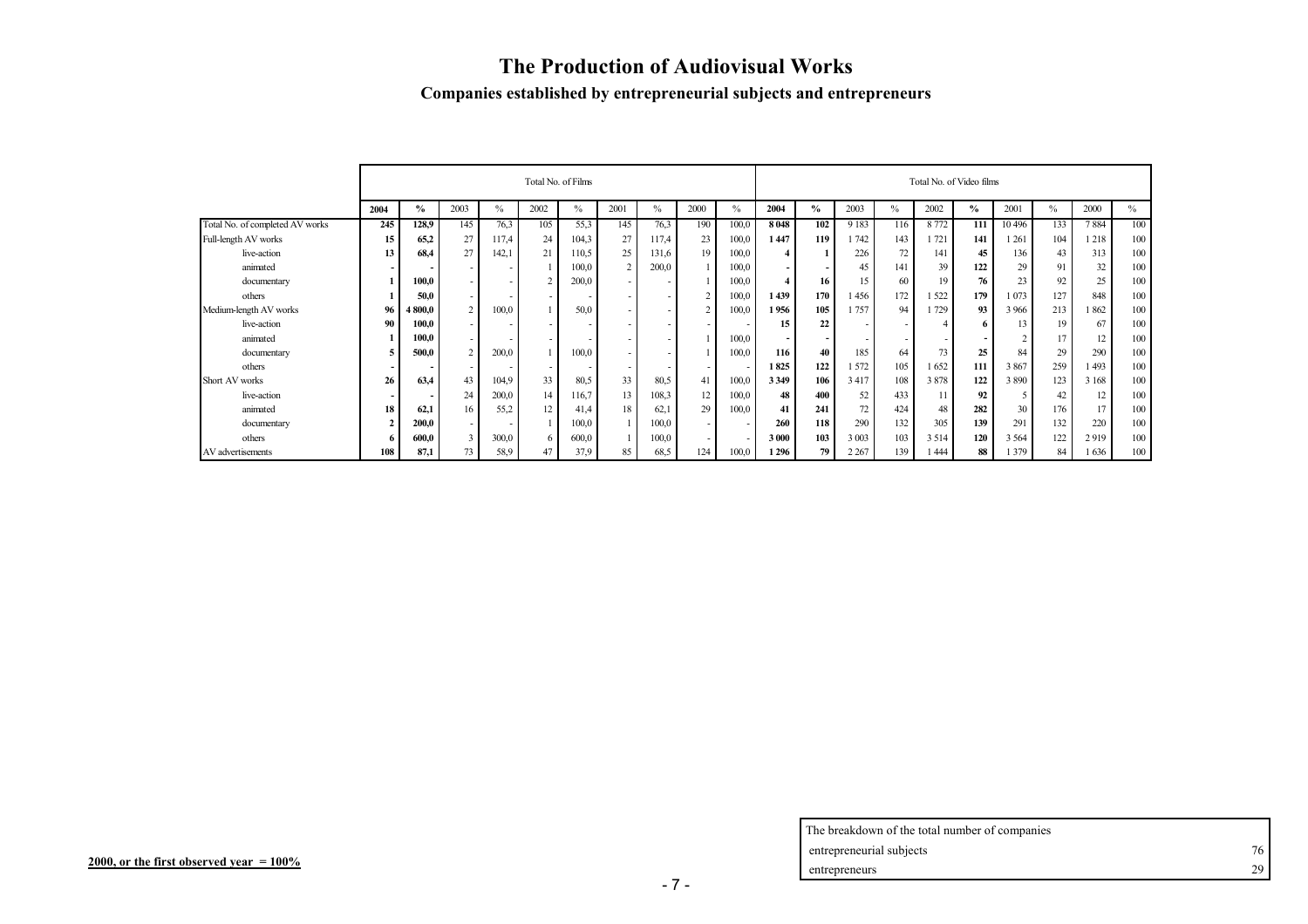#### **The Production of Czech-Language Versions (Dubbing)**

**Companies established by central bodies of other departments, generally beneficial companies and others** 

|                                                            |      |       |      |       |      | Total     |      |           |                  |       |      |        | cinemas |      |        |      |     | television     |     |      |                          |      | video distribution |           |
|------------------------------------------------------------|------|-------|------|-------|------|-----------|------|-----------|------------------|-------|------|--------|---------|------|--------|------|-----|----------------|-----|------|--------------------------|------|--------------------|-----------|
|                                                            | 2004 | %     | 2003 |       | 2002 | $\%$      | 2001 | %         | 2000             |       | 2004 | 2003   | 2002    | 2001 | 2000   | 2004 |     | 2003 2002 2001 |     | 2000 | 2004                     | 2003 | 2002               | 2001 2000 |
| Foreign-language AV works dubbed into Czech<br>full-length | 273  | 195,0 | 228  | 162,9 |      | 438 312,9 | 236  | 168,6     | 140 <sup>1</sup> | 100,0 |      |        |         |      |        | 273  | 228 | 438            | 236 | 140  | $\overline{\phantom{a}}$ |      |                    |           |
| medium-length and short                                    | 463  | 181,6 | 321  | 125,9 |      | 256 100,4 |      | 439 172.2 | 255              | 100,0 |      | $\sim$ |         |      | $\sim$ | 463  | 321 | 256            | 439 | 255  | $\sim$                   |      |                    |           |

**Companies established by entrepreneurial subjects and entrepreneurs**

|                                             |         |       |         |       |      | Total |             |       |             |       |          |      | cinemas |             |      |             |      | television          |             |         |                |                 | video distribution |                 |        |
|---------------------------------------------|---------|-------|---------|-------|------|-------|-------------|-------|-------------|-------|----------|------|---------|-------------|------|-------------|------|---------------------|-------------|---------|----------------|-----------------|--------------------|-----------------|--------|
|                                             | 2004    | 70    | 2003    |       | 2002 | 70    | <b>2001</b> |       | <b>2000</b> |       | 2004     | 2003 | 2002    | <b>2001</b> | 2000 | <b>2004</b> | 2003 | -2002               | <b>2001</b> | 2000    | 2004           | 2003            | 2002               | <b>2001</b>     | - 2000 |
| Foreign-language AV works dubbed into Czech |         |       |         |       |      |       |             |       |             |       |          |      |         |             |      |             |      |                     |             |         |                |                 |                    |                 |        |
| full-length                                 | 782     | 97,6  | 1 0 8 4 | 135,3 | 422  | 52,7  | 671         | 83.8  | 801         | 100,0 |          |      |         | $\sim$ 1    |      | 717 I       | 1019 | 419                 | 657         | 555     | 65             | 60 l            |                    | 14 <sup>1</sup> | 236    |
| medium-length and short                     | 6 6 9 1 | 206,5 | 9404    | 290,2 | 4836 |       | 149,3 4 111 | 126.9 | 3 2 4 0     | 100,0 | $\sim$ 1 | $-$  |         | $\sim$      |      |             |      | 6683 9370 4835 4111 |             | 3 2 2 6 | 8 <sup>1</sup> | 34 <sub>1</sub> |                    |                 | 14     |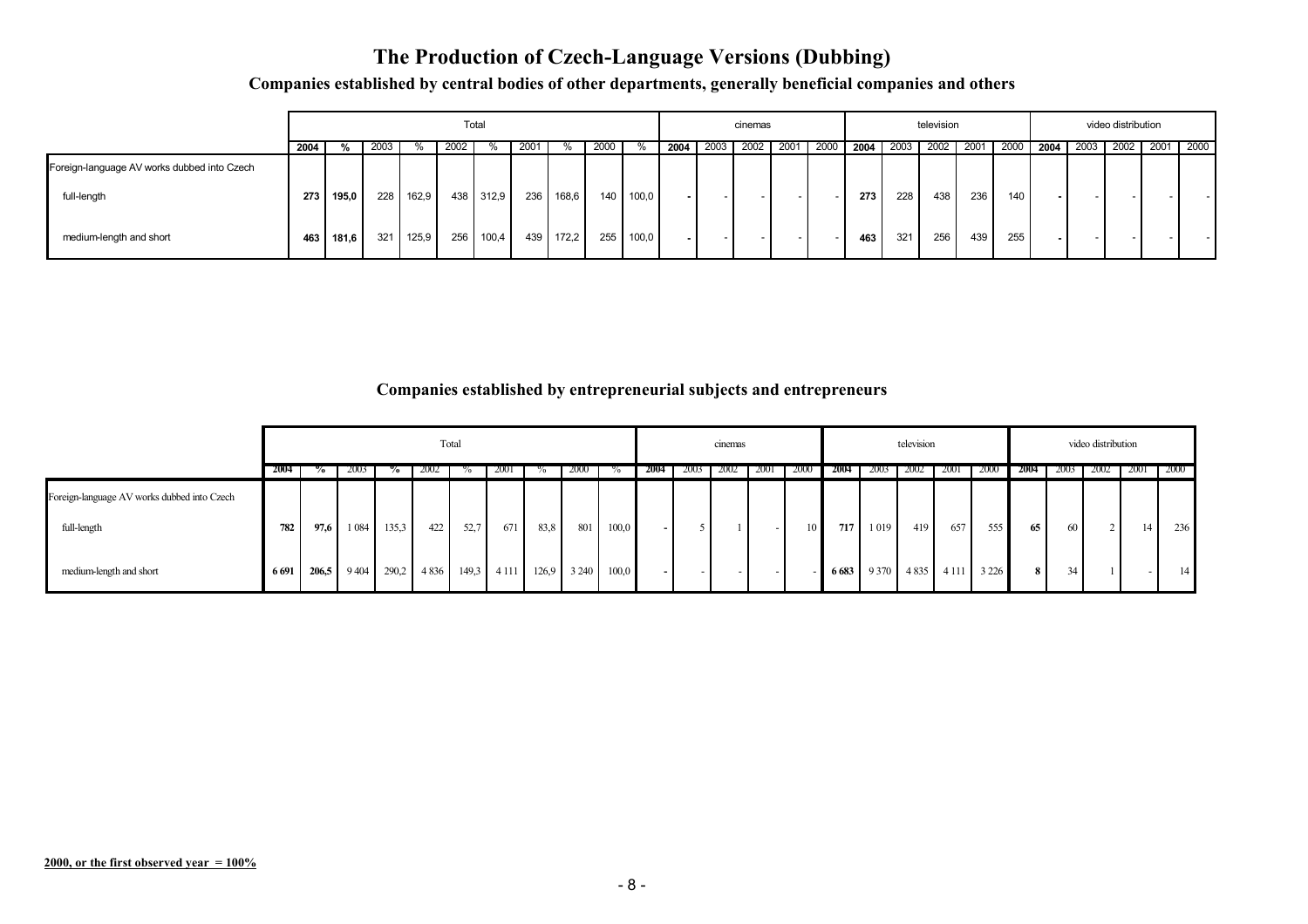#### **Distribution of Feature Films to Cinemas**

| <b>Companies established by the Ministry of Culture</b> |  |
|---------------------------------------------------------|--|
|---------------------------------------------------------|--|

|                          |                          |                          |      |       |                          |                    |            |                          |          |      |                          |      |                     |                          |               |                          |                          | of which |                                          |                          |      |                          |                          |     |      |
|--------------------------|--------------------------|--------------------------|------|-------|--------------------------|--------------------|------------|--------------------------|----------|------|--------------------------|------|---------------------|--------------------------|---------------|--------------------------|--------------------------|----------|------------------------------------------|--------------------------|------|--------------------------|--------------------------|-----|------|
|                          |                          |                          |      |       |                          | Total No. of films |            |                          |          |      |                          |      | in original version |                          |               |                          |                          |          | in original version with Czech subtitles |                          |      |                          | dubbed                   |     |      |
|                          | 2004                     | $\%$                     | 2003 | $\%$  | 2002                     | $\frac{0}{0}$      | 2001       | $\%$                     | 2000     | $\%$ | 2004                     | 2003 | 2002                | 2001                     | 2000          | 2004                     | 2003                     | 2002     | 2001                                     | 2000                     | 2004 | 2003                     | 2002                     | 200 | 2000 |
| Total No. of full-lenght | 71                       |                          | 81   |       |                          | 25,9               | 39         | 24,7                     |          |      |                          |      |                     |                          |               |                          |                          |          |                                          |                          |      |                          |                          |     |      |
| picture shown in cinemas |                          | 44,9                     |      | 51,3  | 41                       |                    |            |                          | 158      | 100  | 39                       | 49   | 10                  | 10                       | 40            | 32                       | 32                       | 31       | 29                                       | 118                      |      |                          | $\overline{\phantom{a}}$ |     |      |
| Czech Republic           | 39                       | 108,3                    | 49   | 136,1 | 10                       | 27,8               | 10         | 27,8                     | 36       | 100  | 39                       | 49   | 10                  | 10                       | 36            | $\overline{\phantom{a}}$ | $\sim$                   |          |                                          | $\sim$                   |      | $\overline{\phantom{0}}$ | $\overline{\phantom{a}}$ |     |      |
| France                   | 9                        | 112,5                    |      | 87,5  | 6                        | 75,0               | 5          | 62,5                     |          | 100  | $\blacksquare$           |      |                     | $\overline{\phantom{a}}$ |               | 9                        | $\mathcal{L}$            | 6        | 5                                        | 8                        |      | $\overline{\phantom{0}}$ | $\overline{\phantom{a}}$ |     |      |
| Italy                    |                          | $\overline{\phantom{0}}$ |      |       | $\overline{\phantom{0}}$ |                    |            |                          |          | 100  | $\blacksquare$           |      |                     | $\overline{\phantom{a}}$ |               |                          | $\overline{\phantom{a}}$ |          |                                          | $\Omega$                 |      |                          |                          |     |      |
| Slovakia                 |                          | $\overline{\phantom{a}}$ |      |       | $\overline{\phantom{a}}$ |                    |            | $\overline{\phantom{0}}$ |          | 100  | $\sim$                   |      |                     | $\overline{\phantom{a}}$ |               |                          | $\sim$                   |          |                                          |                          |      |                          | $\overline{\phantom{a}}$ |     |      |
| Germany                  |                          | $\overline{\phantom{0}}$ |      |       | $\overline{\phantom{a}}$ |                    |            |                          |          | 100  | $\sim$                   |      |                     | $\overline{\phantom{a}}$ |               |                          | $\sim$                   |          |                                          |                          |      | $\overline{\phantom{0}}$ | $\overline{\phantom{a}}$ |     |      |
| <b>USA</b>               |                          |                          |      |       | $\overline{\phantom{a}}$ |                    |            |                          |          | 100  | $\sim$                   |      |                     | $\overline{\phantom{a}}$ |               |                          | $\sim$                   |          |                                          | 5                        |      | $\overline{\phantom{0}}$ | $\overline{\phantom{a}}$ |     |      |
| <b>Great Britain</b>     |                          |                          |      |       |                          | 6,7                | $\bigcirc$ | 13,3                     | 15       | 100  | $\overline{\phantom{a}}$ |      |                     | $\overline{\phantom{a}}$ |               |                          | $\sim$                   |          | $\bigcap$<br>∠                           | 15                       |      |                          |                          |     |      |
| others                   | 23                       | 28,8                     | 25   | 31,3  | 24                       | 30,0               | 22         | 27,5                     | 80       | 100  | $\blacksquare$           |      |                     | $\overline{\phantom{a}}$ |               | 23                       | 25                       | 24       | 22                                       | 80                       |      |                          |                          |     |      |
| No. of films premiered   | $\overline{4}$           | 26,7                     | 10   | 66,7  | 8                        | 53,3               |            | 33,3                     | 15       | 100  | $\sim$                   |      |                     | $\overline{\phantom{a}}$ |               |                          | 10                       | 8        | $\overline{\phantom{0}}$                 | 12                       |      | $\overline{\phantom{0}}$ | $\overline{\phantom{a}}$ |     |      |
| Czech Republic           |                          |                          |      |       |                          |                    |            |                          | $\gamma$ | 100  | $\sim$                   |      |                     | $\overline{\phantom{0}}$ | $\mathcal{L}$ |                          | $\overline{a}$           |          |                                          |                          |      |                          |                          |     |      |
| France                   |                          | 100,0                    |      | 500,0 |                          | 100,0              |            | 100,0                    |          | 100  | $\overline{\phantom{a}}$ |      |                     | $\overline{\phantom{a}}$ |               |                          | 5                        |          |                                          |                          |      |                          | $\overline{\phantom{a}}$ |     |      |
| Italy                    |                          |                          |      |       |                          |                    |            |                          |          | 100  | $\blacksquare$           |      |                     | $\overline{\phantom{a}}$ |               |                          | $\overline{\phantom{a}}$ |          |                                          |                          |      |                          | $\overline{\phantom{a}}$ |     |      |
| Slovakia                 |                          | $\overline{\phantom{a}}$ |      |       | $\overline{\phantom{a}}$ |                    |            | $\overline{a}$           |          | 100  | $\overline{\phantom{a}}$ |      |                     | $\overline{\phantom{a}}$ |               |                          | $\overline{\phantom{a}}$ |          |                                          | -                        |      |                          |                          |     |      |
|                          |                          | $\overline{\phantom{a}}$ |      |       |                          |                    |            |                          |          |      |                          |      |                     |                          |               |                          |                          |          |                                          |                          |      |                          |                          |     |      |
| Germany                  | $\overline{\phantom{0}}$ | $\sim$                   |      |       | $\overline{\phantom{a}}$ |                    |            |                          |          |      | $\sim$                   |      |                     | $\overline{\phantom{a}}$ |               |                          | $\overline{\phantom{a}}$ |          |                                          | $\overline{\phantom{a}}$ |      |                          | $\overline{\phantom{a}}$ |     |      |
| <b>USA</b>               |                          | $\overline{\phantom{a}}$ |      |       |                          |                    |            |                          |          | 100  | $\sim$                   |      |                     | $\overline{\phantom{a}}$ |               |                          | $\sim$                   |          |                                          |                          |      | $\overline{\phantom{0}}$ |                          |     |      |
| <b>Great Britain</b>     |                          |                          |      |       | $\overline{\phantom{a}}$ |                    |            |                          |          | 100  | $\blacksquare$           |      |                     | $\overline{\phantom{a}}$ |               |                          | $\overline{\phantom{a}}$ |          |                                          |                          |      |                          |                          |     |      |
| others                   | 3                        | 50,0                     | 5    | 83,3  | $\overline{ }$           | 116,7              |            | 66,7                     |          | 100  | $\,$                     |      |                     |                          |               | л                        | 5                        |          |                                          | o                        |      |                          |                          |     |      |

|                                           |      |               |      |               |      | No. of showings |                |               |         |       |         |               |         |       | No. of cinema visitors |      |         |      |         |                |
|-------------------------------------------|------|---------------|------|---------------|------|-----------------|----------------|---------------|---------|-------|---------|---------------|---------|-------|------------------------|------|---------|------|---------|----------------|
|                                           | 2004 | $\frac{6}{9}$ | 2003 | $\frac{6}{6}$ | 2002 | $\%$            | 2001           | $\frac{0}{0}$ | 2000    | $\%$  | 2004    | $\frac{0}{0}$ | 2003    | $\%$  | 2002                   | $\%$ | 2001    | $\%$ | 2000    | $\%$           |
| Total No. of full-lenght picture shown in |      |               |      |               |      |                 |                |               |         |       |         |               |         |       |                        |      |         |      |         |                |
| cinemas                                   | 440  | 17,2          | 587  | 22,9          | 416  | 16,2            | 347            | 13,5          | 2 5 6 1 | 100,0 | 17774   | 14,8          | 23 3 38 | 19,4  | 13 592                 | 11,3 | 10 898  | 9,1  | 120 122 | 100,0          |
| Czech Republic                            | 109  | 45,2          | 143  | 59,3          | 43   | 17,8            | 36             | 14,9          | 241     | 100,0 | 7700    | 114,8         | 8 3 3 6 | 124,3 | 1 370                  | 20,4 | 925     | 13,8 | 6709    | 100,0          |
| France                                    | 141  | 94,0          | 196  | 130,7         | 89   | 59,3            | 24             | 16,0          | 150     | 100,0 | 4780    | 79,2          | 6 1 3 6 | 101,7 | 3 0 47                 | 50,5 | 875     | 14,5 | 6 0 34  | 100,0          |
| Italy                                     |      |               |      |               |      |                 |                |               | 338     | 100,0 |         |               |         |       |                        |      |         |      | 19 163  | 100,0          |
| Slovakia                                  |      |               |      |               |      |                 |                |               | 34      | 100,0 |         |               |         |       |                        |      |         |      | 942     | 100,0          |
| Germany                                   |      |               |      |               |      |                 |                |               | 8       | 100,0 |         |               |         |       |                        |      |         |      | 562     | 100,0          |
| <b>USA</b>                                |      |               |      |               |      |                 |                |               | 271     | 100,0 |         |               |         |       |                        |      |         |      | 18 992  | 100,0          |
| <b>Great Britain</b>                      |      |               |      |               | 18   | 3,1             | 20             | 3,5           | 573     | 100,0 |         |               |         |       | 1021                   | 3,0  | 905     | 2,7  | 33 537  | 100,0          |
| others                                    | 190  | 20,1          | 248  | 26,2          | 266  | 28,1            | 267            | 28,2          | 946     | 100,0 | 5 2 9 4 | 15,5          | 8866    | 25,9  | 8 1 5 4                | 23,9 | 8 1 9 3 | 24,0 | 34 183  | 100,0          |
| No. of films premiered                    | 80   | 7,4           | 270  | 24,9          | 137  | 12,6            | 103            | 9.5           | 085     | 100,0 | 3 0 3 5 | 6.0           | 8 8 9 2 | 17,6  | 4 8 0 9                | 9,5  | 3 5 8 6 | 7.1  | 50 444  | 100,0          |
|                                           |      |               |      |               |      |                 |                |               | 59      | 100,0 |         |               |         |       |                        |      |         |      | 1823    | 100,0          |
| Czech Republic<br>France                  | 37   | 36,6          | 175  | 173,3         | 19   | 18,8            | 8 <sup>1</sup> | 7,9           | 101     | 100,0 | 1725    | 38,0          | 5 5 8 4 | 123,0 | 575                    | 12,7 | 365     | 8,0  | 4 5 4 1 | 100,0          |
|                                           |      |               |      |               |      |                 |                |               | 143     | 100,0 |         |               |         |       |                        |      |         |      | 8921    |                |
| Italy                                     |      |               |      |               |      |                 |                |               | 21      | 100,0 |         |               |         |       |                        |      |         |      | 577     | 100,0<br>100,0 |
| Slovakia                                  |      |               |      |               |      |                 |                |               |         |       |         |               |         |       |                        |      |         |      |         |                |
| Germany                                   |      |               |      |               |      |                 |                |               |         |       |         |               |         |       |                        |      |         |      |         |                |
| <b>USA</b>                                |      |               |      |               |      |                 |                |               | 55      | 100,0 |         |               |         |       |                        |      |         |      | 2 7 6 2 | 100,0          |
| <b>Great Britain</b>                      |      |               |      |               |      |                 |                |               | 350     | 100,0 |         |               |         |       |                        |      |         |      | 21 573  | 100,0          |
| others                                    | 43   | 12,1          | 95   | 26,7          | 118  | 33,1            | 95             | 26,7          | 356     | 100,0 | 1310    | 12,8          | 3 3 0 8 | 32,3  | 4 2 3 4                | 41,3 | 3 2 2 1 | 31,4 | 10 247  | 100,0          |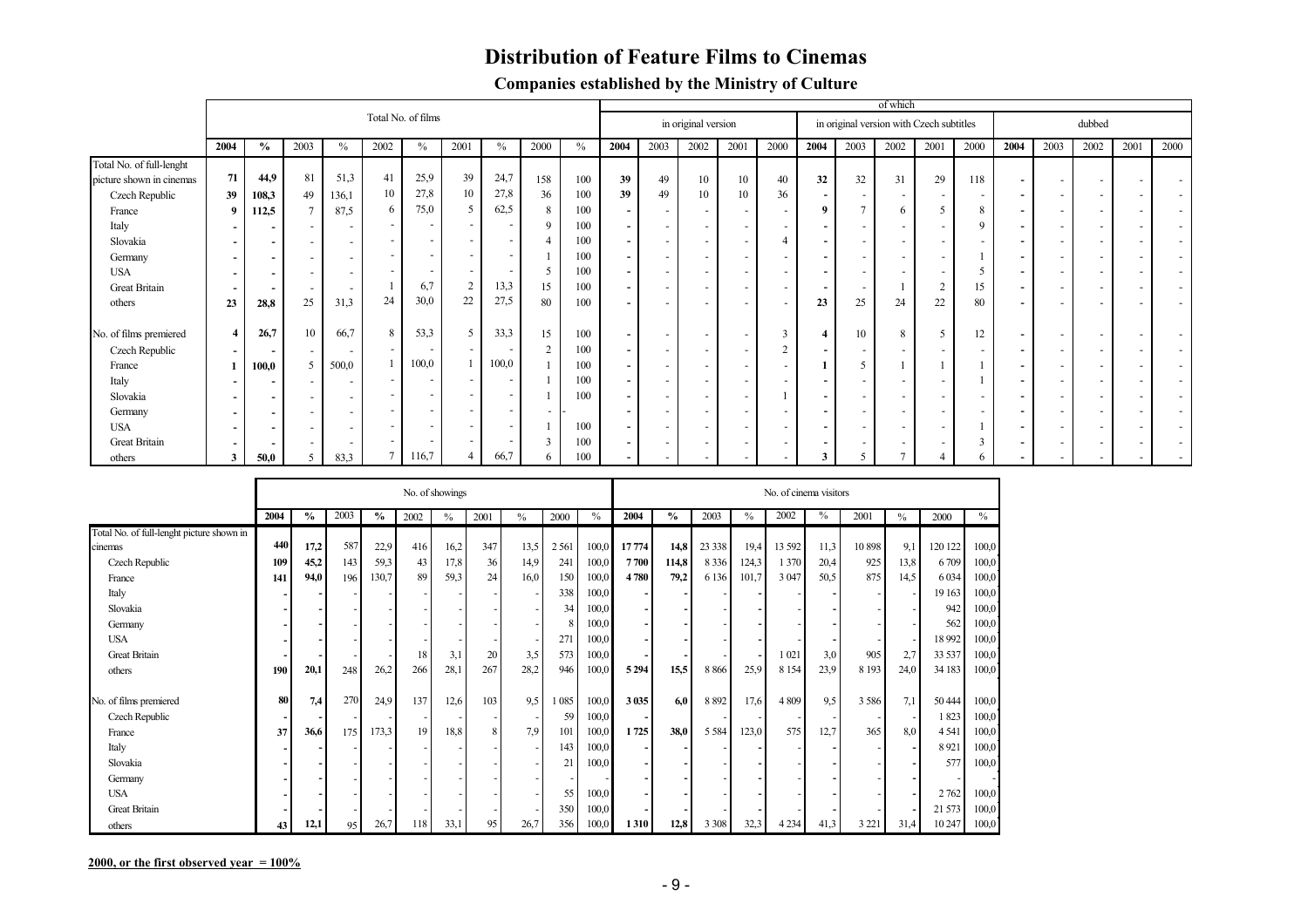#### **Distribution of Feature Films to Cinemas**

|  | Companies established by entrepreneurial subjects and entrepreneurs |  |
|--|---------------------------------------------------------------------|--|
|  |                                                                     |  |

|                                           |                |               |               |        |                |                    |                |        |                          |       |                          |                          |                          |                          |                          |                          |                          | of which                                 |                          |                 |                          |             |                          |                          |                          |
|-------------------------------------------|----------------|---------------|---------------|--------|----------------|--------------------|----------------|--------|--------------------------|-------|--------------------------|--------------------------|--------------------------|--------------------------|--------------------------|--------------------------|--------------------------|------------------------------------------|--------------------------|-----------------|--------------------------|-------------|--------------------------|--------------------------|--------------------------|
|                                           |                |               |               |        |                | Total No. of films |                |        |                          |       |                          |                          | in original version      |                          |                          |                          |                          | in original version with Czech subtitles |                          |                 |                          |             | dubbed                   |                          |                          |
|                                           | 2004           | $\frac{0}{2}$ | 2003          | $\%$   | 2002           | $\%$               | 2001           | $\%$   | 2000                     | $\%$  | 2004                     | 2003                     | 2002                     | 2001                     | 2000                     | 2004                     | 2003                     | 2002                                     | 2001                     | 2000            | 2004                     | 2003        | 2002                     | 2001                     | 2000                     |
| Total No. of full-lenght picture shown in |                |               |               |        |                |                    |                |        |                          |       |                          |                          |                          |                          |                          |                          |                          |                                          |                          |                 |                          |             |                          |                          |                          |
| cinemas                                   | 721            | 868.7         | 703           | 847.0  | 651            | 784.3              | 554            | 667,5  | 83                       | 100.0 | 287                      | 271                      | 263                      | 228                      | 12                       | 393                      | 392                      | 348                                      | 281                      | 67              | 41                       | 40          | 40                       | 45                       | $\overline{4}$           |
| Czech Republic                            | 285            | 2850,0        | 267           | 2670,0 | 262            | 2 620,0            | 228            | 2280,0 | 10                       | 100,0 | 285                      | 267                      | 262                      | 226                      | 10                       |                          | $\sim$                   |                                          | 2                        |                 |                          |             |                          |                          | $\overline{\phantom{a}}$ |
| France                                    | 47             | 470,0         | 44            | 440,0  | 37             | 370,0              | 16             | 160,0  | 10                       | 100,0 | $\overline{\phantom{a}}$ | $\overline{\phantom{a}}$ | $\overline{\phantom{a}}$ |                          |                          | 43                       | 41                       | 34                                       | 14                       | 8               |                          |             | $\mathbf{3}$             | $\overline{2}$           | 2                        |
| Italy                                     |                | 400,0         | 5             | 500,0  | $\overline{4}$ | 400,0              | $\overline{3}$ | 300,0  |                          | 100,0 | $\overline{\phantom{a}}$ | $\sim$                   | $\sim$                   | $\overline{\phantom{a}}$ |                          | $\mathbf{3}$             |                          |                                          | $\mathbf{3}$             |                 |                          |             |                          | $\overline{\phantom{a}}$ | $\overline{\phantom{a}}$ |
| Slovakia                                  | 3,0            | 300.0         |               | 400,0  |                | 100,0              | 2              | 200.0  |                          | 100.0 | $\mathbf{2}$             | $\overline{\mathbf{3}}$  |                          | $\overline{2}$           |                          |                          | $\sim$                   | $\sim$                                   | $\overline{\phantom{a}}$ |                 | $\overline{\phantom{a}}$ |             | $\overline{\phantom{a}}$ | $\overline{\phantom{0}}$ | $\overline{\phantom{a}}$ |
| Germany                                   | 15             | 300.0         | 18            | 360,0  | $\overline{9}$ | 180,0              | 8              | 160.0  | $\tilde{\mathcal{L}}$    | 100,0 | $\overline{\phantom{a}}$ | $\overline{\phantom{a}}$ | $\overline{\phantom{a}}$ |                          |                          | 12                       | 15                       | 8                                        |                          |                 | 3                        |             |                          |                          | $\overline{\phantom{a}}$ |
| <b>USA</b>                                | 253            | 872,4         | 269           | 927,6  | 260            | 896,6              | 249            | 858.6  | 29                       | 100,0 | $\overline{\phantom{a}}$ |                          | $\sim$                   | $\overline{\phantom{0}}$ |                          | 226                      | 242                      | 232                                      | 216                      | 28              | 27                       | 26          | 28                       | 33                       |                          |
| <b>Great Britain</b>                      | 31             | 620,0         | 32            | 640,0  | 26             | 520,0              | 15             | 300,0  | $\tilde{\mathcal{L}}$    | 100,0 | $\overline{\phantom{a}}$ | $\overline{\phantom{a}}$ | $\sim$                   |                          |                          | 31                       | 32                       | 26                                       | 15                       | 5               | $\overline{\phantom{a}}$ |             |                          |                          | $\overline{\phantom{a}}$ |
| others                                    | 83             | 377,3         | 64            | 290,9  | 52             | 236,4              | 33             | 150,0  | 22                       | 100,0 |                          | $\overline{\phantom{a}}$ | $\overline{\phantom{a}}$ |                          | $\overline{\phantom{a}}$ | 77                       | 58                       | 44                                       | 24                       | 21              | 6                        | 6           | 8                        | 9                        |                          |
|                                           |                |               |               |        |                |                    |                |        |                          |       |                          |                          |                          |                          |                          |                          |                          |                                          |                          |                 |                          |             |                          |                          |                          |
| No. of films premiered                    | 160            | 290,9         | 163           | 296,4  | 132            | 240,0              | 111            | 201,8  | 55                       | 100,0 | 18                       | 13                       | 15                       | 15                       | $\overline{7}$           | 129                      | 141                      | 107                                      | 87                       | 47              | 13                       | $\mathbf Q$ | 10                       | 9                        |                          |
| Czech Republic                            | 18             | 360.0         | 11            | 220,0  | 15             | 300,0              | 16             | 320,0  | $\overline{\phantom{0}}$ | 100,0 | 18                       | 11                       | 15                       | 14                       | 5                        | $\overline{\phantom{a}}$ | $\sim$                   | $\sim$                                   | $\overline{2}$           |                 | $\overline{\phantom{a}}$ |             | $\overline{\phantom{a}}$ |                          | $\overline{\phantom{a}}$ |
| France                                    | 13             | 216.7         | 12            | 200.0  | 15             | 250,0              | 6              | 100.0  | 6                        | 100,0 | $\overline{\phantom{a}}$ | $\overline{\phantom{a}}$ | $\sim$                   | -                        | $\overline{\phantom{a}}$ | 13                       | 11                       | 14                                       | .5                       | 5               | $\overline{\phantom{a}}$ |             |                          |                          |                          |
| Italy                                     |                |               |               | 200,0  |                | 100,0              |                |        |                          |       | $\overline{\phantom{a}}$ | $\overline{\phantom{a}}$ | $\overline{\phantom{a}}$ |                          |                          | $\overline{\phantom{a}}$ |                          |                                          |                          |                 | $\overline{\phantom{a}}$ |             | . .                      |                          | $\overline{\phantom{a}}$ |
| Slovakia                                  |                |               | 2             | 200,0  | $\sim$         |                    |                | 100,0  |                          | 100,0 | $\overline{\phantom{a}}$ | 2                        | $\sim$                   |                          |                          | $\overline{\phantom{a}}$ | $\overline{\phantom{a}}$ |                                          |                          |                 |                          |             |                          |                          | $\overline{\phantom{a}}$ |
| Germany                                   | $\overline{2}$ | 50,0          | 6             | 150,0  | 2              | 50,0               | $\overline{3}$ | 75,0   |                          | 100,0 | $\overline{\phantom{0}}$ | $\overline{\phantom{a}}$ | $\overline{\phantom{a}}$ |                          |                          |                          | 5                        | $\gamma$                                 | 3                        | 3               |                          |             | $\overline{\phantom{a}}$ | $\overline{\phantom{a}}$ | $\overline{\phantom{a}}$ |
| <b>USA</b>                                | 102            | 408.0         | 105           | 420,0  | 84             | 336,0              | 73             | 292,0  | 25                       | 100,0 | $\overline{\phantom{a}}$ | $\overline{\phantom{a}}$ | $\sim$                   | $\overline{\phantom{0}}$ |                          | 90                       | 99                       | 75                                       | 65                       | 25              | 12                       | 6           | 9                        | 8                        | $\sim$                   |
| <b>Great Britain</b>                      | 8              | 400,0         | $\mathcal{I}$ | 350,0  | $\overline{7}$ | 350,0              | $\sim$         | 250,0  | $\mathcal{L}$            | 100,0 | $\overline{\phantom{0}}$ | $\overline{\phantom{a}}$ | $\overline{\phantom{a}}$ | -                        |                          | 8                        |                          |                                          | 5                        | $\overline{2}$  | $\overline{\phantom{a}}$ |             | $\overline{\phantom{a}}$ | $\overline{\phantom{a}}$ | $\overline{\phantom{a}}$ |
| others                                    | 17             | 141,7         | 18            | 150,0  | 8              | 66,7               |                | 58,3   | 12                       | 100,0 |                          |                          |                          |                          |                          | 17                       | 18                       | 8                                        |                          | $\overline{12}$ |                          |             |                          |                          |                          |

|                                                      |                          |                          |         |               | No. of showings |        |         |                          |          |       |                          |                          |               |               | No. of cinema visitors |         |               |               |             |       |
|------------------------------------------------------|--------------------------|--------------------------|---------|---------------|-----------------|--------|---------|--------------------------|----------|-------|--------------------------|--------------------------|---------------|---------------|------------------------|---------|---------------|---------------|-------------|-------|
|                                                      | 2004                     | $\frac{0}{0}$            | 2003    | $\frac{0}{0}$ | 2002            | $\%$   | 2001    | $\frac{0}{0}$            | 2000     | $\%$  | 2004                     | $\frac{0}{0}$            | 2003          | $\frac{0}{2}$ | 2002                   | $\%$    | 2001          | $\frac{0}{0}$ | 2000        | $\%$  |
| Total No. of full-lenght picture<br>shown in cinemas | 310 638                  | 675.7                    | 321 561 | 699.5         | 263 614         | 573.4  | 216823  | 471.7                    | 45 97    | 100,0 | 11 361 856               | 561.4                    | 11 603 547    | 573.3         | 9 268 180              | 457.9   | 9 261 099     | 457.6         | 2 0 24 0 15 | 100.0 |
| Czech Republic                                       | 54 170                   | 442.0                    | 52 446  | 427.9         | 35 75 7         | 291.8  | 45 016  | 367,3                    | 12 2 5 6 | 100,0 | 2 378 239                | 268.5                    | 2853651       | 322,1         | 1 210 829              | 136,7   | 3 065 424     | 346.0         | 885 868     | 100,0 |
| France                                               | 10 026                   | 290.6                    | 11710   | 339.4         | 13 4 89         | 391.0  | 3 10 1  | 899                      | 3 4 5 0  | 100,0 | 209 478                  | 203.5                    | 212 257       | 206.2         | 306 522                | 297.8   | 76 421        | 74.2          | 102 924     | 100,0 |
| Italy                                                | 309                      | 1404.5                   | 2 4 4 2 | 11100.0       | 442             | 2009.1 | 33      | 150.0                    | 22       | 100,0 | 9 1 1 4                  | 4926.5                   | 39 010        | 21 086.5      | 9339                   | 5 048.1 | 753           | 407.0         | 185         | 100,0 |
| Slovakia                                             | 6                        | 5,4                      | 794     | 708.9         | 12              | 10.7   | 426     | 380.4                    | 112      | 100,0 |                          | $\overline{\phantom{a}}$ | 12857         | 1 178.5       | 126                    | 11,5    | 11 567        | 060.2         | 1 0 9 1     | 100,0 |
| Germany                                              | 2491                     | 222.0                    | 7713    | 687.4         | 1 1 4 9         | 102.4  | 2 7 1 8 | 242.2                    | 1 1 2 2  | 100.0 | 73 332                   | 218.9                    | 250 223       | 746.8         | 21 3 3 3               | 63,7    | 70 870        | 211.5         | 33 507      | 100,0 |
| <b>USA</b>                                           | 223 527                  | 963.2                    | 215 234 | 927.5         | 196 438         | 846.5  | 150 601 | 649.0                    | 23 206   | 100,0 | 8 094 377                | 1 019.6                  | 7 290 073     | 918.3         | 296 045                | 919.0   | 5 421 117     | 682.9         | 793 891     | 100,0 |
| <b>Great Britain</b>                                 | 8 1 5 8                  | 414.1                    | 20 9 32 | 1062,5        | 11 030          | 559.9  | 11 223  | 569,7                    | 1970     | 100,0 | 307 642                  | 463.0                    | 719 989       | 1 083.6       | 283 149                | 426,1   | 508 836       | 765.8         | 66 445      | 100,0 |
| others                                               | 11951                    | 311.8                    | 10 290  | 268.5         | 5 2 9 7         | 138.2  | 3 7 0 5 | 96.7                     | 3833     | 100.0 | 289 674                  | 206.8                    | 225 487       | 160.9         | 140 837                | 100.5   | 106 111       | 75.7          | 140 104     | 100,0 |
| No. of films premiered                               | 274 150                  | 673.3                    | 281 411 | 691.1         | 220 920         | 542.5  | 174 351 | 428.2                    | 40 720   | 100.0 | 10 206 916               | 580.2                    | 10 433 142    | 593.0         | 7978059                | 453.5   | 7 743 264     | 440.1         | 1759281     | 100,0 |
| Czech Republic                                       | 46 555                   | 458.8                    | 41 700  | 410.9         | 23 7 54         | 234.1  | 32 956  | 324,8                    | 10 148   | 100,0 | 2 076 450                | 284.9                    | 2 5 4 5 7 0 9 | 349.3         | 775 000                | 106.3   | 2 2 8 9 4 9 7 | 314.1         | 728 799     | 100,0 |
| France                                               | 8 0 6 3                  | 296.0                    | 9 0 3 5 | 331.7         | 11 579          | 425.1  | 2630    | 96.5                     | 2 7 2 4  | 100.0 | 157840                   | 181.4                    | 155 974       | 179.3         | 253 914                | 291.9   | 67332         | 77.4          | 87 001      | 100,0 |
| Italy                                                | $\overline{\phantom{a}}$ | $\overline{\phantom{a}}$ | 2 3 8 1 | 633.2         | 376             | 100,0  | $\sim$  | $\overline{\phantom{a}}$ |          |       | $\overline{\phantom{a}}$ | $\sim$                   | 37 423        | 423.3         | 8840                   | 100,0   |               |               |             |       |
| Slovakia                                             |                          |                          | 792     | 707.1         |                 |        | 425     | 379.5                    | 112      | 100,0 |                          | $\sim$                   | 12 849        | 1 177.7       |                        |         | 11 567        | 1 060 2       | 1 0 9 1     | 100,0 |
| Germany                                              | 2 3 5 6                  | 288.4                    | 6450    | 789.5         | 830             | 101.6  | 2 3 3 0 | 285.2                    | 817      | 100,0 | 68 001                   | 269.1                    | 202 132       | 800.0         | 14582                  | 57,7    | 61 014        | 241.5         | 25 267      | 100,0 |
| <b>USA</b>                                           | 203 376                  | 902.4                    | 195 532 | 867.6         | 174 345         | 773.6  | 123 234 | 546.8                    | 22 5 3 6 | 100.0 | 7472040                  | 977.4                    | 6 804 233     | 890.1         | 6 687 521              | 874.8   | 4 751 245     | 621.5         | 764 460     | 100,0 |
| <b>Great Britain</b>                                 | 6320                     | 496.1                    | 18 50 6 | 1452,6        | 6835            | 536.5  | 11 125  | 873.2                    | 1 2 7 4  | 100,0 | 265 592                  | 621,0                    | 548 934       | 1283.5        | 161 501                | 377,6   | 506 642       | 1846          | 42 769      | 100,0 |
| others                                               | 7480                     | 240.6                    | 7015    | 225.6         | 3 2 0 1         | 103.0  | 1651    | 53.1                     | 3 1 0 9  | 100.0 | 166 993                  | 152.0                    | 125 888       | 114.6         | 76 701                 | 69.8    | 55 967        | 50.9          | 109 894     | 100,0 |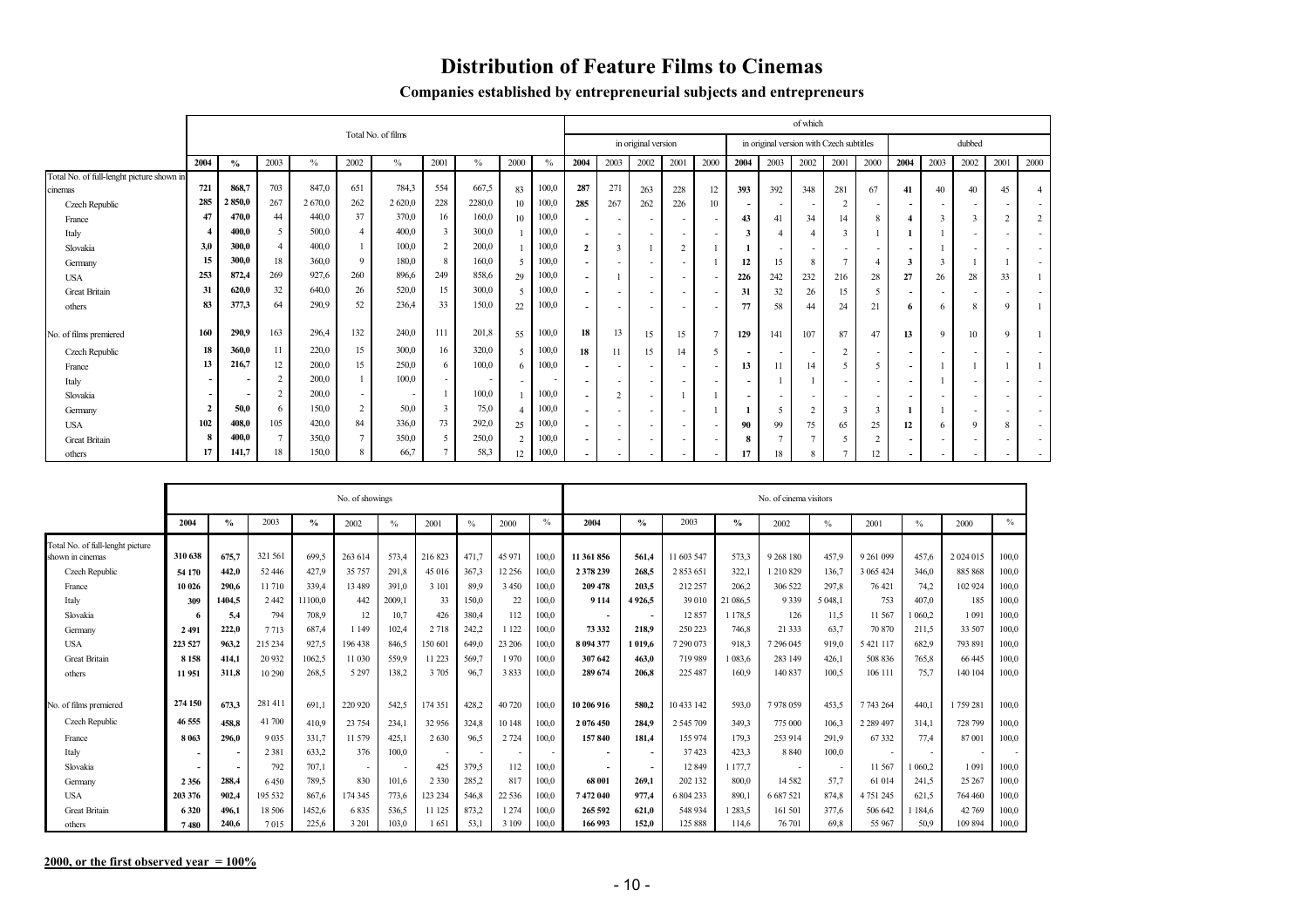#### **Export of Audiovisual Works**

|                                        |      |                          |              |       |                          | Total |      |       |                          |       |                 |                |                          |      |                |       |                          | No. intended for |      |      |                 |           |                    |      |      |
|----------------------------------------|------|--------------------------|--------------|-------|--------------------------|-------|------|-------|--------------------------|-------|-----------------|----------------|--------------------------|------|----------------|-------|--------------------------|------------------|------|------|-----------------|-----------|--------------------|------|------|
|                                        |      |                          |              |       |                          |       |      |       |                          |       |                 |                | cinemas                  |      |                |       |                          | television       |      |      |                 |           | video distribution |      |      |
|                                        | 2004 | $\%$                     | 2003         | $\%$  | 2002                     | $\%$  | 2001 | $\%$  | 2000                     | $\%$  | 2004            | 2003           | 2002                     | 2001 | 2000           |       | 2004 2003                | 2002             | 2001 | 2000 |                 | 2004 2003 | 2002               | 2001 | 2000 |
| Total No. of exported AV works         | 147  | 87,5                     | 172          | 102,4 | 169                      | 100,6 | 133  | 79,2  | 168                      | 100,0 | 16 <sup>1</sup> |                | 19                       | 19   | $\overline{3}$ | 111 l | 152                      | 129              | 95   | 162  | 20 <sup>1</sup> | 13        | 21                 | 19   |      |
| No. of exported full-length AV works   | 86   | 106,2                    | 74           | 91,4  | 83                       | 102,5 | 84   | 103,7 | 81                       | 100,0 | 15              | 7 <sup>1</sup> | 19                       | 19   | 3              | 57    | 61                       | 46               | 54   | 76   | 14              | 6         | 18                 | 11   |      |
| live-action                            | 85   | 104,9                    | 71           | 87,7  | 83                       | 102,5 | 84   | 103,7 | 81                       | 100,0 | 15              | $\tau$         | 19                       | 19   | $\mathcal{L}$  | 56    | 58                       | 46               | 54   | 76   | 14              | 6         | 18                 |      |      |
| animated                               |      |                          |              |       |                          |       |      |       |                          |       |                 |                |                          |      |                |       |                          |                  |      |      |                 |           |                    |      |      |
| documentary                            |      | 33,3                     | $\mathbf{R}$ | 100,0 |                          |       |      |       |                          |       |                 |                |                          |      |                |       | $\mathbf{3}$             |                  |      |      |                 |           |                    |      |      |
| others                                 |      |                          |              |       |                          |       |      |       | $\overline{\phantom{a}}$ |       |                 |                |                          |      |                |       |                          |                  |      |      |                 |           |                    |      |      |
| No. of exported medium-length AV works | 37   | 72,5                     | 77           | 151,0 | 45                       | 88,2  |      | 2,0   | 51                       | 100,0 |                 |                | $\overline{\phantom{a}}$ |      |                | 35    | 76                       | 45               |      | 50   |                 |           |                    |      |      |
| live-action                            |      | 57,1                     | 50           | 714,3 | 29                       | 414,3 |      |       |                          | 100,0 |                 |                |                          |      |                |       | 50                       | 29               |      |      |                 |           |                    |      |      |
| animated                               |      | $\overline{\phantom{a}}$ |              |       | $\overline{\phantom{a}}$ |       |      |       | $\overline{\phantom{0}}$ |       |                 |                |                          |      |                |       | $\overline{\phantom{a}}$ |                  |      |      |                 |           |                    |      |      |
| documentary                            | 22   | 81,5                     | 27           | 100,0 | 11                       | 40,7  |      | 3,7   | 27                       | 100,0 |                 |                |                          |      |                | 22    | 26                       | 11               |      | 27   |                 |           |                    |      |      |
| others                                 | 11   | 64,7                     |              |       | 5                        | 29,4  |      |       | 17                       | 100,0 |                 |                |                          |      |                | 9     |                          | 5                |      | 16   |                 |           |                    |      |      |
| No. of exported short AV works         | 24   | 66,7                     | 21           | 58,3  | 41                       | 113,9 | 48   | 133,3 | 36                       | 100,0 |                 |                |                          |      |                | 19    | 15                       | 38               | 40   | 36   |                 | 6         |                    | 8    |      |
| live-action                            |      |                          |              |       |                          | 25,0  |      |       | 4                        | 100,0 |                 |                |                          |      |                |       |                          |                  |      |      |                 |           |                    |      |      |
| animated                               | 18   | 56,3                     | 20           | 62,5  | 35                       | 109,4 | 48   | 150,0 | 32                       | 100,0 |                 |                |                          |      |                | 13    | 14                       | 32               | 40   | 32   |                 | 6         | 3                  | 8    |      |
| documentary                            | 6.   | 120,0                    |              | 20,0  | 5                        | 100,0 |      |       |                          |       |                 |                |                          |      |                | 6     |                          |                  |      |      |                 |           |                    |      |      |
| others                                 |      |                          |              |       |                          |       |      |       | $\overline{\phantom{0}}$ |       |                 |                |                          |      |                |       |                          |                  |      |      |                 |           |                    |      |      |

#### **Companies established by central bodies of other departmens, generally beneficial companies and others**

#### **Companies established by entrepreneurial subjects and entrepreneurs**

|                                        |      |        |      |       |                          | Total |                          |       |                |       |                |      |         |                          |      |      |          | No. intended for |      |      |      |      |                    |      |      |
|----------------------------------------|------|--------|------|-------|--------------------------|-------|--------------------------|-------|----------------|-------|----------------|------|---------|--------------------------|------|------|----------|------------------|------|------|------|------|--------------------|------|------|
|                                        |      |        |      |       |                          |       |                          |       |                |       |                |      | cinemas |                          |      |      |          | television       |      |      |      |      | video distribution |      |      |
|                                        | 2004 | $\%$   | 2003 | $\%$  | 2002                     | $\%$  | 2001                     | $\%$  | 2000           | $\%$  | 2004           | 2003 | 2002    | 2001                     | 2000 | 2004 | 2003     | 2002             | 2001 | 2000 | 2004 | 2003 | 2002               | 2001 | 2000 |
| Total No. of exported AV works         | 381  | 79,2   | 565  | 117,5 | 262                      | 54,5  | 279                      | 58,0  | 481            | 100,0 | 11             | 14   | 18      | 63                       | 134  | 316  | 504      | 212              | 147  | 184  | 54   | 47   | 32                 | 69   | 163  |
| No. of exported full-length AV works   | 168  | 250,7  | 552  | 823,9 | 211                      | 314,9 | 148                      | 220,9 | 67             | 100,0 | 9 <sub>l</sub> | 14   | 11      | 28                       | 8    | 132  | 496      | 175              | 95   | 51   | 27   | 42   | 25                 | 25   |      |
| live-action                            | 155  | 250,0  | 534  | 861,3 | 201                      | 324,2 | 146                      | 235,5 | 62             | 100,0 | $\mathbf{Q}$   | 8    | 8       | 28                       | 8    | 119  | 490      | 172              | 95   | 47   | 27   | 36   | 21                 | 23   |      |
| animated                               | 3    | 100,0  | 18   | 600,0 | 9                        | 300,0 | $\overline{\phantom{a}}$ |       | $\mathbf{3}$   | 100,0 |                | 6    | 3       | $\overline{\phantom{a}}$ |      | 3    | -6       |                  |      |      |      |      |                    |      |      |
| documentary                            |      |        |      |       |                          | 50,0  | 2                        | 100,0 | 2              | 100,0 |                |      |         | $\overline{\phantom{a}}$ |      |      |          |                  |      |      |      |      |                    |      |      |
| others                                 |      | 100,0  |      |       | $\overline{\phantom{0}}$ |       | $\overline{\phantom{0}}$ |       |                |       |                |      |         | $\overline{\phantom{a}}$ |      | 10   |          |                  |      |      |      |      |                    |      |      |
| No. of exported medium-length AV works | 183  | 3050,0 | 2    | 33,3  | $\tau$                   | 116,7 | 9                        | 150,0 | 6              | 100,0 |                |      |         | $\overline{\phantom{a}}$ |      | 170  | $\gamma$ | 3 <sub>1</sub>   | 3    |      | 12   |      | 3                  |      |      |
| live-action                            |      | 900,0  |      | 200,0 | 2                        | 200,0 | 3                        | 300,0 |                | 100,0 |                |      |         |                          |      | n    |          |                  |      |      | 6    |      |                    |      |      |
| animated                               |      |        |      |       | 3                        | 100,0 |                          |       |                |       |                |      |         | $\overline{\phantom{a}}$ |      |      |          |                  |      |      |      |      |                    |      |      |
| documentary                            | 6    | 150,0  |      |       | 2                        | 50,0  | 6                        | 150,0 | $\overline{4}$ | 100,0 |                |      |         |                          |      |      |          |                  |      |      | 6    |      | o                  |      |      |
| others                                 | 168  | ###### |      |       |                          |       |                          |       |                | 100,0 |                |      |         | $\overline{\phantom{a}}$ |      | 168  |          |                  |      |      |      |      |                    |      |      |
| No. of exported short AV works         | 30   | 7,4    | 11   | 2,7   | 44                       | 10,8  | 122                      | 29.9  | 408            | 100,0 |                |      | 6.      | 35                       | 125  | 14   | 6        | 34               | 49   | 133  | 15   |      |                    | 38   | 150  |
| live-action                            |      |        |      |       |                          |       |                          | 100,0 |                |       |                |      |         |                          |      |      |          |                  |      |      |      |      |                    |      |      |
| animated                               | 25   | 6,6    |      | 1,3   | 11                       | 2,9   | 120                      | 31,7  | 379            | 100,0 |                |      |         | 35                       | 125  | 10   |          |                  | 49   | 126  | 15   |      |                    | 36   | 128  |
| documentary                            |      |        |      |       | 3                        | 150,0 |                          | 50,0  | $\overline{2}$ | 100,0 |                |      |         |                          |      |      |          |                  |      |      |      |      |                    |      |      |
| others                                 | 5    | 18,5   |      | 22,2  | 30                       | 111,1 |                          |       |                | 100,0 |                |      |         |                          |      |      | 6        | 30               |      |      |      |      |                    |      | 20   |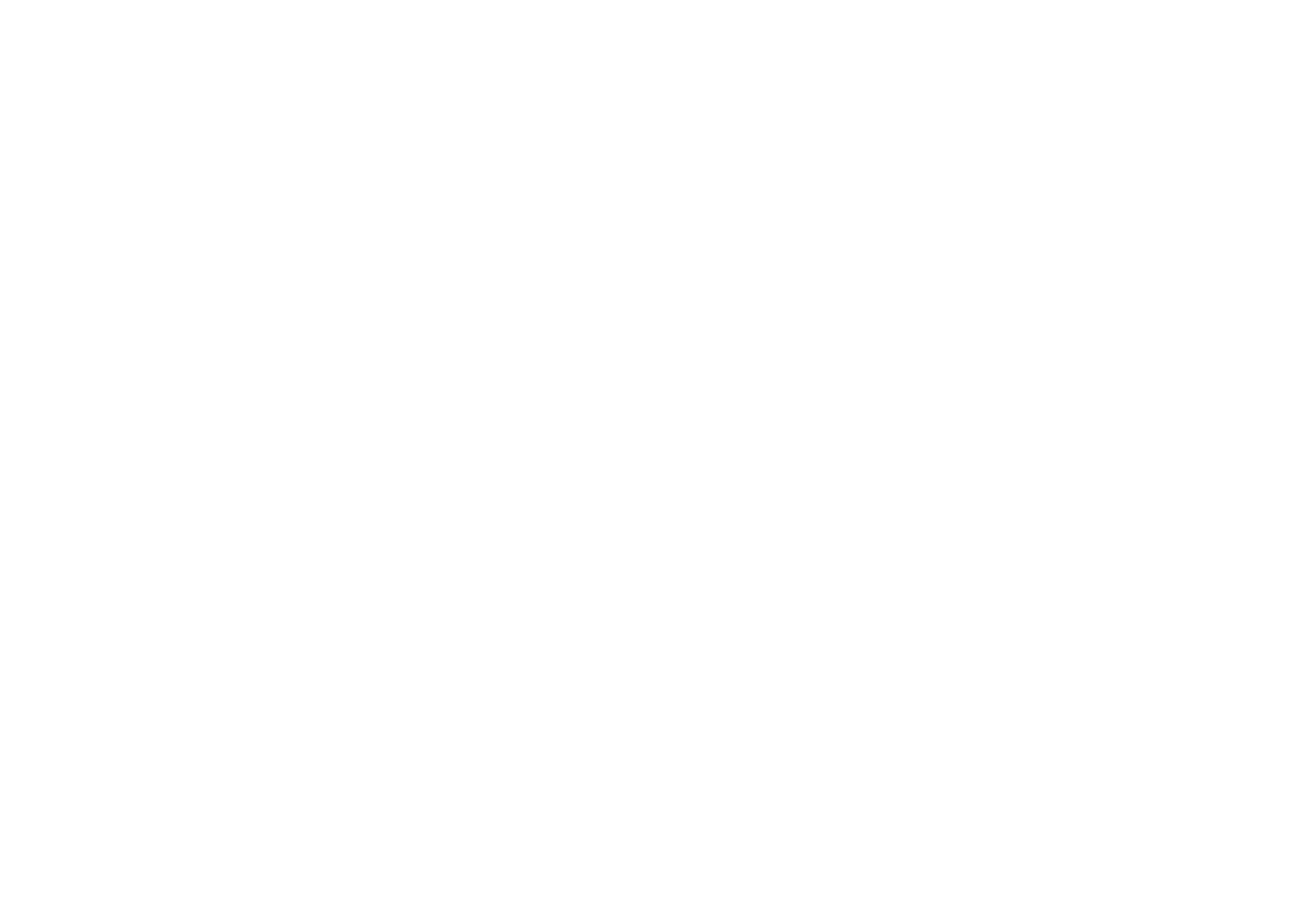# **THEATRES**

<span id="page-12-0"></span>Performances at theatres in the Czech Republic were statistically analyzed.

The most comprehensive and complete data relate to theatres are established by state administrative bodies - the Ministry of Culture ministry (3), the Ministry of Education, Youth and Physical Training (4) - regions (2), municipalities and towns (40). One or more theatrical companies perform in these theatres. Theatres established by entrepreneurs (30) and entrepreneurial sbujects (9), civic associations (25), generally beneficial companies (4), foundations, etc., regularly produce theatrical and dance performances. Since 1999 the statistical analyses have also included *stagione* theatres. These theatres facilities that don't have their own ensembles and don't necessarily produce theatrical and dance performances, but in 2004 hosted at least 20 theatrical and dance performances.

In 2004 the number of theatres established by state administrative bodies, regions, municipalities, and towns also declined slightly. This was due to the gradual process of transforming subsidized organizations to different legal forms, and does not indicate an actual decline in the number of theatres in the Czech Republic. The number of permanent sets, premieres, and employees declined for the same reasons. It's surprising that this did not lead to a decline in the number of titles, performances realized, and audience size, and, along with the increasing audience percentage, indicates the maximum effort exerted by theatres to both maximally provide public service and to be self-sufficient to the maximal degree (the determined 33% is far above the European average). The number of performances abroad, particularly musicals, also increased markedly. The increased number of ensembles is connected with a more precise definition of the organizational structure within already existing institutions.

The statistical data for 2000 and 2001 were processed by the Theatre Institute in Prague.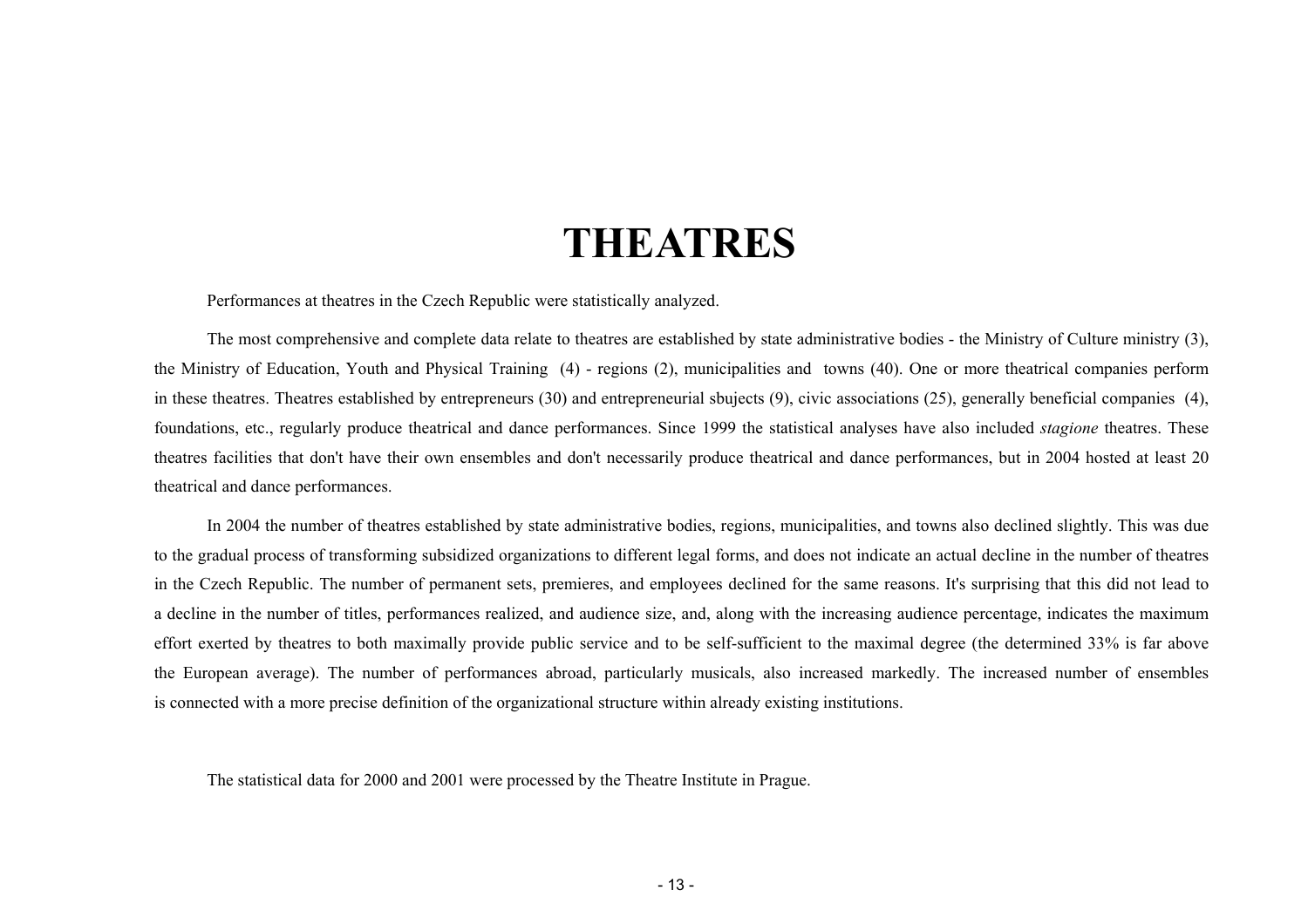### **Activity of Theatres and Theatre Groups in the Czech Republic in 2000 – 2004**

**(Theatres without their own professional theatre ensembles are not included)** 



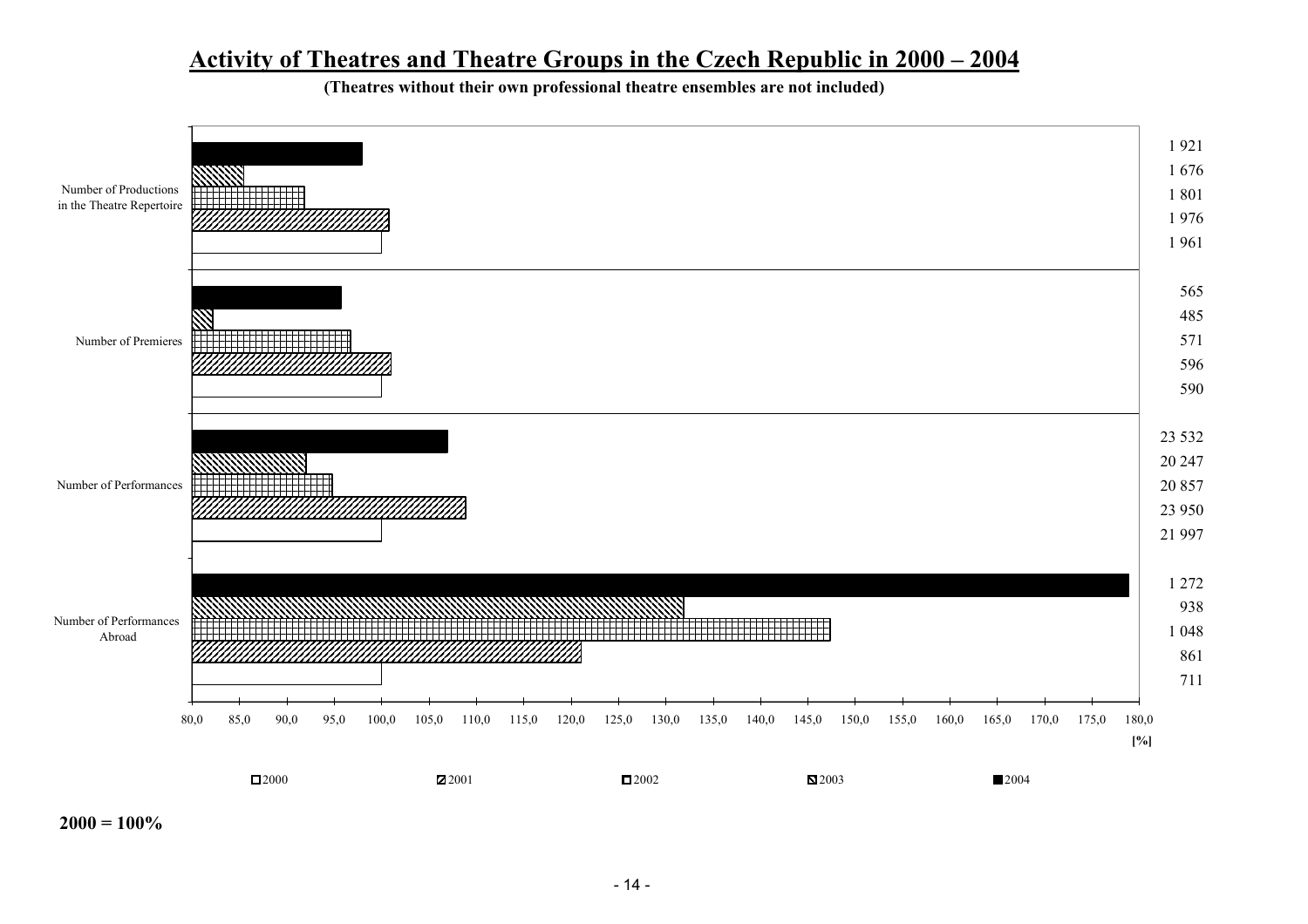# **Selected Data from Statistical Reports on Theatres in 2004**

#### **Theatres established by the Ministry of Culture of the Czech Republic, the Ministry of Education, Youth and Physical Training of the Czech Republic, regions, municipalities and towns**

|                                                                           |             | 2004          | $\frac{0}{0}$ | 2003          | $\frac{0}{0}$ | 2002          | $\frac{0}{0}$ | 2001      |         | $\frac{0}{0}$ | 2000      |       | $\frac{0}{0}$ |                                                                                                             |
|---------------------------------------------------------------------------|-------------|---------------|---------------|---------------|---------------|---------------|---------------|-----------|---------|---------------|-----------|-------|---------------|-------------------------------------------------------------------------------------------------------------|
| Number of theatres                                                        |             | 49            | 94,2          | 50            | 96,2          | 51            | 98,1          |           | 52      | 100,0         |           | 52    | 100,0         |                                                                                                             |
| Number of established stages in operation                                 |             | 92            | 109,5         | 96            | 114,3         | 92            | 109,5         |           | 91      | 108,3         |           | 84    | 100,0         |                                                                                                             |
| Capacity of theatres (number of seats)                                    |             | 27 38 6       | 108,6         | 27546         | 109,3         | 26 905        | 106,7         | 25 5 7 6  |         | 101,4         | 25 211    |       | 100,0         |                                                                                                             |
| Number of theatre ensembleses                                             |             | 82            | 100,0         | 79            | 96,3          | 80            | 97,6          |           | 84      | 102,4         |           | 82    | 100,0         |                                                                                                             |
| Number of theatre employees (recalculated<br>number)                      |             | 7078          | 95,4          | 7151          | 96,4          | 7 1 6 2       | 96,5          |           | 7341    | 98,9          | 7419      |       | 100,0         |                                                                                                             |
| Number of which are artistic workers                                      |             | 3 2 5 9       | 94,7          | 3253          | 94,5          | 3 2 7 5       | 95,1          |           | 3 3 7 6 | 98,1          | 3 4 4 2   |       | 100,0         |                                                                                                             |
|                                                                           | 2004        | $\frac{6}{6}$ | 2003          | $\frac{0}{0}$ | 2002          | $\frac{0}{0}$ | 2001          |           | $\%$    | 2000          |           | $\%$  |               | The breakdown of the total<br>number of theatres in 2004                                                    |
| Total revenues of theatres<br>in thousands of Kč                          | 1 002 853,1 | 129,6         | 939 356,4     | 121,4         | 885 662,0     | 114,4         |               | 860 721,5 | 111,2   |               | 773 953,2 | 100,0 |               | according to the institution that<br>established them:<br>Ministry of Culture of<br>$\overline{\mathbf{3}}$ |
| State subsidies, in thousands of Kč                                       | 753 088,4   | 132,2         | 699 677,3     | 122,8         | 756 259,7     | 132,7         |               | 544 289,2 | 95,5    |               | 569 819,0 | 100.0 |               | the Czech Republic<br>Ministry of Education,<br>Youth and Physical<br>$\overline{4}$<br>Training            |
| Subsides from regions in thousands of Kč                                  | 92 294,7    | 156,7         | 58 883,9      | 100,0         |               |               |               | $\bullet$ |         |               |           |       |               | Regions<br>$\overline{2}$<br>Capital city Prague<br>$10\,$                                                  |
| Subsidies from municipalities and towns<br>in thousands of Kč             | 1 652 936,9 | 136,5         | 1 561 306,2   | 128,9         | 1 445 464,7   | 119,4         | 1 242 561,2   |           | 102,6   | 1 211 009,6   |           | 100,0 |               | Municipalities and<br>30<br>towns                                                                           |
| Actual profits from basic (main) activity<br>in thousands of Kč           | 741 431.4   | 119,7         | 717 399,1     | 115,8         | 692 959,3     | 111,8         |               | 712 662,5 | 115,0   |               | 619 578,7 | 100,0 |               |                                                                                                             |
| of the total revenues<br>collected admission fees                         | 531 921,1   | 114,5         | 497 165,6     | 107,0         | 469 539,5     | 101,0         | 500 702,1     |           | 107,7   |               | 464 716,7 | 100,0 |               |                                                                                                             |
| Actual profits from secondary (business)<br>activities in thousands of Kč | 67 033,6    | 114,4         | 75 386,2      | 128,7         | 66 917,0      | 114,2         |               | 65 224,4  | 111,3   |               | 58 578,9  | 100,0 |               |                                                                                                             |
| Total non-investment expenditures<br>in thousands of Kč                   | 3 038 460.5 | 124,3         | 2 881 313,0   | 117,9         | 2 738 299,3   | 112,1         | 2 601 255,7   |           | 106,4   | 2 443 682,4   |           | 100,0 |               |                                                                                                             |
| % of self-financing                                                       | 33,0        |               | 32,6          |               |               | 32,3          |               | 33,1      |         |               | 31,7      |       |               |                                                                                                             |

(For the sake of comparison, data since the year 2000 are included)

**2000, or the first observed year = 100%**

•  $=$  these data were not observed in the stated year  $-15 -$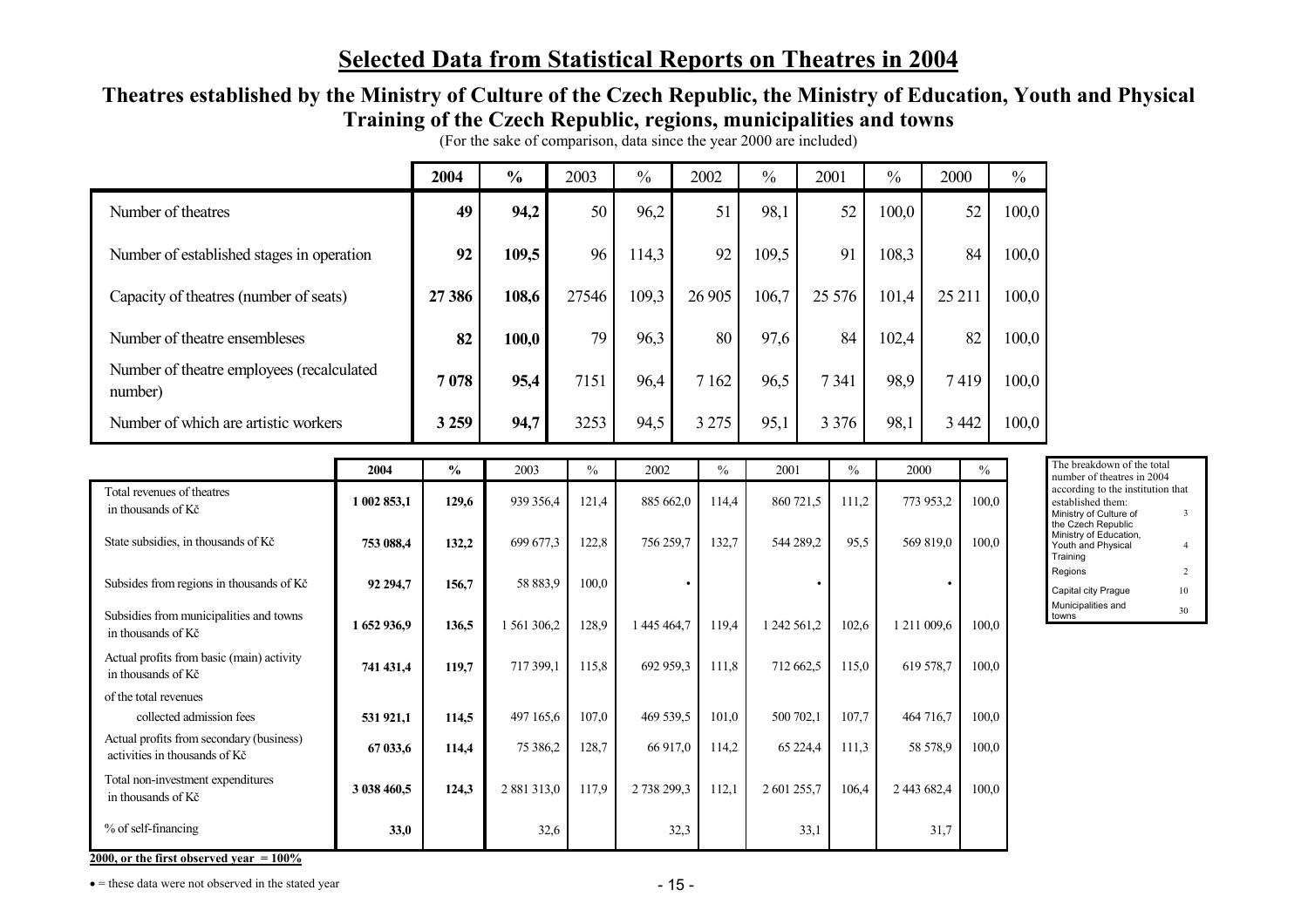#### **Number of Productions in the Theatre Repertoire**

|                                                      | 2004         | $\frac{0}{0}$ | 2003          | $\%$  | 2002           | $\frac{0}{0}$ | 2001           | $\%$  | 2000 | $\frac{0}{0}$ |
|------------------------------------------------------|--------------|---------------|---------------|-------|----------------|---------------|----------------|-------|------|---------------|
| Total                                                | 1269         | 104,4         | 1228          | 101,1 | 1 2 3 5        | 101,6         | 1 250          | 102,9 | 215  | 100,0         |
| Plays                                                | 655          | 102,7         | 646           | 101,3 | 661            | 103,6         | 667            | 104,5 | 638  | 100,0         |
| Operas                                               | 168          | 105,0         | 149           | 93,1  | 154            | 96,3          | 155            | 96,9  | 160  | 100,0         |
| Operettas                                            | 46           | 73,0          | 61            | 96,8  | 61             | 96,8          | 65             | 103,2 | 63   | 100,0         |
| Musicals                                             | 49           | 104,3         | 50            | 106,4 | 54             | 114,9         | 50             | 106,4 | 47   | 100,0         |
| <b>Ballets</b>                                       | 69           | 116,9         | 73            | 123,7 | 67             | 113,6         | 67             | 113,6 | 59   | 100,0         |
| Dance and physical theatre                           | 10           | 250,0         |               | 25,0  | 2              | 50,0          | 2              | 50,0  | 4    | 100,0         |
| Marionette theatres                                  | 175          | 103,6         | 172           | 101,8 | 149            | 88,2          | 170            | 100,6 | 169  | 100,0         |
| Literary evenings                                    | $\mathbf{r}$ | 70,0          | 15            | 150,0 | 27             | 270,0         | 22             | 220,0 | 10   | 100,0         |
| Multimedia shows                                     | 6            | 600,0         | $\mathcal{I}$ | 700,0 | $\overline{2}$ | 200,0         | $\overline{7}$ | 700,0 |      | 100,0         |
| <b>Others</b>                                        | 84           | 131,3         | 54            | 84,4  | 58             | 90,6          | 45             | 70,3  | 64   | 100,0         |
| No. of performances for children and<br>young people | 392          | 126,5         | 384           | 123,9 | 360            | 116,1         | 262            | 84,5  | 310  | 100,0         |

#### **Number of Premieres**

|                                                      | 2004 | $\frac{0}{0}$ | 2003 | $\%$  | 2002 | $\frac{0}{0}$ | 2001           | $\frac{0}{0}$ | 2000 | $\frac{0}{0}$ |
|------------------------------------------------------|------|---------------|------|-------|------|---------------|----------------|---------------|------|---------------|
| Total                                                | 417  | 97,0          | 422  | 98,1  | 438  | 101,9         | 420            | 97,7          | 430  | 100,0         |
| Plays                                                | 238  | 99,2          | 241  | 100,4 | 239  | 99,6          | 242            | 100,8         | 240  | 100,0         |
| Operas                                               | 53   | 103,9         | 48   | 94,1  | 47   | 92,2          | 44             | 86,3          | 51   | 100,0         |
| Operettas                                            | 16   | 80,0          | 18   | 90,0  | 20   | 100,0         | 22             | 110,0         | 20   | 100,0         |
| <b>Musicals</b>                                      | 16   | 114,3         | 13   | 92,9  | 15   | 107,1         | 17             | 121,4         | 14   | 100,0         |
| <b>Ballets</b>                                       | 20   | 111,1         | 21   | 116,7 | 20   | 111,1         | 20             | 111,1         | 18   | 100,0         |
| Dance and physical theatre                           | 8    | 266,7         |      |       |      |               | $\overline{2}$ | 66,7          | 3    | 100,0         |
| Marionette theatres                                  | 33   | 71,7          | 41   | 89,1  | 39   | 84,8          | 35             | 76,1          | 46   | 100,0         |
| Literary evenings                                    | 6    | 66,7          | 15   | 166,7 | 25   | 277,8         | 21             | 233,3         | 9    | 100,0         |
| Multimedia shows                                     |      |               |      |       |      | 100,0         | $\overline{2}$ | 200,0         |      | 100,0         |
| Others                                               | 27   | 96,4          | 25   | 89,3  | 32   | 114,3         | 15             | 53,6          | 28   | 100,0         |
| No. of performances for children<br>and young people | 114  | 114,0         | 113  | 113,0 | 93   | 93,0          | 79             | 79,0          | 100  | 100,0         |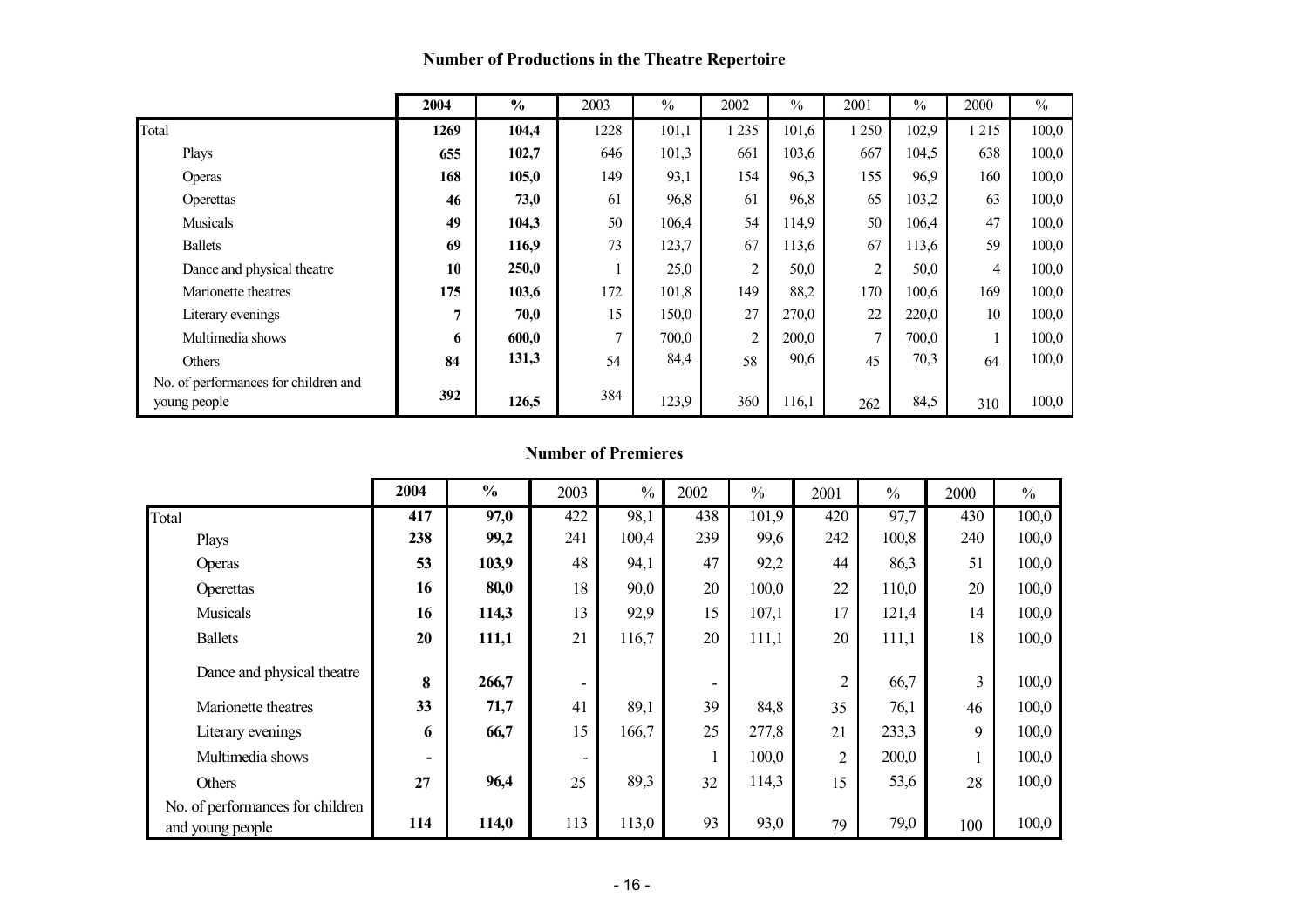|                                                      | 2004    | $\frac{6}{6}$ | 2003    | $\frac{0}{0}$ | 2002    | $\%$  | 2001    | $\frac{0}{0}$ | 2000           | $\frac{0}{0}$ |
|------------------------------------------------------|---------|---------------|---------|---------------|---------|-------|---------|---------------|----------------|---------------|
| Total                                                | 13 506  | 95,1          | 13 409  | 94,5          | 13837   | 97,5  | 14 198  | 100,0         | 14 19 6        | 100,0         |
| Plays                                                | 7356    | 97,1          | 7 0 6 5 | 93,3          | 7651    | 101,0 | 7645    | 100,9         | 7575           | 100,0         |
| Operas                                               | 1 1 2 6 | 103,9         | 1075    | 99,2          | 1 0 5 4 | 97,2  | 1 041   | 96,0          | 1084           | 100,0         |
| Operettas                                            | 457     | 66,6          | 563     | 82,1          | 547     | 79,7  | 608     | 88,6          | 686            | 100,0         |
| Musicals                                             | 644     | 98,8          | 771     | 118,3         | 757     | 116,1 | 746     | 114,4         | 652            | 100,0         |
| <b>Ballets</b>                                       | 495     | 124,7         | 426     | 107,3         | 406     | 102,3 | 401     | 101,0         | 397            | 100,0         |
| Dance and physical<br>theatre                        | 30      | 166,7         | 16      | 88,9          | 43      | 238,9 | 20      | 111,1         | 18             | 100,0         |
| Marionette theatres                                  | 2886    | 93,3          | 2934    | 94,9          | 2881    | 93,1  | 3 1 9 8 | 103,4         | 3 0 9 3        | 100,0         |
| Literary evenings                                    | 10      | 58,8          | 19      | 111,8         | 33      | 194,1 | 26      | 152,9         | 17             | 100,0         |
| Multimedia shows                                     | 279     | 13 950,0      | 285     | 14 250,0      | 13      | 650,0 | 295     | 14 750,0      | $\overline{2}$ | 100,0         |
| Others                                               | 223     | 33,2          | 255     | 37,9          | 452     | 67,3  | 218     | 32,4          | 672            | 100,0         |
| No. of performances for<br>children and young people | 4685    | 96,8          | 4 9 0 0 | 101,3         | 4957    | 102,4 | 3 5 8 5 | 74,1          | 4839           | 100,0         |

**Number of Performances at Domestic and Host Stages in the Czech Republic** 

**Number of Visitors at Performances at Domestic and Host Stages in the Czech Republic** 

|                                                      | 2004      | $\frac{0}{0}$ | 2003      | $\frac{6}{6}$ | 2002      | $\%$  | 2001      | $\frac{0}{0}$ | 2000        | $\frac{0}{0}$ |
|------------------------------------------------------|-----------|---------------|-----------|---------------|-----------|-------|-----------|---------------|-------------|---------------|
| Total                                                | 3875668   | 90,4          | 3 837 330 | 89,5          | 3 989 210 | 93,0  | 4 105 416 | 95,7          | 4 2 8 7 1 8 | 100,0         |
| Plays                                                | 1936089   | 89,8          | 1841374   | 85,4          | 1994286   | 92,5  | 2 103 554 | 97,5          | 2 156 715   | 100,0         |
| Operas                                               | 536 317   | 90,6          | 539 663   | 91,2          | 545 519   | 92,2  | 563 097   | 95,2          | 591 755     | 100,0         |
| Operettas                                            | 185 408   | 61,1          | 240 435   | 79,3          | 235 685   | 77,7  | 254 480   | 83,9          | 303 374     | 100,0         |
| Musicals                                             | 295 517   | 100,9         | 323 442   | 110,5         | 342 376   | 116.9 | 310486    | 106,0         | 292 784     | 100,0         |
| <b>Ballets</b>                                       | 229 128   | 105,5         | 210 535   | 96,9          | 196 418   | 90,4  | 203 569   | 93,7          | 217 208     | 100,0         |
| Dance and physical theatre                           | 3 1 7 8   | 67,2          | 2081      | 44,0          | 5 4 5 0   | 115,3 | 2689      | 56,9          | 4 7 2 7     | 100,0         |
| Marionette theatres                                  | 527446    | 98,9          | 540 409   | 101,4         | 547 348   | 102.7 | 536 474   | 100,6         | 533 043     | 100,0         |
| Literary evenings                                    | 475       | 53,7          | 856       | 96,8          | 771       | 200,3 | 992       | 112,2         | 884         | 100,0         |
| Multimedia shows                                     | 76 213    | 21170,3       | 71 776    | 19937,8       | 2618      | 727,2 | 95 674    | 26576,1       | 360         | 100,0         |
| Others                                               | 58 897    | 31,4          | 66 759    | 35,5          | 117739    | 62,7  | 34 401    | 18,3          | 187868      | 100,0         |
| No. of performances for children and<br>young people | 1 073 930 | 99,0          | 1079954   | 99,5          | 1 153 715 | 106,3 | 902 795   | 83,2          | 084 954     | 100,0         |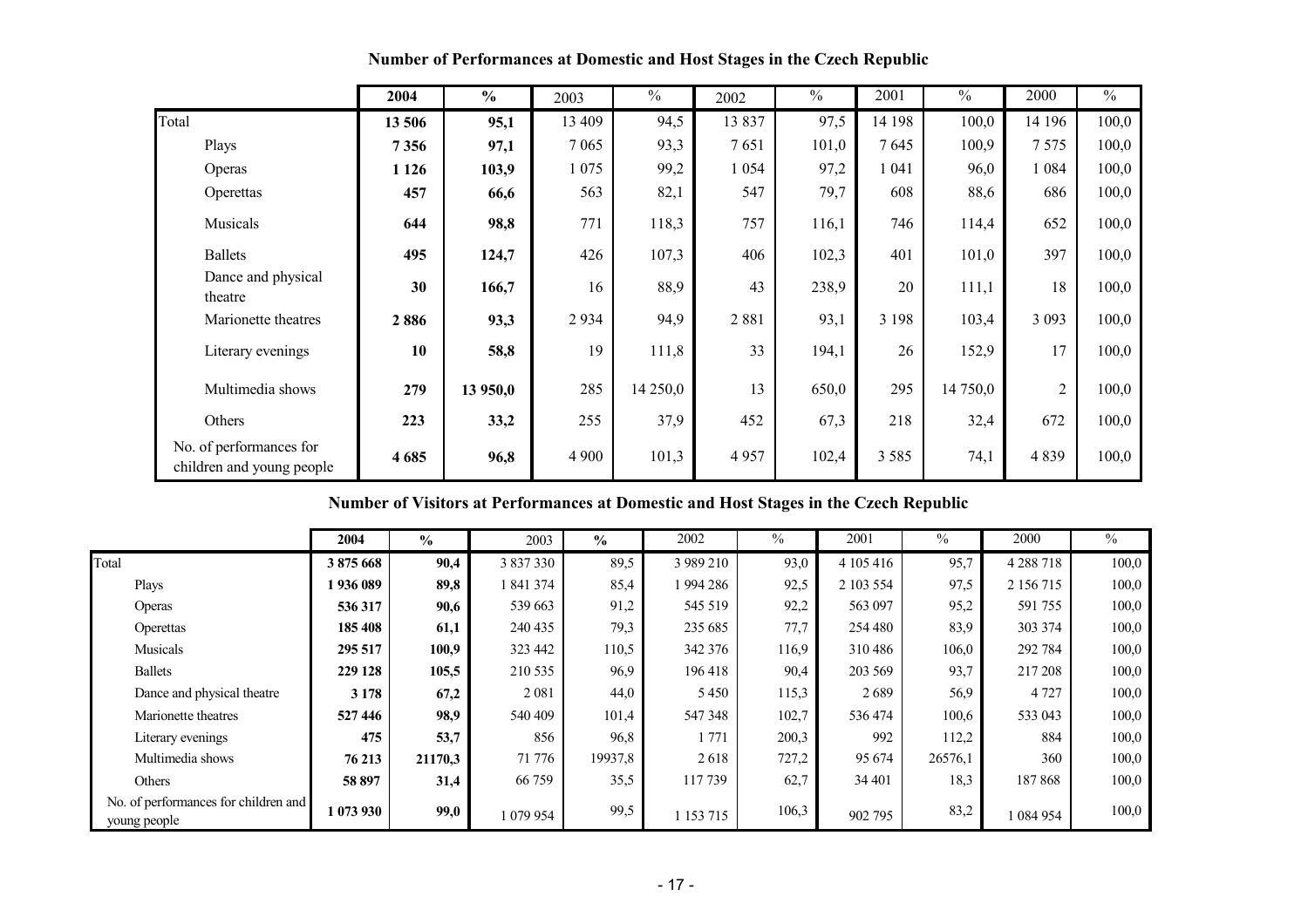**Percentage of Available Seats Occupied**

#### **Highest Ticket Price**

|                                                   | 2004 | 2003 | 2002 | 2001 | 2000 |
|---------------------------------------------------|------|------|------|------|------|
| Total                                             | 79,7 | 79,2 | 80,2 | 80,4 | 81,2 |
| Plays                                             | 79,3 | 78,5 | 80,3 | 82,1 | 82,0 |
| Operas                                            | 73,6 | 71,3 | 73,3 | 75,9 | 74,1 |
| Operettas                                         | 79,2 | 81,2 | 78,3 | 74,8 | 79,0 |
| Musicals                                          | 90,2 | 87,6 | 85,3 | 73,8 | 77,7 |
| <b>Ballets</b>                                    | 71,8 | 73,4 | 74,1 | 75,7 | 73,1 |
| Dance and physical theatre                        | 82,3 | 72,9 | 78,1 | 94,3 | 54,8 |
| Marionette theatres                               | 89,8 | 90,8 | 90,6 | 89,1 | 93,5 |
| Literary evenings                                 | 77,5 | 61,4 | 83,5 | 63,0 | 77,1 |
| Multimedia shows                                  | 69,3 | 64,4 | 87,8 | 81,0 | 97,3 |
| Others                                            | 80,2 | 82,5 | 71,1 | 72,2 | 87,7 |
| No. of performances for children and young people | 87,2 | 87,4 | 87,6 | 87,6 | 87,9 |

|                            | 2004     | 2003     | 2002     | 2001     | 2000     |
|----------------------------|----------|----------|----------|----------|----------|
| Overall                    | 1 150 Kč | 1 500 Kč | 1 150 Kč | 1 200 Kč | 1 200 Kč |
| Plays                      | 680 Kč   | 800 Kč   | 680 Kč   | 680 Kč   | 680 Kč   |
| Operas                     | 1 150 Kč | 1150 Kč  | 1150 Kč  | 1 200 Kč | 1 200 Kč |
| Operettas                  | 1 150 Kč | 1150 Kč  | 1150 Kč  | 900 Kč   | 900 Kč   |
| Musicals                   | 480 Kč   | 450 Kč   | 500 Kč   | 500 Kč   | 360 Kč   |
| <b>Ballets</b>             | 800 Kč   | 800 Kč   | 800 Kč   | 1 200 Kč | 1 200 Kč |
| Dance and physical theatre | 170 Kč   | 150 Kč   | 100 Kč   | 500 Kč   | 200 Kč   |
| Marionette theatres        | 240 Kč   | 200 Kč   | 120 Kč   | 150 Kč   | 180 Kč   |
| Literary evenings          | 90 Kč    | 160 Kč   | 160 Kč   | 90 Kč    | 110 Kč   |
| Multimedia shows           | 635 Kč   | 635 Kč   | 100 Kč   | 600 Kč   | 220 Kč   |
| Others                     | 000 Kč   | 1150 Kč  | 635 Kč   | 900 Kč   | 900 Kč   |

#### **Lowest Ticket Price**

|                            | 2004    | 2003           | 2002             | 2001           | 2000           |
|----------------------------|---------|----------------|------------------|----------------|----------------|
| Overall                    | 1 Kč    | $0 K\check{c}$ | 1 Kč             | $10K$ č        | $10K$ č        |
| Plays                      | 1 Kč    | $0 K\check{c}$ | 1 K <sub>c</sub> | $10K\check{c}$ | $10K\check{c}$ |
| Operas                     | 1 Kč    | 0 Kč           | $20 K\check{c}$  | $10K\check{c}$ | $10K\check{c}$ |
| Operettas                  | 1 Kč    | 30 Kč          |                  | 30 Kč 20 Kč    | $15K\check{c}$ |
| Musicals                   | 1 Kč    | 35 Kč          |                  | 25 Kč 30 Kč    | 30 Kč          |
| <b>Ballets</b>             | 30 Kč   | 30 Kč          | $20 K\check{c}$  | $10K\check{c}$ | $10K\check{c}$ |
| Dance and physical theatre | 1 Kč    | 30 Kč          | 35 Kč            | 30 Kč          | 30 Kč          |
| Marionette theatres        | 1 Kč    | 1 Kč           | $10K\check{c}$   | $10K$ č        | 13 Kč          |
| Literary evenings          | $20K$ č | 20 Kč          | $20 K\check{c}$  | 20 Kč          | 25 Kč          |
| Multimedia shows           | 30 Kč   | 30 Kč          | 70 Kč            | 30 Kč          | 30 Kč          |
| Others                     | 1 Kč    | 20 Kč          | $30 K\check{c}$  | 20 Kč          | 10 Kč          |

#### **Number of Performances Abroad**

|                                                   | 2004 | $\frac{0}{0}$ | 2003                     | $\%$  | 2002 | $\frac{0}{0}$ | 2001           | $\frac{0}{0}$ | 2000           | $\frac{0}{0}$ |
|---------------------------------------------------|------|---------------|--------------------------|-------|------|---------------|----------------|---------------|----------------|---------------|
| Total                                             | 708  | 213,3         | 535                      | 161,1 | 454  | 136,7         | 475            | 143,1         | 332            | 100,0         |
| Plays                                             | 135  | 108,9         | 114                      | 91,9  | 116  | 93,5          | 94             | 75,8          | 124            | 100,0         |
| Operas                                            | 80   | 347,8         | 100                      | 434,8 | 54   | 234,8         | 68             | 295,7         | 23             | 100,0         |
| Operettas                                         | 27   | 300,0         | 22                       | 244,4 | 15   | 166,7         | -              |               | 9              | 100,0         |
| <b>Musicals</b>                                   | 174  | 386,7         | 90                       | 200,0 | 78   | 173,3         | 97             | 215,6         | 45             | 100,0         |
| <b>Ballets</b>                                    | 76   | 447,1         | 24                       | 141,2 | 41   | 241,2         | 44             | 258,8         | 17             | 100,0         |
| Dance and physical theatre                        | 3    | 300,0         | $\overline{\phantom{a}}$ |       | -    |               | $\overline{2}$ | 200,0         | -              |               |
| Marionette theatres                               | 202  | 182,0         | 162                      | 145.9 | 132  | 118,9         | 130            | 117,1         | 111            | 100,0         |
| Literary evenings                                 |      |               |                          |       |      | 100,0         |                |               |                | 100,0         |
| Multimedia shows                                  |      | 21,2          | 20                       | 60,6  | -    |               | 33             | 100,0         | -              |               |
| Others                                            | 4    | 200,0         | 3                        | 150,0 | 17   | 850,0         | $\mathbf{r}$   | 350,0         | $\overline{2}$ | 100,0         |
| No. of performances for children and young people | 277  | 192,4         | 230                      | 159,7 | 185  | 128,5         | 23             | 16,0          | 144            | 100,0         |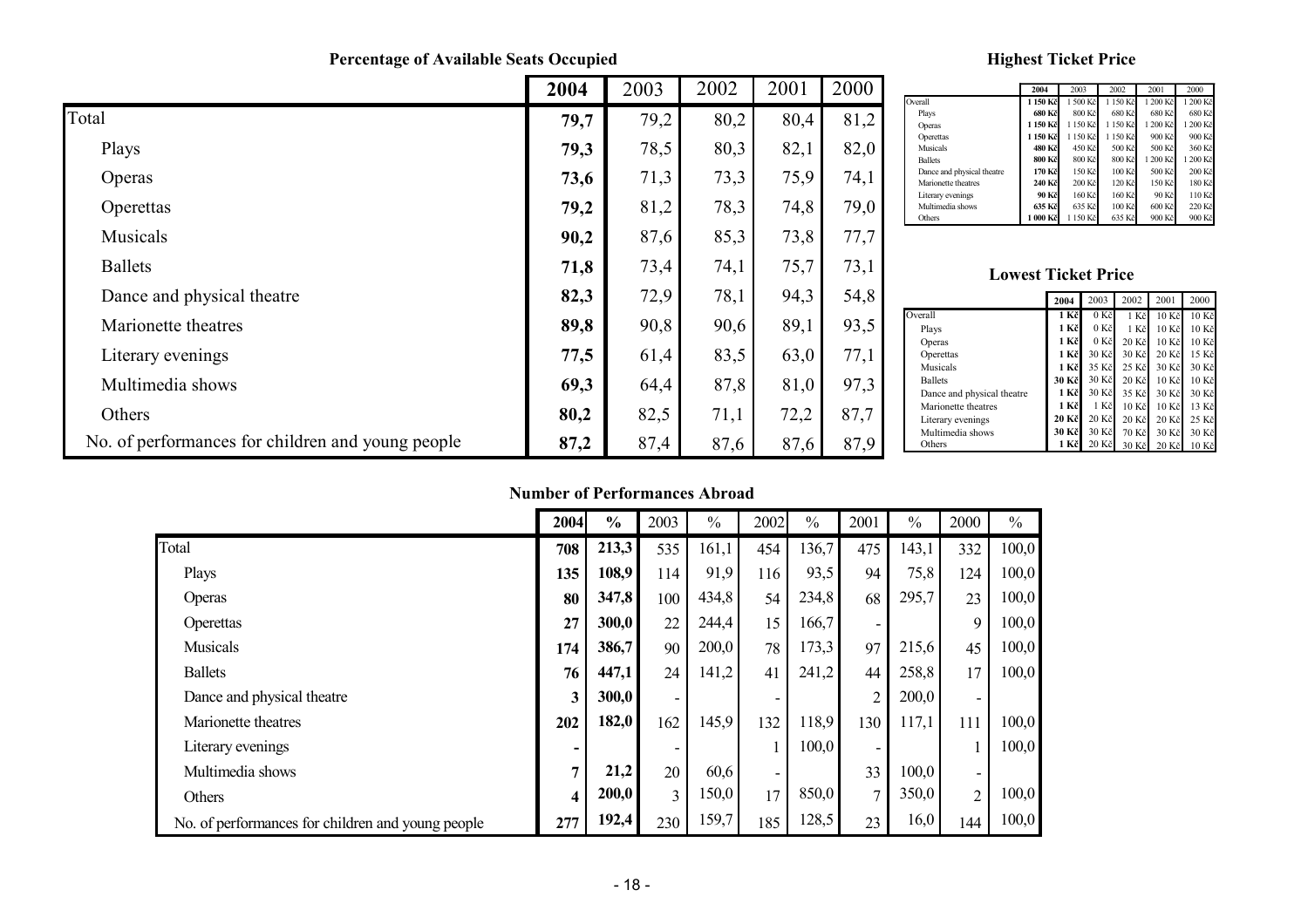# **Theatres and Theatre Groups Established by Entrepreneurs, Entrepreneurial subjects 1) in 2004**

<sup>1)</sup> More private theatres than are included in the following tables operate in the Czech Republic. However, due to a lack of clarity in this area, it is impossible to find an exhaustive summary. Most entities do not have permanent stages (performances are given on tours or are "sold" to other cultural facilities), and several do not have permanent companies. Performers and technicians are contracted for individual performances. For this reason, the number of stated employees is relatively low.

|                                                                         | 2004  |
|-------------------------------------------------------------------------|-------|
| Number of observed theatres and theatre groups                          | 39    |
| Number of their established stages in operation                         | 25    |
| Capacity of theatres (number of seats)                                  | 4575  |
| Number of theatre ensembles of the observed theatres and theatre groups | 30    |
| Number of employees of the observed theatres and theatre groups         | 282,9 |
| of which are artistic workers                                           | 134,0 |

| Establishers of Theatres and Theater Ensembles in 2003 |   |
|--------------------------------------------------------|---|
| Commercial companies                                   |   |
| Public companies                                       |   |
| Limited partnerships                                   |   |
| Limited companies                                      | 8 |
| Joint-stock companies                                  |   |
| Cooperatives                                           |   |
| Entrepreneurs - individuals                            |   |

|                                  |                                      |              | Number of                                      |                                                     |                          | <b>Ticket Price</b>      |        |
|----------------------------------|--------------------------------------|--------------|------------------------------------------------|-----------------------------------------------------|--------------------------|--------------------------|--------|
|                                  | productions in<br>theatre repertoire | premieres    | performances<br>on domestic and<br>host stages | persons attending<br>at domestic and<br>host stages | performances<br>abroad   | <b>Highest</b>           | Lowest |
| Total                            | 295                                  | 62           | 7377                                           | 406                                                 | 1 1 1 0 7 5 0            | 620                      |        |
| Plays                            | 172                                  | 36           | 3 4 3 4                                        | 97                                                  | 742 358                  | 590                      | 20     |
| Operas                           | 4                                    | -            | 171                                            | 3                                                   | 6 2 7 5                  | 565                      | 35     |
| Operettas                        | $\overline{\phantom{a}}$             | -            |                                                | $\overline{\phantom{a}}$                            | $\overline{\phantom{0}}$ | $\overline{\phantom{a}}$ |        |
| Musicals                         | 15                                   | 5            | 567                                            | $\overline{\phantom{a}}$                            | 56 133                   | 599                      | 30     |
| <b>Ballets</b>                   | $\mathbf{2}$                         | $\mathbf{2}$ | 30                                             | 5                                                   | 7800                     | 50                       | 35     |
| Dance and physical theatre       | 19                                   | $\mathbf{2}$ | 690                                            | 246                                                 | 63 335                   | 490                      | 50     |
| Marionette theatres              | 33                                   | $\mathbf{2}$ | 1 008                                          | 19                                                  | 71 126                   | 450                      |        |
| Literary evenings                |                                      |              | $\mathbf{2}$                                   | $\overline{\phantom{a}}$                            | 720                      | 30                       | 25     |
| Multimedia shows                 | 9                                    | 3            | 903                                            |                                                     | 95 436                   | 620                      | 50     |
| Others                           | 40                                   | 12           | 572                                            | 17                                                  | 67 567                   | 450                      | 20     |
| No. of performances for children |                                      |              |                                                |                                                     |                          |                          |        |
| and young people                 | 103                                  | 15           | 2 0 4 0                                        | 36                                                  | 206 530                  | $\bullet$                |        |

i **= these data were not observed in the stated year**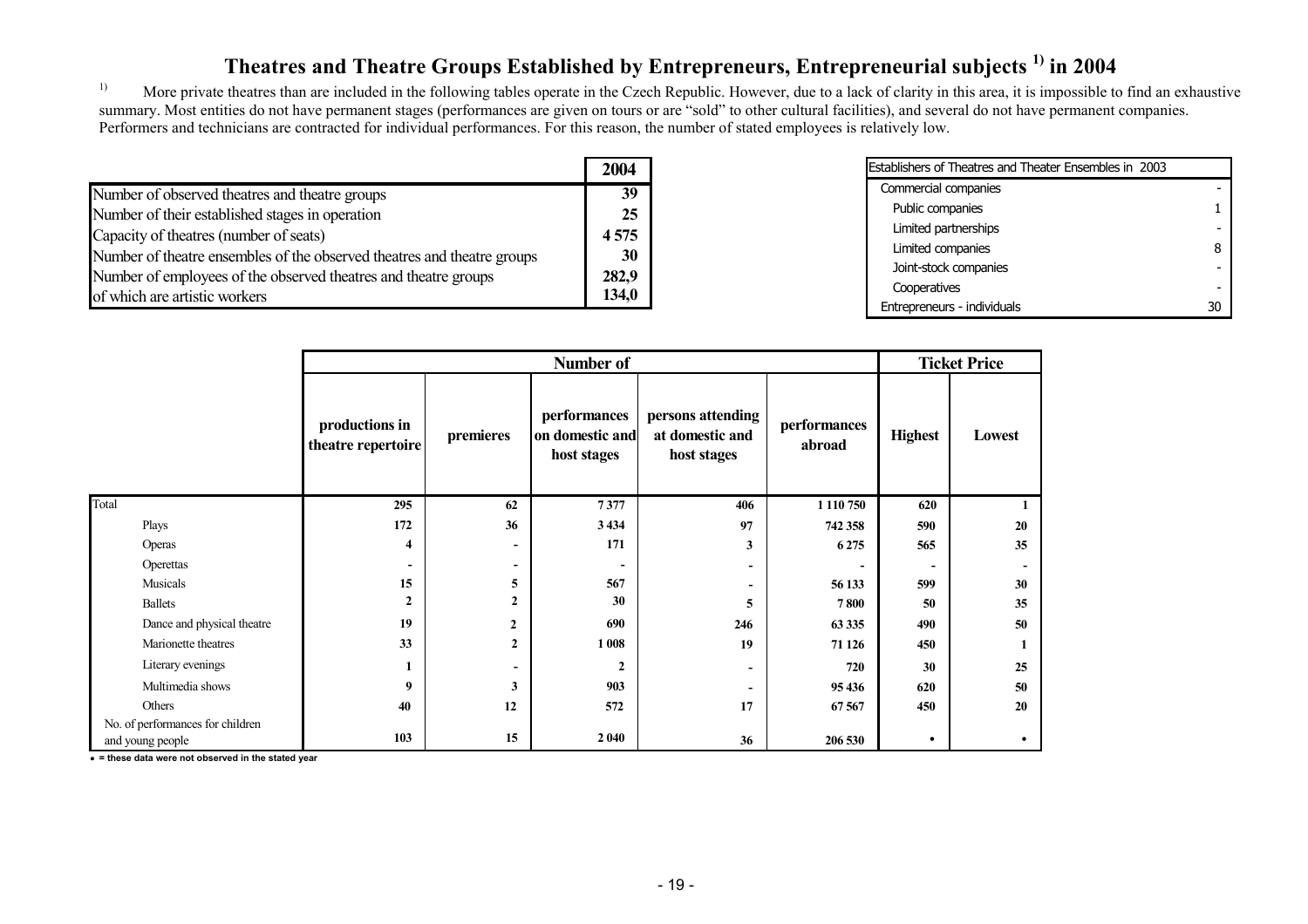#### **Theatres and Theatre Groups Established by Civic Associations**

### **and Other Parties 1) in 2004**

<sup>1)</sup> More of this type of theatres than are included in the following tables operate in the Czech Republic. However, due to a lack of clarity in this area, it is impossible to find an exhaustive summary. Most entities do not have permanent stages (performances are given on tours or are "sold" to other cultural facilities), and several do not have permanent companies. Performers and technicians are contracted for individual performances. For this reason, the number of stated employees is relatively low.

|                                                                         | 2004    |
|-------------------------------------------------------------------------|---------|
| Number of observed theatres and theatre groups                          | 31      |
| Number of their established stages in operation                         | 17      |
| Capacity of theatres (number of seats)                                  | 2 1 5 4 |
| Number of theatre ensembles of the observed theatres and theatre groups | -26     |
| Number of employees of the observed theatres and theatre groups         | 185,0   |
| of which are artistic workers                                           | 127.0   |

| Establishers of Theatres and Theater Ensembles in 2004 |    |
|--------------------------------------------------------|----|
| Civic associations                                     | 25 |
| Generally beneficial companies                         | 5  |
| Foundations                                            |    |
| <b>Others</b>                                          |    |

|                                                      |                                      |                          | Number of                                      |                                                     |                        |                          | <b>Ticket Price</b> |
|------------------------------------------------------|--------------------------------------|--------------------------|------------------------------------------------|-----------------------------------------------------|------------------------|--------------------------|---------------------|
|                                                      | productions in<br>theatre repertoire | premieres                | performances<br>on domestic and<br>host stages | persons attending<br>at domestic and<br>host stages | performances<br>abroad | <b>Highest</b>           | Lowest              |
| Total                                                | 357                                  | 86                       | 2 6 4 9                                        | 158                                                 | 189 412                | 1 000                    |                     |
| Plays                                                | 129                                  | 35                       | 1 2 9 8                                        | 11                                                  | 131 465                | 280                      | 20                  |
| Operas                                               | 6                                    | $\mathbf{3}$             | 21                                             | $\overline{\phantom{a}}$                            | 1682                   | 180                      | 180                 |
| Operettas                                            | $\blacksquare$                       | $\overline{\phantom{0}}$ | $\overline{\phantom{a}}$                       | $\blacksquare$                                      |                        | $\overline{\phantom{a}}$ |                     |
| Musicals                                             | $\overline{\phantom{a}}$             | $\overline{\phantom{a}}$ | $\overline{\phantom{a}}$                       | $\overline{\phantom{0}}$                            |                        | $\overline{\phantom{a}}$ |                     |
| <b>Ballets</b>                                       | 6                                    | 1                        | 22                                             | $\overline{7}$                                      | 12 700                 | 50                       | 50                  |
| Dance and physical theatre                           | 47                                   | 7                        | 162                                            | 52                                                  | 6418                   | 1 000                    | 15                  |
| Marionette theatres                                  | 76                                   | 14                       | 737                                            | 56                                                  | 31 055                 | 250                      |                     |
| Literary evenings                                    | 3                                    |                          | 7                                              | $\overline{\phantom{a}}$                            | 450                    | 50                       | 15                  |
| Multimedia shows                                     | $\mathbf{2}$                         |                          | $\overline{7}$                                 | $\overline{\phantom{0}}$                            | 1867                   | 70                       | 40                  |
| Others                                               | 88                                   | 24                       | 395                                            | 32                                                  | 3 7 7 5                | 250                      | 20                  |
| No. of performances for children<br>and young people | 106                                  | 28                       | 1 1 2 2                                        | 45                                                  | 74 720                 | $\bullet$                |                     |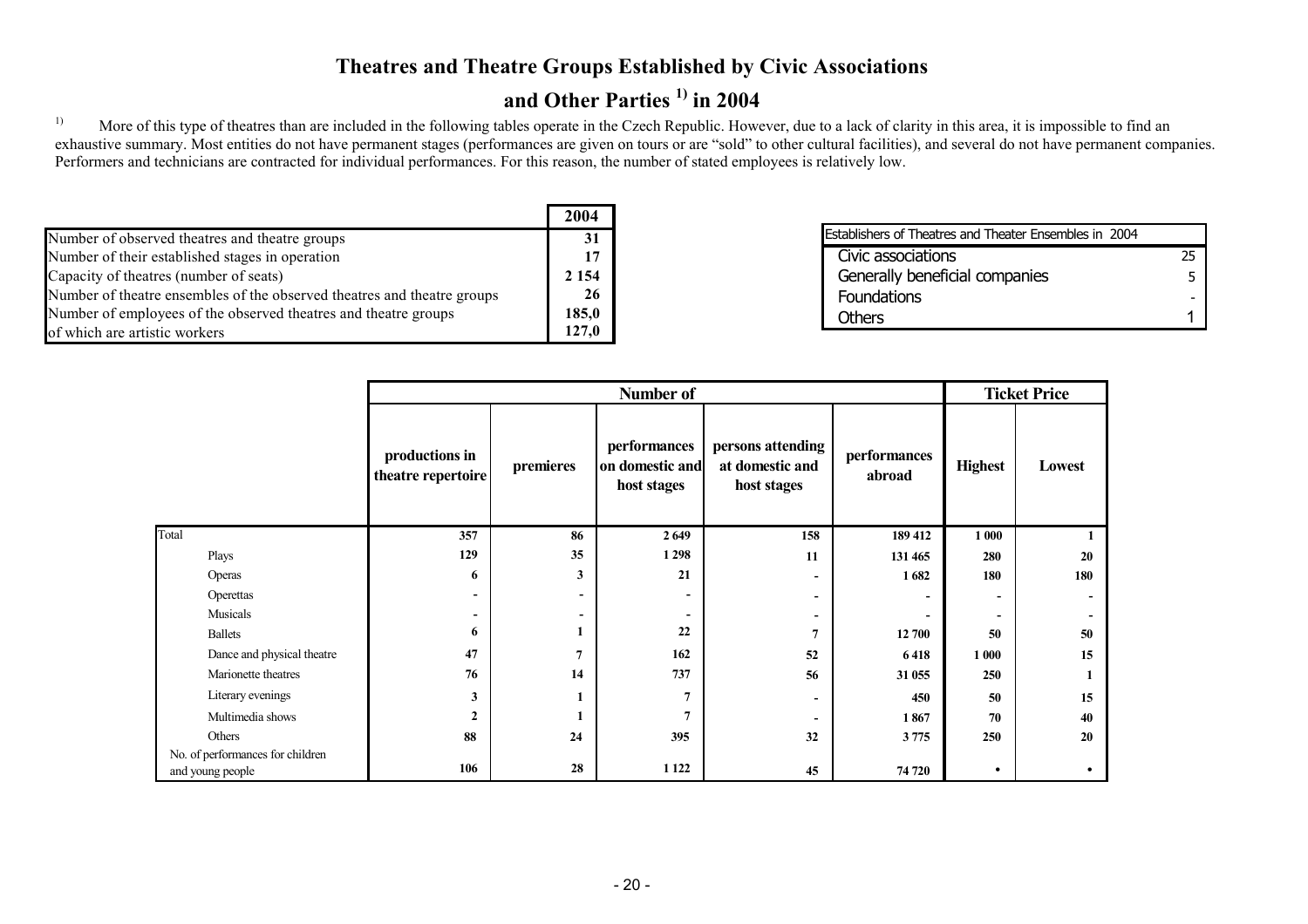#### **Theatres Without Their Own Professional Theatre Ensembles in 2004**

Seasonal theatres that do not have their own ensembles and regularly stage theatrical performances in their programs were included in the statistical survey for the first time in 1999. The main criterion for an entity to fall within the scope of the survey was the total number of theatrical performances given during the year. This number was set at 40 performances by year 1999 and 20 performances from year 2000.

|                                        | 2004   | 2003   | 2002    | 2001   | 2000    |
|----------------------------------------|--------|--------|---------|--------|---------|
| No. of theatres                        | 55     | 52     | 49      | 57     | 58      |
| No. of established stages in operation | 93     | 91     | 83      | 91     | 93      |
| Capacity of theatres (no. of seats)    | 27 146 | 26 886 | 24 5 14 | 26 717 | 30 30 5 |
| No. of theatre ensembles               |        |        |         |        |         |
| No. of theatre employees (recal. no.)  | 788,1  | 751.4  | 718.5   | 808,6  | 820,3   |
| No. of which are artistic workers      | 21,0   | 20,0   | 19,0    | 72,0   | 19,2    |

| <b>Establishers of Theatres and Theater Ensembles</b> |         |                                           |    |  |  |  |
|-------------------------------------------------------|---------|-------------------------------------------|----|--|--|--|
| 1                                                     | 2000    | Subsidized organizations                  | 39 |  |  |  |
| 57                                                    | 58      | State enterprises<br>Civic associations   | 5  |  |  |  |
| $\overline{31}$                                       | 93      | Generally beneficial companies            | 3  |  |  |  |
| 17                                                    | 30 30 5 | Foundations<br>Commercial companies       |    |  |  |  |
|                                                       |         | Public companies                          |    |  |  |  |
| 6,                                                    | 820,3   | Limited partnerships<br>Limited companies | 6  |  |  |  |
| , 0                                                   | 19,2    | Joint stock companies                     |    |  |  |  |
|                                                       |         | Cooperatives                              |    |  |  |  |
|                                                       |         | Entrepreneurs - individuals               |    |  |  |  |
|                                                       |         | Others                                    |    |  |  |  |

#### **Number of Titles**

|                                                   | 2004    | 2003    | 2002    | 2001    | 2000    |
|---------------------------------------------------|---------|---------|---------|---------|---------|
| Total                                             | 3 2 8 8 | 3 0 4 6 | 2 3 7 1 | 2 146   | 3 0 3 5 |
| Plays                                             | 1789    | 1 4 7 3 | 1 2 5 2 | 1 2 1 6 | 465     |
| Operas                                            | 18      | 16      | 20      | 15      | 20      |
| Operettas                                         | 24      | 21      | 21      | 39      | 42      |
| Musicals                                          | 34      | 62      | 39      | 33      | 94      |
| <b>Ballets</b>                                    | 15      | 39      | 11      | 15      | 16      |
| Dance and physical theatre                        | 139     | 145     | 66      | 51      | 57      |
| Marionette theatres                               | 295     | 244     | 243     | 201     | 228     |
| Literary evenings                                 | 99      | 82      | 70      | 74      | 68      |
| Multimedia shows                                  | 63      | 79      | 28      | 28      | 41      |
| Others                                            | 812     | 885     | 621     | 474     | 004     |
| No. of performances for children and young people | 1 3 1 3 | 1 4 5 5 | 1 0 8 0 | 907     | 318     |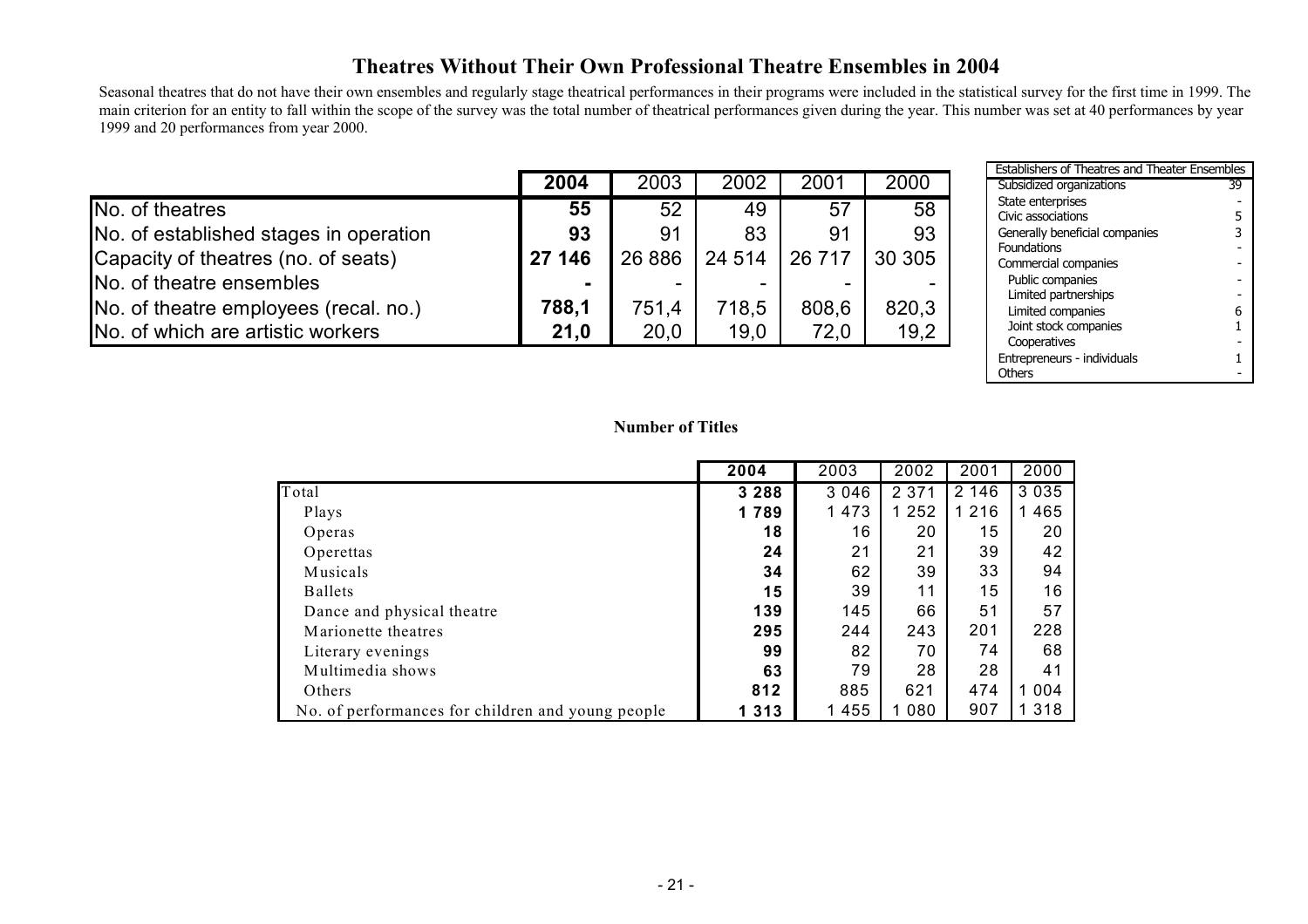#### **Number of Premieres**

|                                                   | 2004 | 2003                     | 2002 | 2001                     | 2000           |
|---------------------------------------------------|------|--------------------------|------|--------------------------|----------------|
| Total                                             | 154  | 166                      | 103  | 137                      | 130            |
| Plays                                             | 61   | 57                       | 42   | 46                       | 87             |
| Operas                                            | 2    | 2                        | 1    | $\overline{2}$           | $\mathcal{D}$  |
| Operettas                                         | 1    | $\overline{\phantom{0}}$ | -    | $\overline{\phantom{0}}$ |                |
| <b>Musicals</b>                                   | 1    | 8                        | 4    | $\overline{ }$           | 4              |
| <b>Ballets</b>                                    |      | 12                       | -    | -                        |                |
| Dance and physical theatre                        | 26   | 22                       | 15   | 5                        |                |
| Marionette theatres                               | 6    | 6                        | 3    | 3                        | $\mathfrak{D}$ |
| Literary evenings                                 | 12   | $\mathcal{I}$            | 3    | 16                       |                |
| Multimedia shows                                  | 6    | 5                        |      | $\overline{\phantom{0}}$ | 3              |
| Others                                            | 39   | 47                       | 34   | 58                       | 27             |
| No. of performances for children and young people | 16   | 23                       | 10   | 10                       | 23             |

#### **Total Number of Performances**

|                                                   | 2004  | 2003    | 2002    | 2001    | 2000  |
|---------------------------------------------------|-------|---------|---------|---------|-------|
| Total                                             | 6470  | 6 2 4 1 | 5 0 4 7 | 5 2 8 1 | 5 608 |
| Plays                                             | 3605  | 3 0 6 5 | 2923    | 2934    | 2885  |
| Operas                                            | 19    | 16      | 20      | 28      | 21    |
| Operettas                                         | 24    | 22      | 21      | 41      | 43    |
| <b>Musicals</b>                                   | 199   | 418     | 106     | 83      | 240   |
| <b>Ballets</b>                                    | 16    | 40      | 13      | 19      | 20    |
| Dance and physical theatre                        | 266   | 263     | 159     | 119     | 83    |
| Marionette theatres                               | 608   | 542     | 619     | 602     | 504   |
| Literary evenings                                 | 127   | 118     | 115     | 134     | 90    |
| Multimedia shows                                  | 523   | 114     | 106     | 91      | 67    |
| <b>Others</b>                                     | 1 083 | 1643    | 972     | 1 200   | 1655  |
| No. of performances for children and young people | 2511  | 2558    | 2 5 4 5 | 2411    | 2482  |

#### **Number of Guest Professional Theatre**

#### **and Dance Companies**

|                             |                               |  | 2004 2003 2002 2001 2000 |  |
|-----------------------------|-------------------------------|--|--------------------------|--|
| Total                       | 1 694 1 517 1 369 4 267 1 705 |  |                          |  |
| No. from the Czech Republic | $1650$ 1473 1319 1679 1620    |  |                          |  |

#### **Number of Other Activities**

|                       |  |  | 2004 2003 2002 2001 2000      |
|-----------------------|--|--|-------------------------------|
| Cultural <sup>1</sup> |  |  | 7 579 7 338 5 816 1 473 4 301 |
| Public $\frac{2}{3}$  |  |  | 1 062 1 058 2 183 1 414 2 025 |

**1) concerning, for example, musical shows, exhibitions, film showings, etc. 2) concerning, for example, courses, fashion shows, etc.**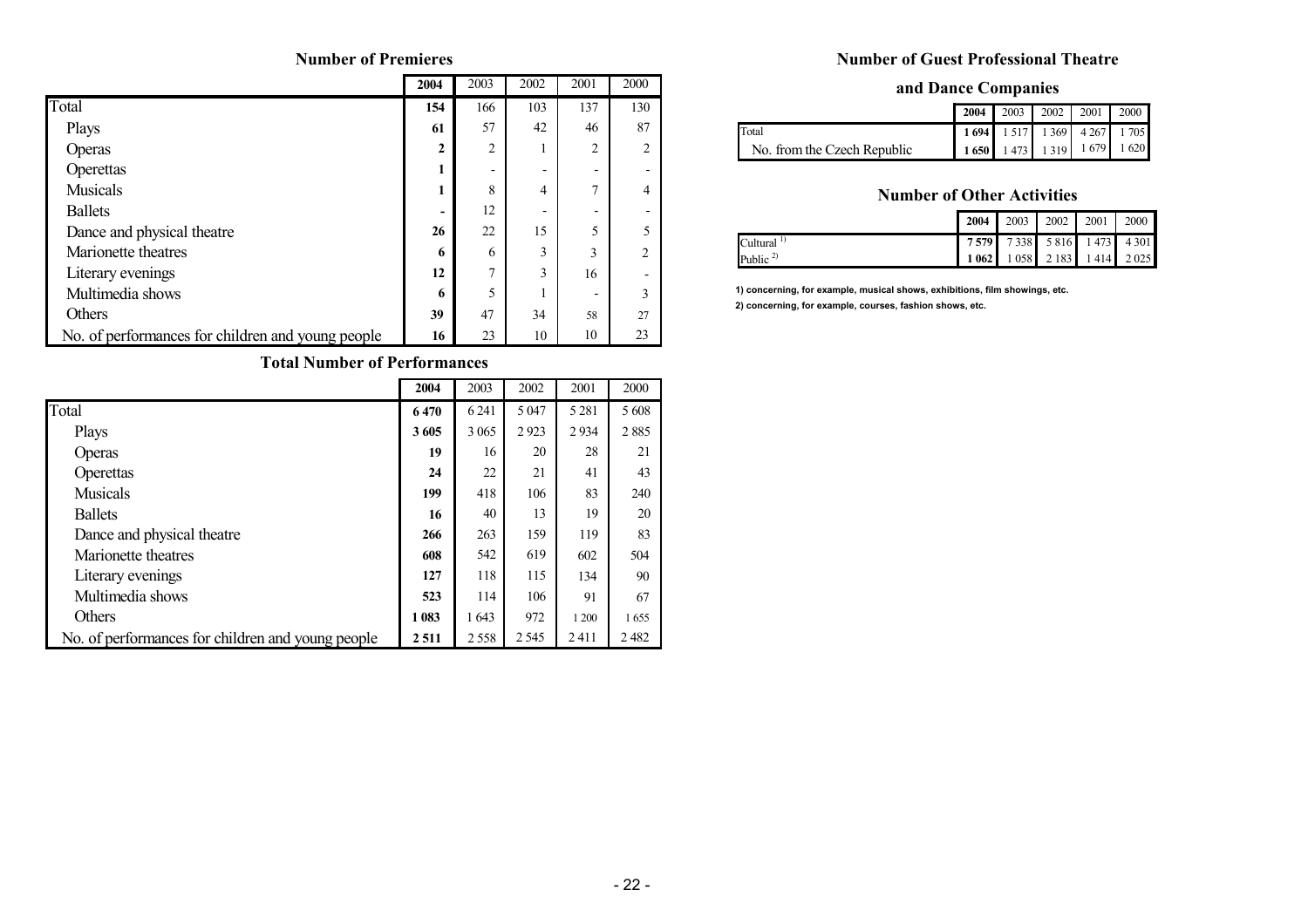# <span id="page-22-0"></span>**GALLERIES (VISUALART MUSEUMS), MUSEUMS AND MONUMENTS**

Cultural statistics are monitored for museums, monuments, and galleries (visual art museums), including branches within the Czech Republic. Monuments are understood as roo ms or structures where expositions or exhibitions are installed. Galleries that own collection items are monitored, socalled visual art museums.

Of the total of 461 (+ 280 branches) statistically monitored facilities in 2004, 32 were established by state administrative bodies, 18 of which b y the Ministry of Culture. Regions establish 94 institutions and municipalities and towns establish 208. Generally beneficial co mpanies, civic associations as per Law No. 83/1990 Coll., churches, and other entities establish 38 galleries and museums, including monuments and entrepreneurial subjects and entrepreneurs 47. One organizer can manage m ore than one facility, e.g., a museu m and a gallery.

These facilities manage or make use of, based on leasing contracts, 675 structures designated as cultural monuments.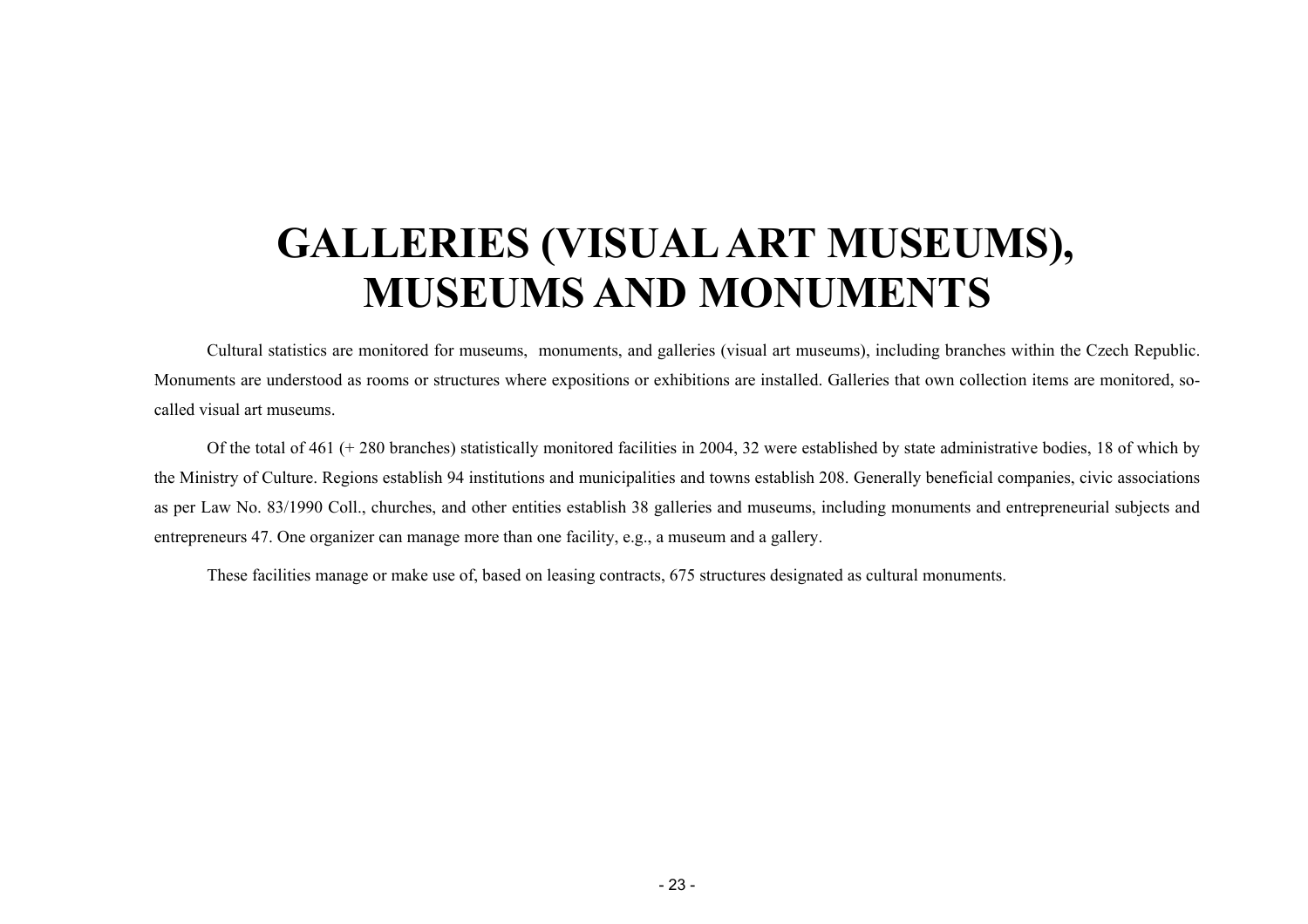

# **Activity of Galleries (Visual Art Museums), Museums and Monuments in the Czech Republic 2000 – 2004**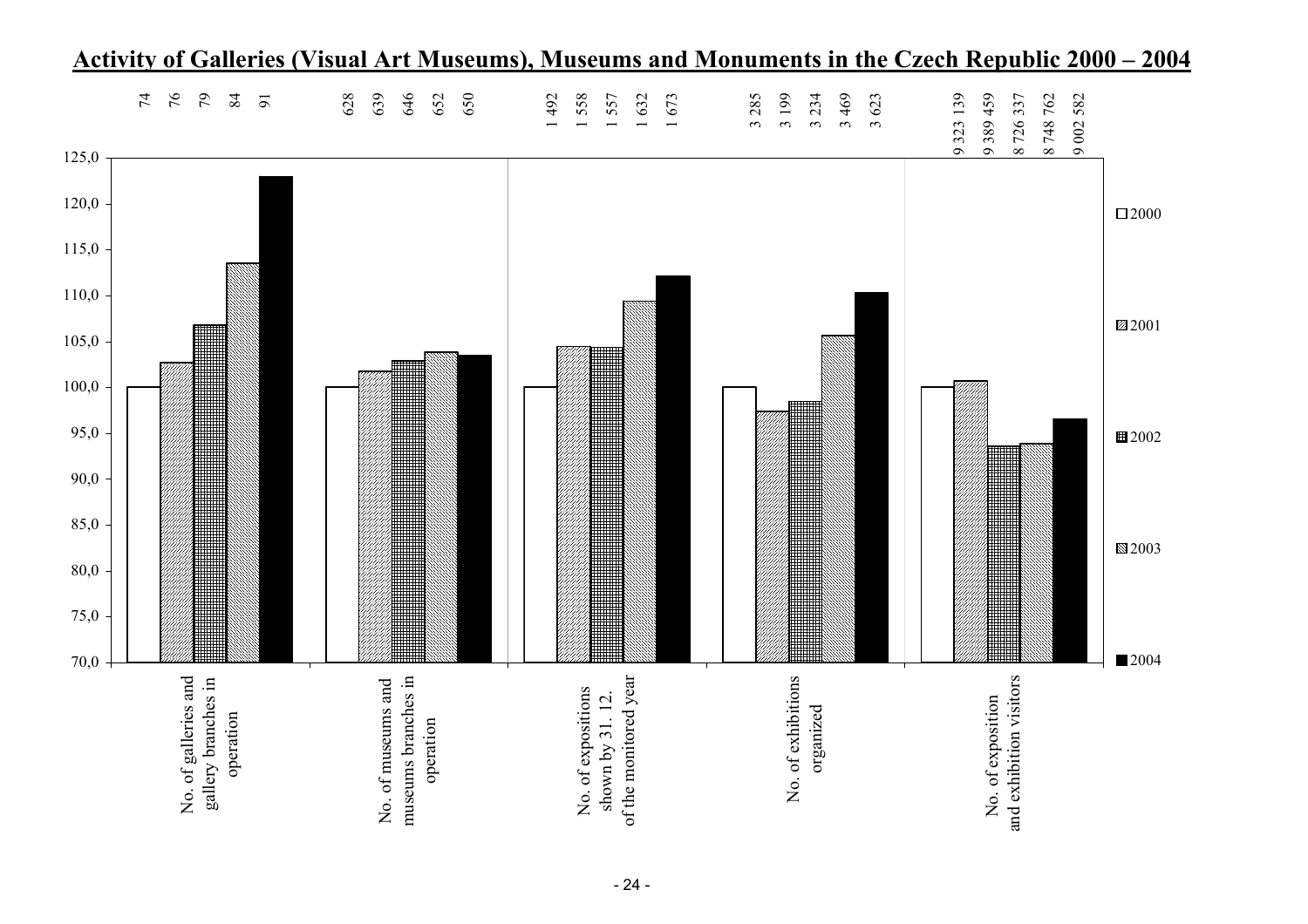# **Selected Data from Statistical Reports on Galleries (Visual Art Museums), Museums and Monuments in 2004**

(For the sake of comparison, data since the year 2000 are included)

#### **Galleries, museums and monuments established by the Ministry of Culture of the Czech Republic, other bodies of state administration, regions and municipalities and towns**

|                                                                    | 2004    | $\frac{0}{0}$ | 2003      | $\%$  | 2002      | $\%$  | 2001              | $\frac{0}{0}$ | 2000        | $\%$  |
|--------------------------------------------------------------------|---------|---------------|-----------|-------|-----------|-------|-------------------|---------------|-------------|-------|
| Number of galleries in operation                                   | 53      | 115,2         | 51        | 110,9 | 47        | 102,2 | 47                | 102,2         | 46          | 100,0 |
| Number of gallery branches in operation                            | 35      | 145,8         | 30        | 125,0 | 29        | 120,8 | 25                | 104,2         | 24          | 100,0 |
| Number of exhibition hall branches in operation                    | 220     | 110,0         | 193       | 96,5  | 194       | 97,0  | 199               | 99,5          | 200         | 100,0 |
| Number of personal visual art works administrated by the galleries |         |               |           |       |           |       | 735 540           | 100,2         | 733 870     | 100,0 |
| Number of museums in operation                                     | 244     | 104,7         | 240       | 103,0 | 234       | 100,4 | 234               | 100,4         | 233         | 100,0 |
| Number of museums branches in operation                            | 232     | 102,7         | 245       | 108,4 | 240       | 106,2 | 230               | 101,8         | 226         | 100,0 |
| Number of independent monuments open to the public                 | 58      | 96,7          | 56        | 93,3  | 56        | 93,3  | 61                | 101,7         | 60          | 100,0 |
| In these facilities                                                |         |               |           |       |           |       |                   |               |             |       |
| Number of expositions shown by 31 December of the monitored year   | 1 457   | 112,5         | 1419      | 109,6 | 1 3 4 6   | 103.9 | $\vert 344 \vert$ | 103,8         | 295         | 100,0 |
| Number of exhibitions organized                                    | 3375    | 109,9         | 3 2 4 8   | 105,8 | 3 0 23    | 98,5  | 2969              | 96,7          | 3 0 7 0     | 100,0 |
| of which are travelling exhibitions <sup>1)</sup>                  | 402     | 386,5         | 367       | 352,9 | 336       | 323,1 | 103               | 99,0          | 104         | 100,0 |
| Number of exposition and exhibition visitors                       | 6935787 | 94,7          | 6 837 675 | 93,4  | 6 728 787 | 91,9  | 7 182 657         | 98,1          | 7 3 20 4 15 | 100,0 |
| Number of organized lectures                                       | 12 201  | 140.3         | 10 240    | 117,8 | 10 703    | 123,1 | 9644              | 110.9         | 8694        | 100,0 |
| Number of visitors to lectures                                     | 066734  | 103,9         | 126 914   | 109,8 | 133 841   | 110,5 | 021 995           | 99,6          | 026452      | 100,0 |

**1) The data about travelling exhibitions in 2000-2001 were observed only by galleries**

h **<sup>=</sup> these data were not observed in the stated year**

| Founders of galleries, museums and monuments in 2004 |     |  |  |  |  |  |  |  |
|------------------------------------------------------|-----|--|--|--|--|--|--|--|
| Ministry of Culture of the Czech Republic            | 18  |  |  |  |  |  |  |  |
| Capital city Prague                                  |     |  |  |  |  |  |  |  |
| Regions                                              | 94  |  |  |  |  |  |  |  |
| Municipalities and towns                             | 205 |  |  |  |  |  |  |  |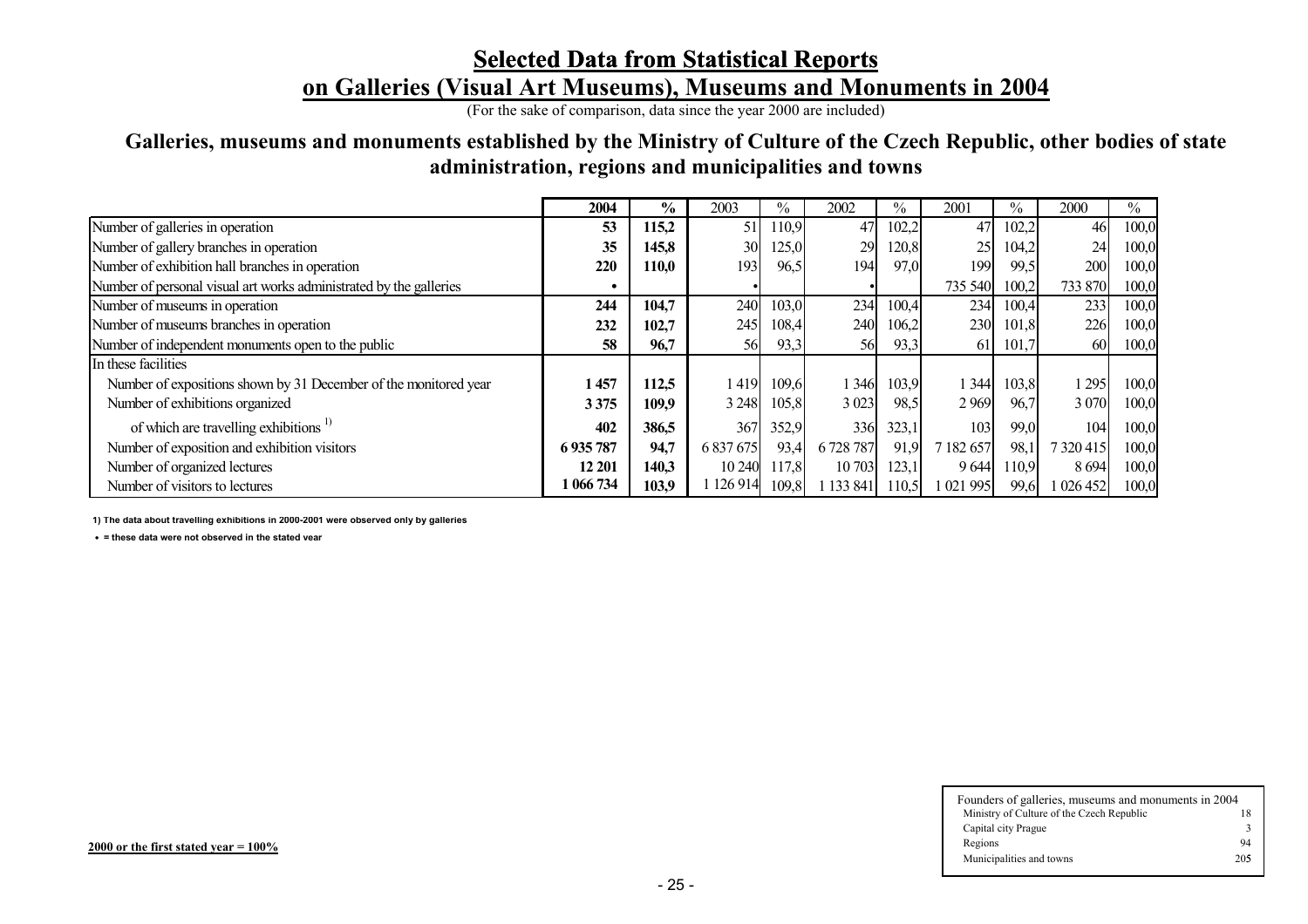|                                                                                                                                                              | 2004                    | $\frac{0}{0}$  | 2003                    | $\frac{0}{0}$  | 2002                   | $\frac{0}{0}$ | 2001                    | $\frac{0}{0}$ | 2000                    | $\frac{0}{0}$  |
|--------------------------------------------------------------------------------------------------------------------------------------------------------------|-------------------------|----------------|-------------------------|----------------|------------------------|---------------|-------------------------|---------------|-------------------------|----------------|
| Number of galleries, museums and monuments<br>employees (recalculated number)                                                                                | 5446,8                  | 104,1          | 5 4 6 8 4               | 104,5          | 5 3 4 3 4              | 102,1         | 5 3 9 1 , 1             | 103,0         | 5 2 3 2,7               | 100,0          |
| of which are expert workers                                                                                                                                  | 2 684,3                 | 113,8          | 2 3 4 6 1               | 99,5           | 2426,4                 | 102,9         | 2 3 6 6 4               | 100,3         | 2 3 5 8 6               | 100,0          |
| Total profits of galleries, museums<br>and monuments in thousands of Kč<br>of which are collected admission fees                                             | 588 468,7<br>193 246,7  | 124,1<br>132,0 | 481 146,2<br>175 541,1  | 101,4<br>119,9 | 466 006,8<br>155 231,4 | 98,2<br>106,0 | 464 129,0<br>155 899,3  | 97,8<br>106,4 | 474 346,1<br>146 453,7  | 100,0<br>100,0 |
| Total non-investment expenditures of galleries,<br>museums and monuments in thousands of Kč<br>of which are expenditures for purchase of<br>collection items | 2 882 309,3<br>97 327,3 | 134,2<br>150,2 | 2 669 754,1<br>65 862,9 | 124,3<br>101,6 | 2 461 067,3<br>37823,2 | 114,6<br>58,4 | 2 128 181,6<br>36 588,1 | 99,1<br>56,5  | 2 146 980,1<br>64 814,7 | 100,0<br>100,0 |
| % of self-financing                                                                                                                                          | 20,4                    |                | 18,0                    |                | 18,9                   |               | 21,8                    |               | 22,1                    |                |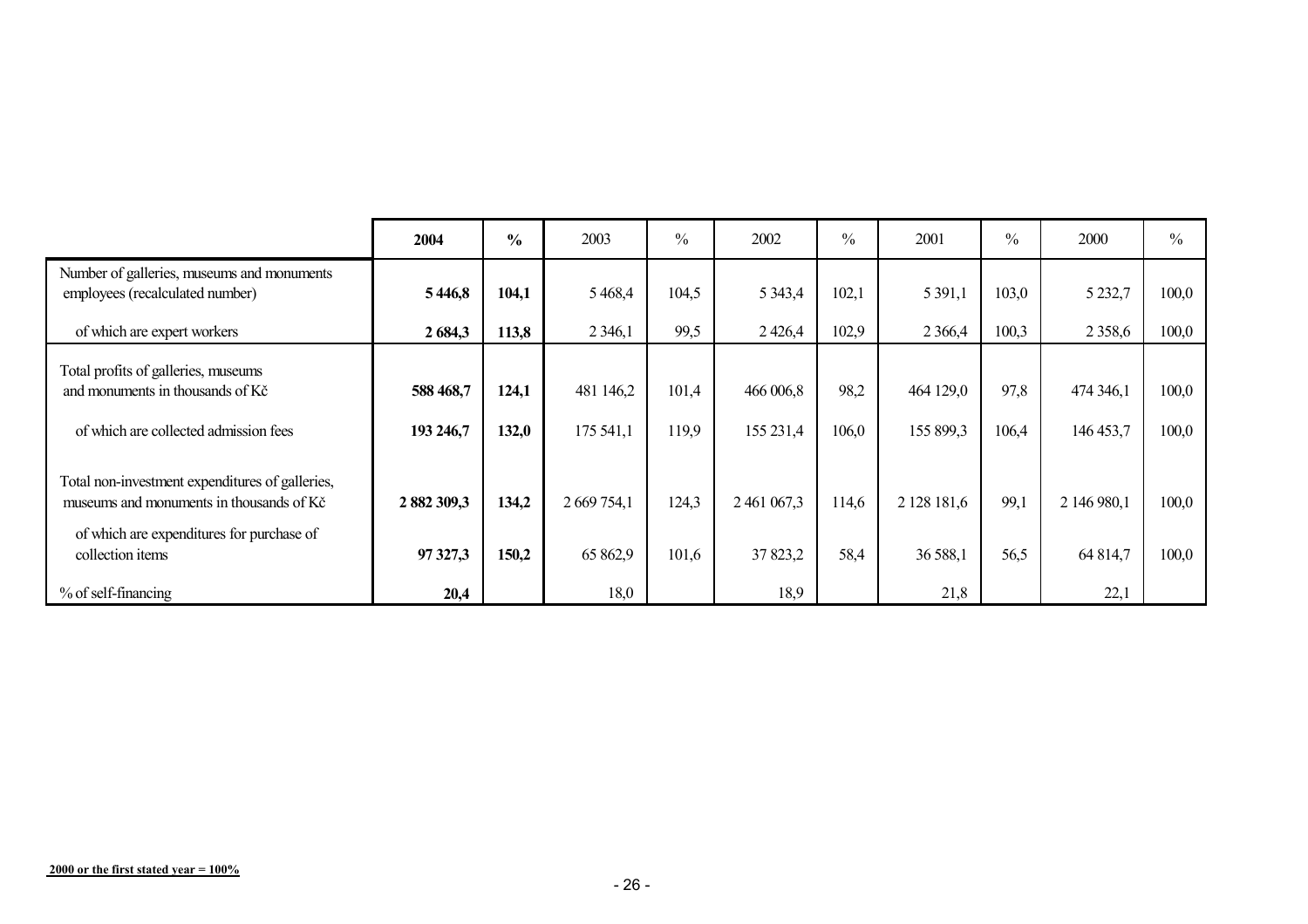#### **Galleries, museums and monuments established by other departments not previously covered: the churches, foundations, civic associations as per Law No. 83/1990 Coll., and others**

|                                                                  | 2004      | $\frac{6}{10}$ | 2003    | $\%$  | 2002                     | $\%$  | 2001                     | $\frac{0}{0}$ | 2000                     | $\%$  |
|------------------------------------------------------------------|-----------|----------------|---------|-------|--------------------------|-------|--------------------------|---------------|--------------------------|-------|
| Number of galleries in operation                                 |           | 75,0           | $\sim$  | 75,0  |                          | 75,0  |                          | 100,0         | 4                        | 100,0 |
| Number of gallery branches in operation                          |           |                | -       |       | $\overline{\phantom{0}}$ |       | $\overline{\phantom{0}}$ |               | $\overline{\phantom{0}}$ |       |
| Number of exhibition hall branches in operation                  |           | 40.0           |         | 40,0  |                          | 40,0  | 10                       | 100,0         | 10                       | 100,0 |
| Number of museums in operation                                   | 45        | 104,7          | 44      | 102,3 | 45                       | 104.7 | 43                       | 100.0         | 43                       | 100,0 |
| Number of museums branches in operation                          |           | 80.0           |         | 110,0 | 10                       | 100,0 | 10                       | 100.0         | 10                       | 100,0 |
| Number of independent monuments open to the public               | 11        | 110,0          | Q       | 90,0  | $\Omega$                 | 90,0  | 9                        | 90,0          | 10                       | 100,0 |
| In these facilities                                              |           |                |         |       |                          |       |                          |               |                          |       |
| Number of expositions shown by 31 December of the monitored year | 112       | 106,7          | 115     | 109,5 | 117                      | 111.4 | 112                      | 106.7         | 105                      | 100,0 |
| Number of exhibitions organized                                  | 189       | 124,3          | 175     | 115,1 | 164                      | 107,9 | 168                      | 110,5         | 152                      | 100,0 |
| Number of exposition and exhibition visitors                     | 1 323 474 | 106,0          | 308 737 | 104.8 | 260 671                  | 101.0 | 407 297                  | 112.7         | l 248 450                | 100.0 |
| Number of organized lectures and other cultural events           | 1 1 1 8   | 139,8          | 1 081   | 135,1 | 637                      | 79,6  | 724                      | 90,5          | 800                      | 100,0 |
| Number of visitors to lectures and other cultural events         | 50 912    | 119,8          | 39 25 6 | 92,4  | 29 830                   | 70,2  | 40 804                   | 96,0          | 42 4 84                  | 100,0 |

h **= these data were not observed in the stated year**

| Founders of galleries, museums and monuments in 2004<br>Central bodies of other departments | 13 |
|---------------------------------------------------------------------------------------------|----|
|                                                                                             |    |
| <b>Church</b>                                                                               |    |
| Civic Associations as per Law No. 83/1990 Coll.                                             | 20 |
| Foundations and others                                                                      | 9  |
| Generally beneficial companies                                                              |    |

 $2000$  or the first stated year =  $100\%$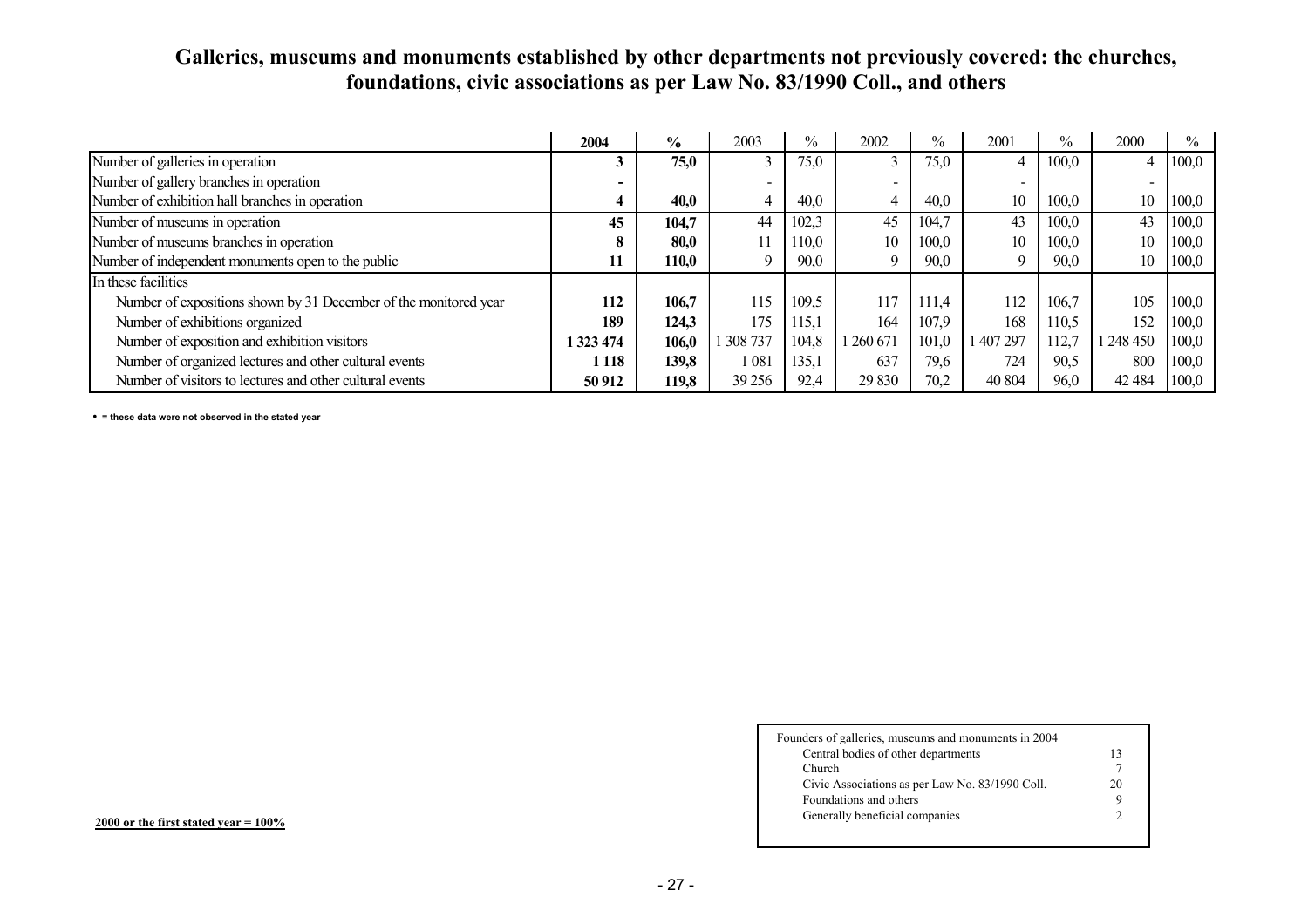# **Museums established by Entrepreneurial subjects and Entrepreneurs**

|                                                          | 2004    | $\frac{6}{9}$ | 2003    | $\frac{0}{0}$ | 2002    | $\frac{0}{0}$ | 2001    | $\frac{0}{0}$ | 2000    | $\frac{0}{0}$ |
|----------------------------------------------------------|---------|---------------|---------|---------------|---------|---------------|---------|---------------|---------|---------------|
| Number of museums in operation                           | 46      | 104,5         | 41      | 93,2          | 47      | 106,8         | 49      | 111,4         | 44      | 100.0         |
| Number of branches of the aforementioned                 |         | 250,0         |         | 250,0         |         | 200,0         | 3       | 150,0         | ⌒       | 100,0         |
| Number of independent monuments                          |         | 100,0         |         | 100,0         |         | 100,0         | $\sim$  |               |         |               |
| Number of permanent exhibitions as of 31 December of the |         |               |         |               |         |               |         |               |         |               |
| observed year                                            | 104     | 113,0         | 98      | 106,5         | 94      | 102,2         | 102     | 110.9         | 92      | 100,0         |
| Number of organized exhibitions                          | 59      | 93,7          | 46      | 73,0          | 47      | 74,6          | 62      | 98,4          | 63      | 100,0         |
| Number of visitors to permanent and non-permanent        |         |               |         |               |         |               |         |               |         |               |
| exhibitions                                              | 743 321 | 98,5          | 602 350 | 79,9          | 736 879 | 97,7          | 799 505 | 106,0         | 754 274 | 100,0         |
| Number of organized lectures and other cultural events   | 74      | 69,2          | 89      | 83,2          | 114     | 106.5         | 102     | 95,3          | 107     | 100,0         |
| Number of visitors attending them                        | 33 719  | 232,8         | 39 443  | 272,3         | 21 9 29 | 151,4         | 16712   | 115,4         | 14 4 84 | 100,0         |

Founders of museums in 2004 entrepreneurial subjects - legal entities 27 entrepreneurs - individuals 20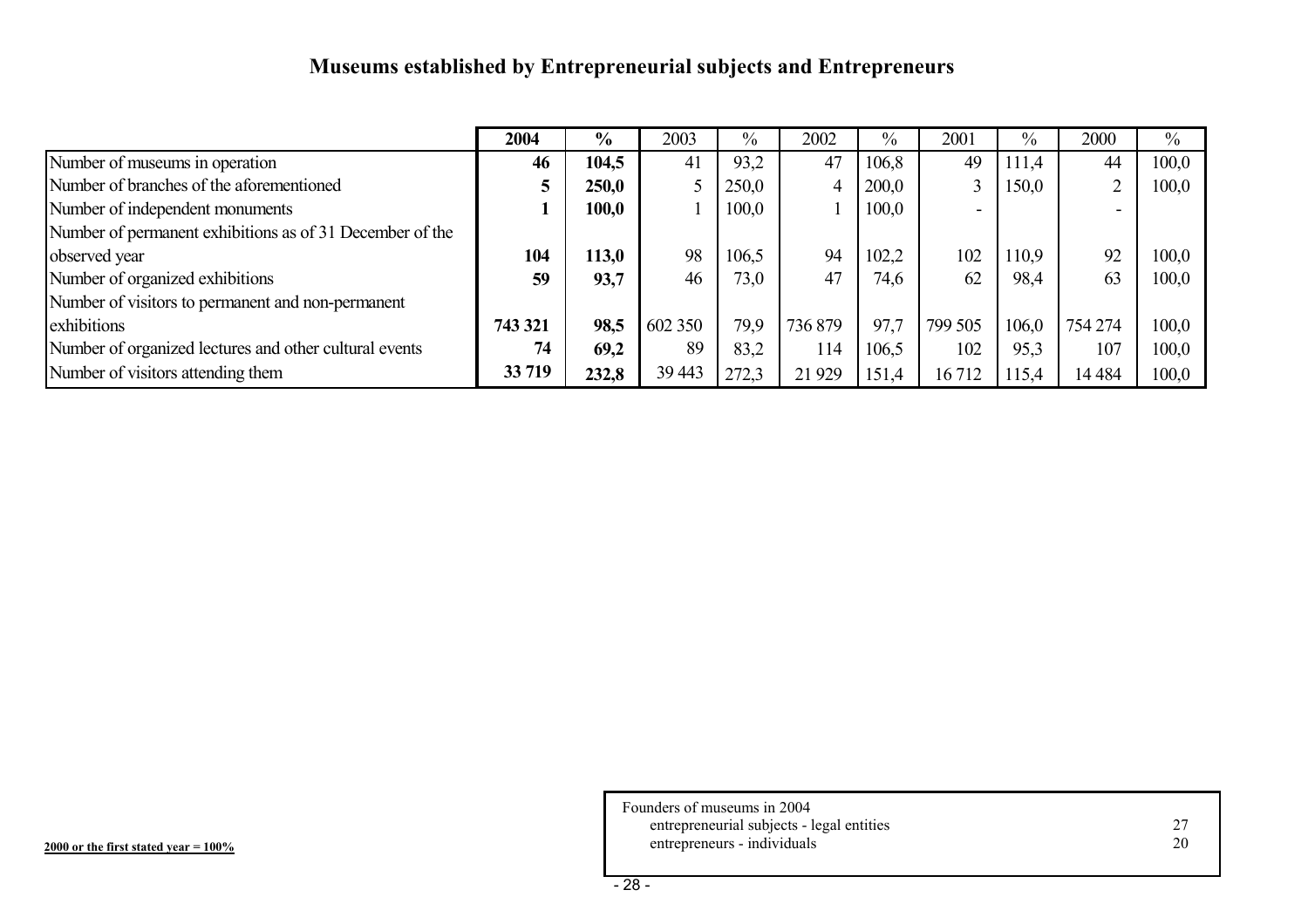# **MUSICAL ENSEMBLES**

<span id="page-28-0"></span>Professional musical ensembles - large symphony orchestras, chamber philharmonic orchestras, chamber orchestras, chamber ensembles, and choirs - were subjected to statistical analysis. Of a total of monitored ensembles (30), two are established by the Ministry of Culture, 11 by regions, municipalities, and towns, 13 by generally beneficial companies, civic associations as per Law No. 83/1990 Coll., and Czech Broadcast Company, and 4 by entrepreneurial sbubjects and entrepreneurs.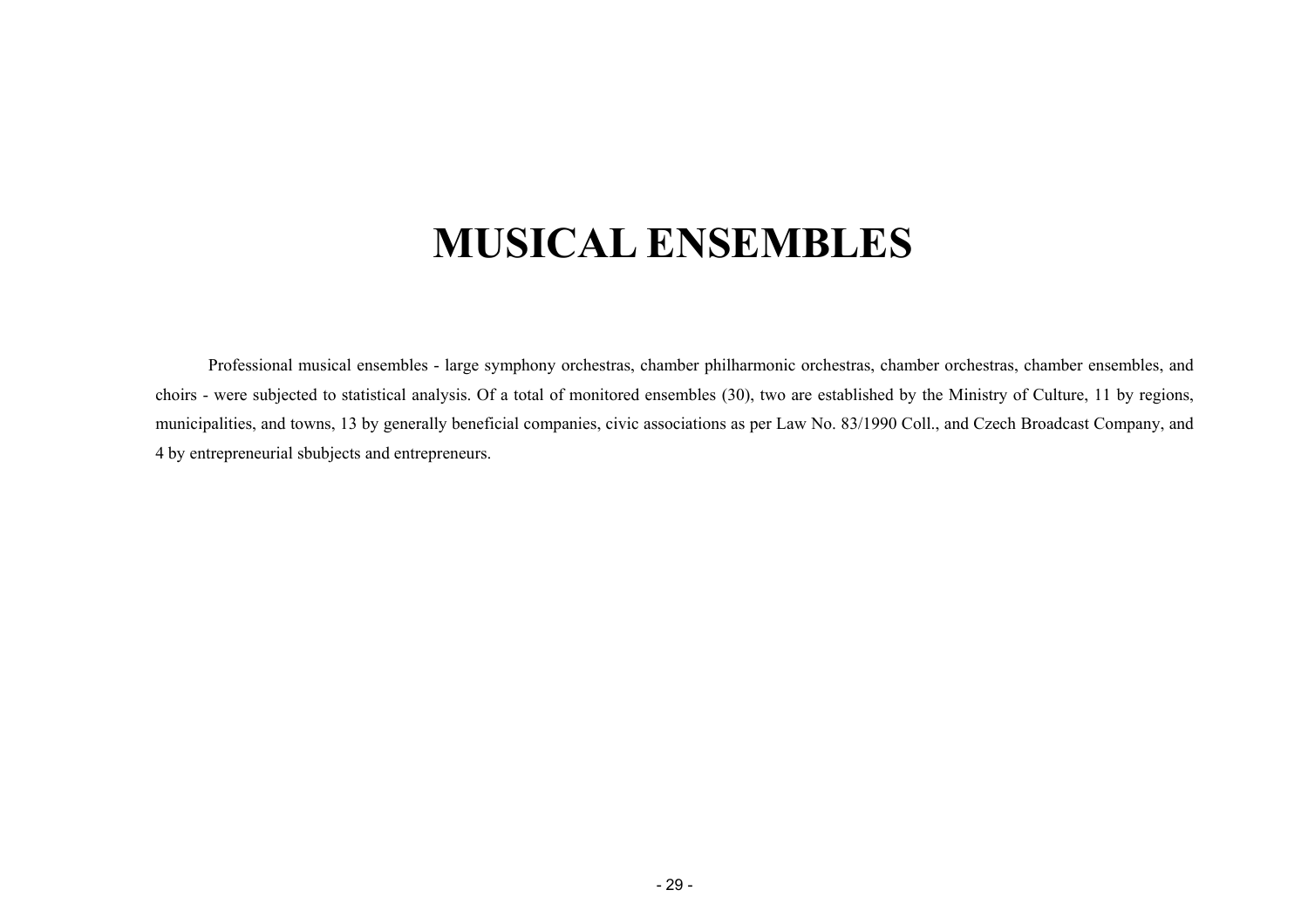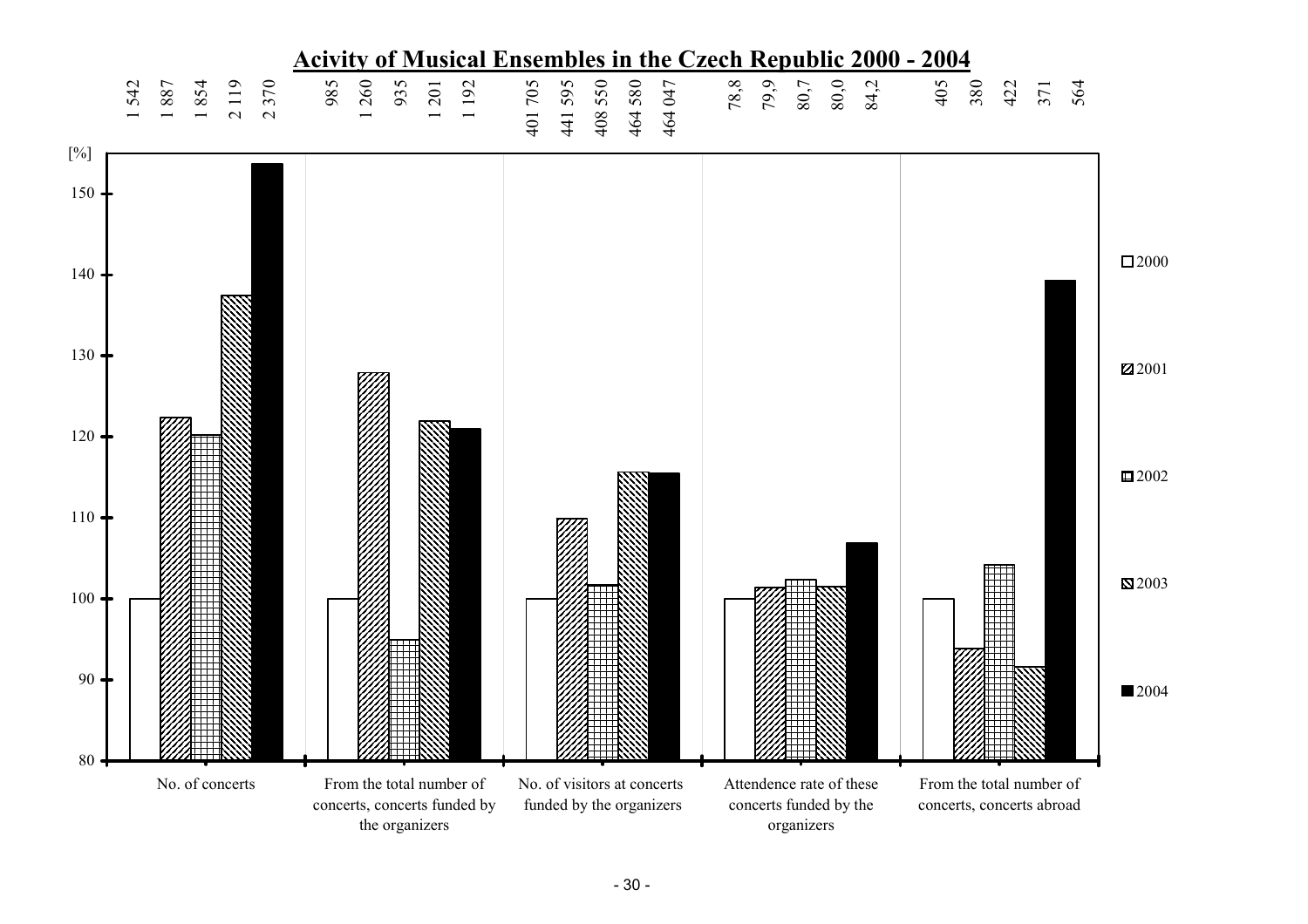# **Selected Data from Statistical Reports on Musical Ensembles in 2004**

### **Musical Ensembles Established by the Ministry of Culture of the Czech Republic, regions, municipalities and towns**

| (For the sake of comparison, data from 2000 are included) |  |  |
|-----------------------------------------------------------|--|--|
|                                                           |  |  |

|                                                                      | 2004      | $\%$  | 2003      | $\%$  | 2002      | $\%$  | 2001      | $\%$  | 2000        | $\frac{0}{0}$ |
|----------------------------------------------------------------------|-----------|-------|-----------|-------|-----------|-------|-----------|-------|-------------|---------------|
| Number of musical ensembles                                          | 13        | 86,7  | 13        | 86,7  | 13        | 86,7  | 14        | 93,3  | 15          | 100,0         |
| Total number of concerts *)                                          | 1671      | 140,3 | 1632      | 137,0 | 1 2 8 8   | 108,1 | 1440      | 120,9 | 1 1 9 1     | 100,0         |
| concerts were orchestras<br>of which                                 | 1 2 1 0   | 140,4 | 1 1 3 4   | 131,6 | 1 0 3 6   | 120,2 | 962       | 111,6 | 862         | 100,0         |
| groups                                                               | 133       | 271,4 | 99        | 202,0 | 91        | 185,7 | 82        | 167,3 | 49          | 100,0         |
| soloists                                                             | 69        | 255,6 | 51        | 188,9 | 23        | 85,2  | 52        | 192,6 | 27          | 100,0         |
| chamber groups                                                       | 213       | 126,8 | 207       | 123,2 | 106       | 63,1  | 192       | 114,3 | 168         | 100,0         |
| others                                                               | 46        | 54,1  | 141       | 165.9 | 32        | 37,6  | 152       | 178,8 | 85          | 100,0         |
| From the total number of concerts, concerts funded by the organizers | 1 043     | 114,7 | 1 0 5 9   | 116,5 | 798       | 87,8  | 1 0 9 4   | 120.4 | 909         | 100.0         |
| From the total number of concerts, concerts abroad *)                | 287       | 97,0  | 249       | 84,1  | 235       | 79,4  | 232       | 78,4  | 296         | 100,0         |
| Number of visitors at concerts funded by the organizers              | 410 117.0 | 108.8 | 403 651   | 107,1 | 350 091   | 92,9  | 414 671   | 110,0 | 376 838     | 100,0         |
| Attendence rate of these concerts funded by the organizers           | 84        | 106,1 | 77,0      | 97.3  | 79,4      | 100,4 | 79,8      | 100,9 | 79,1        | 100,0         |
| Number of musical records                                            | 102       | 178,9 | 85        | 149,1 | 80        | 140,4 | 92        | 161,4 | 57          | 100.0         |
| Number of subcribers                                                 | 51 774.0  | 244,5 | 23 5 73   | 111,3 | 34 990    | 165,2 | 21 28 5   | 100,5 | 21 176      | 100,0         |
| Number of members in musical ensembles (recalc. number)              | 1 2 1 6 3 | 94,8  | 1 2 5 4 4 | 97,7  | 1 249,0   | 97.3  | 1 2 8 8 2 | 100,4 | 1 2 8 3 . 6 | 100,0         |
| of which are musicians                                               | 999,8     | 95,0  | 1 0 1 4 2 | 96,3  | 1 016,0   | 96.5  | 1 0 5 0 5 | 99,8  | 1 0 5 2 8   | 100,0         |
| Total revenues in thousands of Kč                                    | 227 343,0 | 96,8  | 231 708,0 | 98,7  | 234 867,9 | 100,0 | 235 242,1 | 100,2 | 234 835,3   | 100,0         |
| of which selected entrance fees to concerts funded by organizers     | 41 109.8  | 107,6 | 41 292,7  | 108,1 | 40 017.1  | 104,7 | 40 877.2  | 107,0 | 38 204.0    | 100.0         |
| Total non-investment expenditures in thousands of Kč                 | 655 065,1 | 114,9 | 621 062,5 | 109,0 | 606 932,2 | 106,5 | 578 012,3 | 101,4 | 569 910.1   | 100.0         |
| % self-financing                                                     | 34,7      |       | 37,3      |       | 38,7      |       | 40,7      |       | 41,2        |               |
| Average entrance fee to the concerts funded by the organizers in Kč  | 100,2     | 98,8  | 102,3     | 100,9 | 114,3     | 112,7 | 98,6      | 97,2  | 101,4       | 100,0         |

**2000 or the first observed year = 100%**

**\*) from the year 2002 are observed the concerts abroad in total number** 

| The breakdown of the total number of musical ensembles in 2004<br>by establishment |   |  |  |  |  |  |  |  |
|------------------------------------------------------------------------------------|---|--|--|--|--|--|--|--|
| Ministry of Culture of the Czech Republic                                          |   |  |  |  |  |  |  |  |
| Regions                                                                            |   |  |  |  |  |  |  |  |
| Capital city Prague                                                                |   |  |  |  |  |  |  |  |
| Municipalities and towns                                                           | a |  |  |  |  |  |  |  |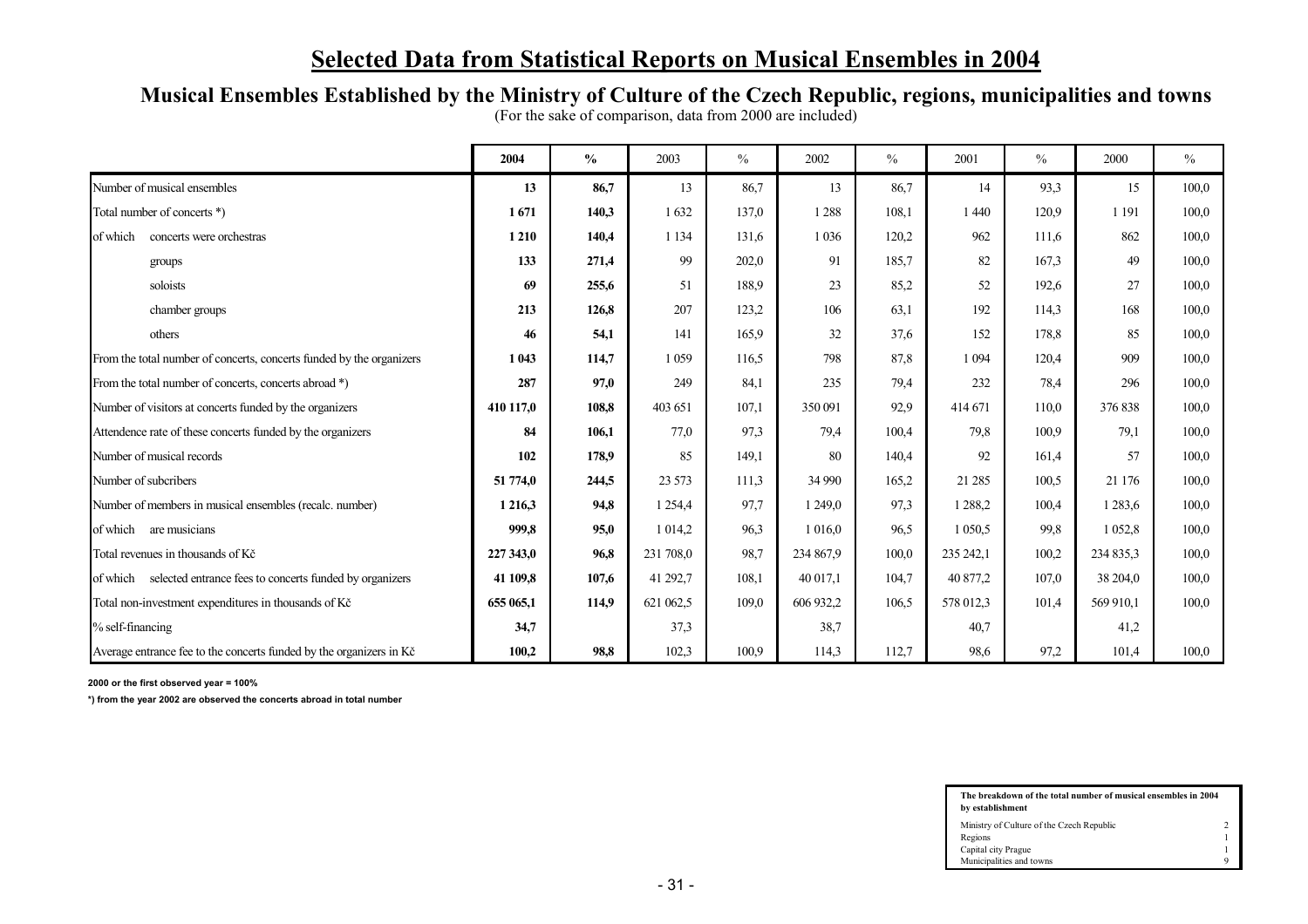### **Musical Ensembles Established by Civic Associations as per Law No. 83/1990 Coll., Generally Beneficial Companies and the Czech Broadcast Company**

|                                                                      | 2004                     | $\frac{0}{0}$ | 2003                     | $\frac{0}{0}$ | 2002                     | $\frac{0}{0}$ | 2001         | $\%$  | 2000                     | $\%$  |
|----------------------------------------------------------------------|--------------------------|---------------|--------------------------|---------------|--------------------------|---------------|--------------|-------|--------------------------|-------|
| Number of musical ensembles                                          | 13                       | 185,7         | 9                        | 128,6         | 12                       | 171,4         | 8            | 114,3 |                          | 100,0 |
| Total number of concerts *)                                          | 573                      | 267,8         | 335                      | 156,5         | 405                      | 189,3         | 197          | 92,1  | 214                      | 100,0 |
| of which concerts were orchestras                                    | 360                      | 433,7         | 253                      | 304,8         | 274                      | 330,1         | 33           | 39,8  | 83                       | 100,0 |
| groups                                                               | 83                       | 176,6         | 57                       | 121,3         | 59                       | 125,5         | 40           | 85,1  | 47                       | 100,0 |
| soloists                                                             | $\overline{\phantom{a}}$ |               | $\overline{\phantom{a}}$ |               | $\overline{\phantom{a}}$ |               | $\sim$       |       | $\overline{\phantom{a}}$ |       |
| chamber groups                                                       | 121                      | 144,0         | 25                       | 29,8          | 69                       | 82,1          | 121          | 144,0 | 84                       | 100,0 |
| others                                                               | 9                        |               |                          |               | $\mathcal{F}$            |               | $\mathbf{3}$ |       |                          |       |
| From the total number of concerts, concerts funded by the organizers | 140                      | 215,4         | 129                      | 198,5         | 126                      | 193,8         | 66           | 101,5 | 65                       | 100,0 |
| From the total number of concerts, concerts abroad *)                | 219                      | 331,8         | 70                       | 106,1         | 137                      | 207,6         | 62           | 93,9  | 66                       | 100,0 |
| Number of visitors at concerts funded by the organizers              | 49 210                   | 216,1         | 54 5 29                  | 239,5         | 56 499                   | 248,2         | 25 4 44      | 111,8 | 22 767                   | 100,0 |
| Attendence rate of these concerts funded by the organizers           | 88,8                     | 116,8         | 86,2                     | 113,4         | 90,6                     | 119,2         | 82,4         | 108,4 | 76,0                     | 100,0 |
| Number of musical records                                            | 92                       | 148,4         | 63                       | 101,6         | 87                       | 140,3         | 66           | 106,5 | 62                       | 100,0 |
| Number of subcribers                                                 | 4 1 1 6                  | 160,2         | 3880                     | 151,0         | 3679                     | 143,2         | 1747         | 68,0  | 2 5 7 0                  | 100,0 |
| Number of members in musical ensembles (recalc. number)              |                          |               |                          |               | ٠                        |               | $\bullet$    |       | ٠                        |       |
| of which are musicians                                               |                          |               |                          |               | $\bullet$                |               |              |       |                          |       |
| Total revenues in thousands of Kč                                    | $\bullet$                |               | $\bullet$                |               | $\bullet$                |               | $\bullet$    |       |                          |       |
| of which selected entrance fees to concerts funded by organizers     | $\bullet$                |               | $\bullet$                |               | ٠                        |               |              |       |                          |       |
| Total non-investment expenditures in thousands of Kč                 | $\bullet$                |               |                          |               | ٠                        |               |              |       |                          |       |
| % self-financing                                                     |                          |               | $\bullet$                |               | ٠                        |               |              |       |                          |       |
| Average entrance fee to the concerts funded by the organizers in Kč  |                          |               |                          |               | ٠                        |               |              |       |                          |       |

(For the sake of comparison, data from 2000 are included)

**2000 or the firt stated year = 100%**

**\*) from the year 2002 are observed the concerts abroad in total number** 

| The breakdown of the total number of musical ensembles in 2004 |  |
|----------------------------------------------------------------|--|
| by establishment                                               |  |
| Civic Associations per Law No. 83/1990 Coll.                   |  |
| Generally beneficial companies                                 |  |
| Czech Broadcast Company                                        |  |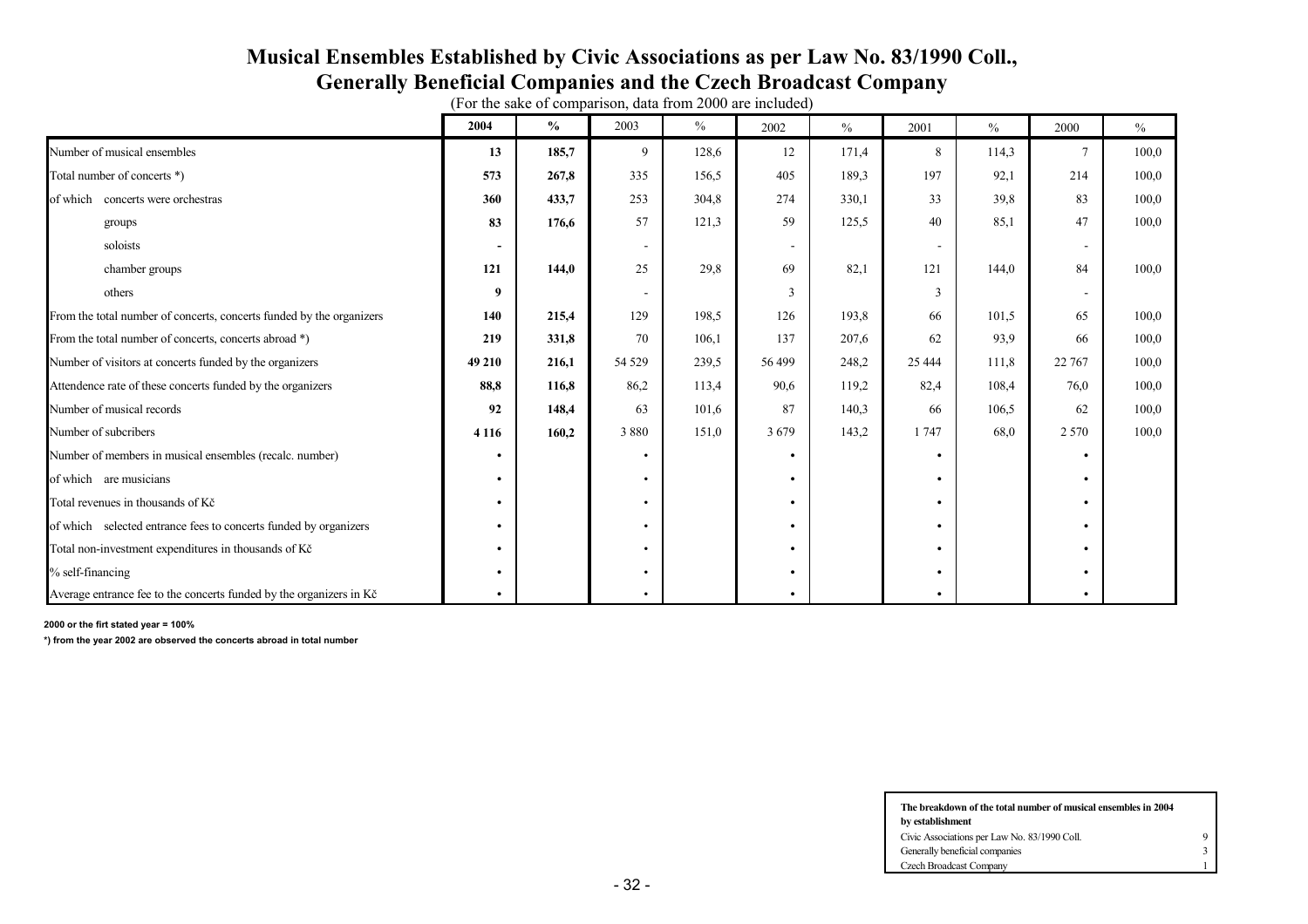# **Musical Ensembles Established by Entrepreneurial subjects and Entrepreneurs**

(For the sake of comparison, data from 2000 are included)

|                                                                      | 2004                     | $\frac{0}{0}$ | 2003                         | $\%$  | 2002                     | $\%$  | 2001                     | $\frac{0}{0}$ | 2000      | $\%$  |
|----------------------------------------------------------------------|--------------------------|---------------|------------------------------|-------|--------------------------|-------|--------------------------|---------------|-----------|-------|
| Number of musical ensembles                                          | $\boldsymbol{4}$         | 57,1          | 5                            | 71,4  | 5                        | 71,4  | $7\phantom{.0}$          | 100,0         | $\tau$    | 100.0 |
| Total number of concerts *)                                          | 126                      | 92,0          | 152                          | 110.9 | 161                      | 117,5 | 250                      | 182,5         | 137       | 100,0 |
| concerts were orchestras<br>of which                                 | 116                      | 386,7         | 133                          | 443,3 | 139                      | 463,3 | 94                       | 313.3         | 30        | 100,0 |
| groups                                                               | $\overline{\phantom{a}}$ |               | $\qquad \qquad \blacksquare$ |       | $\overline{\phantom{a}}$ |       | $\overline{\phantom{a}}$ |               |           |       |
| soloists                                                             | $\sim$                   |               | $\overline{\phantom{a}}$     |       |                          | 100,0 | $\sim$                   |               |           | 100.0 |
| chamber groups                                                       | 10                       | 9,4           | 19                           | 17.9  | 21                       | 19,8  | 156                      | 147,2         | 106       | 100,0 |
| others                                                               | $\sim$                   |               | $\overline{\phantom{a}}$     |       | $\blacksquare$           |       | $\overline{\phantom{a}}$ |               |           |       |
| From the total number of concerts, concerts funded by the organizers | 9                        | 81,8          | 13                           | 118,2 | 11                       | 100,0 | 100                      | 909,1         | -11       | 100,0 |
| From the total number of concerts, concerts abroad *)                | 58                       | 134,9         | 52                           | 120,9 | 50                       | 116,3 | 86                       | 200,0         | 43        | 100,0 |
| Number of visitors at concerts funded by the organizers              | 4 7 2 0                  | 224,8         | 6 4 0 0                      | 304,8 | 1960                     | 93.3  | 1480                     | 70.5          | 2 100     | 100,0 |
| Attendence rate of these concerts funded by the organizers           | 74,4                     | 113,4         | 73,6                         | 112,2 | 63,1                     | 96,2  | 68,4                     | 104,3         | 65,6      | 100,0 |
| Number of musical records                                            | 7                        | 25,0          | 9                            | 32,1  | 5                        | 17,9  | 22                       | 78,6          | 28        | 100,0 |
| Number of subcribers                                                 | 580                      | 101,2         | 580                          | 101,2 | 573                      | 100,0 | $\overline{\phantom{a}}$ |               |           |       |
| Number of members in musical ensembles (recalc. number)              | $\bullet$                |               | ٠                            |       | ٠                        |       | $\bullet$                |               | $\bullet$ |       |
| of which are musicians                                               | $\bullet$                |               | ٠                            |       |                          |       | $\bullet$                |               |           |       |
| Total revenues in thousands of Kč                                    | $\bullet$                |               | ٠                            |       |                          |       | $\bullet$                |               |           |       |
| of which selected entrance fees to concerts funded by organizers     | $\bullet$                |               | ٠                            |       |                          |       | $\bullet$                |               |           |       |
| Total non-investment expenditures in thousands of Kč                 | $\bullet$                |               | ٠                            |       |                          |       | $\bullet$                |               |           |       |
| % self-financing                                                     |                          |               | ٠                            |       |                          |       |                          |               |           |       |
| Average entrance fee to the concerts funded by the organizers in Kč  |                          |               |                              |       |                          |       |                          |               |           |       |

#### **2000 or the firt stated year = 100%**

**\*) from the year 2002 are observed the concerts abroad in total number** 

| The breakdown of the total number of musical ensembles in 2004 |  |
|----------------------------------------------------------------|--|
| by establishment                                               |  |
| The breakdown of the total number of musical ensembles in 2004 |  |
| by establishment                                               |  |
| entrepreneurs - individuals                                    |  |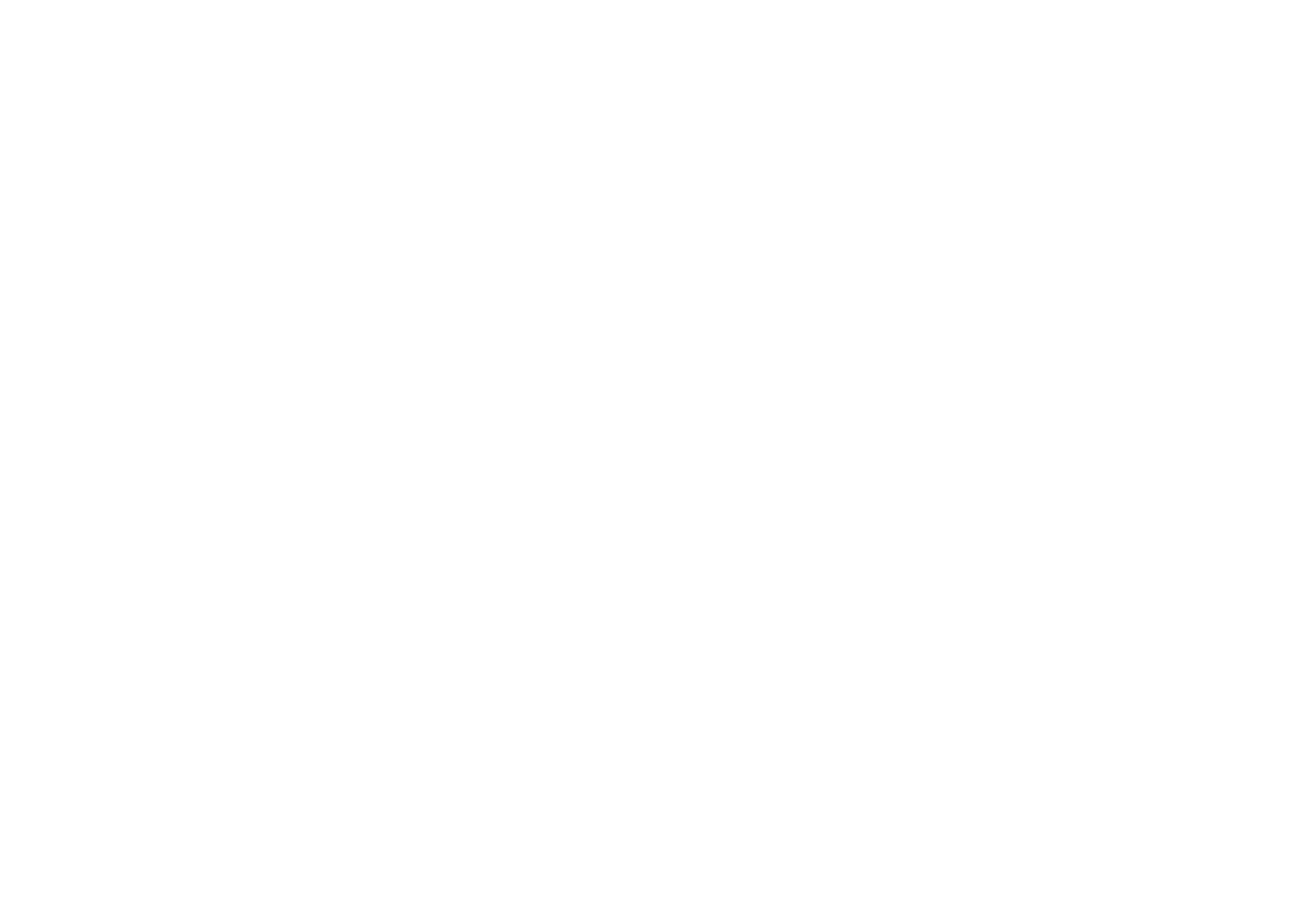# <span id="page-34-0"></span>**OBSERVATORIES, PLANETARIUMS AND ASTRONOMICAL OBSERVATION POSTS**

The activities of observatories, planetariums, and astronomical observation posts that are open to the public were the subject of statistical analysis. This also includes large and smaller professional facilities, amateur observatories, and astronomic observation posts, some of which are private. Of a total of 56 statistically monitored facilities, 34 are established by regions and municipalities and towns, 2 by the Ministry of Education, Youth and Physical Training, 10 by civic associations and foundations, 10 are private.

Observatories and other astronomical facilities organized one-time educational and cultural events and long-term educational events such as observation projects, lecture series, etc.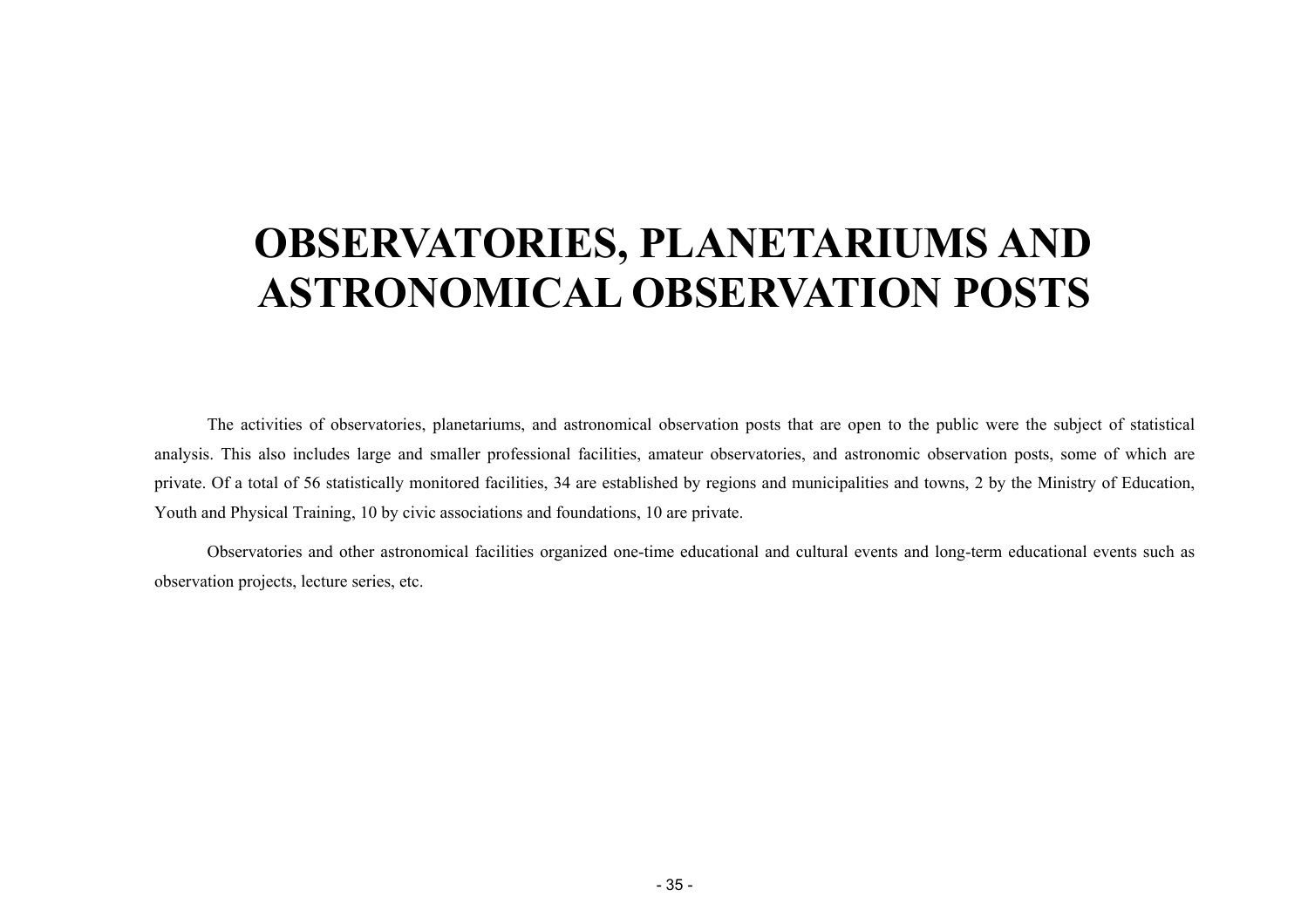### **Selected Data from Statistical Reports on Observatories, Planetariums and Astronomical Observation Posts in 2004**

# **Observatories, Planetariums and Astronomical Observation Posts established by other bodies of the state administration,**

#### **regions, municipalities and towns**

(For the sake of comparison, data since the year 2000 are included)

|                                                                             | 2004     | $\frac{0}{0}$ | 2003     | $\frac{0}{0}$ | 2002        | $\frac{0}{0}$ | 2001     | $\frac{0}{0}$ | 2000        | $\frac{0}{0}$ |
|-----------------------------------------------------------------------------|----------|---------------|----------|---------------|-------------|---------------|----------|---------------|-------------|---------------|
| No. of observatories and planetariums                                       | 34       | 109,7         | 34       | 109,7         | 35          | 112,9         | 32       | 103,2         | 31          | 100,0         |
| No. of facilities in the aforementioned                                     | 38       | 108,6         | 38       | 108,6         | 39          | 111,4         | 36       | 102,9         | 35          | 100,0         |
| No. of visitors to the facilities and to organized educational and cultural |          |               |          |               |             |               |          |               |             |               |
| events                                                                      | 446 344  | 103,8         | 466 910  | 108,6         | 419 113     | 97,5          | 436 042  | 101,4         | 430 059     | 100,0         |
| No. of single educational and cultural events organized both inside and     |          |               |          |               |             |               |          |               |             |               |
| outside of the facilities                                                   | 11 1 13  | 101,9         | 11 592   | 106,3         | 10 253      | 94,0          | 10 4 43  | 95,7          | 10 907      | 100,0         |
| No. of visitors attending single educational and cultural events organized  |          |               |          |               |             |               |          |               |             |               |
| both inside and outside of the facilities                                   | 423 947  | 105,2         | 430 832  | 106,9         | 376 720     | 93,5          | 407 724  | 101,1         | 403 106     | 100,0         |
| No. of long-term educational and cultural events organized both inside      |          |               |          |               |             |               |          |               |             |               |
| and outside of the facilities                                               | 118      | 57,3          | 126      | 61,2          | 107         | 51,9          | 175      | 85,0          | 206         | 100,0         |
| No. of visitors attending long-term educational and cultural events         |          |               |          |               |             |               |          |               |             |               |
| organized both inside and outside of the facilities                         | 1921     | 28,8          | 5 0 7 1  | 75,9          | 3676        | 55,0          | 3 0 0 9  | 45,0          | 6681        | 100,0         |
| No. of special interest groups and organizations working in conjunction     |          |               |          |               |             |               |          |               |             |               |
| with facilities                                                             | 75       | 102,7         | 79       | 108,2         | 72          | 98,6          | 67       | 91,8          | 73          | 100,0         |
| No. of members of the aforementioned groups and organizations               | 933      | 92,9          | 1 062    | 105,8         | 1 0 0 4     | 100,0         | 889      | 88,5          | 1 0 0 4     | 100,0         |
| No. of computers connected to the Internet                                  | 213      |               | 190      |               |             |               |          |               |             |               |
| No. of these computers for users                                            | 11       |               | 12       |               |             |               |          |               |             |               |
| No. of employees of the facilities (recalc. no.)                            | 151,1    | 100,5         | 152,3    | 101,3         | 153,6       | 102,1         | 153,0    | 101,7         | 150,4       | 100,0         |
| of which are expert workers                                                 | 100,4    | 100,3         | 106,1    | 106,0         | 107,2       | 107,1         | 105,2    | 105,1         | 100,1       | 100,0         |
| Total revenues in thousands of Kč                                           | 12 606,2 | 130,5         | 12 922,0 | 133,8         | 13 249,6    | 137,1         | 11 378,9 | 117,8         | 9661,0      | 100,0         |
| of which are collected admission fees                                       | 7384,1   | 138,2         | 7 408,1  | 138,7         | 6 3 7 8 , 6 | 119,4         | 5 879,0  | 110,0         | 5 3 4 2 , 5 | 100,0         |
| Total non-investment expenditures in thousands of Kč                        | 75 158,0 | 119,1         | 71 033,2 | 112,5         | 68 737,8    | 108,9         | 58 626,7 | 92,9          | 63 126,4    | 100,0         |
| % of self-financing                                                         | 16,8     |               | 18,2     |               | 19,3        |               | 19,4     |               | 15,3        |               |

i **<sup>=</sup> these data were not observed in the stated year** 

| The breakdown of the total number in 2004 by establishment |    |
|------------------------------------------------------------|----|
| Capital city Prague                                        |    |
| Regions                                                    | 13 |
| Municipalities and towns                                   | 20 |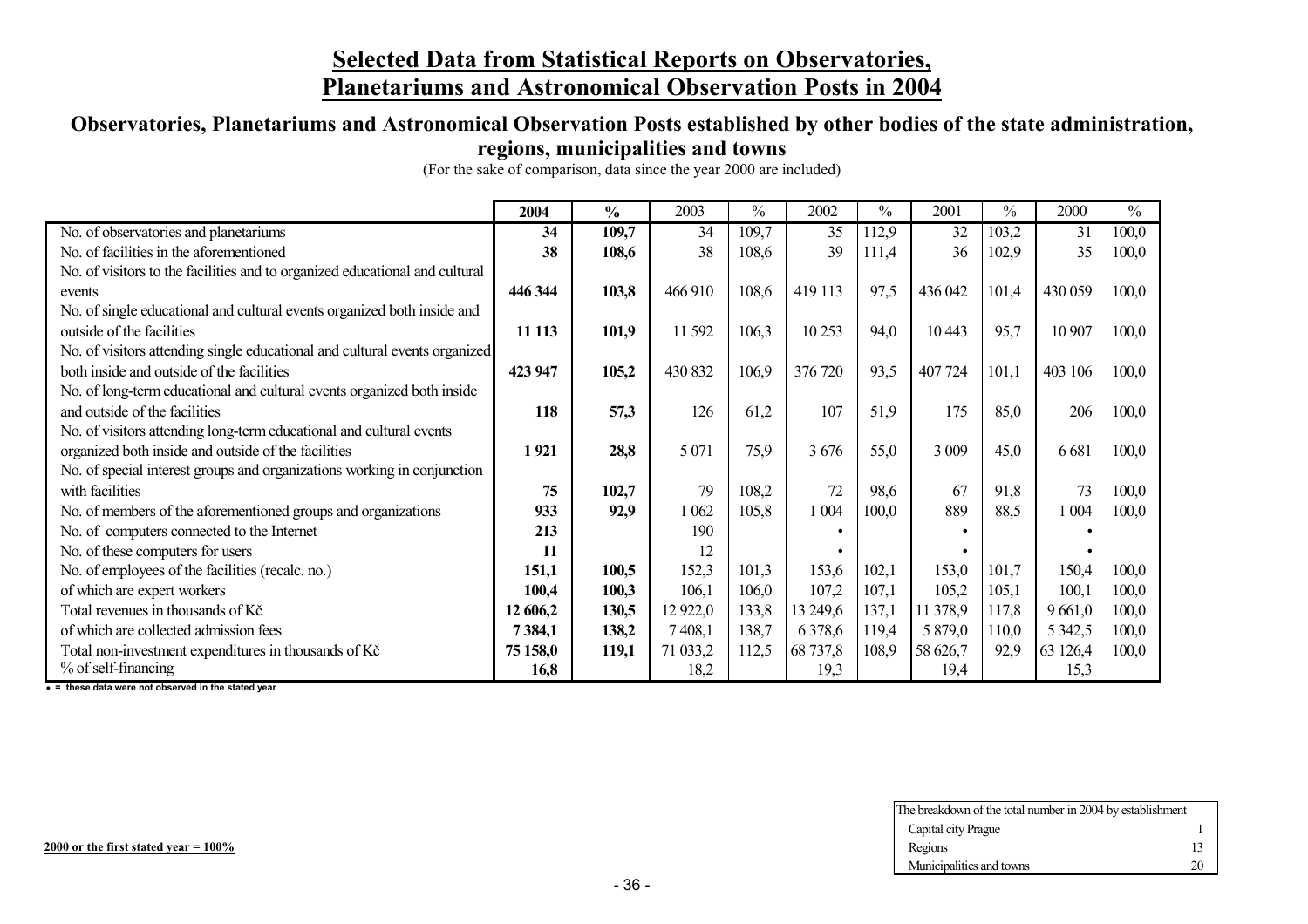### **Observatories, Planetariums and Astronomical Observation Posts Established by the Ministry of Education, Youth and Physical Training, Civic Associations per Law No. 83/1990 Coll., etc.**

|                                                                     | 2004    | $\frac{0}{0}$ | 2003         | $\overline{\frac{0}{6}}$ | 2002  | $\frac{0}{0}$ | 2001      | $\frac{0}{0}$ | 2000   | $\overline{\frac{0}{6}}$ |
|---------------------------------------------------------------------|---------|---------------|--------------|--------------------------|-------|---------------|-----------|---------------|--------|--------------------------|
| No. of observatories and planetariums                               | 12      | 120,0         | 10           | 100,0                    | 9     | 90,0          | 8         | 80,0          | 10     | 100,0                    |
| No. of facilities in the aforementioned                             | 12      | 120,0         | 10           | 100,0                    | 8     | 80,0          | 8         | 80,0          | 10     | 100,0                    |
| No. of visitors to the facilities                                   |         |               |              |                          |       |               |           |               |        |                          |
| and to organized educational and cultural events                    | 94 865  | 158,5         | 66 333       | 110,9                    | 67785 | 113,3         | 63 965    | 106,9         | 59 838 | 100,0                    |
| No. of single educational and cultural events                       |         |               |              |                          |       |               |           |               |        |                          |
| organized both inside and outside of the facilities                 | 1804    | 99,1          | 2 1 0 8      | 115,8                    | 1955  | 107,4         | 1665      | 91,5          | 1820   | 100,0                    |
| No. of visitors attending single educational and cultural events    |         |               |              |                          |       |               |           |               |        |                          |
| organized both inside and outside of the facilities                 | 67965   | 114,1         | 65 108       | 109,3                    | 67319 | 113,0         | 63 804    | 107,1         | 59 558 | 100,0                    |
| No. of long-term educational and cultural events                    |         |               |              |                          |       |               |           |               |        |                          |
| organized both inside and outside of the facilities                 | 178     | 2966,7        | $\tau$       | 116,7                    | 5     | 83,3          | 5         | 83,3          | 6      | 100,0                    |
| No. of visitors attending long-term educational and cultural events |         |               |              |                          |       |               |           |               |        |                          |
| organized both inside and outside of the facilities                 | 24 2 23 | 26329,3       | 88           | 95,7                     | 77    | 83,7          | 86        | 93,5          | 92     | 100,0                    |
| No. of special interest groups and organizations                    |         |               |              |                          |       |               |           |               |        |                          |
| working in conjunction with facilities                              | 23      | 176,9         | 16           | 123,1                    | 15    | 115,4         | 14        | 107,7         | 13     | 100,0                    |
| No. of members of the aforementioned                                |         |               |              |                          |       |               |           |               |        |                          |
| groups and organizations                                            | 277     | 143,5         | 231          | 119,7                    | 198   | 102,6         | 170       | 88,1          | 193    | 100,0                    |
| No. of computers connected to the Internet                          | 34      | 242,9         | 14           | 100,0                    |       |               |           |               |        |                          |
| No. of these computers for users                                    |         | 600,0         | $\mathbf{1}$ | 100,0                    |       |               | $\bullet$ |               |        |                          |
| No. of employees of the facilities (recalc. No.)                    |         |               | $\bullet$    |                          |       |               |           |               |        |                          |
| of which are expert workers                                         |         |               | ٠            |                          |       |               |           |               |        |                          |
| Total revenues in thousands of Kč                                   |         |               | ٠            |                          |       |               |           |               |        |                          |
| of which are collected admission fees                               |         |               | ٠            |                          |       |               |           |               |        |                          |
| Total non-investment expenditures in thousands of Kč                |         |               | ٠            |                          |       |               | ٠         |               |        |                          |
| % of self-financing                                                 |         |               | $\bullet$    |                          |       |               | $\bullet$ |               |        |                          |

i **<sup>=</sup> these data were not observed in the stated year** 

| The breakdow of the total number in 2004 by establishment |   |
|-----------------------------------------------------------|---|
| Ministry of Education, Youth and Physical Training        | 2 |
| Civic associations                                        | Q |
| Foundations                                               |   |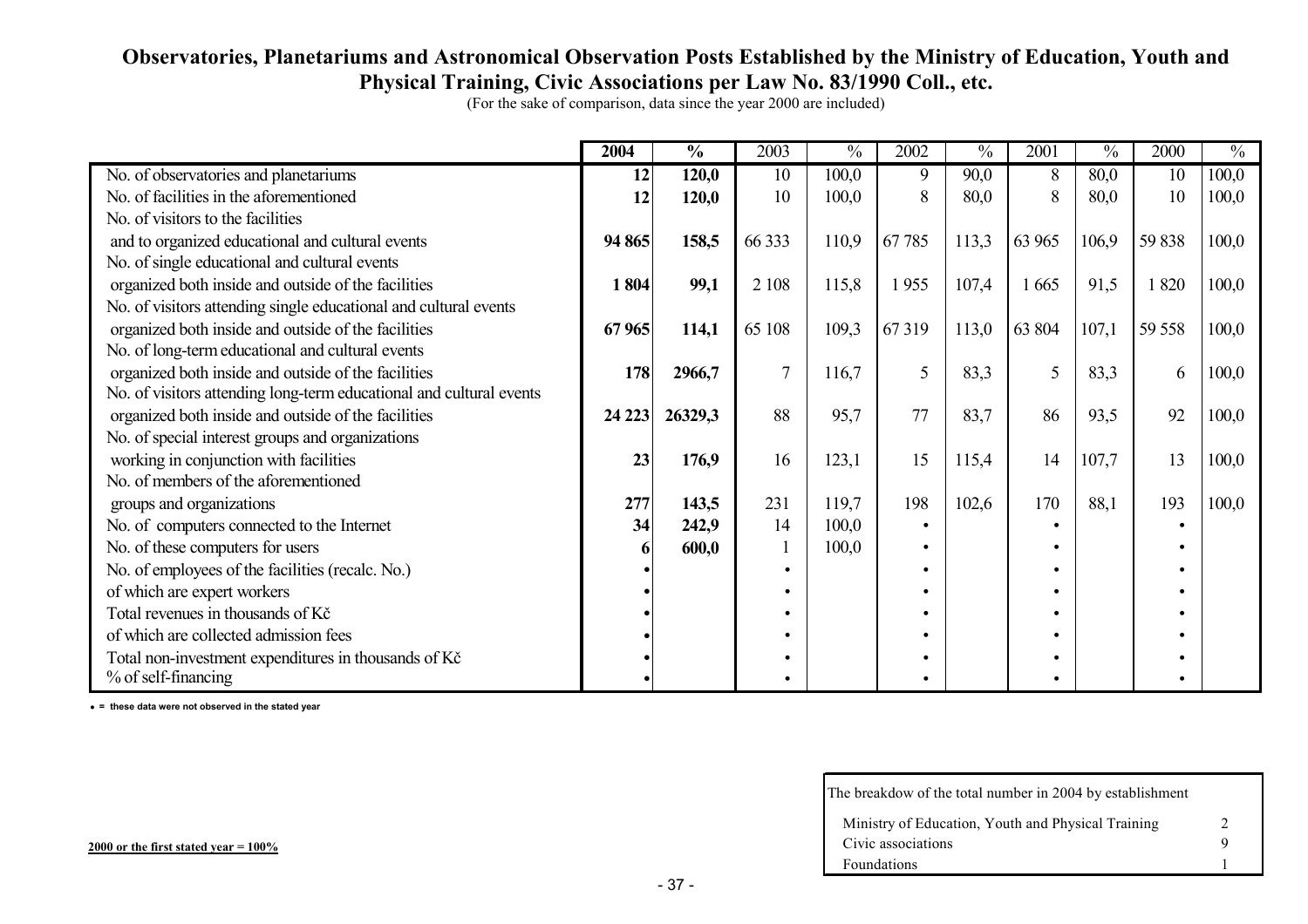#### **Observatories, Planetariums and Astronomical Observation Posts established by Individuals**

(For the sake of comparison, data since the year 2000 are included)

|                                                              | 2004    | $\frac{0}{0}$ | 2003           | $\frac{0}{0}$ | 2002 | $\frac{0}{0}$ | 2001           | $\frac{0}{0}$ | 2000           | $\frac{0}{0}$ |
|--------------------------------------------------------------|---------|---------------|----------------|---------------|------|---------------|----------------|---------------|----------------|---------------|
| No. of observatories and planetariums                        | 10      | 142,9         | 10             | 142,9         | 6    | 85,7          | 5              | 71,4          |                | 100,0         |
| No. of facilities in the aforementioned                      | 10      | 142,9         | 10             | 142,9         | 6    | 85,7          |                | 71,4          |                | 100,0         |
| No. of visitors to the facilities and to organized           |         |               |                |               |      |               |                |               |                |               |
| educational and cultural events                              | 1 2 4 2 | 155,1         | 1 407          | 175,7         | 588  | 73,4          | 486            | 60,7          | 801            | 100,0         |
| No. of single educational and cultural events                |         |               |                |               |      |               |                |               |                |               |
| organized both inside and outside of the facilities          | 140     | 112,9         | 130            | 104,8         | 90   | 72,6          | 63             | 50,8          | 124            | 100,0         |
| No. of visitors attending single educational and cultural    |         |               |                |               |      |               |                |               |                |               |
| events organized both inside and outside of the facilities   | 1 2 2 2 | 152,6         | 1 0 7 2        | 133,8         | 588  | 73,4          | 486            | 60,7          | 801            | 100,0         |
| No. of long-term educational and cultural                    |         |               |                |               |      |               |                |               |                |               |
| events organized both inside and outside of the facilities   |         |               | 12             | 400,0         |      |               | 3              | 100,0         |                |               |
| No. of visitors attending long-term educational and cultural |         |               |                |               |      |               |                |               |                |               |
| events organized both inside and outside of the facilities   |         |               | 330            | 970,6         |      |               | 34             | 100,0         |                |               |
| No. of special interest groups and organizations             |         |               |                |               |      |               |                |               |                |               |
| working in conjunction with facilities                       | 3       | 150,0         | 4              | 200,0         |      |               | $\overline{2}$ | 100,0         | $\overline{2}$ | 100,0         |
| No. of members of the aforementioned                         |         |               |                |               |      |               |                |               |                |               |
| groups and organizations                                     | 51      | 392,3         | 29             | 223,1         |      |               | 6              | 46,2          | 13             | 100,0         |
| No. of computers connected to the Internet                   | 5       | 250,0         | $\overline{2}$ | 100,0         |      |               |                |               |                |               |
| No. of these computers for users                             |         |               |                |               |      |               |                |               |                |               |
| No. of employees of the facilities (recalc. No.)             |         |               | ٠              |               |      |               |                |               |                |               |
| of which are expert workers                                  |         |               |                |               |      |               |                |               |                |               |
| Total revenues in thousands of Kč                            |         |               |                |               |      |               |                |               |                |               |
| of which are collected admission fees                        |         |               |                |               |      |               |                |               |                |               |
| Total non-investment expenditures in thousands of Kč         |         |               |                |               |      |               |                |               |                |               |
| % of self-financing                                          |         |               |                |               |      |               |                |               |                |               |

i **<sup>=</sup> these data were not observed in the stated year**

The breakdown of the total number in 2004 by establishment

individuals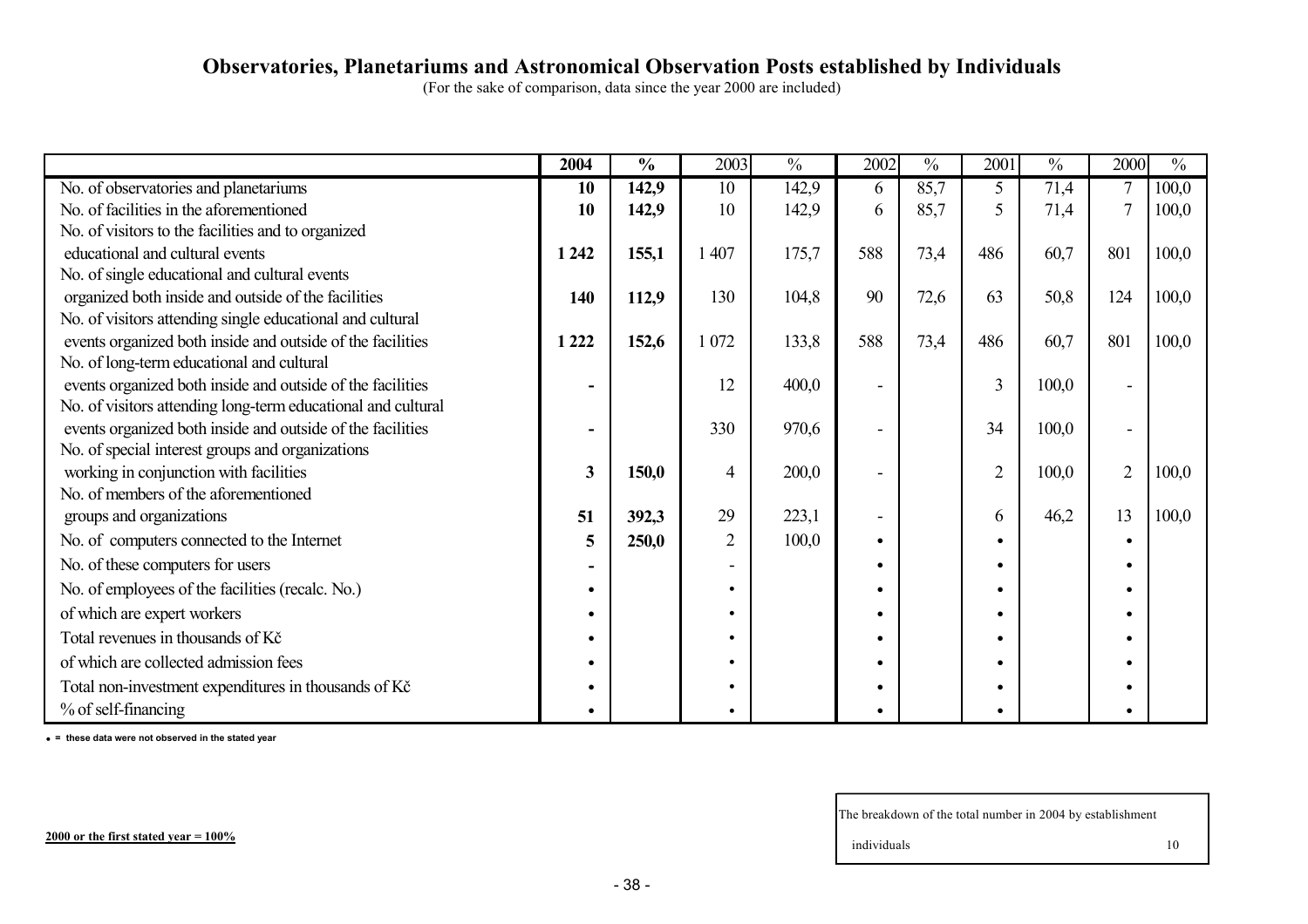# **LIBRARIES**

<span id="page-38-0"></span>As a subject of the statistical investigation there are public libraries. From a total of 5,885 libraries, two are established by the Ministry of Culture – National Library of the Czech Republic and Moravian Library - 12 are established by regions - scientific libraries in Kladno, České Budějovice, Karlovy Vary, Plzeň, Ústí nad Labem, Liberec, Hradec Králové, Pardubice, Havlíčkův Brod, Olomouc, Zlín, and Ostrava - and 5,871 are established by towns and municipalities.

In the last years has been much improved the number of study positions, the number of computers per user, and the number of computers connected to the Internet all increased, which markedly improved library information services.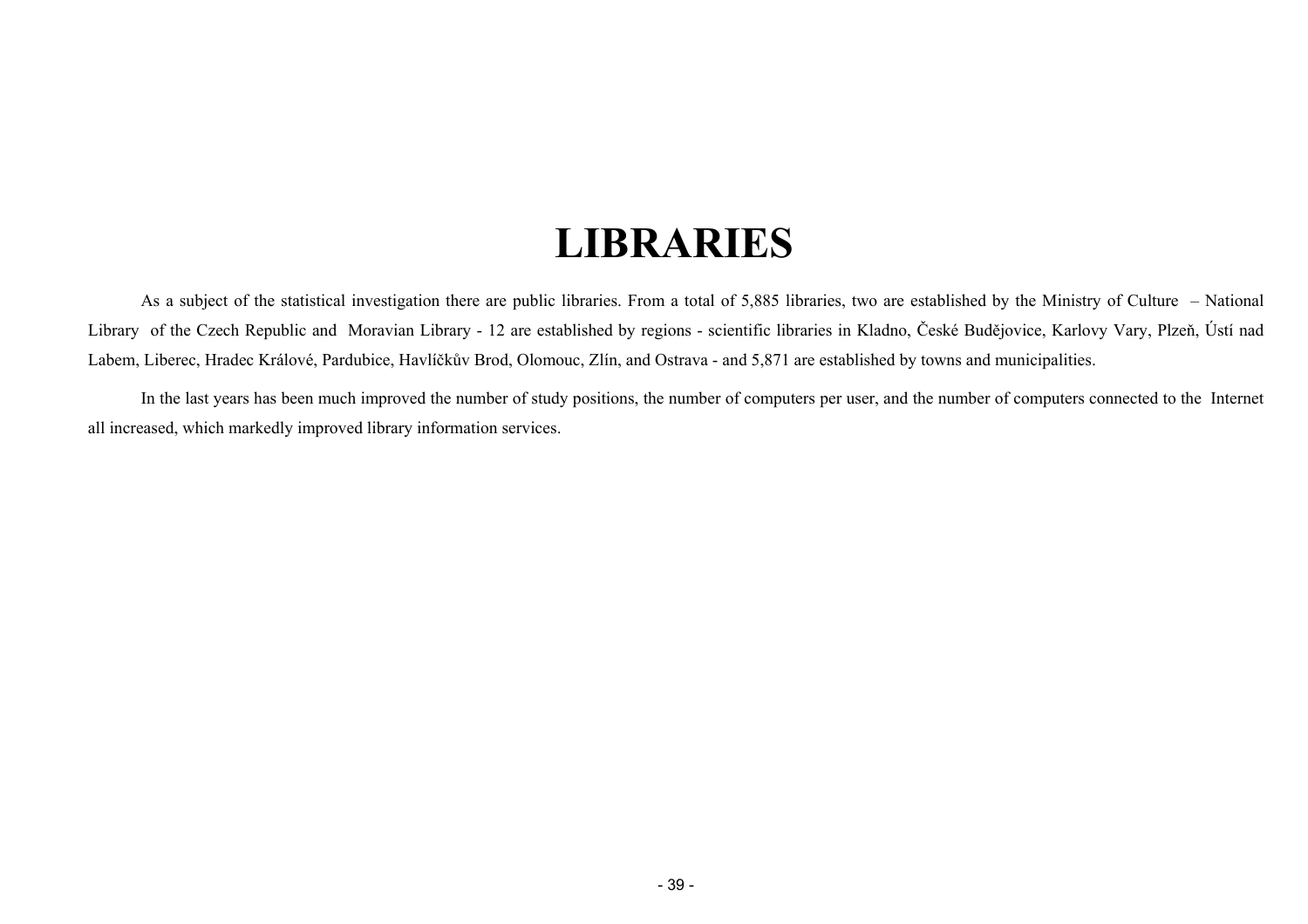

# **Activity of Libraries in the Czech Republic 2000 - 2004**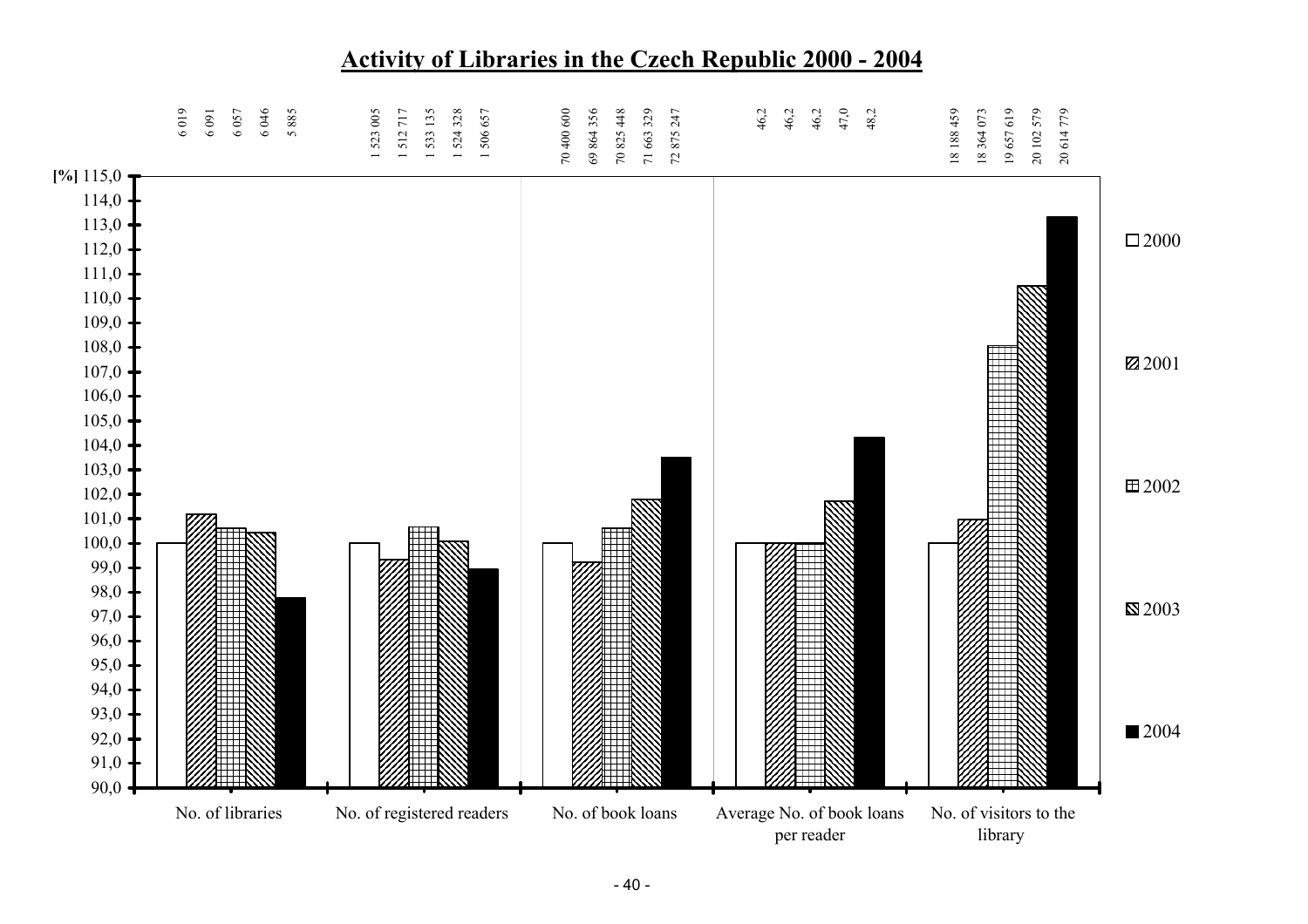( For the sake of comparison, data since the year 2000 are included)

- A National Library of the Czech Republic \*
- A1 Moravian Library \*
- B regional science libraries
- C1 municipal libraries with regional functions
- C district libraries
- D municipal libraries in district towns
- E selected municipal libraries
- F other libraries with professional workers<br>
G local people's libraries
- local people's libraries

| rocar people's horaries                       |              |                          |               |                   |                |                    |               |                          |                  |            |               | of which      |               |              |                  |                         |                |                          |              |                      |              |
|-----------------------------------------------|--------------|--------------------------|---------------|-------------------|----------------|--------------------|---------------|--------------------------|------------------|------------|---------------|---------------|---------------|--------------|------------------|-------------------------|----------------|--------------------------|--------------|----------------------|--------------|
|                                               |              | Total                    | $\frac{0}{0}$ |                   |                |                    |               |                          |                  |            |               |               |               |              |                  |                         |                |                          |              |                      |              |
|                                               |              |                          |               |                   |                |                    |               |                          |                  |            |               |               |               |              |                  |                         |                |                          |              |                      |              |
|                                               |              |                          |               | A                 | $\frac{0}{0}$  | Al <sup>1</sup>    | $\%$          | B                        | $\%$             | $C1^{2}$   | $\frac{0}{0}$ | C             | $\frac{0}{0}$ | $D^{3)}$     | $\frac{0}{0}$    | E                       | $\%$           | F                        | $\%$         | G                    | $\%$         |
|                                               | 2004         | 5885                     | 97,8          |                   | 100,0          |                    | 100.0         | 13 <sup>7</sup>          | 108.3            | 89         | 102,3         |               |               |              |                  |                         | 75,0           | 676                      | 103,0        | 5 1 0 2              | 96,6         |
|                                               | 2003         | 6046                     | 100.4         |                   | 100.0          |                    | 100.0         | 12                       | 100.0            | 87         | 100,          |               |               |              |                  |                         | 100.           | 674                      | 102.7        | 5 2 6 7              | 99,8         |
| Number of libraries in the<br>following years | 2002         | 6 05                     | 100.          |                   | 100.0          |                    | 100.0         | 12                       | 100(             |            |               | 23            | 82,           | 42           | 100              |                         | 100.0          | 673                      | 102,6        | 5 3 0 1              | 100,4        |
|                                               | 2001         | 6 0 9                    | 101.2         |                   | 100.0          |                    |               | 9                        |                  |            |               | 27            | 96.4          | 43           | 102.4            |                         | 100.0          | 670                      | 102,         | 5 3 3 7              | 101,         |
|                                               | 2000         | 6019                     | 100.0         |                   | 100.0          |                    |               | 9                        |                  |            |               |               | 100.          | 42           | 100.0            |                         | 100.0          | 656                      | 100.0        | 5 2 7 9              | 100(         |
|                                               | 2004         | 941                      | 83,9          |                   |                |                    |               | 98                       | 363,0            | 275        | 105,8         |               |               |              |                  | 87                      | 61,7           | 375                      | 61,5         | 106                  | 883,3        |
| Number of branches, including                 | 2003         | 959                      | 85.3          |                   |                |                    |               | 47                       | 174,             | 260        | 100,          |               |               |              |                  | 138                     | 97.9           | 403                      | 66.1         | 111                  | 925,         |
| mobile libraries, in the                      | 2002         | 1 005                    | 89.6          |                   |                |                    |               | 51                       | 188,9            |            |               | 121           | 70,8          | 147          | 91.3             | 136                     | 96.5           | 518                      | 84,9         | 32                   | 266,7        |
| following years                               | 2001         | 1 0 8 9                  | 97.           |                   |                |                    |               | 27                       | 100.0            |            |               | 169           | 98,8          | 138          | 85.              | 142                     | 100.7          | 594                      | 97.4         |                      | 158,3        |
|                                               | 2000         | 1 1 2 2                  | 100.0         |                   |                |                    |               | 27                       | 100 <sub>1</sub> |            |               | 171           | 100.          | 161          | 100 <sub>0</sub> | 141                     | 100.0          | 610                      | 100.0        |                      | 100(         |
|                                               | 2004         | 61 235 822               | 101           | 6 120 834         | 105.0          | 3776020            | 101.          | 13 217 180               | 103.2            | 9737267    | 102.5         |               |               |              |                  | 1927863                 | 45.2           | 14 869 164               | 94.2         | 11 587 494           | 103,9        |
| Number of library units in the                | 2003         | 61 043 825               | 101           | 6 045 996         | 103            | 3 740 574          | 100           | 10 775 643               | 84.2             | 9 495 400  | 100.0         |               |               |              |                  | 4 3 1 2 4 7 1           | 101            | 14 954 489               | 94.8         | 11 719 252           | 105.         |
| following years                               | 2002         | 60 669 380               | 100.          | 5 9 64 70         | 102.           | 3 721 898          | 100           | 10 591 965               | 82,7             |            |               | 3 878 483     | 71.           | 5 0 20 8 5 ( | 101              | 4 287 549               | 100.6          | 15 819 221               | 100.2        | 11 384 710           | 102,0        |
|                                               | 2001         | 60 191 490               | 100           | 5 898 094         | 101            |                    |               | 12 990 926               | 101,5            |            |               | 5 2 28 6 8 2  | 96.           | 5 019 924    | 101.6            | 4 308 598               | 101            | 15 637 026               | 99.1         | 11 108 240           | 99,          |
|                                               | 2000         | 60 179 653               | 100(          | 5 828 186         | 100,0          |                    |               | 12 802 940               | 100,0            |            |               | 5 408 450     | 100.          | 4 9 38 9 30  | 100(             | 4 262 004               | 100,0          | 15 782 773               | 100.0        | 11 156 370           | 100(         |
|                                               | 2004         | 1506 657                 | 98.9          | 26 951            | 54.8           | 31 382             | 89.3          | 337 660                  | 292,8            | 355 585    | 99.8          |               |               |              |                  | 97 594                  | 36.7           | 434 332                  | 92,4         | 223 153              | 91,7         |
| Number of registered readers in               | 2003         | 1 524 328                | 100.          | 48 348            | 98,2           | 33 688             | 95,9          | 137873                   | 119,5            | 356 372    | 100.0         |               |               |              |                  | 282 535                 | 106.2          | 439 212                  | 93.5         | 226 300              | 93,0         |
| the following years                           | 2002         | 1 533 135                | 100.          | 53 395            | 108.5          | 35 13              | 100.0         | 133 344                  | 115.6            |            |               | 120 137       | 75.3          | 215 985      | 98.3             | 275 308                 | 103.5          | 466 324                  | -99.3        | 233 512              | 95,9         |
|                                               | 2001<br>2000 | 1 512 71<br>1 523 005    | 99.3<br>100.0 | 46 035            | 93.6<br>100.0  |                    |               | 125 556                  | 108,9<br>100.0   |            |               | 159 070       | 99.<br>100.   | 222 60       | 101,3<br>100.0   | 255 895<br>266 082      | 96.2<br>100(j) | 470 642                  | 100.2        | 232 91               | 95,7<br>100( |
|                                               |              |                          |               | 49 20:            |                |                    |               | 115 331                  |                  |            |               | 159477        |               | 219 666      |                  |                         |                | 469 827                  | 100.0        | 243 417              |              |
|                                               | 2004         | 72 875 247               | 103,5<br>101. | 645 199           | 108.2<br>104.6 | 697 624<br>764 732 | 130,6<br>143. | 14 954 516               | 265,9            | 20 040 015 | 104.3         |               |               |              |                  | 5 492 365<br>12 807 441 | 47.6           | 23 787 904               | 95.1<br>95.7 | 7 257 624            | 91,4         |
| Number of book loans in the                   | 2003<br>2002 | 71 663 329<br>70 825 448 |               | 623 750<br>547838 | 91.9           | 534 212            | 100.          | 7036863<br>7 1 1 5 0 9 1 | 125.<br>126,5    | 19 205 964 | 100(          | 6 328 090     | 75,           | 11 382 414   | 100.             | 12 181 886              | 110            | 23 946 371<br>25 194 841 | 100.7        | 7 278 208<br>7541076 | 91,7<br>95,0 |
| following years                               | 2001         | 69 864 356               | 100.6<br>99.  | 656 267           | 110.           |                    |               | 5 1 1 4 3 2 3            | 90.9             |            |               | 8 5 5 4 3 8   | 102.2         | 11 439 268   | 101              | 11 291 400              | 97.8           | 25 005 687               | 100(         | 780197               | 98.3         |
|                                               | 2000         | 70 400 600               | 100.0         | 596 07            | 100.0          |                    |               | 5 623 516                | 100,0            |            |               | 8 3 6 7 8 6 0 | 100.          | 11 307 750   | 100.0            | 11 548 312              | 100.0          | 25 017 578               | 100.0        | 7939508              | 100(         |
|                                               |              |                          |               |                   |                |                    |               |                          |                  |            |               |               |               |              |                  |                         |                |                          |              |                      |              |

**\* Libraries established by the Ministry of Culture** 

**1) In the year 2002 instead of 9 state science libraries were established 12 regional libraries** 

2) The data for basic libraries encharged whith the regional functions are presented separately since the year 2004. Originally monitored district libraries and municipal libraries in district towns are not presented separ **were made changes in absolute values and percentages in columns C and D and F.**

3) Since the year 2000 are the data for municipal libraries in district towns presented separately. These libraries were originally arranged among other libraries with professional employees. However during the transformat got a possession of regional libraries, therefore they are listed separately now. Therefore significant changes in absolute values and percentages are evident in columns D and F.

**4) Municipal library of Prague belongs to regional libraries.**

**2000 or the first stated year = 100%**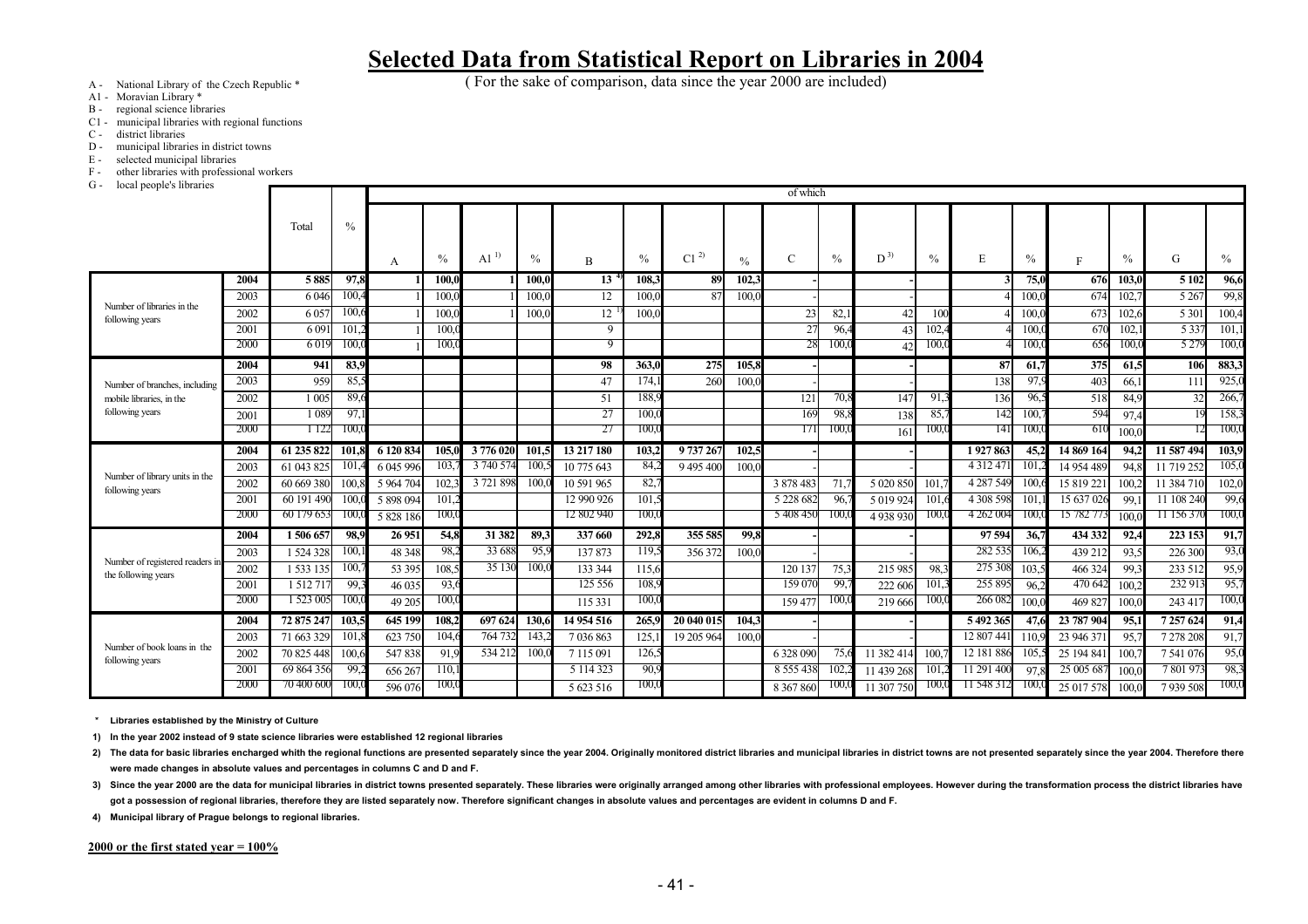|                                                                      |      | Total      | $\frac{0}{0}$ |           |               |                   |               |               |               |                 |               | of which      |                  |           |               |           |       |               |       |           |       |
|----------------------------------------------------------------------|------|------------|---------------|-----------|---------------|-------------------|---------------|---------------|---------------|-----------------|---------------|---------------|------------------|-----------|---------------|-----------|-------|---------------|-------|-----------|-------|
|                                                                      |      |            |               | A         | $\frac{0}{0}$ | $\mathrm{Al}^{1}$ | $\frac{0}{0}$ | R             | $\frac{0}{0}$ | Cl <sup>2</sup> | $\frac{0}{0}$ | $\mathcal{C}$ | $\frac{0}{0}$    | $D^{3}$   | $\frac{0}{0}$ | E         | $\%$  |               | $\%$  | G         | $\%$  |
|                                                                      | 2004 | 48.4       | 104,8         | 23.9      | 197.5         | 22,2              | 146.1         | 44.3          | 90,8          | 56,4            | 104,6         | $\bullet$     |                  | $\bullet$ |               | 56,3      | 129,7 | 54,8          | 102.8 | 32,5      | 99,7  |
|                                                                      | 2003 | 47,0       | 101.7         | 12.9      | 106,6         | 22,7              | 149.3         | 51,0          | 104.5         | 53.9            | 100.0         | $\bullet$     |                  |           |               | 45,3      | 104,4 | 54,5          | 102.3 | 32,2      | 98,8  |
| Average number of book loans<br>per reader in the following years    | 2002 | 46.2       | 100.0         | 10,3      | 85.1          | 15.2              | 100.0         | 53,4          | 109.4         |                 |               | 52,7          | 100.4            | 52,7      | 102,3         | 44,2      | 101,8 | 54,0          | 101.3 | 32.3      | 99,1  |
|                                                                      | 2001 | 46,2       | 100,0         | 14,3      | 118,2         |                   |               | 40,7          | 83,4          |                 |               | 53,8          | 102.5            | 51,4      | 99,8          | 44,1      | 101,6 | 53,1          | 99,6  | 33,5      | 102,8 |
|                                                                      | 2000 | 46,2       | 100,0         | 12,1      | 100,0         |                   |               | 48,8          | 100,0         |                 |               | 52,5          | 100,0            | 51,5      | 100,0         | 43,4      | 100,0 | 53,3          | 100.0 | 32,6      | 100,0 |
|                                                                      | 2004 | 20 614 779 | 113.3         | 573 389   | 72,4          | 973 316           | 95,2          | 4921273       | 243.4         | 5710063         | 104.3         | $\bullet$     |                  | $\bullet$ |               | 1503503   | 48,7  | 5 2 5 2 5 5 2 | 100.2 | 1680683   | 96,5  |
|                                                                      | 200  | 20 102 579 | 110,5         | 583 158   | 73,6          | 936388            | 91,6          | 2 3 8 7 7 5 1 | 117,9         | 5474391         | 100,0         |               |                  |           |               | 3 838 981 | 124,3 | 5 232 359     | 99,8  | 1653551   | 94,9  |
| Total number of visitors to the<br>library in the following years    | 2002 | 19657619   | 108,1         | 563793    | 71,2          | 1 022 797         | 100,0         | 2 3 81 774    | 117,8         |                 |               | 1797269       | 80,8             | 3 257 767 | 105,9         | 3 537 695 | 114,6 | 5421880       | 103,4 | 1674644   | 96,1  |
|                                                                      | 2001 | 18 364 073 | 101.0         | 785 544   | 99,2          |                   |               | 2098796       | 103,8         |                 |               | 2 2 68 4 27   | 102 <sub>c</sub> | 3 187 479 | 103,6         | 3 046 272 | 98,6  | 5 272 325     | 100.6 | 1705230   | 97,9  |
|                                                                      | 2000 | 18 188 459 | 100,0         | 792082    | 100,0         |                   |               | 2021972       | 100,0         |                 |               | 2 2 2 4 8 9 0 | 100 <sub>c</sub> | 3 077 433 | 100.0         | 3 088 077 | 100.0 | 5 241 691     | 100.0 | 1742314   | 100,0 |
|                                                                      | 2004 | 54722      | 112,2         | 539       | 92,8          | 106               | 52.5          | 7380          | 435,7         | 16499           | 107,2         | $\bullet$     |                  | $\bullet$ |               | 4942      | 77,1  | 21 364        | 101.8 | 3892      | 75.5  |
|                                                                      | 2003 | 51 051     | 104,7         | 447       | 76,9          | 152               | 75,2          | 3851          | 227,3         | 15 3 85         | 100,0         |               |                  |           |               | 7409      | 115,6 | 20 16 1       | 96,1  | 3616      | 70,1  |
| Number of collective educational<br>events in the following years 5) | 2002 | 48 18 6    | 98,8          | 479       | 82,4          | 202               | 100,0         | 3 3 9 7       | 200.5         |                 |               | 3 2 7 5       | 66.3             | 9922      | 110.1         | 6849      | 106.9 | 20584         | 98.1  | 3478      | 67,5  |
|                                                                      | 2001 | 47638      | 97,7          | 305       | 52.5          |                   |               | 2082          | 122,9         |                 |               | 4604          | 93.3             | 9292      | 103,1         | 6528      | 101.9 | 20 970        | 100.0 | 3857      | 74,8  |
|                                                                      | 2000 | 48763      | 100.0         | 581       | 100,0         |                   |               | 1694          | 100,0         |                 |               | 4937          | 100.0            | 9013      | 100.0         | 6407      | 100.0 | 20976         | 100.0 | 5 1 5 5   | 100,0 |
|                                                                      | 2004 | $\bullet$  |               | $\bullet$ |               | $\bullet$         |               | $\bullet$     |               | $\bullet$       |               | $\bullet$     |                  | $\bullet$ |               | $\bullet$ |       | $\bullet$     |       | $\bullet$ |       |
| Number of times registered                                           | 2003 | $\bullet$  |               | ٠         |               | ٠                 |               | $\bullet$     |               | ٠               |               | $\bullet$     |                  |           |               | ٠         |       | $\bullet$     |       | ٠         |       |
| information was provided in the                                      | 2002 | $\bullet$  |               |           |               | ٠                 |               |               |               |                 |               | $\bullet$     |                  |           |               | ٠         |       |               |       | ٠         |       |
| following years                                                      | 2001 | $\bullet$  |               |           |               | ٠                 |               | $\bullet$     |               |                 |               | $\bullet$     |                  |           |               |           |       |               |       |           |       |
|                                                                      | 2000 | $\bullet$  |               | 189316    | 100,0         |                   |               | 163 469       | 100.0         |                 |               | 492736        | 100.0            | 97545     | 100,0         | 51 540    | 100.0 | 260486        | 100.0 | 2761      | 100,0 |
|                                                                      | 2004 | 54759      | 168.6         | 17841     | 250.5         | 880               | 93,4          | 13529         | 1049.6        | 16959           | 102.6         | $\bullet$     |                  | $\bullet$ |               | 67        | 41.9  | 5159          | 76,0  | 324       | 241,8 |
| Number of methodical visits,                                         | 2003 | 53 271     | 164,0         | 17997     | 252,7         | 884               | 93,8          | 12 25 9       | 951,0         | 16536           | 100,0         |               |                  |           |               | 209       | 130,6 | 5247          | 77,3  | 139       | 103,7 |
| expert councils and consultations                                    | 2002 | 41755      | 128,6         | 9236      | 129,7         | 942               | 100.0         | 10740         | 833.2         |                 |               | 5 2 21        | 81,4             | 7011      | 275,6         | 244       | 152,5 | 8080          | 119,1 | 281       | 209,7 |
| in the following years                                               | 2001 | 32478      | 100,0         | 9660      | 135,7         |                   |               | 5741          | 445,4         |                 |               | 6063          | 94,6             | 3677      | 144.5         | 267       | 166,9 | 6913          | 101.9 | 157       | 117,2 |
|                                                                      | 2000 |            |               | 7 1 21    | 100.0         |                   |               | 1289          | 100.0         |                 |               | 6411          | 100.0            | 2544      | 100.0         | 160       | 100.0 | 6786          | 100.0 | 134       | 100,0 |

5) Collective educational events = collective forms of work such as the following: discussion with readers, literary narratives, musical programs and contests, reader's conferences, excursions, and reader's club meetings. **included.** 

• **= these data were not observed in the stated year**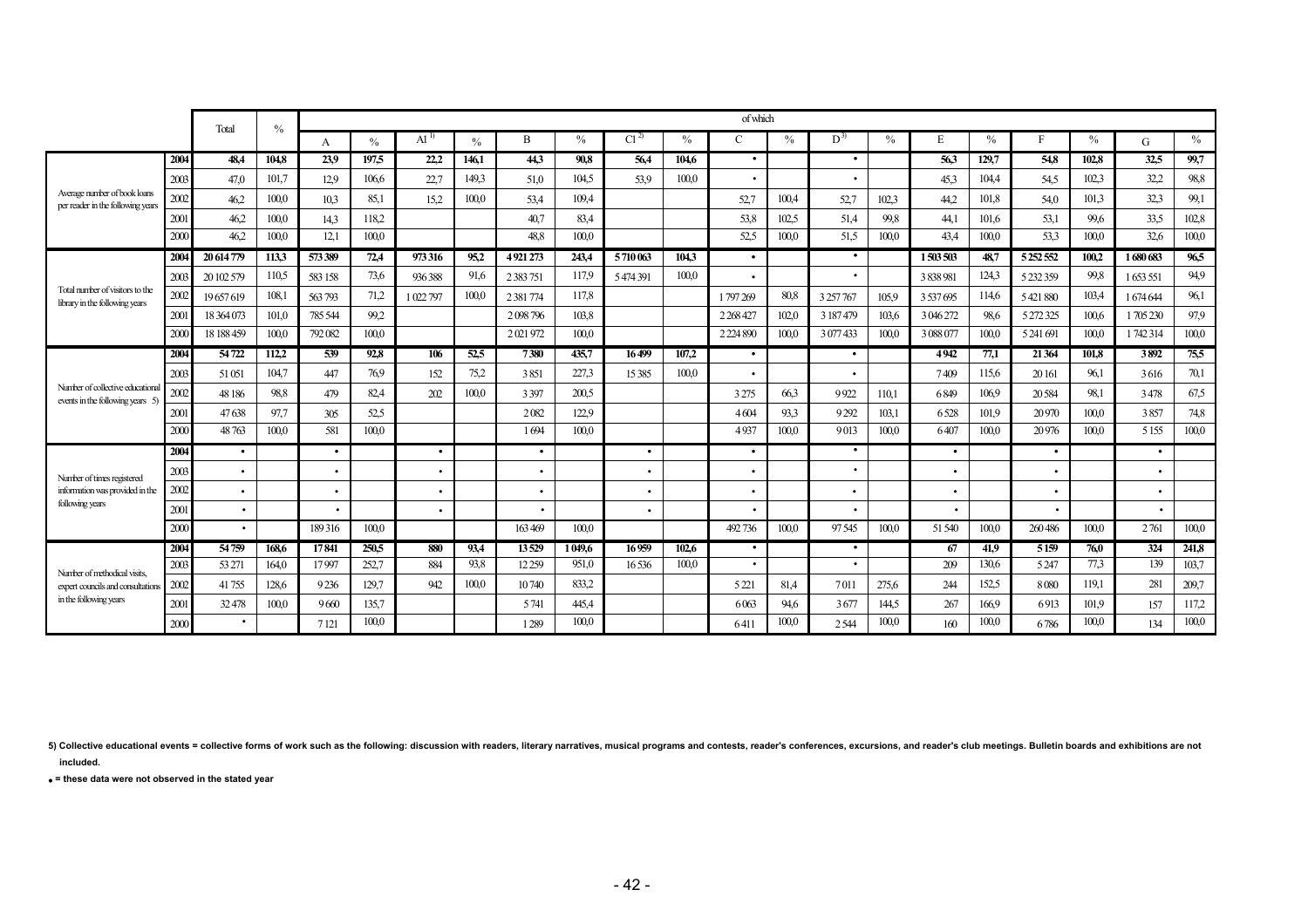|                                                                           |              |                        |                |                |                |                 |               |                |                |           |               | of which       |                |                |                |                |                |                      |                  |                |                |
|---------------------------------------------------------------------------|--------------|------------------------|----------------|----------------|----------------|-----------------|---------------|----------------|----------------|-----------|---------------|----------------|----------------|----------------|----------------|----------------|----------------|----------------------|------------------|----------------|----------------|
|                                                                           |              | Total                  | $\%$           | $\mathbf{A}$   | $\frac{0}{0}$  | Al <sup>1</sup> | $\frac{0}{0}$ | B              | $\frac{0}{0}$  | $C1^{2}$  | $\frac{0}{0}$ | C              | $\frac{0}{0}$  | $D^{3)}$       | $\frac{0}{0}$  | E              | $\frac{0}{0}$  | F                    | $\%$             | G              | $\%$           |
|                                                                           | 2004         | 1 0 34                 | 118.9          | 80             | 90,9           | -6              | 60.0          | 464            | 202,6          | 304       | 87,4          | $\bullet$      |                | $\bullet$      |                | 33             | 80,5           | 138                  | 146,8            | -9             | 69,2           |
| Number of publications issued in the                                      | 2003         | 1 0 9 9                | 126,3          | 81             | 92,0           | -6              | 60.0          | 445            | 194,3          | 348       | 100.0         |                |                |                |                | 47             | 114.6          | 168                  | 178,7            | $\overline{4}$ | 30,8           |
| following years                                                           | 2002         | 1 1 3 2                | 130.1          | 106            | 120.5          | 10              | 100.0         | 366            | 159,8          |           |               | 24             | 54,5           | 341            | 94,5           | 97             | 236,6          | 178                  | 189,4            | 10             | 76,9           |
|                                                                           | 2001         | 924                    | 106.2          | 80             | 90.9           |                 |               | 234            | 102.2          |           |               | 35             | 79.5           | 364            | 100.8          | 121            | 295.1          | 81                   | 86.2             | 9              | 69,2           |
|                                                                           | 2000         | 870                    | 100,0          | 88             | 100,0          |                 |               | 229            | 100,0          |           |               | 44             | 100.0          | 361            | 100.0          | 41             | 100,0          | 94                   | 100,0            | 13             | 100,0          |
|                                                                           | 2004         | 5 0 59,1               | 106,0          | 445,0          | 99,8           | 170.0           | 98,8          | 1266,8         | 158,0          | 1456,7    | 102,0         | $\bullet$      |                | $\bullet$      |                | 353,6          | 46,7           | 1 3 6 6 9            | 103,6            |                |                |
| Number of library employees                                               | 2003         | 5 0 2 2.9              | 105,2          | 448,0          | 100,4          | 172.0           | 100.0         | 804.3          | 100,3          | 1428.3    | 100.0         |                |                |                |                | 792,4          | 104.7          | 1377.9               | 104,4            |                |                |
| (recalculated number) the following<br>years                              | 2002         | 4971.3                 | 104,1          | 442,0          | 99,1           | 172,0           | 100.0         | 803.9          | 100,3          |           |               | 515,5          | 77,8           | 844.           | 107.3          | 773,7          | 102,2          | 1 420,1              | 107,6            |                |                |
|                                                                           | 2001         | 4 8 4 4                | 101,5          | 444,0          | 99.6           |                 |               | 797.9          | 99.5           |           |               | 659.2          | 99.5           | 792.           | 100.7          | 771.0          | 101,9          | 1 379,6              | 104.5            |                |                |
|                                                                           | 2000         | 4 7 7 3 .5             | 100,0          | 446.0          | 100,0          |                 |               | 801.           | 100,0          |           |               | 662.4          | 100,0          | 786.8          | 100,0          | 756.9          | 100,0          | 1 3 1 9 7            | 100,0            |                |                |
|                                                                           | 2004         | 4494.9                 | 108,8          | 379,0          | 100,0          | 154,0           | 122,2         | 1 1 1 3,3      | 173,2          | 1 2 8 4 4 | 103,6         | $\bullet$      |                | $\bullet$      |                | 317,6          | 48,9           | 1 246,1              | 105,0            |                |                |
| of which were expert workers in the                                       | 2003         | 4 4 0 8 0              | 106,7          | 382,0          | 100,8          | 128,0           | 101,6         | 691,4          | 107,6          | 1 239.5   | 100,0         |                |                |                |                | 717.9          | 110,6          | 1 249,2              | 105,3            |                |                |
| following years                                                           | 2002<br>2001 | 4 3 4 8 4<br>4 1 9 6 9 | 105,2<br>101,6 | 384,0<br>390.0 | 101,3<br>102,9 | 126.0           | 100.0         | 695,6          | 108,2<br>101,6 |           |               | 426,3<br>546,0 | 77,6<br>99,3   | 738,6<br>682,8 | 106.3<br>98,3  | 692,6          | 106,7<br>105,6 | 1 286,0<br>1 2 3 9 9 | 108,4<br>104,5   |                |                |
|                                                                           | 2000         | 4 1 3 1 .6             | 100,0          | 379.0          | 100,0          |                 |               | 652,8<br>642.6 | 100,0          |           |               | 549,6          | 100,0          | 694.6          | 100,0          | 685,4<br>649.0 | 100,0          | 1 1 8 6 8            | 100,0            |                |                |
|                                                                           | 2004         | 250 165.3              | 125.7          | 15799.2        | 96.3           | 5488.0          | 56.8          | 55 138.7       | 209.9          | 91 187.3  | 97.5          | $\bullet$      |                | $\bullet$      |                | 12895.0        | 48.9           | 69 657.1             | 114.9            |                |                |
|                                                                           | 2003         | 262 381.               | 131.9          | 15954.9        | 97.2           | 8382.0          | 86.7          | 40 043.0       | 152,4          | 93 557.6  | 100.0         |                |                |                |                | 34 024.6       | 131.7          | 70419.0              | 116.2            |                |                |
| Funds for the purchase of library<br>collection in thousands of Kč in the | 2002         | 248 271.               | 124,8          | 16 138.8       | 98.3           | 9670.4          | 100.0         | 36464.6        | 138,8          |           |               | 27 661.5       | 86,8           | 46 160.6       | 137.7          | 29 723.0       | 115.0          | 82 452.7             | 136.0            |                |                |
| following years                                                           | 200          | 205 712.5              | 103.4          | 16 385.2       | 99.9           |                 |               | 25 280.2       | 96.2           |           |               | 28 671.4       | 89.9           | 38 338.4       | 114.4          | 27 309.5       | 105.7          | 65 547.0             | 108.1            |                |                |
|                                                                           | 2000         | 198 949.2              | 100,0          | 16 409.6       | 100,0          |                 |               | 26 271.0       | 100,0          |           |               | 31 886.2       | 100,0          | 33 524.0       | 100,0          | 30 234.3       | 117,0          | 60 624.2             | 100,0            |                |                |
|                                                                           | 2004         | 24 5 20                | 175,6          | 529            | 100.8          | 665             | 100.0         | 2846           | 292.8          | 3 3 3 0   | 109.9         | $\bullet$      |                | $\bullet$      |                | 930            | 69.0           | 6866                 | 134.1            | 9354           | 283,4          |
|                                                                           | 2003         | 21847                  | 156,5          | 529            | 100,8          | 665             | 100.0         | 1 4 8 7        | 153,0          | 3 0 3 1   | 100.0         |                |                |                |                | 2 1 2 1        | 157,3          | 6374                 | 124.5            | 7640           | 231,4          |
| Number of study areas                                                     | 2002         | 18 5 29                | 132,7          | 529            | 100,8          | 665             | 100.0         | 1 4 8 2        | 152,5          |           |               | 925            | 72,3           | 1 5 9 3        | 112,7          | 1506           | 111,7          | 5923                 | 115,7            | 5906           | 178,9          |
|                                                                           | 2001         | 16 773                 | 120,2          | 529            | 100.8          |                 |               | 1720           | 177.0          |           |               | 1 3 4 2        | 104,8          | 1435           | 101,5          | 1656           | 122,8          | 5 5 9 3              | 109.2            | 4498           | 136,3          |
|                                                                           | 2000         | 13 960                 | 100,0          | 525            | 100,0          |                 |               | 972            | 100,0          |           |               | 1 2 8 0        | 100,0          | 1414           | 100,0          | 1 3 4 8        | 100,0          | 5 1 2 0              | 100 <sub>1</sub> | 3 3 0 1        | 100,0          |
|                                                                           | 2004         | 5888                   | 297.8          | 55             | 105,8          | 132             | 100.0         | 715            | 272,9          | 1 0 8 7   | 114.1         |                |                | $\bullet$      |                | 193            | 187.4          | 1828                 | 207.5            | 1878           | 1916,3         |
|                                                                           | 2003         | 5 1 1 1                | 258,5          | 53             | 101,9          | 132             | 100.0         | 548            | 209,2          | 953       | 100.0         |                |                |                |                | 393            | 381,6          | 1688                 | 191,6            | 1 3 4 4        | 1 3 7 1 4      |
| Number of computers for users                                             | 2002         | 4237                   | 214,3          | 53             | 101,9          | 132             | 100.0         | 453            | 172,9          |           |               | 250            | 107,8          | 550            | 157,6          | 294            | 285,4          | 1 5 5 2              | 176,2            | 953            | 972,4          |
|                                                                           | 2001         | 3 2 1 8                | 162,8          | 52             | 100.0          |                 |               | 437            | 166.8          |           |               | 281            | 121,1          | 458            | 131,2          | 184            | 178,6          | 1 3 3 2              | 151,2            | 474            | 483,7          |
|                                                                           | 2000         | 1977                   | 100,0          | 52             | 100,0          |                 |               | 262            | 100,0          |           |               | 232            | 100,0          | 349            | 100,0          | 103            | 100,0          | 881                  | 100,0            | 98             | 100,0          |
|                                                                           | 2004         | 4544                   | 409.0          | 35             | 125,0          | 132             | 100.0         | 385            | 359,8          | 773       | 123,9         |                |                | $\bullet$      |                | 88             | 275,0          | 1460                 | 258,0            | 1671           | 2610,9         |
| Number of these computers                                                 | 2003         | 3798                   | 341,9          | 30             | 107,1          | 132             | 100.0         | 375            | 350,5          | 624       | 100.0         |                |                |                |                | 141            | 440.6          | 1 2 9 0              | 227,9            | 1 206          | 1884,4         |
| connected to the Internet                                                 | 2002         | 3 0 8 1                | 277,3          | 30             | 107,1          | 132             | 100,0         | 238            | 222,4          |           |               | 152            | 158,3          | 337            | 154,6          | 117            | 365,6          | 1210                 | 213,8            | 865            | 1 3 5 1 , 6    |
|                                                                           | 2001<br>2000 | 2 1 4 6<br>1 1 1 1     | 193,2<br>100,0 | 30<br>28       | 107.1<br>100,0 |                 |               | 257<br>107     | 240,2<br>100,0 |           |               | 155<br>96      | 161,5<br>100,0 | 285<br>218     | 130.7<br>100,0 | 65<br>32       | 203.1<br>100,0 | 967<br>566           | 170,8<br>100,0   | 387<br>64      | 604,7<br>100,0 |
|                                                                           |              |                        |                |                |                |                 |               |                |                |           |               |                |                |                |                |                |                |                      |                  |                |                |

• **= these data were not observed in the stated year**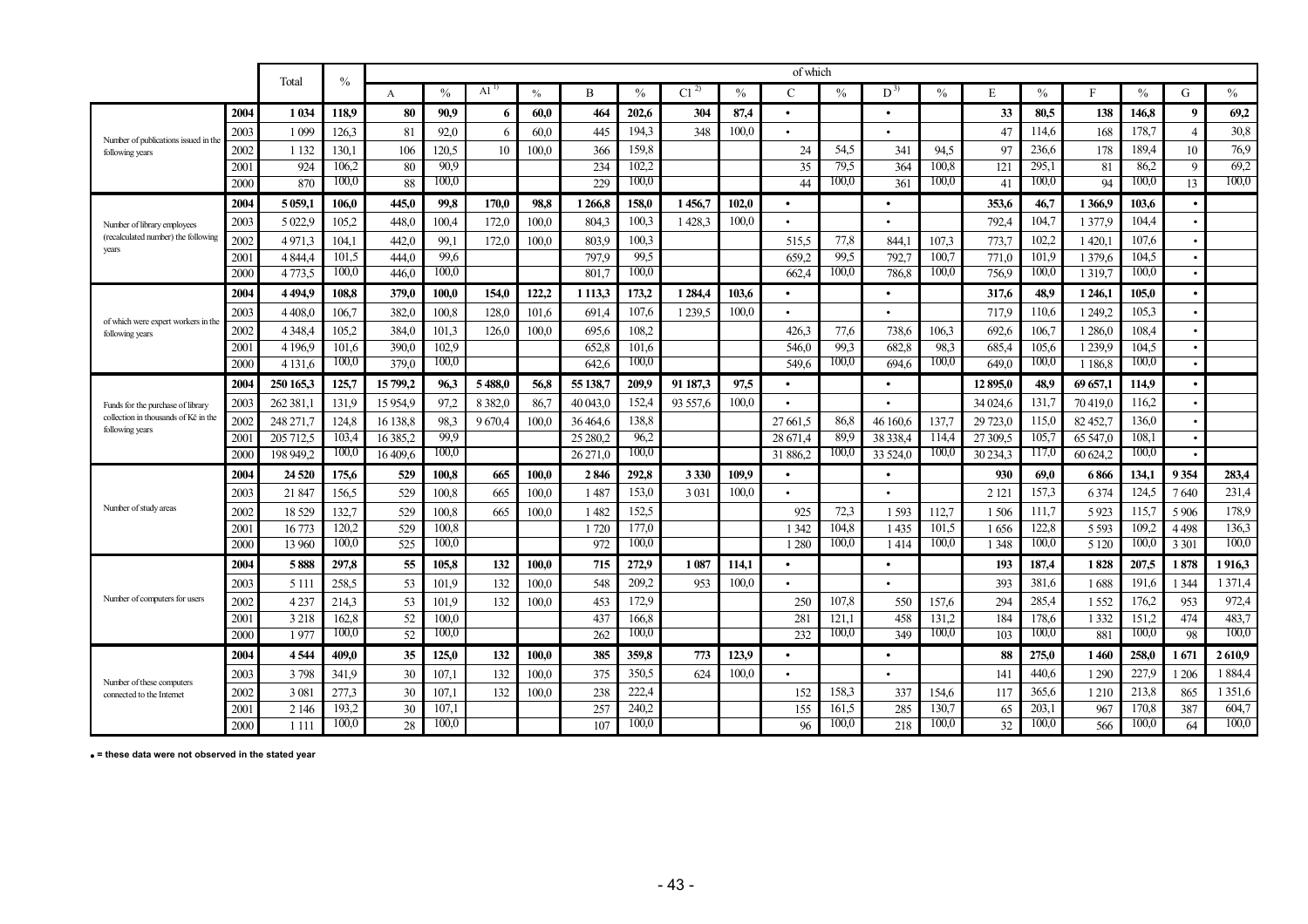# **Statistical survey about library performance in the regions of the Czech Republic in 2004**

|                          | Number of libraries | Number of<br>branches incl.<br>mobile libraries | Number of library<br>units | Number of visitors<br>to the library | Number of<br>registered readers | Number of book<br>loans |
|--------------------------|---------------------|-------------------------------------------------|----------------------------|--------------------------------------|---------------------------------|-------------------------|
|                          |                     |                                                 |                            |                                      |                                 |                         |
| Capital city Prague      | 39                  | 53                                              | 8 8 6 1 6 9                | 3 134 132                            | 238 810                         | 8 8 3 1 9 3 0           |
| Central Bohemian Region  | 959                 | 56                                              | 5 855 279                  | 1758 181                             | 136 864                         | 6 5 5 8 6 7 7           |
| South Bohemian Region    | 596                 | 90                                              | 4 0 34 34 6                | 1 306 039                            | 93 681                          | 4 6 74 168              |
| Pilsen Region            | 507                 | 45                                              | 4 270 375                  | 1 137 408                            | 81 3 32                         | 4 042 983               |
| Karlovy Vary Region      | 124                 | 21                                              | 1 576 053                  | 593 561                              | 47622                           | 2 405 125               |
| Usti Region              | 306                 | 43                                              | 4 0 81 7 69                | 1 359 055                            | 87654                           | 5 810 321               |
| Liberec Region           | 226                 | 29                                              | 2 821 779                  | 743 405                              | 56833                           | 2428556                 |
| Hradec Kralove Region    | 405                 | 67                                              | 4 0 81 440                 | 1 088 531                            | 87461                           | 4 4 8 4 4 2 8           |
| Pardubice Region         | 411                 | 30                                              | 2 604 473                  | 864 708                              | 72441                           | 3 544 855               |
| Region Vysocina          | 575                 | 65                                              | 2 5 3 4 9 1 3              | 1 139 198                            | 76 5 69                         | 4 3 2 1 6 6 6           |
| Southern Moravia Region  | 642                 | 110                                             | 8 540 239                  | 2914774                              | 174 118                         | 7820417                 |
| Olomouc Region           | 477                 | 65                                              | 4 3 5 3 4 9 5              | 1 162 930                            | 83 4 94                         | 4414411                 |
| Zlin Region              | 321                 | 111                                             | 2 793 366                  | 1 287 221                            | 100 196                         | 4 972 183               |
| Moravian-Silesian Region | 297                 | 156                                             | 4 822 126                  | 2 125 636                            | 169 582                         | 8 5 61 5 27             |

|                          | Number of<br>publications issued | Number of<br>study areas | Number of<br>computers for users | Number of these<br>computers connected to<br>the internet |
|--------------------------|----------------------------------|--------------------------|----------------------------------|-----------------------------------------------------------|
| Capital city Prague      | 83                               | 2036                     | 344                              | 183                                                       |
| Central Bohemian Region  | 87                               | 1987                     | 534                              | 412                                                       |
| South Bohemian Region    | 24                               | 4 2 8 1                  | 515                              | 419                                                       |
| Pilsen Region            | 126                              | 1626                     | 310                              | 246                                                       |
| Karlovy Vary Region      | 191                              | 1 0 8 6                  | 211                              | 169                                                       |
| Usti Region              | 27                               | 777                      | 416                              | 276                                                       |
| Liberec Region           | 11                               | 909                      | 219                              | 173                                                       |
| Hradec Kralove Region    | 33                               | 1798                     | 424                              | 341                                                       |
| Pardubice Region         | 7                                | 807                      | 315                              | 252                                                       |
| Region Vysocina          | 60                               | 2757                     | 420                              | 311                                                       |
| Southern Moravia Region  | 34                               | 2 2 8 7                  | 731                              | 593                                                       |
| Olomouc Region           | 16                               | 1469                     | 431                              | 361                                                       |
| Zlin Region              | 19                               | 1 1 1 1                  | 410                              | 324                                                       |
| Moravian-Silesian Region | 316                              | 1589                     | 608                              | 484                                                       |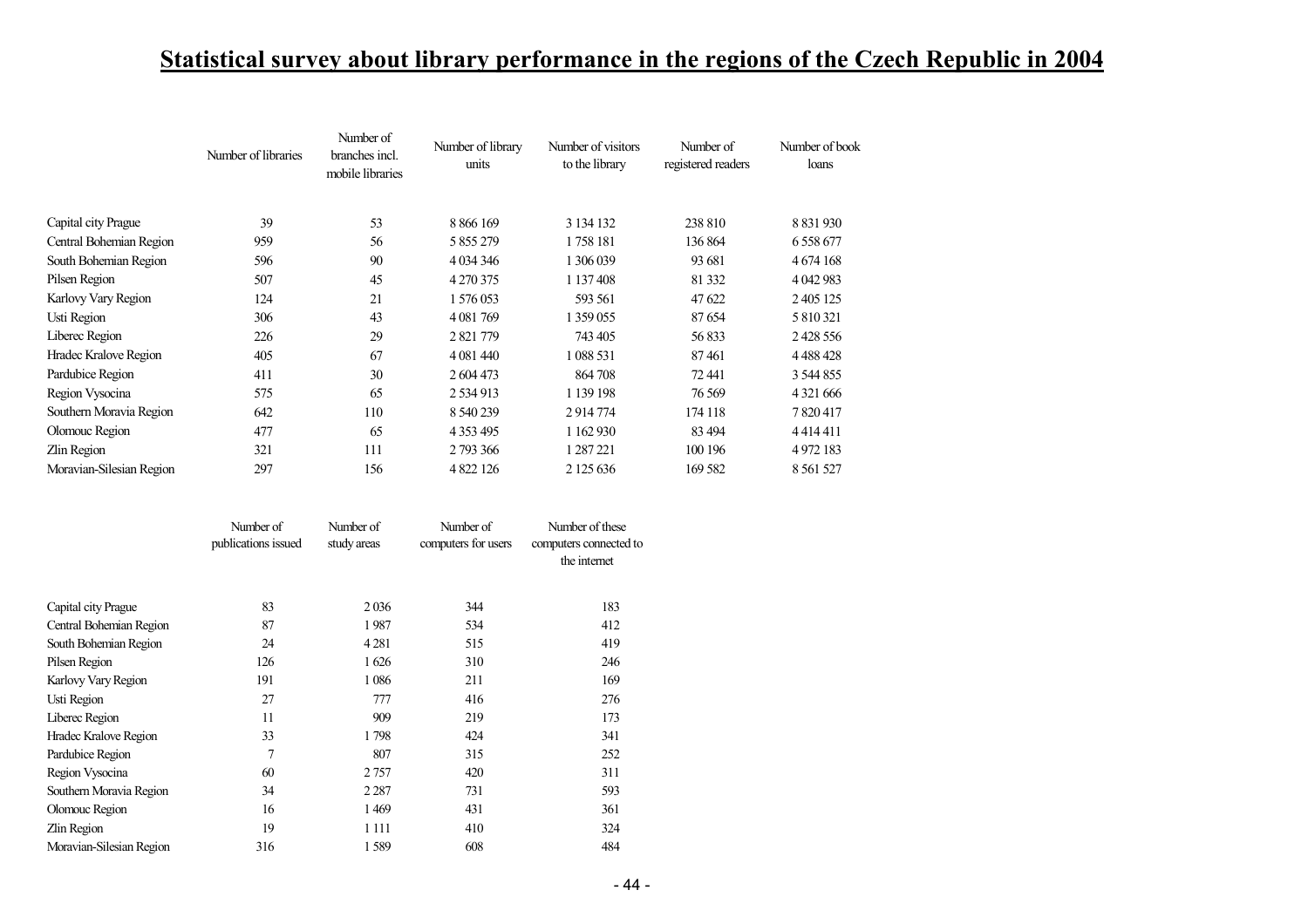# <span id="page-44-0"></span>**NON-PERIODICAL PUBLICATIONS**

This chapter contains data on all printed non-perio dical publications as per Law No. 37/1995 Coll., issued in the Czech Republic and available to the public. Under the term non-periodical publication we understand copies of literature and scientific and artistic works intended for public dissemination, that are published once or at most once annually or even more often in parts, if their contents form a unified whole.

Statistical data about non-periodical publications were processed by the National Library of the Czech Republic, on the basis of the Legal Deposit.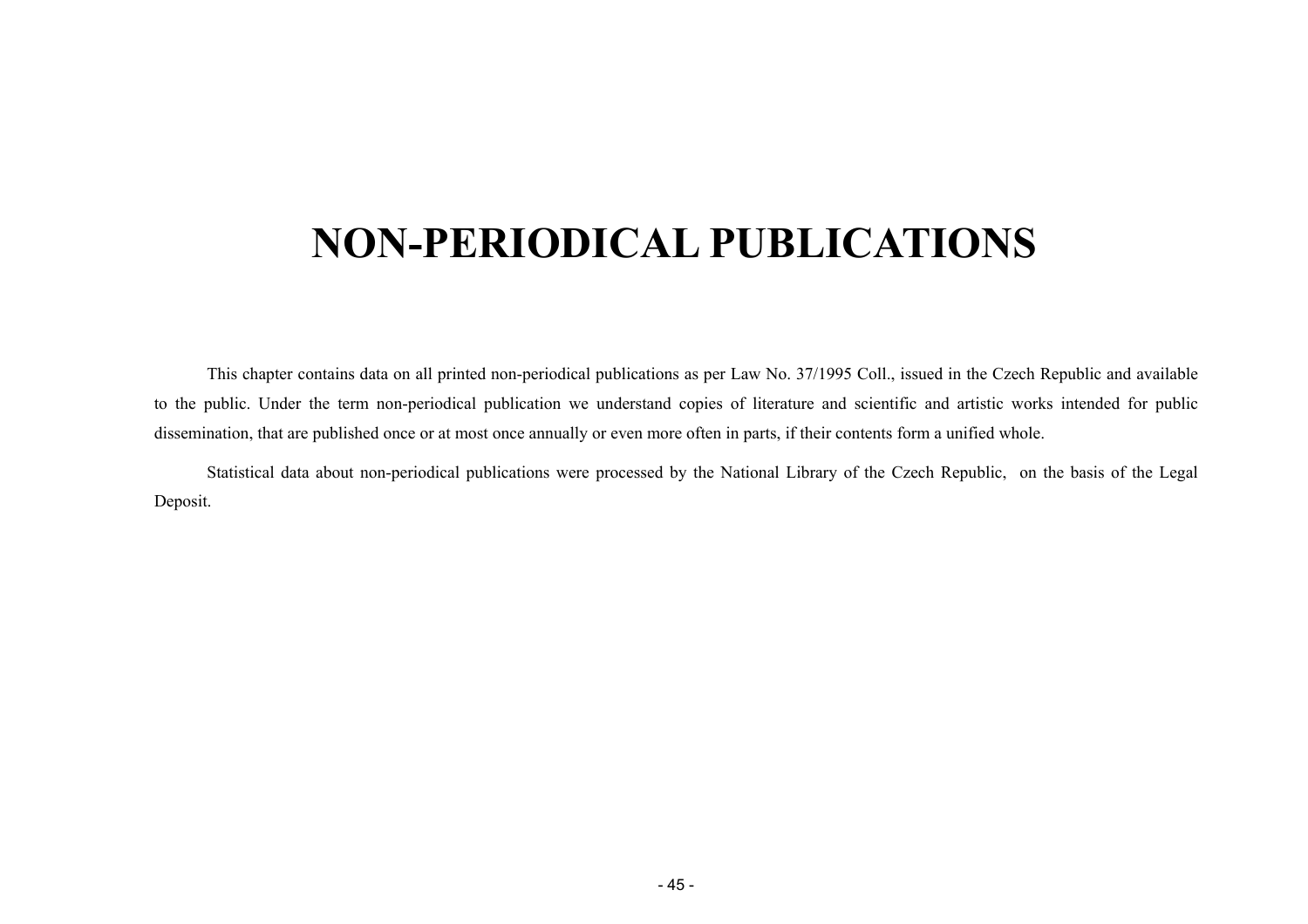# **Selected Data from Statistical Reports on Non-periodical Publications in 2004**

(For the sake of comparison, data since the year 2000 are included)

|                       |                      |        | 2004  | 2003    |        |         | 2002   |         | 2001          |         | 2000          |
|-----------------------|----------------------|--------|-------|---------|--------|---------|--------|---------|---------------|---------|---------------|
|                       |                      | [pcs]  | [%]   | [pcs]   | $[\%]$ | [pcs]   | $[\%]$ | [pcs]   | $\frac{0}{0}$ | [pcs]   | $\frac{0}{0}$ |
|                       | Number of titles     | 15749  | 131,6 | 16 451  | 137,5  | 14 278  | 119,3  | 14 3 21 | 119,7         | 11 965  | 100,0         |
|                       | school text books    | 333    | 104,4 | 281     | 88,1   | 311     | 97,5   | 276     | 86,5          | 319     | 100,0         |
|                       | children's books     | 735    | 126,9 | 746     | 128,8  | 586     | 101,2  | 359     | 62,0          | 579     | 100,0         |
|                       | university textbooks | 1399   | 129,4 | 1 603   | 148,3  | 1 267   | 117,2  | 1 277   | 118,1         | 1 0 8 1 | 100,0         |
|                       | Czech                | 13 912 | 130,5 | 14 6 69 | 137,6  | 12 8 26 | 120,3  | 12759   | 119,7         | 10 662  | 100,0         |
|                       | English              | 578    | 171,0 | 544     | 160,9  | 466     | 137,9  | 500     | 147,9         | 338     | 100,0         |
|                       | German               | 118    | 104,4 | 126     | 111,5  | 148     | 131,0  | 137     | 121,2         | 113     | 100,0         |
| According to language | Slovak               | 28     | 77,8  | 56      | 155,6  | 108     | 300,0  | 43      | 119,4         | 36      | 100,0         |
|                       | French               | 25     | 113,6 | 25      | 113,6  | 24      | 109,1  | 27      | 122,7         | 22      | 100,0         |
|                       | Russian              | 30     | 130,4 | 35      | 152,2  | 15      | 65,2   | 17      | 73,9          | 23      | 100,0         |
|                       | Spanish              | 18     | 150,0 | 12      | 100,0  | 17      | 141,7  | 13      | 108,3         | 12      | 100,0         |
|                       | multilanguage        | 171    | 171,0 | 201     | 201,0  | 172     | 172,0  | 219     | 219,0         | 100     | 100,0         |
|                       | others               | 869    | 131,9 | 783     | 118,8  | 502     | 76,2   | 606     | 92,0          | 659     | 100,0         |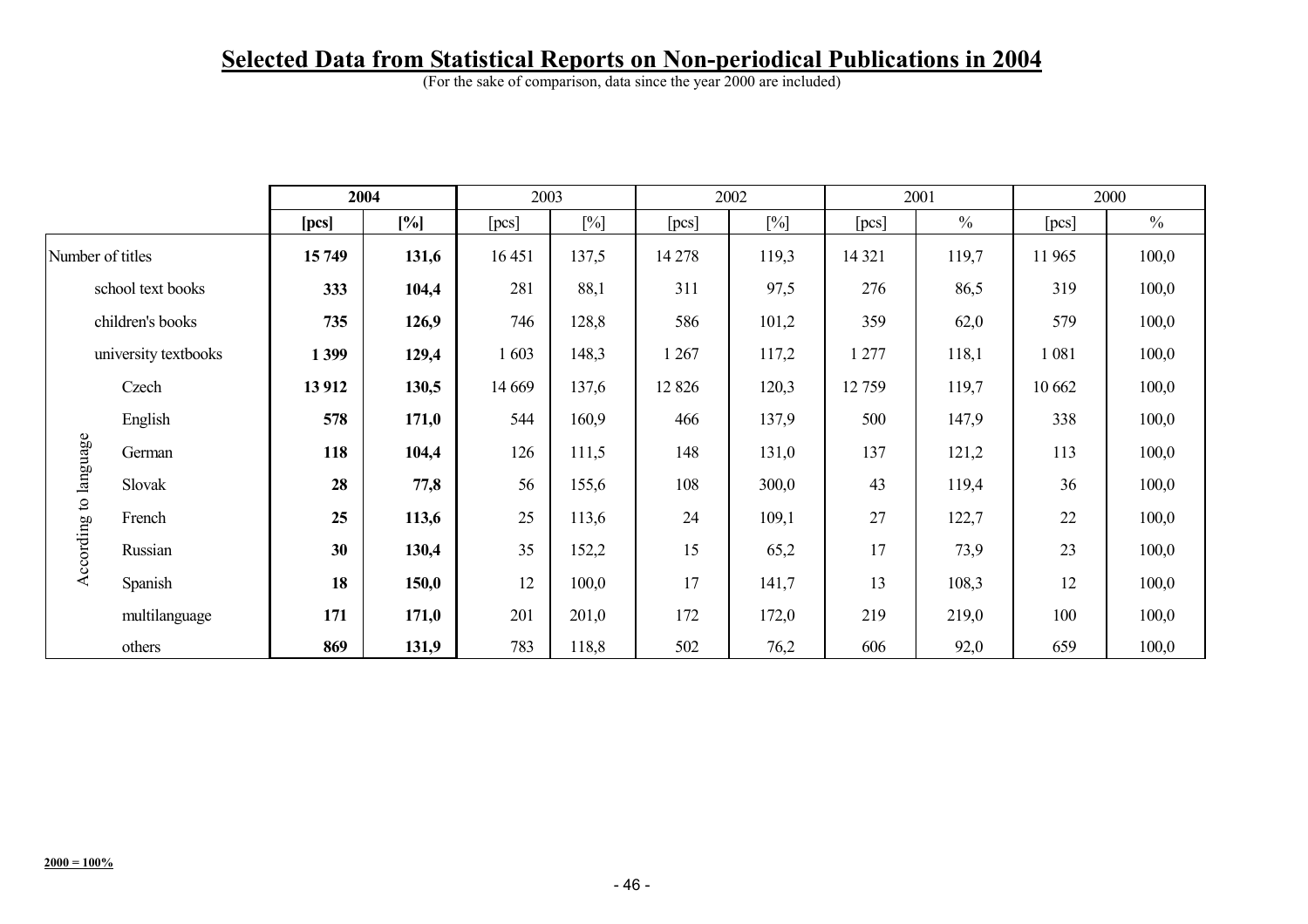# **Non-periodical Publications in 2004**

(For the sake of comparison, data since the year 2000 are included)

#### **I. Titles of non-periodical publications by subject groups**

|                                                           |              | 2004                    |         |         | 2003             |         |         | 2002             |         |         | 2001             |         |         | 2000             |         |
|-----------------------------------------------------------|--------------|-------------------------|---------|---------|------------------|---------|---------|------------------|---------|---------|------------------|---------|---------|------------------|---------|
| Subject groups                                            |              | <b>Number of titles</b> |         |         | Number of titles |         |         | Number of titles |         |         | Number of titles |         |         | Number of titles |         |
|                                                           | <b>books</b> | pamphlets               | total   | books   | pamphlets        | total   | books   | pamphlets        | total   | books   | pamphlets        | total   | books   | pamphlets        | total   |
| 1. Generalities                                           | 406          | 105                     | 511     | 489     | 118              | 607     | 344     | 98               | 442     | 376     | 90               | 466     | 266     | 62               | 328     |
| 2. Philosophy, psychology                                 | 410          | 13                      | 423     | 420     | 12               | 432     | 347     | 10               | 357     | 354     | 18               | 372     | 387     | 28               | 415     |
| 3. Religion, theology                                     | 306          | 53                      | 359     | 380     | 50               | 430     | 344     | 71               | 415     | 297     | 61               | 358     | 302     | 41               | 343     |
| 4. Sociology, statistics                                  | 469          | 169                     | 638     | 709     | 150              | 859     | 295     | 113              | 408     | 258     | 111              | 369     | 184     | 43               | 227     |
| 5. Politics, economics                                    | 636          | 141                     | 777     | 658     | 173              | 831     | 584     | 117              | 701     | 518     | 92               | 610     | 479     | 68               | 547     |
| 6. Law, public administration                             | 711          | 104                     | 815     | 743     | 101              | 844     | 583     | 68               | 651     | 641     | 81               | 722     | 523     | 55               | 578     |
| 7. Military art and science                               | 95           | 11                      | 106     | 72      | 16               | 88      | 52      | 16               | 68      | 56      | 21               | 77      | 51      | 12               | 63      |
| 8. Education, leisure                                     | 574          | 289                     | 863     | 544     | 262              | 806     | 458     | 208              | 666     | 476     | 253              | 729     | 404     | 156              | 560     |
| 9. Trade, transport, communication, tourism               | 303          | 123                     | 426     | 327     | 117              | 444     | 301     | 110              | 411     | 291     | 65               | 356     | 125     | 66               | 191     |
| 10. Ethnography, folklore                                 | 72           | 7                       | 79      | 57      |                  | 63      | 44      |                  | 48      | 72      | 12               | 84      | 78      |                  | 82      |
| 11. Linguistics, philology                                | 389          | 88                      | 477     | 345     | 132              | 477     | 309     | 34               | 343     | 378     | 25               | 403     | 306     | 34               | 340     |
| 12. Mathematics                                           | 603          | 93                      | 696     | 599     | 56               | 655     | 606     | 53               | 659     | 550     | 51               | 601     | 464     | 21               | 485     |
| 13. Natural sciences                                      | 593          | 90                      | 683     | 617     | 84               | 701     | 584     | 110              | 694     | 641     | 106              | 747     | 538     | 63               | 601     |
| 14. Medical sciences, public health                       | 503          | 113                     | 616     | 631     | 102              | 733     | 465     | 77               | 542     | 433     | 87               | 520     | 393     | 107              | 500     |
| 15. Engeneering, technology, industries, trade and crafts | 571          | 150                     | 721     | 632     | 140              | 772     | 578     | 118              | 696     | 532     | 70               | 602     | 427     | 56               | 483     |
| 16. Agriculture, forestry                                 | 323          | 68                      | 391     | 274     | 69               | 343     | 244     | 59               | 303     | 249     | 74               | 323     | 230     | 56               | 286     |
| 17. Domestic science                                      | 231          | 22                      | 253     | 261     | 33               | 294     | 231     | 40               | 271     | 265     | 36               | 301     | 222     | 32               | 254     |
| 18. Management, administration                            | 384          | 34                      | 418     | 387     | 56               | 443     | 275     | 35               | 310     | 320     | 32               | 352     | 223     | 19               | 242     |
| 19. Planning, architecture                                | 185          | 50                      | 235     | 176     | 31               | 207     | 187     | 51               | 238     | 119     | 39               | 158     | 123     | 37               | 160     |
| 20. Plastic and graphic arts, photography                 | 293          | 135                     | 428     | 286     | 146              | 432     | 231     | 134              | 365     | 249     | 110              | 359     | 235     | 91               | 326     |
| 21. Music, performing arts, theatre, films and cinema     | 240          | 53                      | 293     | 240     | 85               | 324     | 163     | 62               | 225     | 202     | 61               | 263     | 181     | 27               | 208     |
| 22. Games, sports                                         | 218          | 34                      | 252     | 224     | 40               | 264     | 138     | 34               | 172     | 191     | 31               | 222     | 134     | 20               | 154     |
| 23. a) Literature - History and criticism                 | 180          | 16                      | 196     | 211     | 20               | 231     | 180     |                  | 189     | 190     | 10               | 200     | 170     | 22               | 192     |
| b) Literature - Literary texts                            | 2985         | 396                     | 3 3 8 1 | 3 0 5 8 | 440              | 3 4 9 8 | 3 0 19  | 586              | 3 6 0 5 | 3 1 7 7 | 249              | 3726    | 2 7 4 5 | 536              | 3 2 8 1 |
| 24. Geography, travel                                     | 137          | 20                      | 157     | 143     | 16               | 159     | 131     | 17               | 148     | 112     | 13               | 125     | 99      | 12               | 111     |
| 25. History, biography                                    | 1 409        | 146                     | 1555    | 1 3 2 6 | 187              | 1513    | 222     | 129              | 1 3 5 1 | 1 1 6 6 | 110              | 1 2 7 6 | 903     | 105              | 1 0 0 8 |
| <b>Total</b>                                              | 13 2 26      | 2 5 23                  | 15749   | 13 809  | 2642             | 16451   | 11915   | 2 3 6 3          | 14278   | 12 113  | 2 2 0 8          | 14 321  | 10 192  | 1773             | 11965   |
| school text books                                         | 281          | 52                      | 333     | 234     | 47               | 281     | 246     | 65               | 311     | 276     | 67               | 343     | 257     | 62               | 319     |
| of which<br>children's books                              | 414          | 321                     | 735     | 354     | 392              | 746     | 296     | 290              | 586     | 359     | 216              | 575     | 336     | 243              | 579     |
| universities textbooks                                    | 1 2 7 2      | 127                     | 1399    | 1438    | 165              | 1603    | 1 1 8 8 | 79               | 1 2 6 7 | 1 277   | 120              | 1 3 9 7 | 1 0 28  | 53               | 1 0 8 1 |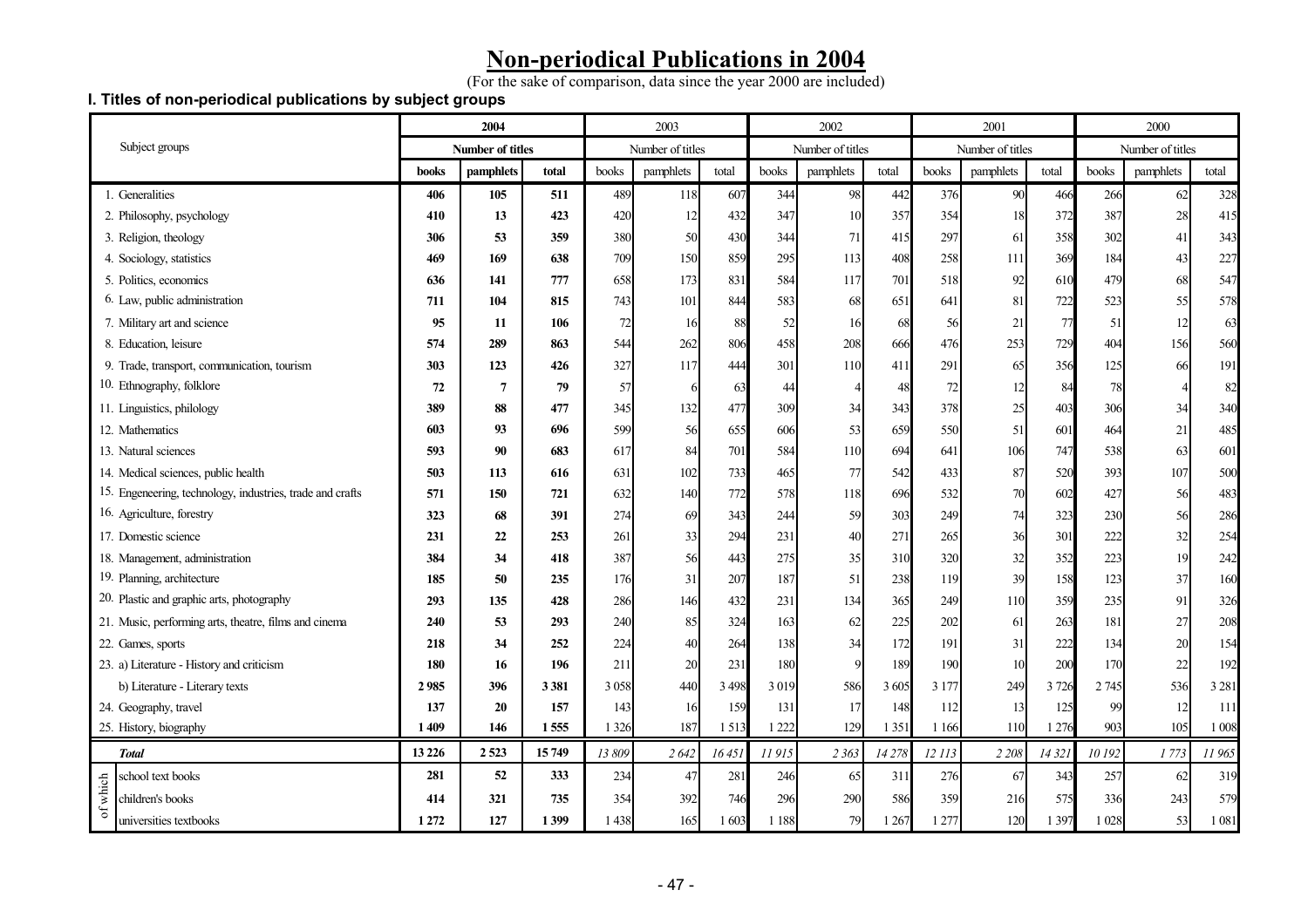|                                 |                                    | Titles                   |                         |                          |                          |                |  |  |  |  |  |  |
|---------------------------------|------------------------------------|--------------------------|-------------------------|--------------------------|--------------------------|----------------|--|--|--|--|--|--|
|                                 |                                    | 2004                     | 2003                    | 2002                     | 2001                     | 2000           |  |  |  |  |  |  |
| <b>Total</b>                    |                                    | 15749                    | 16451                   | 14 278                   | 14 3 21                  | 11 965         |  |  |  |  |  |  |
|                                 | Czech                              | 13 912                   | 14 6 69                 | 12 8 26                  | 12759                    | 10 662         |  |  |  |  |  |  |
|                                 | Czech and others                   | 823                      | 727                     | 468                      | 556                      | 625            |  |  |  |  |  |  |
|                                 | English                            | 578                      | 544                     | 466                      | 500                      | 338            |  |  |  |  |  |  |
|                                 | French                             | 25                       | 25                      | 24                       | 27                       | 22             |  |  |  |  |  |  |
|                                 | Italian                            | 11                       | $\overline{7}$          | 10                       | 11                       | 10             |  |  |  |  |  |  |
|                                 | Japanese                           |                          | 5                       | $\overline{2}$           | 3                        | $\overline{2}$ |  |  |  |  |  |  |
|                                 | Hungarian                          | 1                        | $\overline{2}$          | $\overline{a}$           | $\overline{\phantom{0}}$ | 1              |  |  |  |  |  |  |
|                                 | German                             | 118                      | 126                     | 148                      | 137                      | 113            |  |  |  |  |  |  |
|                                 | Dutch                              | 5                        | $\overline{4}$          | $\overline{4}$           | 7                        | $\overline{4}$ |  |  |  |  |  |  |
|                                 | Polish                             | 14                       | 16                      | 9                        | 23                       | 10             |  |  |  |  |  |  |
|                                 | Russian                            | 30                       | 35                      | 15                       | 17                       | 23             |  |  |  |  |  |  |
|                                 | Slovak                             | 28                       | 56                      | 108                      | 43                       | 36             |  |  |  |  |  |  |
|                                 | Spanish                            | 18                       | 12                      | 17                       | 13                       | 12             |  |  |  |  |  |  |
|                                 | Swedish                            | $\overline{\phantom{0}}$ | $\overline{2}$          | $\overline{\phantom{a}}$ | $\overline{\phantom{0}}$ |                |  |  |  |  |  |  |
|                                 | Ukrainian                          | $\overline{2}$           | $\overline{2}$          | 1                        | $\overline{a}$           |                |  |  |  |  |  |  |
|                                 | Modern Arabic                      | 1                        | $\overline{\mathbf{3}}$ | $\overline{a}$           | -                        |                |  |  |  |  |  |  |
|                                 | <b>Belarus</b>                     | $\overline{a}$           | $\overline{2}$          | $\overline{a}$           | $\overline{\phantom{0}}$ |                |  |  |  |  |  |  |
| Breakdown according to language | Bulgarian                          | $\overline{a}$           | $\overline{a}$          | $\overline{a}$           | $\mathbf{1}$             |                |  |  |  |  |  |  |
|                                 | Chinese                            | $\mathbf{1}$             | $\overline{a}$          | 1                        | $\overline{a}$           |                |  |  |  |  |  |  |
|                                 | Esperanto                          | 3                        | 6                       | $\overline{2}$           | 2                        | $\overline{2}$ |  |  |  |  |  |  |
|                                 | Finnish                            | $\overline{\phantom{0}}$ |                         | $\overline{\phantom{a}}$ | $\mathbf{1}$             |                |  |  |  |  |  |  |
|                                 | <b>Hebrew New</b>                  | $\overline{2}$           | -                       | $\overline{\phantom{a}}$ | $\mathbf{1}$             |                |  |  |  |  |  |  |
|                                 | Language kikongo                   | 1                        | $\overline{a}$          | $\overline{\phantom{a}}$ | $\overline{\phantom{0}}$ |                |  |  |  |  |  |  |
|                                 | <b>Classical Latin</b>             | $\overline{a}$           | $\mathbf{1}$            | 3                        | $\mathbf{1}$             | 3              |  |  |  |  |  |  |
|                                 | Macedonian language                | $\overline{\phantom{0}}$ | $\mathbf{1}$            | $\blacksquare$           | $\overline{a}$           |                |  |  |  |  |  |  |
|                                 | Portugese                          | 3                        |                         | $\overline{\phantom{a}}$ | $\overline{a}$           |                |  |  |  |  |  |  |
|                                 | Rumanian                           | $\mathbf{1}$             | $\overline{a}$          | $\overline{\phantom{a}}$ | -                        |                |  |  |  |  |  |  |
|                                 | <b>Classical Greek</b>             | $\overline{\phantom{0}}$ | $\overline{a}$          | $\mathbf{1}$             | $\overline{a}$           |                |  |  |  |  |  |  |
|                                 | New Greek                          | $\blacksquare$           | $\overline{2}$          |                          | $\overline{a}$           |                |  |  |  |  |  |  |
|                                 | Sanscrit                           | $\overline{a}$           | $\mathbf{1}$            | $\blacksquare$           | -                        |                |  |  |  |  |  |  |
|                                 | Old Czech                          | $\overline{\phantom{0}}$ |                         | $\overline{\phantom{a}}$ | $\overline{a}$           | 1              |  |  |  |  |  |  |
|                                 | Old Church Slavonic                |                          |                         | 1                        |                          |                |  |  |  |  |  |  |
|                                 | Vietnamese                         | $\mathbf{1}$             | $\overline{2}$          |                          |                          |                |  |  |  |  |  |  |
|                                 | Multilingual (not including Czech) | 171                      | 201                     | 172                      | 219                      | 100            |  |  |  |  |  |  |

**II. Non-Periodical Publications According to Language**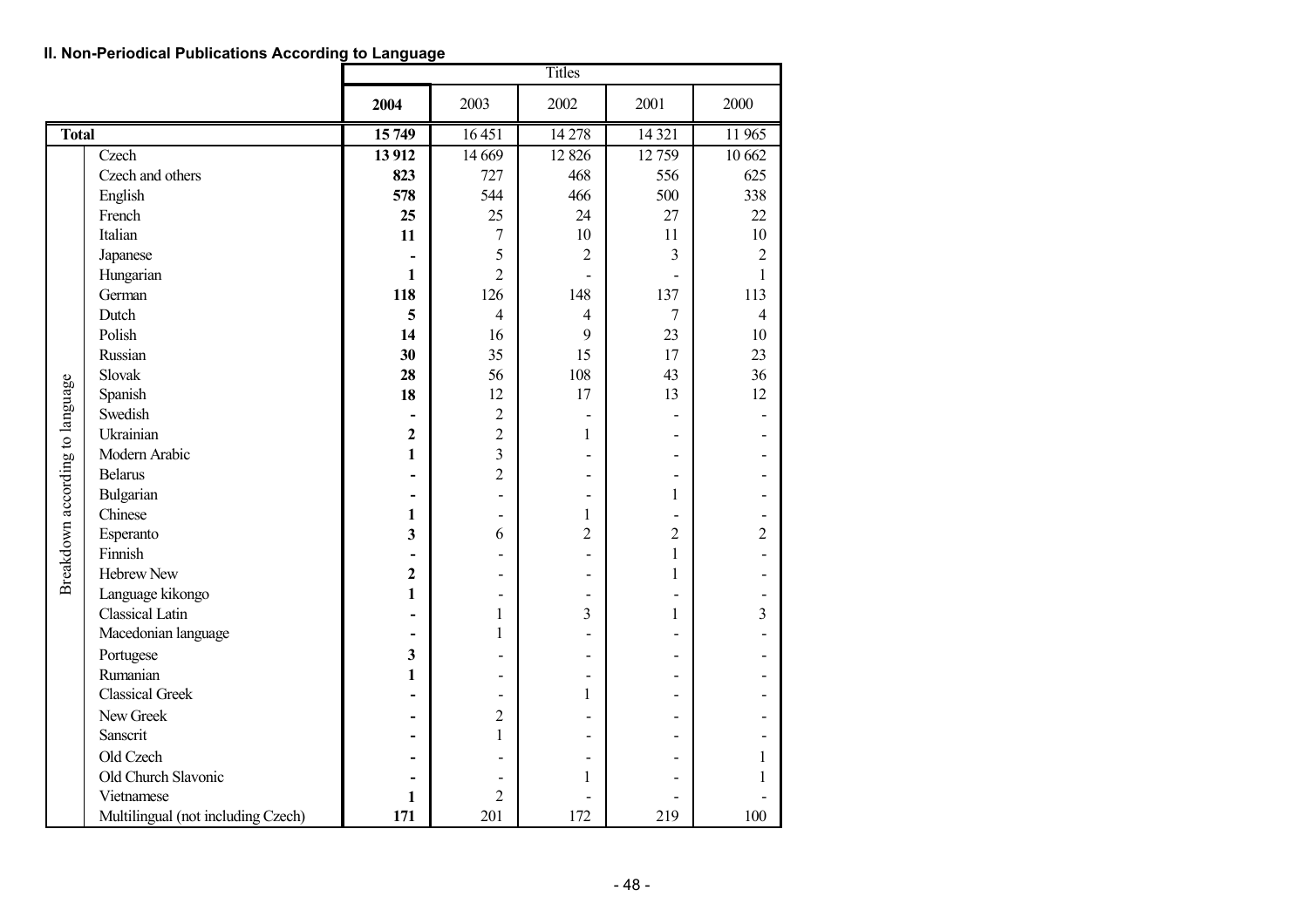# **PERIODICALS**

<span id="page-48-0"></span>The statistical investigation of periodicals includes all periodically printed publications issued and registered in the Czech Republic as per Law No. 46/2000 Coll., and are available to the public (sold or distributed free of charge). Under the term periodical printed media we include newspapers, magazines, and other printed materials issued under the same name, with the same content focus, and with consistent graphical form, at least twice per calendar year. The number of newspapers does not include local editions of the same newspaper if they do not differ and parts of newspapers that are not sold separately, special editions, morning, mid-day, and evening papers if they have their own names and registrations, and different linguistic editions (versions) of the same periodicals.

Statistical data about non-periodical publications were processed by the National Library of the Czech Republic, on the basis of the Legal Deposit.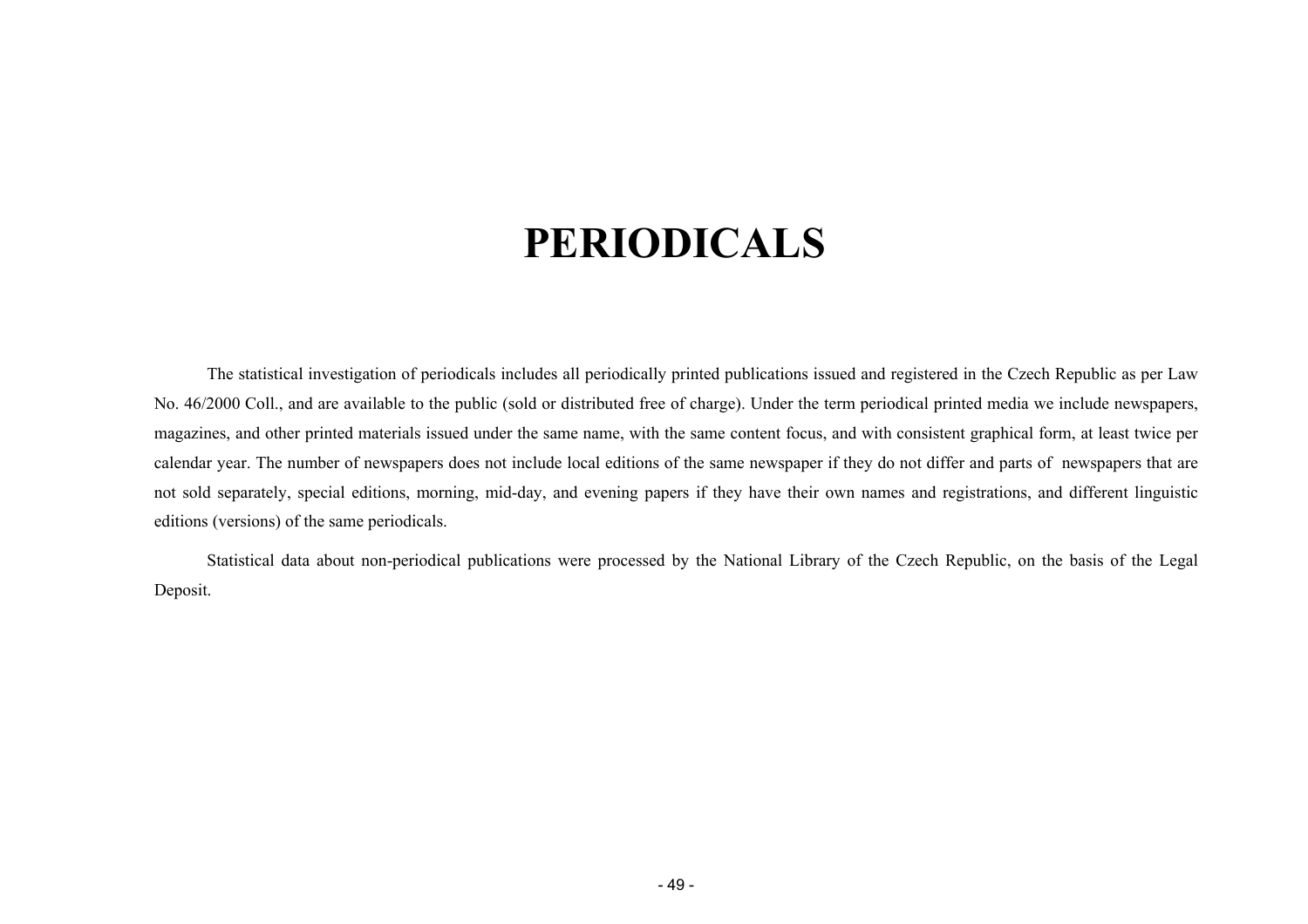# **Selected Data from Statistical Reports on Periodicals in 2004**

(For the sake of comparison, data since the year 2000 are included)

|                                 |                                     | 2004    |               |      | 2003   |     | 2002          | 2001 |                             | 2000 |                             |
|---------------------------------|-------------------------------------|---------|---------------|------|--------|-----|---------------|------|-----------------------------|------|-----------------------------|
|                                 |                                     | [pcs]   | $\frac{6}{6}$ | pcs  | $\%$ ] | psc | $\frac{0}{0}$ | pcs  | $\frac{1}{2}$ $\frac{0}{1}$ | pcs  | $\lceil \frac{9}{6} \rceil$ |
| Number of titles                | of daily newspapers                 | 108     | 104,9         | 96   | 93,2   | 93  | 90,3          | 105  | 101,9                       | 103  | 100,0                       |
|                                 | of non-daily newspapers             | 1 1 9 3 | 167,6         | 814  | 114,3  | 730 | 102,5         | 697  | 97.9                        | 712  | 100,0                       |
| Number of titles of periodicals |                                     | 2 5 3 4 | 102,2         | 2462 | 99,3   |     | 2 8 13 113,4  | 2667 | 107.5                       |      | 2 480 100,0                 |
| of which                        | periodicals for general public      | 432     | 108,0         | 377  | 103,8  | 548 | 116,7         | 447  | 109.1                       | 326  | 100,0                       |
|                                 | periodicals for specific readership | 1 1 0 2 | 95,5          | 085  | 94,0   | 265 | 109,6         | 220  | 105,7                       | 154  | 100,0                       |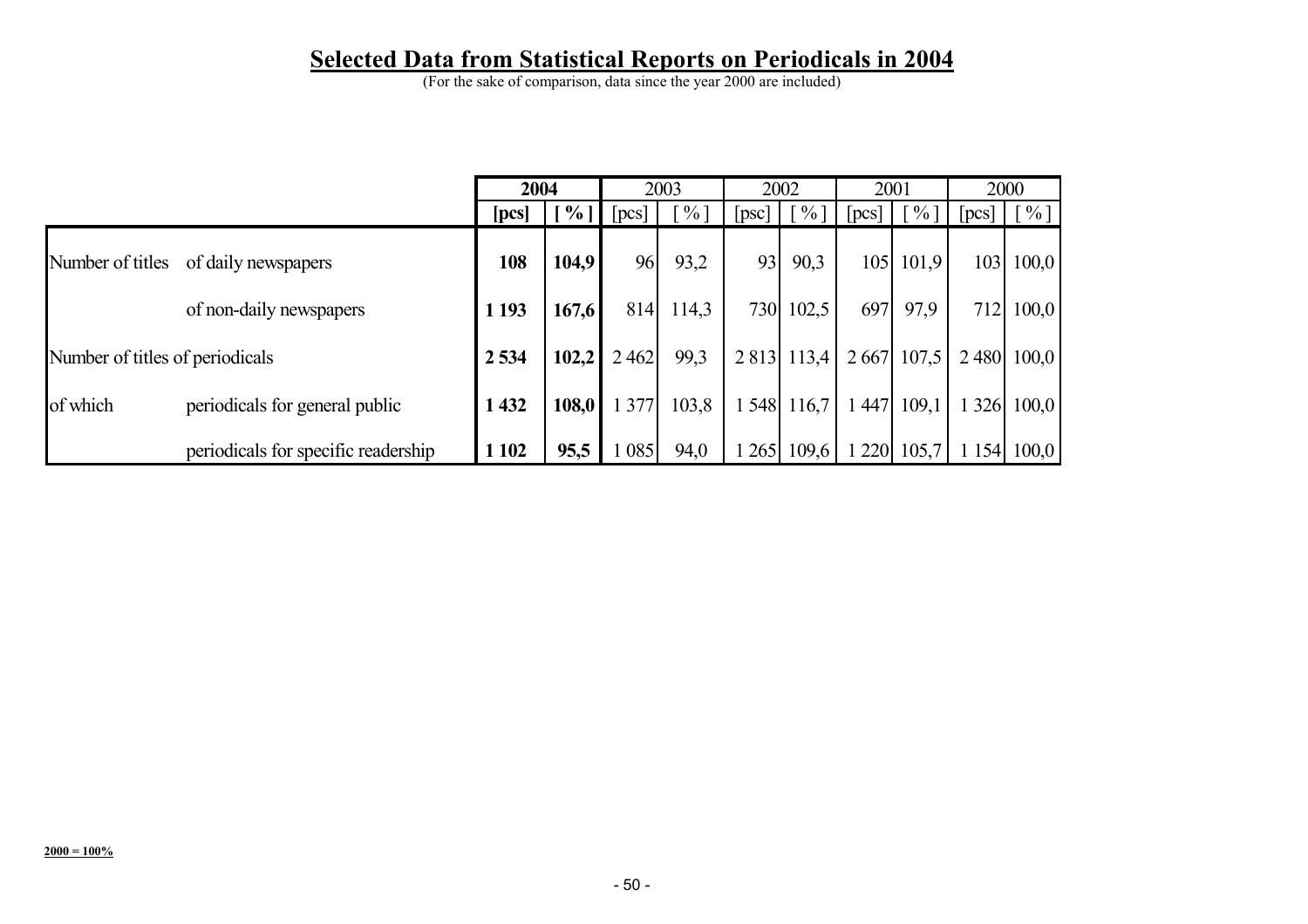# **Periodicals in 2004**

(For the sake of comparison, data since the year 2000 are included)

#### **I. Newspapers According to Language and Frequency of Publication**

|                         |               |                   | Total No. of dailies                   | Other                   |                          | of which                 |                              |
|-------------------------|---------------|-------------------|----------------------------------------|-------------------------|--------------------------|--------------------------|------------------------------|
|                         |               |                   | (published at least<br>4 times a week) | newspapers in<br>total  | 2-3 times a week         | once a week              | less frequently              |
|                         | No. of titles | 2004              | 108                                    | 1 1 9 3                 | $\overline{\bf{4}}$      | $\overline{95}$          | 1 0 9 4                      |
|                         |               | $\overline{2003}$ | 96                                     | 814                     | $\overline{9}$           | 83                       | $\overline{722}$             |
|                         |               | 2002              | 93                                     | 730                     | $\overline{5}$           | 79                       | 646                          |
|                         |               | 2001              | 105                                    | 697                     | 6                        | 82                       | 609                          |
|                         |               | 2000              | 103                                    | $\overline{712}$        | 5                        | 80                       | 627                          |
|                         | Czech         | 2004              | 108                                    | 1 1 8 4                 | $\overline{\mathbf{3}}$  | 92                       | 1 0 8 9                      |
|                         |               | 2003              | 96                                     | 805                     | $\overline{8}$           | 80                       | 717                          |
|                         |               | 2002              | 93                                     | 717                     | $\overline{4}$           | 75                       | 638                          |
|                         |               | 2001              | $\overline{105}$                       | 690                     | $\overline{5}$           | 79                       | 606                          |
|                         |               | 2000              | 103                                    | 706                     | $\overline{4}$           | $\overline{77}$          | 625                          |
|                         | English       | 2004              | $\overline{\phantom{a}}$               | $\boldsymbol{2}$        | -                        | $\mathbf{1}$             | 1                            |
|                         |               | 2003              | $\overline{\phantom{a}}$               | 2                       | $\overline{\phantom{0}}$ | 1                        | 1                            |
|                         |               | 2002              | $\overline{a}$                         | $\overline{4}$          | $\blacksquare$           | $\mathbf{1}$             | $\overline{\mathbf{3}}$      |
|                         |               | 2001              | $\blacksquare$                         | $\mathbf{1}$            | $\overline{\phantom{a}}$ | 1                        | Ĭ.                           |
|                         |               | 2000              | $\blacksquare$                         | $\overline{1}$          | $\overline{\phantom{a}}$ | $\mathbf{1}$             | L                            |
|                         | German        | 2004              | $\blacksquare$                         | $\overline{\mathbf{4}}$ | ۰                        | 1                        | $\mathbf{3}$                 |
|                         |               | 2003              | $\blacksquare$                         | $\overline{\mathbf{3}}$ | $\overline{\phantom{a}}$ | $\mathbf{1}$             | $\overline{2}$               |
|                         |               | 2002              | $\blacksquare$                         | $\overline{\mathbf{3}}$ | ÷,                       | 1                        | $\overline{2}$               |
|                         |               | 2001              | $\overline{\phantom{a}}$               | $\overline{c}$          | $\blacksquare$           | 1                        | $\mathbf{1}$                 |
| Language of publication |               | 2000              | $\overline{\phantom{a}}$               | $\overline{2}$          | $\overline{\phantom{a}}$ | 1                        | 1                            |
|                         | Polish        | 2004              | ۰                                      | $\mathbf{1}$            | 1                        | ۰                        | -                            |
|                         |               | 2003              | $\blacksquare$                         | $\mathbf{1}$            | 1                        |                          |                              |
|                         |               | 2002              | $\blacksquare$                         | $\overline{2}$          | $\overline{1}$           | ٠                        | 1                            |
|                         |               | 2001              | $\overline{2}$                         | $\mathbf{1}$            | $\frac{1}{2}$            | 1                        |                              |
|                         |               | 2000              | $\blacksquare$                         | $\overline{2}$          | $\mathbf{1}$             | ä,                       | $\mathbf{1}$                 |
|                         | Russian       | 2004              | $\blacksquare$                         | $\mathbf{1}$            | $\overline{\phantom{0}}$ | ۰                        | 1                            |
|                         |               | 2003              | $\blacksquare$                         | $\overline{2}$          | $\overline{\phantom{a}}$ | $\overline{\phantom{a}}$ | $\overline{2}$               |
|                         |               | 2002              | $\overline{\phantom{a}}$               | $\overline{c}$          | $\blacksquare$           | 1                        | $\mathbf{1}$                 |
|                         |               | 2001              | $\blacksquare$                         | $\mathbf{1}$            | $\overline{a}$           | $\overline{\phantom{a}}$ | $\mathbf{1}$                 |
|                         |               | 2000              | $\blacksquare$                         | L.                      | $\overline{a}$           | ÷                        | ۰                            |
|                         | Slovak        | 2004              | $\overline{\phantom{a}}$               | 1                       | $\overline{\phantom{0}}$ | 1                        | -                            |
|                         |               | 2003              | $\overline{\phantom{a}}$               | $\mathbf{1}$            | $\overline{\phantom{a}}$ | 1                        | $\qquad \qquad \blacksquare$ |
|                         |               | 2002              | $\blacksquare$                         | $\,1\,$                 | $\blacksquare$           | $\mathbf{1}$             | $\overline{a}$               |
|                         |               | 2001              | $\blacksquare$                         | $\mathbf{1}$            | $\overline{\phantom{a}}$ | 1                        | $\qquad \qquad \blacksquare$ |
|                         |               | 2000              | $\overline{\phantom{a}}$               | 1                       | $\overline{\phantom{a}}$ | 1                        | $\overline{\phantom{0}}$     |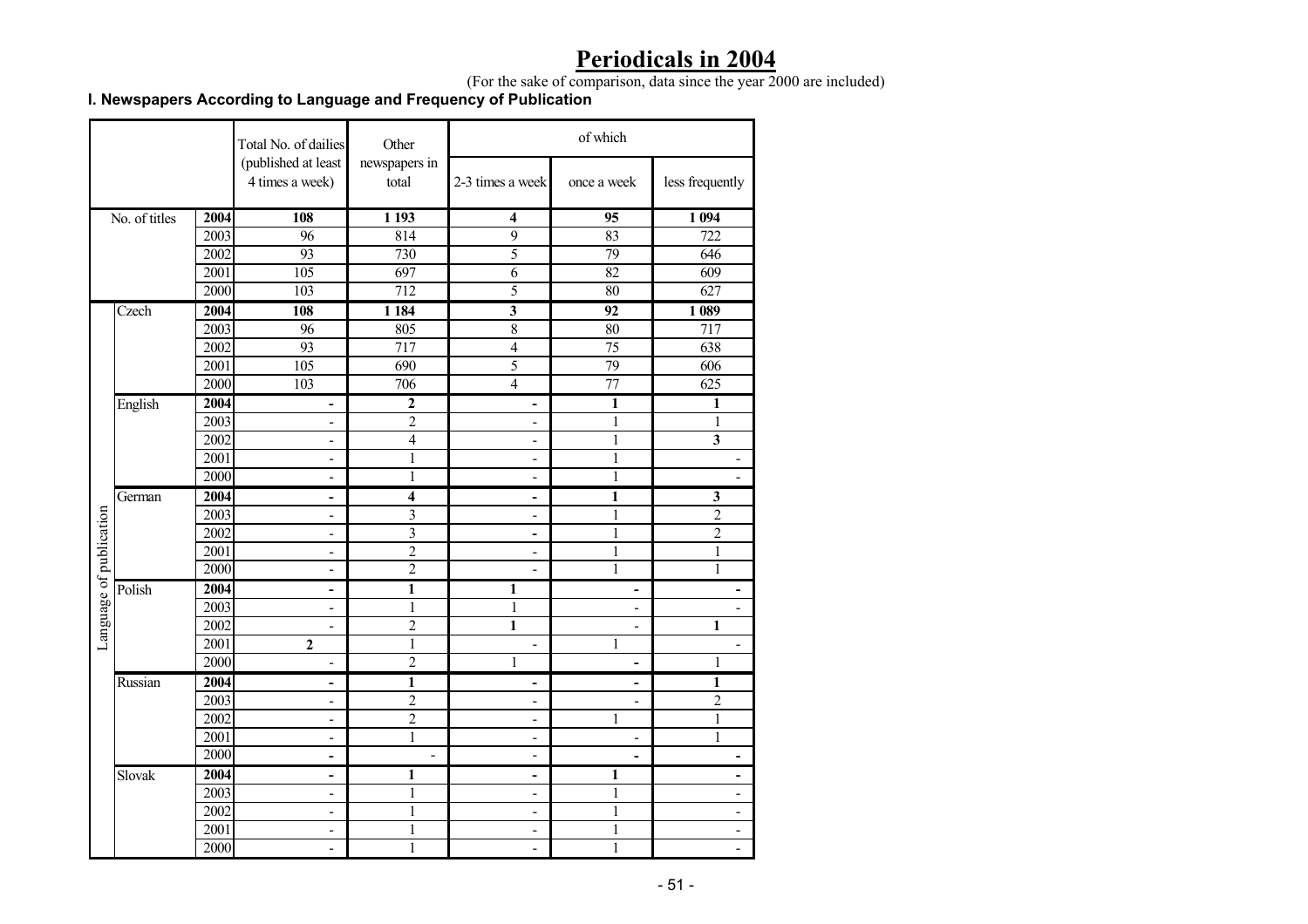#### **II. Magazines According to Language and Frequency of Publication**

|                         |               |                   | Total                   | of which     |                  |                 |                         |                  |                  |                  |  |
|-------------------------|---------------|-------------------|-------------------------|--------------|------------------|-----------------|-------------------------|------------------|------------------|------------------|--|
|                         |               |                   |                         |              | $1 - 3$          | $2 - 3$         | $8-12$                  | $5 - 7$          | $2 - 4$          |                  |  |
|                         |               |                   |                         | 4 times/week | times/week       | times/month     | times/year              | times/year       | times/year       | irregularly      |  |
|                         | No. of titles | 2004              | 2 5 3 4                 | 1            | 126              | 75              | 939                     | 390              | 684              | 319              |  |
|                         |               | $\overline{2003}$ | 2 4 6 2                 |              | 213              | 44              | 1 2 5 8                 | $\overline{325}$ | 449              | 172              |  |
|                         |               | 2002              | 2813                    |              | $\overline{231}$ | $\overline{56}$ | 1502                    | $\overline{349}$ | 468              | $\overline{206}$ |  |
|                         |               | 2001              | 2667                    |              | 218              | $\overline{52}$ | 1493                    | $\overline{314}$ | 457              | 132              |  |
|                         |               | 2000              | 2 4 8 0                 |              | 191              | 41              | 1462                    | 303              | 420              | 63               |  |
|                         | Czech         | 2004              | 2 4 0 2                 | ı            | 121              | 72              | 891                     | 366              | 641              | 310              |  |
|                         |               | 2003              | 2 3 3 2                 |              | $\overline{209}$ | $\overline{38}$ | $-209$                  | 298              | 412              | $\overline{165}$ |  |
|                         |               | 2002              | 2688                    |              | $\overline{226}$ | $\overline{52}$ | 452                     | $\overline{326}$ | 432              | 199              |  |
|                         |               | 2001              | 2555                    |              | 214              | 46              | $\overline{1446}$       | 297              | 422              | 129              |  |
|                         |               | 2000              | 2 3 6 9                 |              | 186              | 37              | 1 417                   | 286              | 388              | 55               |  |
|                         | English       | 2004              | 66                      |              | 1                | 1               | 22                      | 16               | 24               | $\overline{2}$   |  |
|                         |               | $\overline{2003}$ | $\overline{66}$         |              |                  |                 | $\overline{22}$         | $\overline{16}$  | $\overline{24}$  | $\overline{2}$   |  |
|                         |               | 2002              | 69                      |              | $\overline{2}$   |                 | $\overline{31}$         | 16               | $\overline{20}$  |                  |  |
|                         |               | 2001              | 63                      |              | $\overline{2}$   |                 | 29                      | 14               | 18               |                  |  |
|                         |               | 2000              | 63                      |              | $\overline{2}$   |                 | 29                      | $\overline{14}$  | 18               |                  |  |
|                         | Arabic        | 2004              |                         |              |                  |                 |                         |                  |                  |                  |  |
|                         |               | $\overline{2003}$ |                         |              |                  |                 |                         |                  |                  |                  |  |
|                         |               | 2002              | $\mathbf{1}$            |              |                  |                 |                         |                  |                  |                  |  |
|                         |               | 2001              | $\overline{1}$          |              |                  |                 |                         |                  |                  |                  |  |
| Language of publication |               | 2000              |                         |              |                  |                 |                         |                  |                  |                  |  |
|                         | Esperanto     | 2004              | 4                       |              |                  |                 | 1                       | 1                | 2                |                  |  |
|                         |               | 2003              | $\overline{2}$          |              |                  |                 |                         |                  | 1                |                  |  |
|                         |               | 2002              | $\overline{2}$          |              |                  |                 |                         |                  |                  |                  |  |
|                         |               | 2001              | 1                       |              |                  |                 |                         |                  |                  |                  |  |
|                         |               | 2000              |                         |              |                  |                 |                         |                  |                  |                  |  |
|                         | French        | 2004              | 4                       |              |                  |                 | $\overline{\mathbf{2}}$ |                  | $\boldsymbol{2}$ |                  |  |
|                         |               | 2003              | $\overline{4}$          |              |                  |                 | $\overline{2}$          |                  |                  |                  |  |
|                         |               | 2002              | $\overline{4}$          |              |                  |                 | $\overline{2}$          |                  | $\overline{2}$   |                  |  |
|                         |               | 2001              | $\overline{5}$          |              |                  |                 |                         |                  | $\overline{2}$   |                  |  |
|                         |               | 2000              | 5                       |              |                  |                 |                         |                  | $\overline{2}$   |                  |  |
|                         | Italian       | 2004              | $\overline{\mathbf{2}}$ |              |                  |                 | 1                       | 1                |                  |                  |  |
|                         |               | $\overline{2003}$ | $\overline{4}$          |              |                  |                 | $\overline{2}$          |                  |                  |                  |  |
|                         |               | 2002              | $\overline{2}$          |              |                  |                 |                         |                  |                  |                  |  |
|                         |               | 2001              | $\overline{1}$          |              |                  |                 |                         |                  |                  |                  |  |
|                         |               | 2000              |                         |              |                  |                 |                         |                  |                  |                  |  |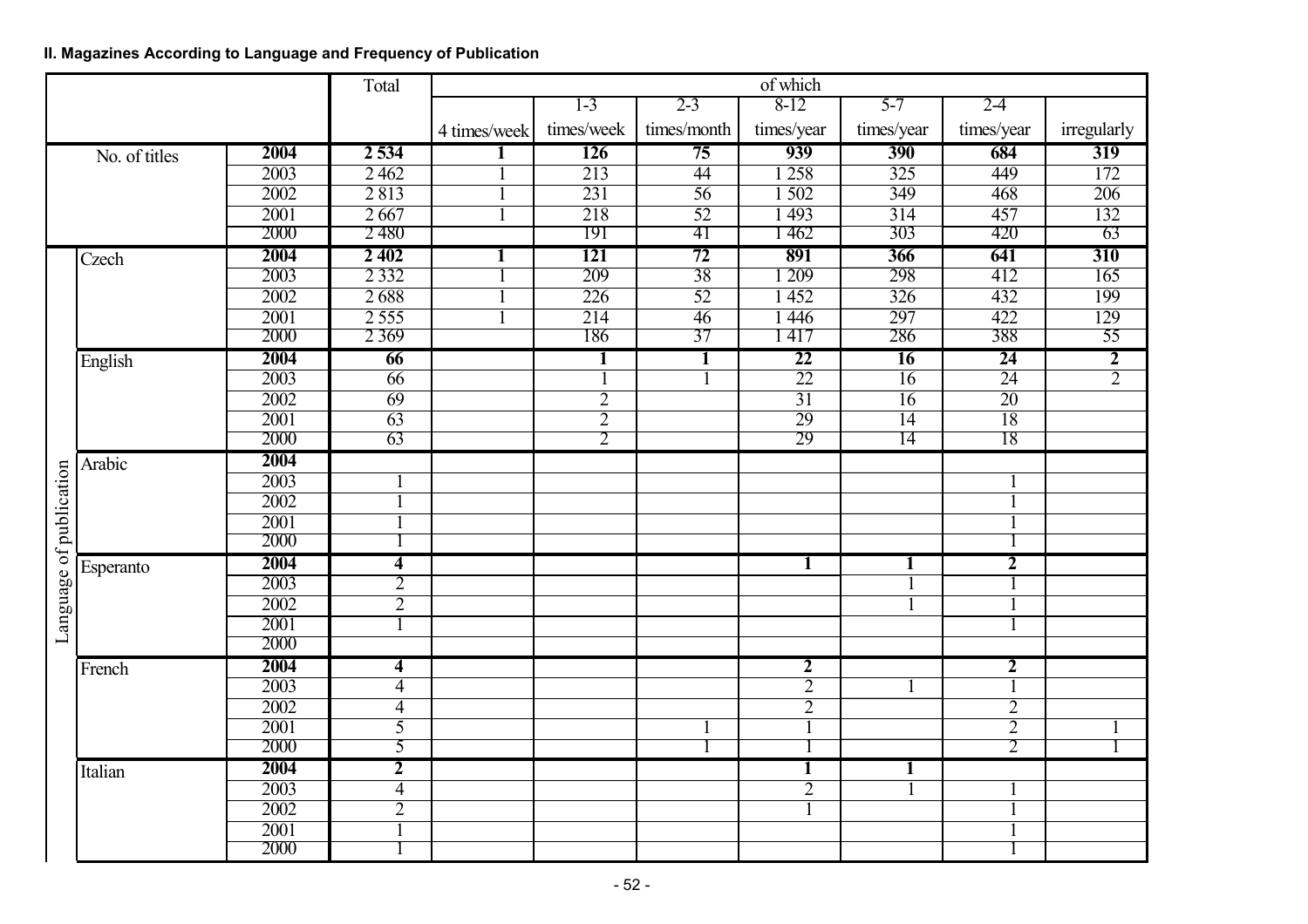| Hungarian                         | 2004              | 1                            | $\qquad \qquad \blacksquare$ | $\overline{\phantom{a}}$     | $\overline{\phantom{a}}$ | $\overline{\phantom{a}}$ | $\mathbf{1}$                                                     | $\blacksquare$               | $\overline{\phantom{a}}$ |
|-----------------------------------|-------------------|------------------------------|------------------------------|------------------------------|--------------------------|--------------------------|------------------------------------------------------------------|------------------------------|--------------------------|
|                                   | $\overline{2003}$ |                              |                              |                              |                          |                          |                                                                  |                              |                          |
|                                   |                   | $\mathbf 1$                  | ä,                           | $\blacksquare$               | $\blacksquare$           | ä,                       | $\mathbf{1}$                                                     | $\blacksquare$               | $\blacksquare$           |
|                                   | 2002              | $\mathbf{1}$                 | $\blacksquare$               | $\frac{1}{2}$                | $\blacksquare$           | $\blacksquare$           | 1                                                                | $\blacksquare$               | 1                        |
|                                   | 2001              | $\mathbf 1$                  | $\overline{\phantom{a}}$     | $\overline{\phantom{a}}$     | $\overline{\phantom{a}}$ | $\blacksquare$           | $\mathbf{1}$                                                     | $\overline{\phantom{a}}$     | $\blacksquare$           |
|                                   | 2000              | $\blacksquare$               | $\blacksquare$               | $\blacksquare$               | $\overline{\phantom{a}}$ | $\blacksquare$           | $\blacksquare$                                                   | $\blacksquare$               | $\blacksquare$           |
| German                            | 2004              | $\overline{20}$              | $\qquad \qquad \blacksquare$ | -                            | 1                        | 6                        | 3                                                                | 7                            | $\overline{\mathbf{3}}$  |
|                                   | 2003              | $\overline{22}$              | $\overline{\phantom{a}}$     | $\overline{\phantom{a}}$     | $\overline{3}$           | 9                        | $\overline{4}$                                                   | $\overline{4}$               | $\overline{2}$           |
|                                   | 2002              | $\overline{21}$              | ä,                           | $\blacksquare$               | $\overline{\mathbf{3}}$  | 6                        | $\overline{2}$                                                   | 5                            | $\overline{\mathbf{5}}$  |
|                                   | 2001              | 16                           | $\blacksquare$               | $\qquad \qquad \blacksquare$ | 3                        | 5                        | $\mathbf{1}$                                                     | 5                            | $\overline{2}$           |
|                                   | 2000              | 16                           | $\frac{1}{2}$                | $\blacksquare$               | $\overline{3}$           | $\overline{5}$           | $\overline{1}$                                                   | 5                            | $\overline{2}$           |
| Polish                            | 2004              | $\overline{10}$              | $\blacksquare$               | $\mathbf{1}$                 | $\blacksquare$           | $\overline{6}$           | $\overline{2}$                                                   | $\overline{\mathbf{1}}$      | $\blacksquare$           |
|                                   | 2003              | $\overline{9}$               | $\blacksquare$               | $\qquad \qquad \blacksquare$ | $\blacksquare$           | 5                        | $\sqrt{2}$                                                       | $\mathbf{1}$                 | $\mathbf{1}$             |
|                                   | 2002              | $\,8\,$                      | $\overline{\phantom{a}}$     | $\overline{\phantom{a}}$     | $\blacksquare$           | $\overline{4}$           | $\mathfrak{2}% _{T}=\mathfrak{2}_{T}\!\left( T_{T_{1}}\right) ,$ | $\mathbf{1}$                 | $\mathbf{1}$             |
|                                   | 2001              | 6                            | $\blacksquare$               | $\frac{1}{2}$                | $\mathbf{1}$             | $\mathfrak{Z}$           | $\mathbf{1}$                                                     | $\mathbf{1}$                 | $\blacksquare$           |
|                                   | 2000              | 5                            | $\blacksquare$               | $\frac{1}{2}$                | $\blacksquare$           | $\overline{1}$           | $\overline{2}$                                                   | 1                            | 1                        |
| Romany                            | 2004              | $\overline{\mathbf{4}}$      | $\qquad \qquad \blacksquare$ | $\overline{\phantom{a}}$     | 1                        | $\overline{2}$           | $\qquad \qquad \blacksquare$                                     | $\overline{1}$               | $\blacksquare$           |
|                                   | 2003              | $\overline{4}$               | $\frac{1}{2}$                | $\blacksquare$               | 1                        | $\overline{3}$           | $\blacksquare$                                                   | $\blacksquare$               | $\blacksquare$           |
|                                   | 2002              | 5                            | $\blacksquare$               | $\overline{\phantom{a}}$     | 1                        | $\overline{\mathbf{3}}$  | $\blacksquare$                                                   | 1                            | $\blacksquare$           |
|                                   | 2001              | $\overline{7}$               | $\blacksquare$               | $\blacksquare$               | $\mathbf{1}$             | 5                        | $\overline{\phantom{a}}$                                         | $\mathbf{1}$                 | $\blacksquare$           |
|                                   | 2000              | 5                            | $\blacksquare$               | 1                            | $\blacksquare$           | $\overline{4}$           | $\frac{1}{2}$                                                    | $\overline{\phantom{a}}$     | $\blacksquare$           |
| Russian                           | 2004              | 13                           | $\qquad \qquad \blacksquare$ | $\boldsymbol{2}$             | $\blacksquare$           | 5                        | $\overline{\phantom{a}}$                                         | $\overline{\mathbf{3}}$      | $\overline{\mathbf{3}}$  |
|                                   | 2003              | $\overline{11}$              | $\blacksquare$               | $\overline{2}$               | $\mathbf{1}$             | 5                        | $\blacksquare$                                                   | $\mathbf{1}$                 | $\overline{2}$           |
|                                   | 2002              | 6                            | $\blacksquare$               | $\boldsymbol{2}$             | $\blacksquare$           | $\overline{2}$           | $\blacksquare$                                                   | $\mathbf{1}$                 | $\mathbf{1}$             |
|                                   | 2001              | 6                            | $\blacksquare$               | $\mathbf{1}$                 | $\blacksquare$           | 3                        | $\overline{\phantom{a}}$                                         | $\overline{2}$               | $\blacksquare$           |
|                                   | 2000              | $\overline{7}$               | $\blacksquare$               | $\mathbf{1}$                 | $\blacksquare$           | $\overline{3}$           | $\blacksquare$                                                   | $\overline{1}$               | $\overline{2}$           |
| Language of publication<br>Slovak | 2004              | $\overline{\mathbf{4}}$      | $\blacksquare$               | $\overline{1}$               | $\blacksquare$           | $\overline{1}$           | $\blacksquare$                                                   | $\overline{2}$               | $\blacksquare$           |
|                                   | 2003              | $\overline{\mathbf{4}}$      |                              | $\mathbf{1}$                 |                          | $\mathbf{1}$             |                                                                  | $\overline{2}$               | $\blacksquare$           |
|                                   | 2002              | $\overline{4}$               | $\blacksquare$               | $\,1$                        | $\blacksquare$           | $\,1$                    | $\overline{\phantom{a}}$                                         | $\overline{2}$               |                          |
|                                   | 2001              | $\overline{4}$               | $\blacksquare$               |                              | $\blacksquare$           |                          | $\overline{\phantom{a}}$                                         | $\overline{2}$               | $\blacksquare$           |
|                                   | 2000              | $\overline{4}$               | $\blacksquare$               | $\overline{1}$               | $\blacksquare$           | $\mathbf{1}$             | $\blacksquare$                                                   | $\overline{2}$               | $\blacksquare$           |
|                                   |                   |                              | $\blacksquare$               | 1                            | $\blacksquare$           | 1                        | $\overline{\phantom{a}}$                                         |                              | $\blacksquare$           |
| Spanish                           | 2004              | $\overline{2}$               | $\overline{\phantom{a}}$     | $\overline{\phantom{0}}$     | $\overline{\phantom{a}}$ | $\overline{1}$           | ÷,                                                               | $\overline{1}$               | $\blacksquare$           |
|                                   | 2003              | $\overline{2}$               | $\overline{\phantom{a}}$     | $\blacksquare$               | $\blacksquare$           | $\blacksquare$           | $\mathbf{1}$                                                     | $\mathbf{1}$                 | $\blacksquare$           |
|                                   | 2002              | $\overline{2}$               | $\blacksquare$               | $\frac{1}{2}$                | $\blacksquare$           | $\blacksquare$           | $\mathbf{1}$                                                     | $\mathbf{1}$                 | $\blacksquare$           |
|                                   | 2001              | $\mathbf{1}$                 | $\blacksquare$               | $\overline{\phantom{a}}$     | $\blacksquare$           | $\blacksquare$           | $\frac{1}{2}$                                                    | $\mathbf{1}$                 | $\blacksquare$           |
|                                   | 2000              | $\overline{4}$               | $\blacksquare$               | $\overline{\phantom{a}}$     | $\blacksquare$           | $\mathbf{1}$             | $\blacksquare$                                                   | $\overline{1}$               | $\overline{2}$           |
| Ukrainian                         | 2004              | $\qquad \qquad \blacksquare$ | $\blacksquare$               | $\overline{\phantom{a}}$     | $\overline{\phantom{a}}$ | $\blacksquare$           | $\overline{\phantom{0}}$                                         | $\overline{\phantom{a}}$     | $\blacksquare$           |
|                                   | 2003              | $\blacksquare$               | $\frac{1}{2}$                | $\overline{\phantom{a}}$     | $\blacksquare$           | $\blacksquare$           | $\frac{1}{2}$                                                    | $\blacksquare$               | $\blacksquare$           |
|                                   | 2002              | $\blacksquare$               | $\blacksquare$               | $\blacksquare$               | $\blacksquare$           | $\blacksquare$           | $\blacksquare$                                                   | $\blacksquare$               | $\blacksquare$           |
|                                   | 2001              | $\blacksquare$               | $\blacksquare$               | $\blacksquare$               | $\blacksquare$           | ä,                       | $\overline{\phantom{a}}$                                         | $\blacksquare$               | $\blacksquare$           |
|                                   | 2000              | 1                            | ä,                           | $\blacksquare$               | $\blacksquare$           | 1                        | $\overline{\phantom{a}}$                                         | $\blacksquare$               | $\blacksquare$           |
| Multilingual                      | 2004              | $\overline{2}$               | $\blacksquare$               | $\blacksquare$               | $\blacksquare$           | $\mathbf{1}$             | $\blacksquare$                                                   | $\blacksquare$               | 1                        |
|                                   | 2003              | $\blacksquare$               | $\frac{1}{2}$                | $\blacksquare$               | $\blacksquare$           | $\blacksquare$           | $\blacksquare$                                                   | $\blacksquare$               | $\blacksquare$           |
|                                   | 2002              | $\overline{\phantom{a}}$     | $\blacksquare$               | $\overline{\phantom{0}}$     | $\overline{\phantom{a}}$ | $\blacksquare$           | $\qquad \qquad \blacksquare$                                     | $\qquad \qquad \blacksquare$ | $\overline{\phantom{a}}$ |
|                                   | 2001              | $\blacksquare$               | $\blacksquare$               | $\blacksquare$               | $\blacksquare$           | $\blacksquare$           | $\overline{\phantom{a}}$                                         | $\blacksquare$               | $\blacksquare$           |
|                                   | 2000              | $\blacksquare$               | $\overline{\phantom{a}}$     | $\blacksquare$               | $\blacksquare$           | $\blacksquare$           | $\overline{\phantom{a}}$                                         | $\blacksquare$               | $\blacksquare$           |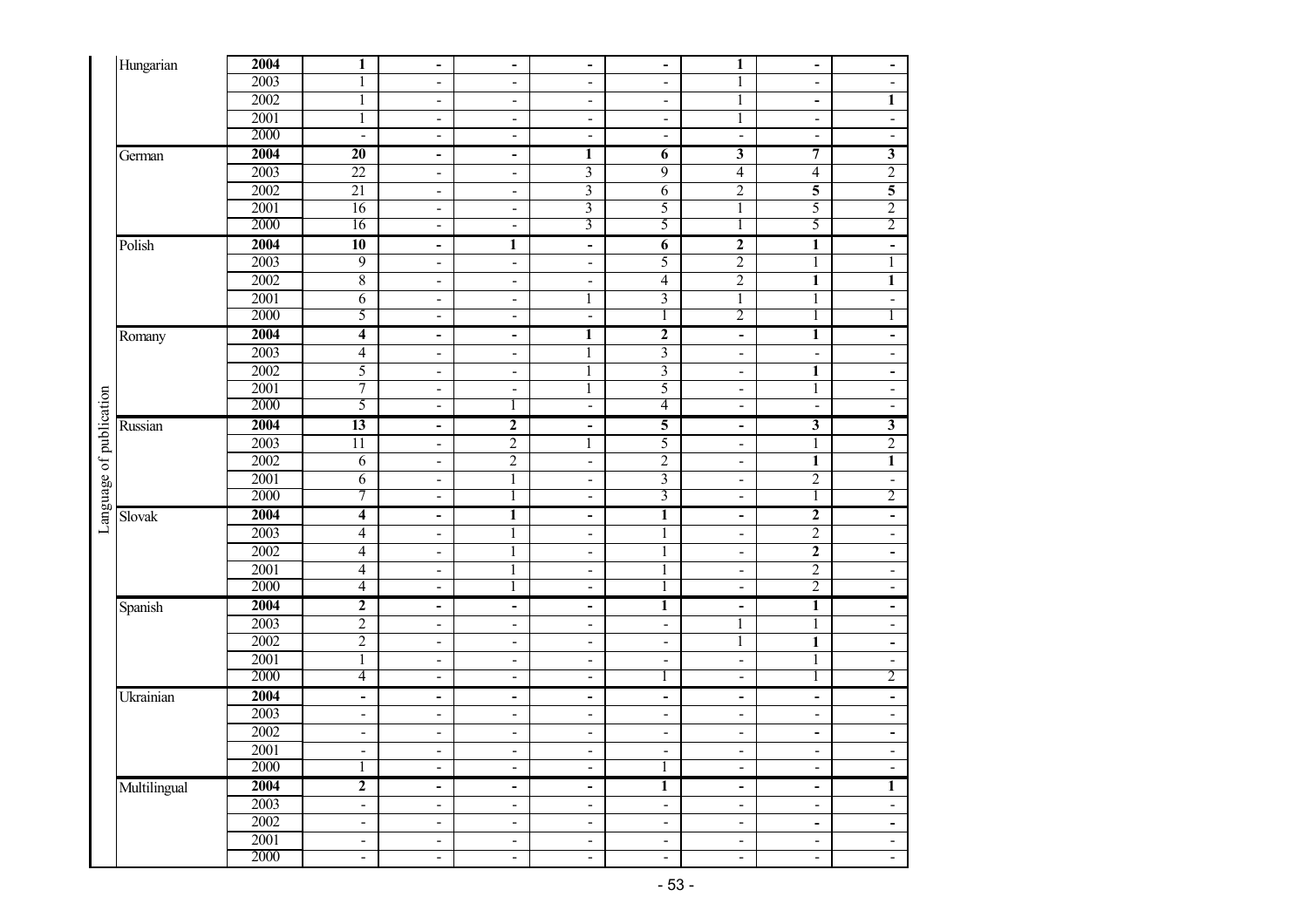| Subject groups                                      |         |         | <b>Titles</b> |       |         |
|-----------------------------------------------------|---------|---------|---------------|-------|---------|
|                                                     | 2004    | 2003    | 2002          | 2001  | 2000    |
| A. Periodicals for the general public               | 1 4 3 2 | 1 377   | 1548          | 1447  | 1326    |
| illustrated magazines providing news and reporting  | 53      | 53      | 65            | 63    | 59      |
| politics, philosophy, religion, culture             | 322     | 319     | 334           | 327   | 320     |
| women's, men's and family magazines                 | 255     | 217     | 254           | 220   | 184     |
| radio, television and cinema magazines              | 35      | 35      | 30            | 25    | 20      |
| tourism, travel, leisure and sports                 | 249     | 241     | 281           | 264   | 239     |
| popular history and geography                       | 53      | 53      | 50            | 49    | 49      |
| popular science and technology                      | 83      | 84      | 86            | 81    | 77      |
| publications for young persons and children, comics | 98      | 98      | 106           | 101   | 93      |
| other periodicals for general public                | 284     | 277     | 342           | 317   | 285     |
| B. Periodicals for specific readership              | 1 102   | 1 0 8 5 | 265           | 1 220 | 1 1 5 4 |
| professional journals                               | 611     | 597     | 702           | 681   | 648     |
| trade union, political party, association journals  | 96      | 95      | 104           | 99    | 89      |
| mutual benefit societes                             | 35      | 34      | 38            | 36    | 33      |
| business house organs                               | 117     | 116     | 110           | 100   | 95      |
| parish magazines                                    | 14      | 13      | 13            | 12    | 12      |
| other periodicals for specific readership           | 229     | 230     | 298           | 292   | 277     |
| $TOTAL (A+B)$                                       | 2534    | 2 4 6 2 | 2813          | 2667  | 2480    |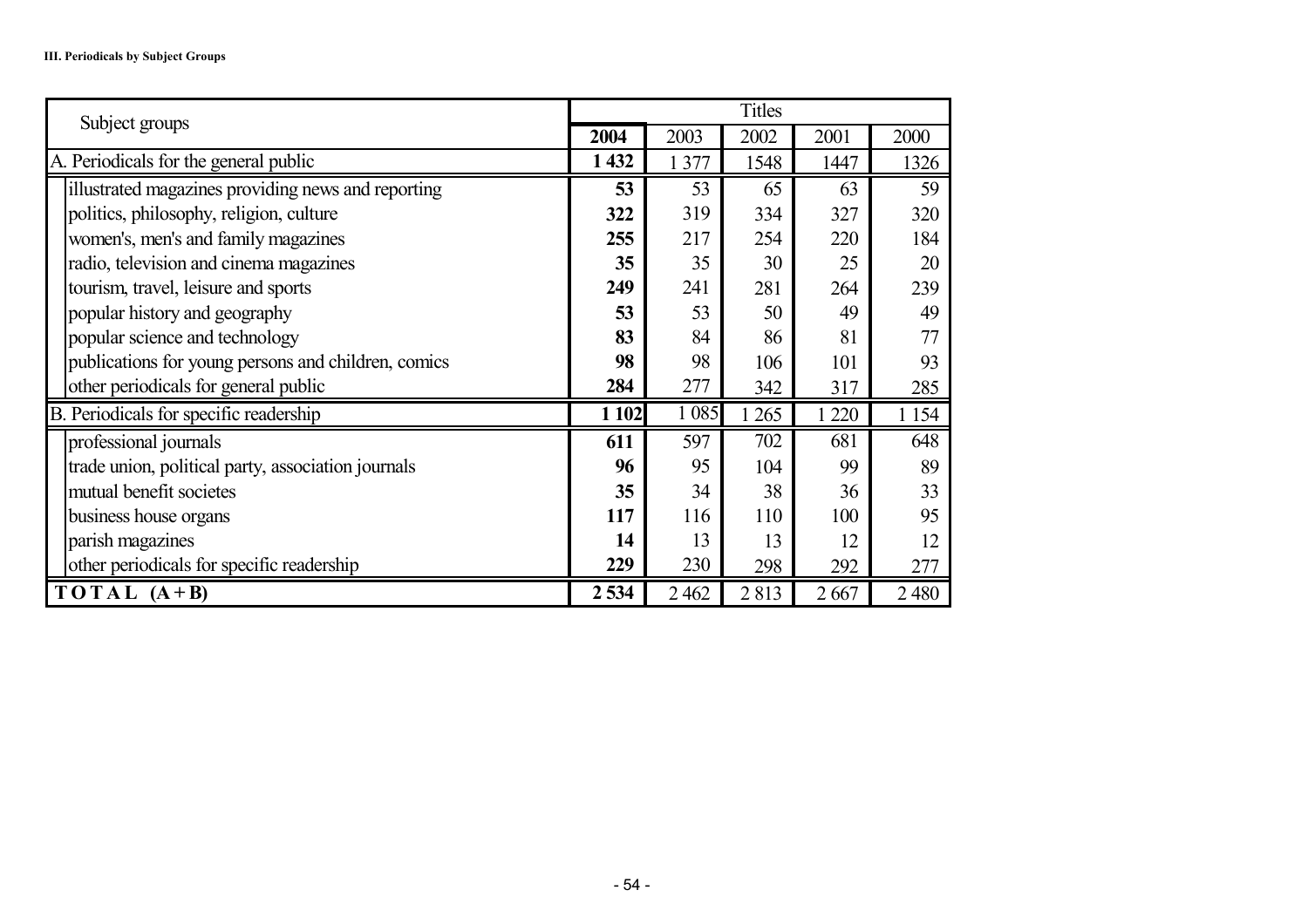# **HISTORICAL MONUMENTS**

<span id="page-54-0"></span>Historical monuments that charge admission fees were statistically monitored. These include fortified castles, castles, cloisters, churches, ruins, mills, towers, etc. From a total of 257 monitored sites, 111 are managed by the National Institute for the protection and conservation of Monuments and sites, which is subsidized by the Ministry of Culture, 6 are managed by State administrative bodies, 63 by municipalities and towns, 1 by a university, 3 by civic associations as per Law No. 83/1990 Coll., 3 by generally beneficial companies, 26 by churches, 44 by entrepreneurs, and other entities.

Twelve historical monuments in the Czech Republic are included in the UNESCO list - the historical centers of Prague, Český Krumlov, Telč, and Kutná Hora, the Holašovice village preservation, the St. Jan Nepomocký pilgrimage church on Zelená Hora in Žďár nad Sázavou. the Lednice-Valtice area, the gardens and castle in Kroměříž, the castle and its grounds in Litomyšl, the Holy Trinity Column in Olomouc, the Tugendhat villa in Brno, and the St. Prokop basilica and Jewish Quarter of Třebíč. The statistical analysis covers individual monuments where admission is charged.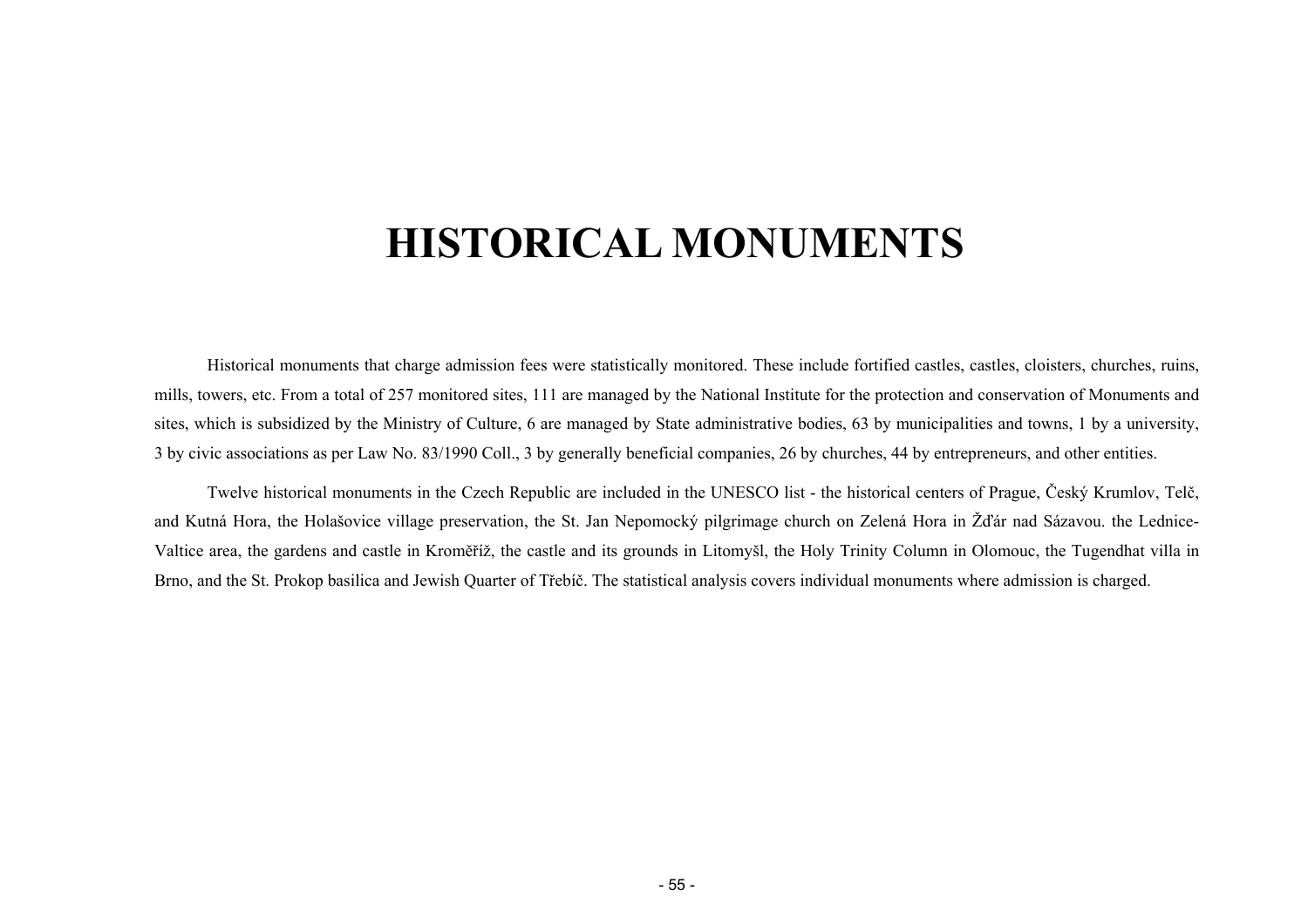#### 80 90 100 110 120 130140 150 No. of castles, chateaus, and other monuments accessible to visitors for a feeNo. of visitors to the aforementioned monumentsAverage No. of visitors per single historical monumentNo. of cultural events in historical monumentsNo. of visitors attending the aforementioned cultural events**[%]** 2000 2001 田2002 2003 2004 19 7 22 2 23 3 24 5 25 7 9 089 7 4 2 9 755 2 0 0 9 761 7 8 4 10 420 3 9 7 11 489 6 0 1 46 1 4 1 43 9 4 2 41 8 9 6 42 5 3 2 44 7 0 7 11 101<br>1 11 8 1 7 14 3 3 5 14 4 5 8 16 7 7 6 2 436 8 1 8 2 984 4 5 2 2 975 5 9 4 3 159 8 8 0

# **Historical Monuments in the Czech Republic 2000 - 2004**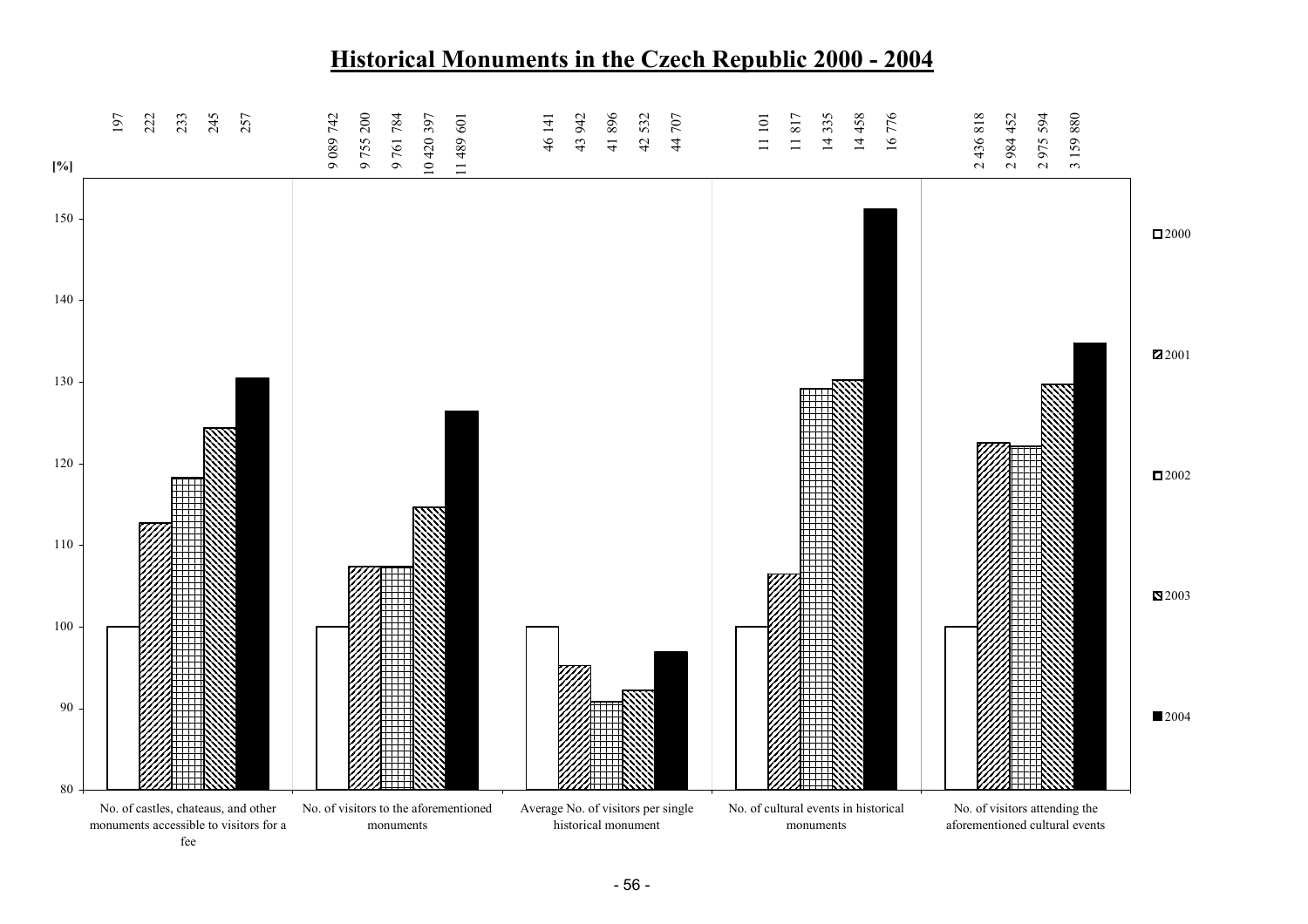## <u>Selected Data from Statistical Reports on Historical Monuments in 2004</u>

**(For the sake of comparison, data since the year 2000 are included)** 

#### **Historical monuments established by the National institute for the protection and conservation of Monuments and sites, other bodies of State administration, municipalities and towns**

|                                                                                           | 2004       | $\frac{6}{6}$ | 2003      | $\frac{0}{0}$ | 2002        | $\%$  | 2001            | $\%$  | 2000          | $\%$          |
|-------------------------------------------------------------------------------------------|------------|---------------|-----------|---------------|-------------|-------|-----------------|-------|---------------|---------------|
| No. of castles, chateaus, and other monuments accessible to visitors for a fee            | 175        | 114,4         | 171       | 111,8         | 174         | 113,7 | 163             | 106,5 |               | 153 100,0     |
| No. of visitors to the aforementioned monuments                                           | 6788609    | 101,6         | 6 631 409 | 99,3          | 6 5 6 1 3 8 |       | 98,3 6 671 368  | 99,9  | 6 6 78 717    | 100,0         |
| Average No. of visitors per single historical monument                                    | 38 792     | 88,9          | 38 780    | 88,8          | 37736       | 86,4  | 40 928          | 93,8  | 43 651 100,0  |               |
| Total No. of inventory items (pieces) in the furniture collection of historical monuments | 650 754    | 102,4         | 660 401   | 103,9         | 635 977     | 100,1 | 640 677         | 100,8 | 635 388 100,0 |               |
| Total No. of volumes in the library collection with collector item status                 | 713979     | 109,5         | 696 888   | 106,9         | 543 702     | 83,4  | 646 557         | 99,2  | 651 978 100,0 |               |
| No. of cultural events in historical monuments                                            | 15 012     | 142,1         | 12 681    | 120,0         | 13456       | 127,4 | 10 630          | 100,6 | 10 564 100,0  |               |
| independent exhibitions<br>of which are                                                   | 391        | 137,7         | 393       | 138,4         | 372         | 131,0 | 344             | 121,1 |               | 284 100,0     |
| independent concerts                                                                      | 809        | 115,7         | 846       | 121,0         | 878         | 125,6 | 709             | 101,4 |               | 699 100,0     |
| dramatic performances                                                                     | <b>64</b>  | 126,9         | 622       | 123,2         | 741         | 146,7 | 633             | 125,3 |               | 505   100,0   |
| other events                                                                              | 1654       | 86,6          | 1 275     | 66,8          | 1 0 6 9     | 56,0  | 840             | 44,0  |               | 1 909   100,0 |
| cultural interludes during excursions to these historical sites                           | 11 517     | 160,7         | 9545      | 133,2         | 10 39 6     | 145,1 | 8 1 0 4         | 113,1 | 7 1 6 7       | 100,0         |
| No. of visitors attending the aforementioned cultural events                              | 2 674 661  | 129,6         | 2 507 287 | 121,4         | 2 604 621   |       | 126,2 2 509 127 | 121,5 | 2 0 6 4 5 6 5 | 100,0         |
| visitors to independent exhibitions<br>of which are                                       | 1417778    | 130,4         | 1 206 276 | 111,0         | 442 785     | 132,7 | 385 660         | 127,5 | 087 207 100,0 |               |
| visitors to independent concerts                                                          | 198 624    | 173,8         | 316796    | 277,2         | 172 068     | 150,6 | 142 389         | 124,6 | 114 268 100,0 |               |
| visitors to dramatic performances                                                         | 153 622    | 82,7          | 188 624   | 101,5         | 155 534     | 83,7  | 160 578         | 86,4  | 185 797       | 100,0         |
| visitors to other events                                                                  | 471 805    | 145,5         | 400 504   | 123,5         | 391 990     | 120,9 | 360 706 111,3   |       | 324 192 100,0 |               |
| visitors to cultural interludes during excursions to these historical sites               | 432 832    | 122,6         | 395 087   | 111,9         | 442 244     | 125,2 | 459 794         | 130,2 | 353 101       | $\vert$ 100,0 |
| Collected admission fee to aforementioned monuments in thousands of Kč                    | 307 069,2  | 124,2         | 284 742,0 | 115,1         | 254 607,0   | 102,9 | 263 316,5       | 106,5 | 247 332,7     | 100,0         |
| Average admission fee per single visitor in Kč                                            | 45,20      | 122,2         | 42,90     | 115,9         | 38,80       | 104,9 | 39,50           | 106,8 |               | 37,00 100,0   |
| No. of employees of historical monuments, excluding seasonal workers (recalc. No.)        | 1 1 1 5, 1 | 105,2         | 1 1 1 3,8 | 105,1         | 1 073,8     | 101,3 | 1 1 28          | 106,4 |               | 1 060   100,0 |

i **= these data were not observed in the stated year** 

| The breakdown of the total number of historical monuments in 2004 by establishment<br>National institute for the protection and |     |                          |  |
|---------------------------------------------------------------------------------------------------------------------------------|-----|--------------------------|--|
| conservation of Monuments and sites                                                                                             | 111 | Capital city Prague      |  |
| Other bodies of state administration                                                                                            |     | Municipalities and towns |  |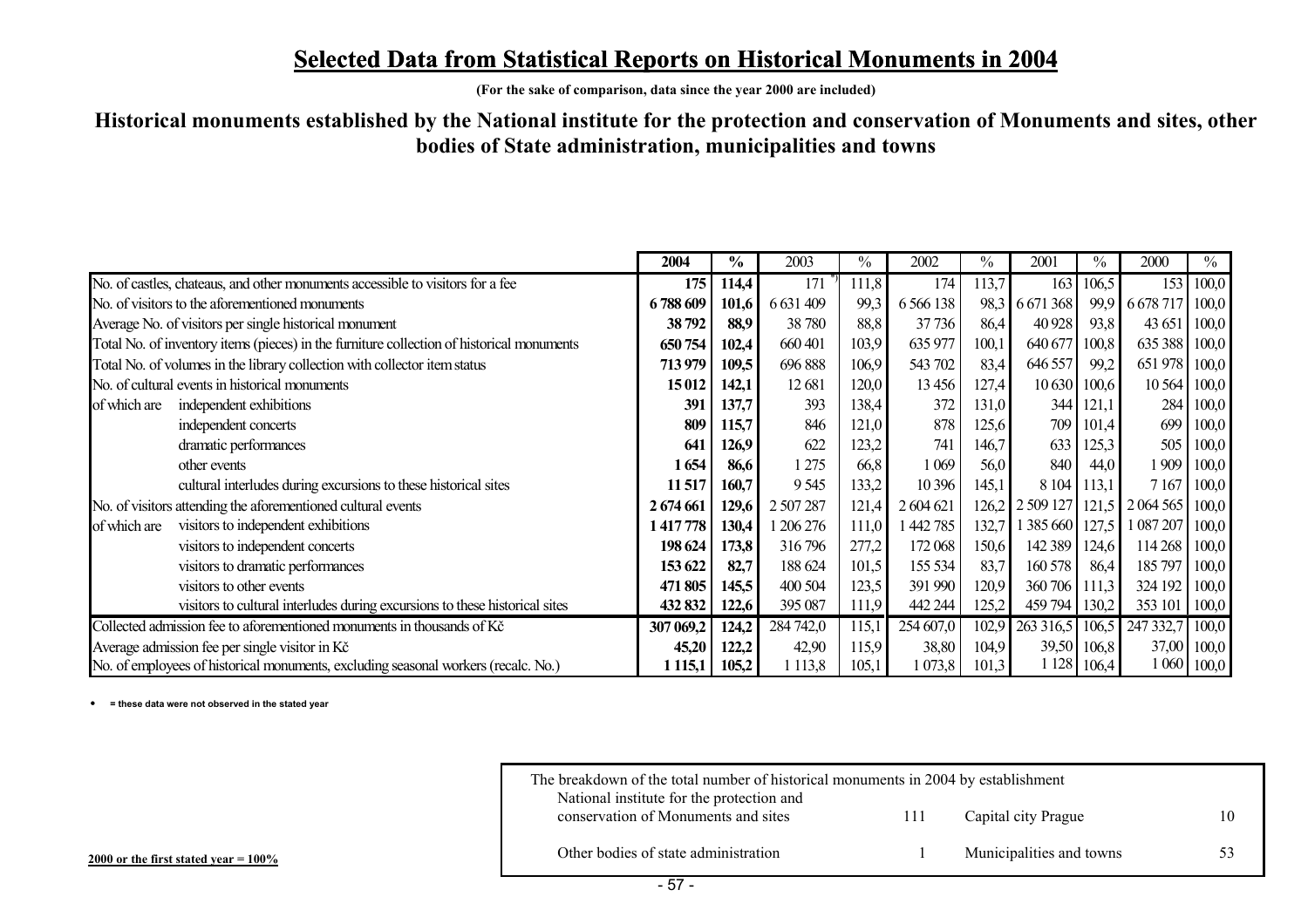#### **Historical Monuments Established by Other Departments and Other State Organizations, Civic Associations as per Law No. 83/1990 Coll., generally beneficial companies and by Churches in 2004**

|                                                                                   | 2004      | $\%$  | 2003      | %     | 2002            | ℅     | 2001            | $\frac{0}{0}$ | 2000            | $\%$             |                                            |    |
|-----------------------------------------------------------------------------------|-----------|-------|-----------|-------|-----------------|-------|-----------------|---------------|-----------------|------------------|--------------------------------------------|----|
| Number of castles, chateaus, and other monuments accessible to visitors for a fee | 38        | 237,5 | 29        | 181,3 | 26 <sup>1</sup> | 162.5 | 24              | 150,0         | 16 <sup>1</sup> | 100,0            |                                            |    |
| Number of visitors to the aforementioned monuments                                | 3 605 825 | 205,4 | 2 721 611 |       | 155,0 2 536 575 |       | 144,5 2 315 780 | 131,9         | 1 755 720 100,0 |                  |                                            |    |
| Average number of visitors per one historical monument                            | 94 890    | 86,5  | 93 849    | 85,5  | 97 561          | 88,9  | 96 490          | 87,9          | 109 732 100,0   |                  |                                            |    |
| Number of cultural events in historical monuments                                 | 872       | 320,6 | 738       | 271,3 | 409             | 150,4 | 452             | 166,2         | 272             | 100,0            |                                            |    |
| of which are independent exhibitions                                              | 52        | 126,8 | 37        | 90,2  | 33              | 80,5  | 31              | 75,6          |                 | 41 100,0         |                                            |    |
| independent concerts                                                              | 588       | 625,5 | 569       | 605,3 | 346             | 368,1 | 313             | 333,0         | 94              | 100,0            | From the total number of historical sites, |    |
| dramatic performances                                                             | 85        | 98,8  | 80        | 93,0  | 8               | 9,3   | 67              | 77,9          |                 | 86 100,0         | established in 2004                        |    |
| other events                                                                      | 139       | 323,3 | 50        | 116.3 | 20 <sup> </sup> | 46,5  | 21              | 48,8          |                 | 43 100,0         | by central bodies of other departments     |    |
| cultural interludes during excursions to these historical sites                   | 8         | 100,0 | $\sim$    | 25,0  | $\overline{2}$  | 25,0  | 20              | 250,0         | 81              | 100,0            |                                            |    |
| Number of visitors attending the aforementioned cultural events                   | 282 845   | 113,0 | 377468    | 150,8 | 266 570         | 106,5 | 349 710         | 139,7         | 250 314 100,0   |                  | by other bodies of state adminnistration   | 2  |
| visitors to independent exhibitions<br>of which are                               | 106 752   | 71,7  | 194 707   | 130,8 | 210 592         | 141,4 | 234 803         | 157,7         | 148 909 100,0   |                  | by high school                             |    |
| visitors to independent concerts                                                  | 70 874    | 138,6 | 56 033    | 109,6 | 31281           | 61,2  | 52 146          | 102,0         | 51 124 100,0    |                  |                                            |    |
| visitors to dramatic performances                                                 | 30 724    | 81,3  | 35 786    | 94,7  | 1 819           | 4,8   | 41 655          | 110,2         | 37 789 100,0    |                  | by civic associations                      |    |
| visitors to other events                                                          | 74 072    | 611,2 | 90 542    | 747,0 | 22 4 20         | 185,0 | 17 941          | 148,0         | 12 120          | 100,0            | by generally beneficial companies          |    |
| visitors to cultural interludes during excursions to these historical             |           |       |           |       |                 |       |                 |               |                 |                  |                                            |    |
| sites                                                                             | 423       | 113.7 | 400       | 107.5 | 458             | 123.1 | 3 1 6 5         | 850.8         |                 | $372 \mid 100.0$ | by churches                                | 26 |

**(For the sake of comparison, data since the year 2000 are included)** 

#### **Historical Monuments Established by Entrepreneurial Subjects and Entrepreneurs in 2004**

|              |                                                                       | (For the sake of comparison, uata since the year 2000 are included) |               |           |               |               |               |                 |               |               |       |
|--------------|-----------------------------------------------------------------------|---------------------------------------------------------------------|---------------|-----------|---------------|---------------|---------------|-----------------|---------------|---------------|-------|
|              |                                                                       | 2004                                                                | $\frac{0}{0}$ | 2003      | $\frac{0}{0}$ | 2002          | $\frac{0}{0}$ | 2001            | $\frac{0}{0}$ | 2000          | $\%$  |
|              | Number of castles, chateaus, and other                                |                                                                     |               |           |               |               |               |                 |               |               |       |
|              | monuments accessible to visitors for a fee                            | 44                                                                  | 157,1         | 45        | 160,7         | 33            | 117.9         | 35              | 125,0         | 28            | 100,0 |
|              | Number of visitors to the aforementioned monuments                    | 1 095 167                                                           | 167,1         | 1 067 377 |               | 162.9 659 071 |               | 100,6 768 052   |               | 117,2 655 305 | 100,0 |
|              | Average number of visitors per one historical monument                | 24 890                                                              | 106,4         | 23 720    | 101.4         | 19 972        | 85,3          | 21 944          | 93,8          | 23 403        | 100,0 |
|              | Number of cultural events in historical monuments                     | 892                                                                 | 336,6         | 1 0 39    | 392.1         | 470           | 177,4         |                 | 735   277,4   | 265           | 100,0 |
| of which are | independent exhibitions                                               | 71                                                                  | 263,0         | 75        | 277,8         | 32            | 118.5         | 45              | 166,7         | 27            | 100,0 |
|              | independent concerts                                                  | 228                                                                 | 485,1         | 181       | 385.1         | 69            | 146,8         |                 | 74 157,4      | 47            | 100,0 |
|              | dramatic performances                                                 | 116                                                                 | 828,6         | 54        | 385,7         | 29            | 207,1         | 15 <sup>1</sup> | 107,1         | 14            | 100,0 |
|              | other events                                                          | 247                                                                 | 347,9         | 262       | 369,0         | 182           | 256,3         | 95              | 133,8         | 71            | 100,0 |
|              | cultural interludes during excursions to these historical sites       | 230                                                                 | 21,6          | 467       | 43.8          | 158           | 14,8          | 506             | 47,5          | 066           | 100,0 |
|              | Number of visitors attending the aforementioned cultural events       | 326418                                                              | 267,7         | 275 124   | 225.6         | 104 403       | 85.6          | 125 615         | 103,0         | 121 939       | 100,0 |
| of which are | visitors to independent exhibitions                                   | 240 846                                                             | 279,1         | 179 477   | 208,0         | 36 597        | 42.4          | 47062           | 54,5          | 86 282        | 100,0 |
|              | visitors to independent concerts                                      | 20 591                                                              | 398,5         | 14743     | 285,3         | 8605          | 166.5         | 11 407          | 220,8         | 5 1 6 7       | 100,0 |
|              | visitors to dramatic performances                                     | 11943                                                               | 462,2         | 4953      | 191,7         | 8735          | 338.0         | 1675            | 64,8          | 2 5 8 4       | 100,0 |
|              | visitors to other events                                              | 38 990                                                              | 164,4         | 53 957    | 227.5         | 34 049        | 143,6         | 46 3 38         | 195,4         | 23 7 19       | 100,0 |
|              | visitors to cultural interludes during excursions to these historical |                                                                     |               |           |               |               |               |                 |               |               |       |
|              | sites                                                                 | 14 04 8                                                             | 335.5         | 21 9 94   | 525.3         | 16417         | 392,1         |                 | 19 133 457,0  | 4 1 8 7       | 100,0 |

**(For the sake of comparison, data since the year 2000 are included)** 

**2000 or the first stated year = 100%**

From the total number of historical sites, established in 2004

by entrepreneurial subjects 21 by entrepreneurs 23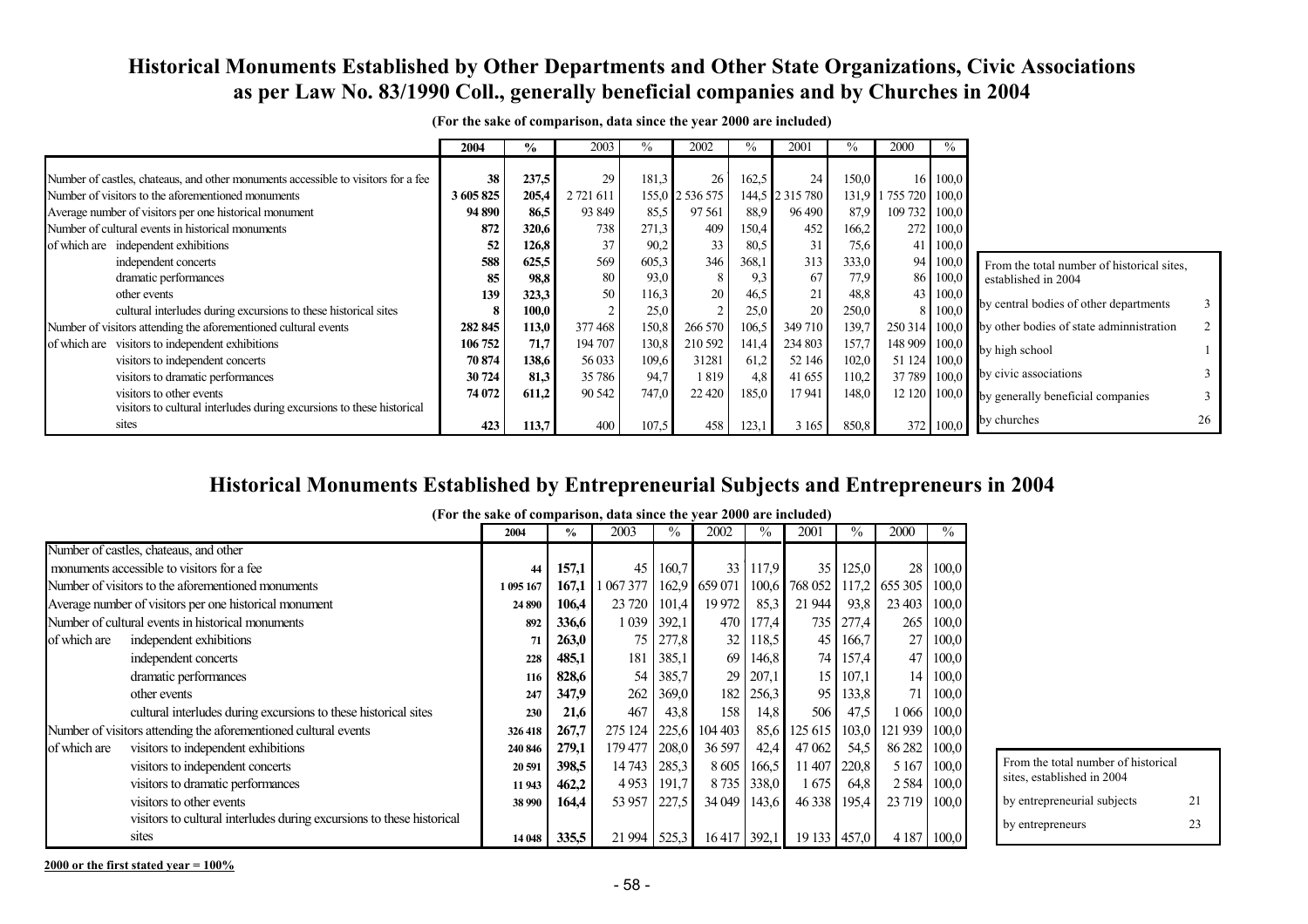# **PUBLISHERS**

<span id="page-58-0"></span>Publishers as a subject of statistical investigation in 2004 were those who issued periodical and non-periodical publications on material media, printed, unprinted (e.g. CDs, cassets etc.) and electronic media. This number also includes materials published on the Internet. The founders of these publishers are state administrative bodies, regions, municipalities, towns, universities, trade-union organizations, civic associations as per Law No. 83/1990 Coll., churches, foundations, entrepreneurs, and other entities.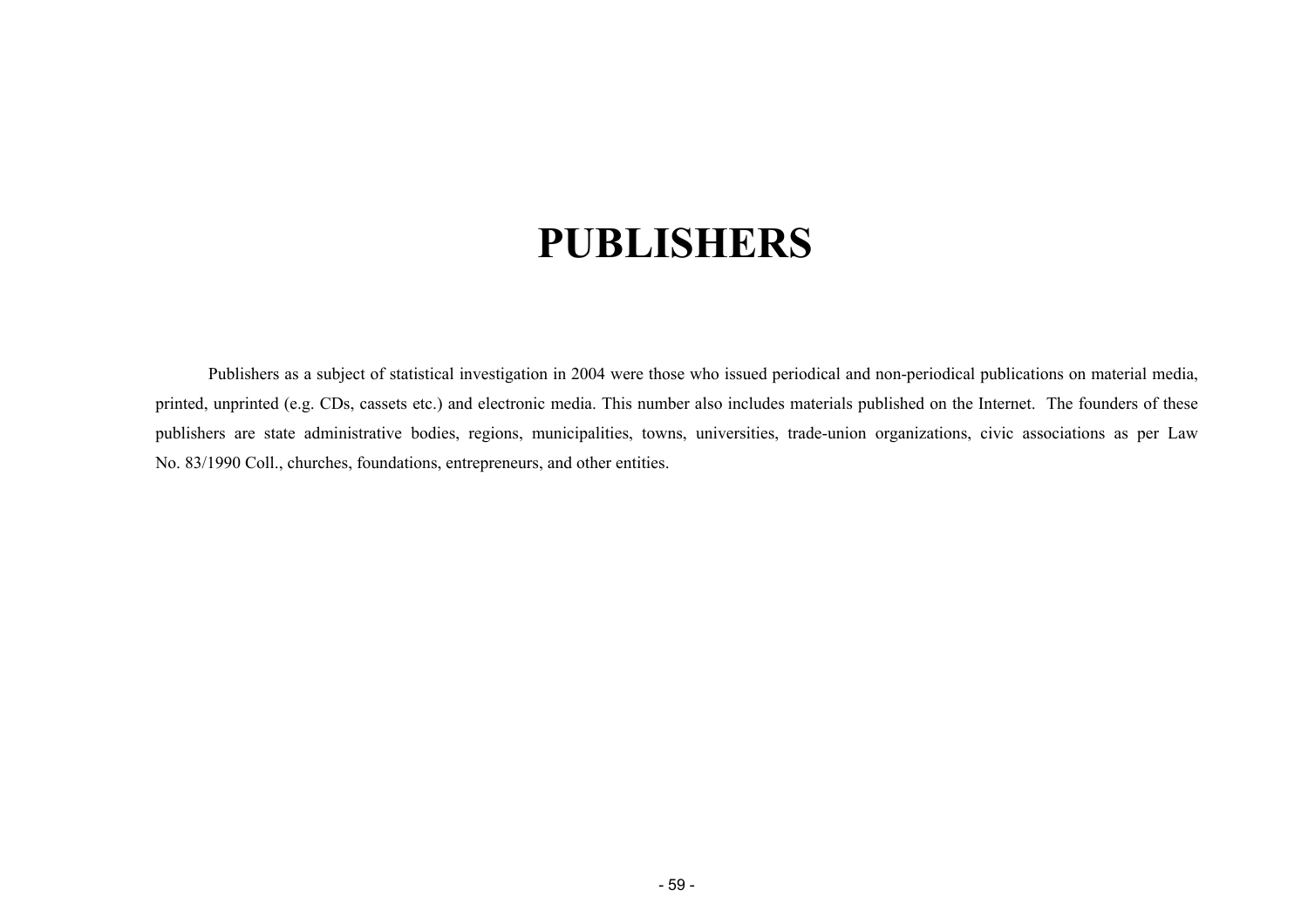# **Selected data from Statistical Reports on Publishers in 2004**

**Publishers of periodicals and non-periodical publications, witch were established and run by these institutions** 

|                |                                               | 2004                     | $\frac{6}{9}$ | 2003                     | $\%$  | 2002 | $\%$  | 2001 | $\%$  | 2000      | $\%$  |
|----------------|-----------------------------------------------|--------------------------|---------------|--------------------------|-------|------|-------|------|-------|-----------|-------|
|                |                                               |                          |               |                          |       |      |       |      |       |           |       |
|                |                                               |                          |               |                          |       |      |       |      |       |           |       |
|                | Total number of publishers of periodicals and |                          |               |                          |       |      |       |      |       |           |       |
|                | non-periodical publications                   | 1762                     | 99,9          | 2052                     | 116,4 | 864  | 105,7 | 1949 | 110.6 | 1763      | 100,0 |
|                | Ministry of Culture                           | 32                       | 48,5          | 35                       | 53,0  | 28   | 42,4  | 36   | 54,5  | 66        | 100,0 |
|                | <b>Other Ministries</b>                       | 67                       | 73,6          | 84                       | 92,3  | 82   | 90,1  | 87   | 95,6  | 91        | 100,0 |
|                | Universities                                  | 18                       | 150,0         | 21                       | 175,0 | 20   | 166,7 | 17   | 141,7 | 12        | 100,0 |
|                | State administrative bodies                   | 81                       | 109,5         | 100                      | 135,1 | 82   | 110,8 | 81   | 109,5 | 74        | 100,0 |
|                | District authorities                          | $\overline{\phantom{a}}$ |               | $\overline{\phantom{a}}$ |       | 58   | 84,1  | 85   | 123,2 | 69        | 100.0 |
|                | Capital city Prague                           | 8                        | 66,7          | 11                       | 91,7  | 9    | 75,0  | 10   | 83,3  | 12        | 100,0 |
|                | The Cities of Plzen, Brno and Ostrava         | 14                       | 107,7         | 17                       | 130,8 | 16   | 123,1 | 16   | 123,1 | 13        | 100,0 |
| established by | Region offices                                | 97                       | 388,0         | 96                       | 384,0 | 50   | 200,0 | 25   | 100,0 | $\bullet$ |       |
|                | Municipalities and towns                      | 265                      | 102,7         | 280                      | 108,5 | 240  | 93,0  | 236  | 91,5  | 258       | 100,0 |
|                | Trade-union organizations                     | 12                       | 100.0         | 14                       | 116,7 | 12   | 100,0 | 13   | 108.3 | 12        | 100,0 |
|                | Entrepreneurial subjects                      | 492                      | 97,2          | 622                      | 122,9 | 564  | 111,5 | 581  | 114,8 | 506       | 100,0 |
|                | Entrepreneurs                                 | 404                      | 95,3          | 464                      | 109,4 | 447  | 105,4 | 481  | 113,4 | 424       | 100,0 |
|                | Civic associations                            | 229                      | 123,1         | 265                      | 142,5 | 220  | 118,3 | 242  | 130.1 | 186       | 100,0 |
|                | Churches                                      | 33                       | 137,5         | 28                       | 116,7 | 28   | 116,7 | 27   | 112,5 | 24        | 100,0 |
|                | Foundations and other subjects                | 10                       | 62,5          | 14                       | 87,5  | 8    | 50,0  | 12   | 75,0  | 16        | 100,0 |
|                | Subjects not specified on the statistic sheet | $\overline{\phantom{a}}$ |               |                          |       |      |       |      |       |           |       |

**(For the sake of comparison, data since the year 2000 are included)** 

• **= these data were not observed in the stated year**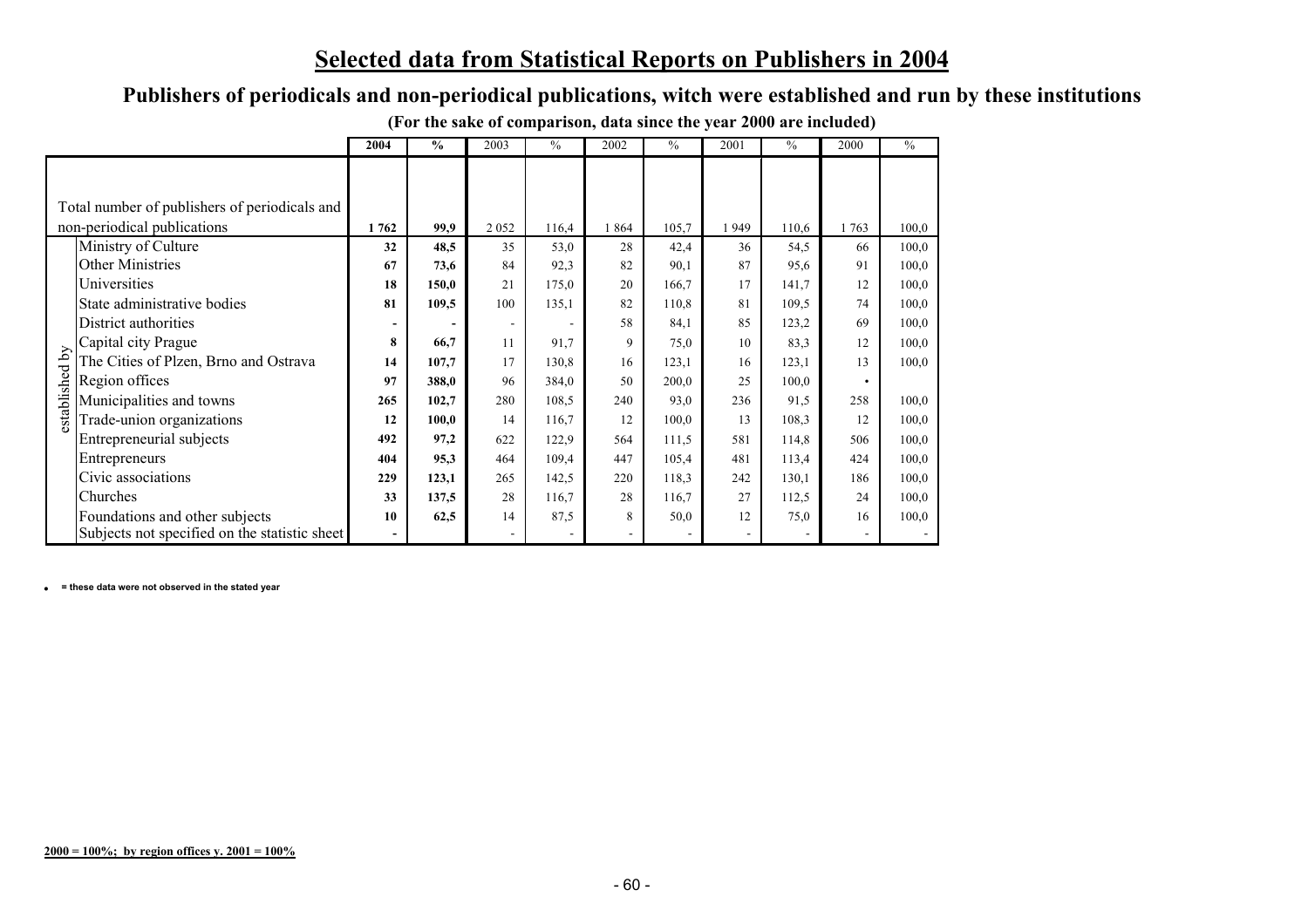|                                   |                                   |                                              | 2004 | $\frac{6}{9}$ | 2003    | $\%$  | 2002    | $\%$  | 2001    | $\%$    | 2000 | $\frac{0}{6}$ |
|-----------------------------------|-----------------------------------|----------------------------------------------|------|---------------|---------|-------|---------|-------|---------|---------|------|---------------|
|                                   | <b>Total Number of Publishers</b> |                                              | 1762 | 99,9          | 2 0 5 2 | 116,4 | 1864    | 105,7 | 949     | 110,6   | 763  | 100,0         |
|                                   |                                   |                                              |      |               |         |       |         |       |         |         |      |               |
| whose main activity is publishing |                                   |                                              |      | 90,8          | 848     | 112,8 | 823     | 109,4 | 812     | 108,0   | 752  | 100,0         |
|                                   |                                   | non-periodical publications                  | 299  | 86,4          | 381     | 110,1 | 381     | 110,1 | 381     | 110,1   | 346  | 100,0         |
|                                   |                                   | newspapers                                   | 49   | 92,5          | 55      | 103,8 | 53      | 100.0 | 49      | 92,5    | 53   | 100,0         |
|                                   |                                   | periodicals                                  | 190  | 107,3         | 237     | 133.9 | 212     | 119,8 | 176     | 99,4    | 177  | 100,0         |
|                                   | of which                          | periodicals and non-periodical publications  | 83   | 67,5          | 103     | 83,7  | 101     | 82,1  | 110     | 89,4    | 123  | 100,0         |
|                                   |                                   | audio documents                              | 25   | 59,5          | 36      | 85,7  | 34      | 81,0  | 28      | 66,7    | 42   | 100,0         |
| of which                          |                                   | others                                       | 37   | 336,4         | 36      | 327,3 | 42      | 381,8 | 68      | 618,2   | 11   | 100.0         |
|                                   |                                   |                                              |      |               |         |       |         |       |         |         |      |               |
|                                   |                                   | for which publishing is a secondary activity | 1079 | 106,7         | 1 204   | 119,1 | 1 0 4 1 | 103,0 | 1 1 3 7 | 112,5   | 1011 | 100,0         |
|                                   |                                   | non-periodical publications                  | 297  | 99,3          | 360     | 120,4 | 301     | 100,7 | 329     | 110,0   | 299  | 100,0         |
|                                   |                                   | newspapers                                   | 114  | 98,3          | 117     | 100.9 | 105     | 90.5  | 107     | 92,2    | 116  | 100,0         |
|                                   | which                             | periodicals                                  | 383  | 109,7         | 448     | 128,4 | 375     | 107,4 | 407     | 116,6   | 349  | 100.0         |
|                                   | $\mathbf{c}^{\mathbf{f}}$         | periodicals and non-periodical publications  | 188  | 82,5          | 224     | 98,2  | 217     | 95,2  | 218     | 95,6    | 228  | 100.0         |
|                                   |                                   | audio documents                              | 11   | 73,3          | 11      | 73,3  | 8       | 53,3  | 9       | 60,0    | 15   | 100,0         |
|                                   |                                   | others                                       | 86   | 2 150,0       | 44      | 100.0 | 35      | 875,0 | 67      | 1,675,0 |      | 100,0         |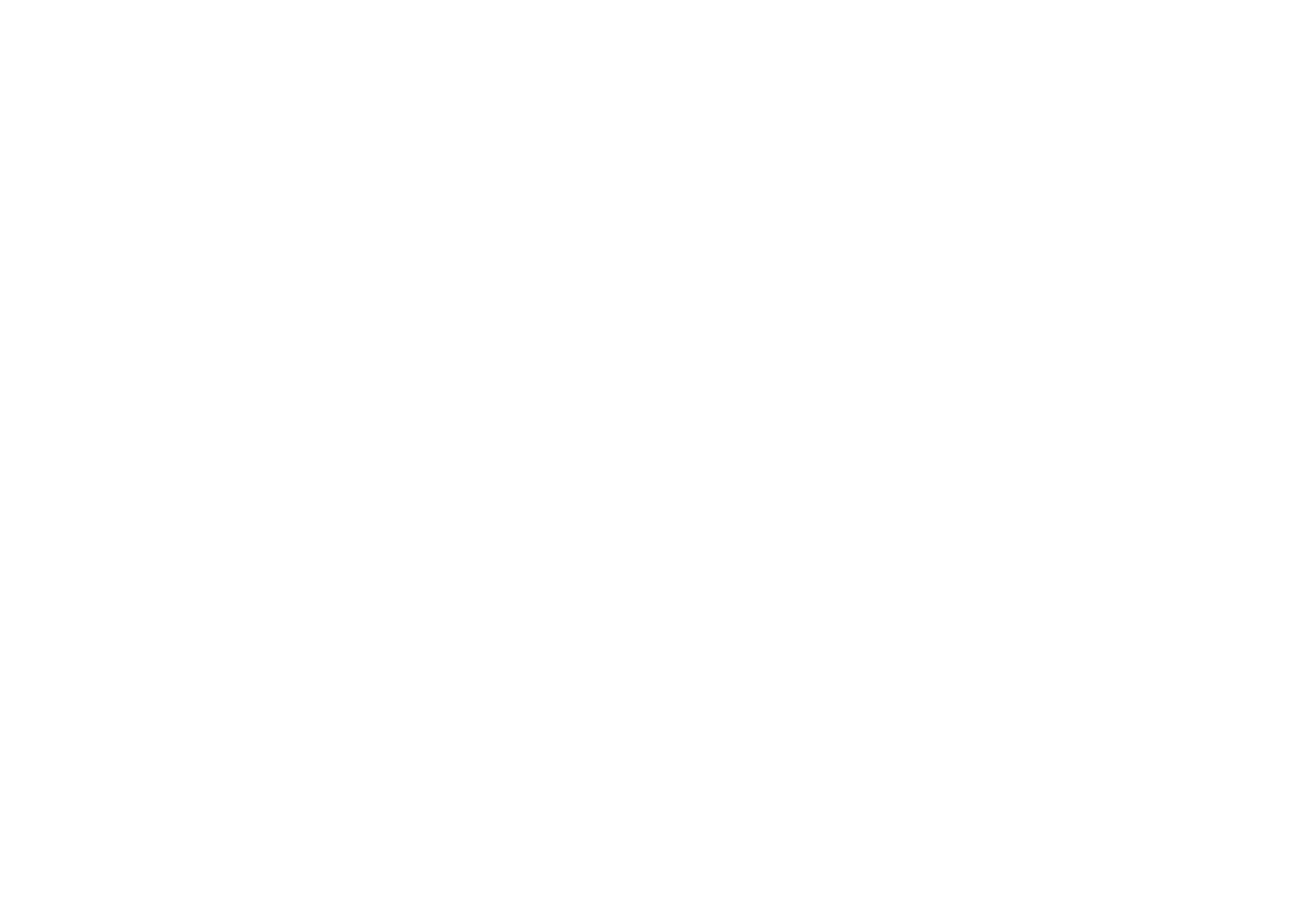# <span id="page-62-0"></span>**EXHIBITIONS OF PROFESSIONAL GRAPHIC AND PLASTIC ARTS AND ARCHITECTURE**

A statistical investigation of exhibition activities in the area of professional graphic and plastic arts and architecture summarizes the number of galleries, exhibition halls, and other spaces intended for exhibits. This involves facilities that don't own collection items. Of a total of 316 statistically investigated galleries and exhibition halls, 6 were founded by state administrative bodies, one of them by the Ministry of Culture. Eighty-two galleries were established by regions, municipalities and towns, while seventy-four were founded by universities, foundations, by generally beneficial companies, civic associations as per Law No. 83/1990 Coll., as well as by churches and trade-union organizations. This investigation involved 159 entrepreneurial subjects and entrepreneurs exhibition halls.

The list of exhibition spaces is up-dated annually. There are ongoing changes among galleries and exhibition halls established by entrepreneurial subjects and entrepreneurs. New ones are established and due to a lack of finances existing galleries are closed or are changed to sales galleries that don't organize any exhibitions.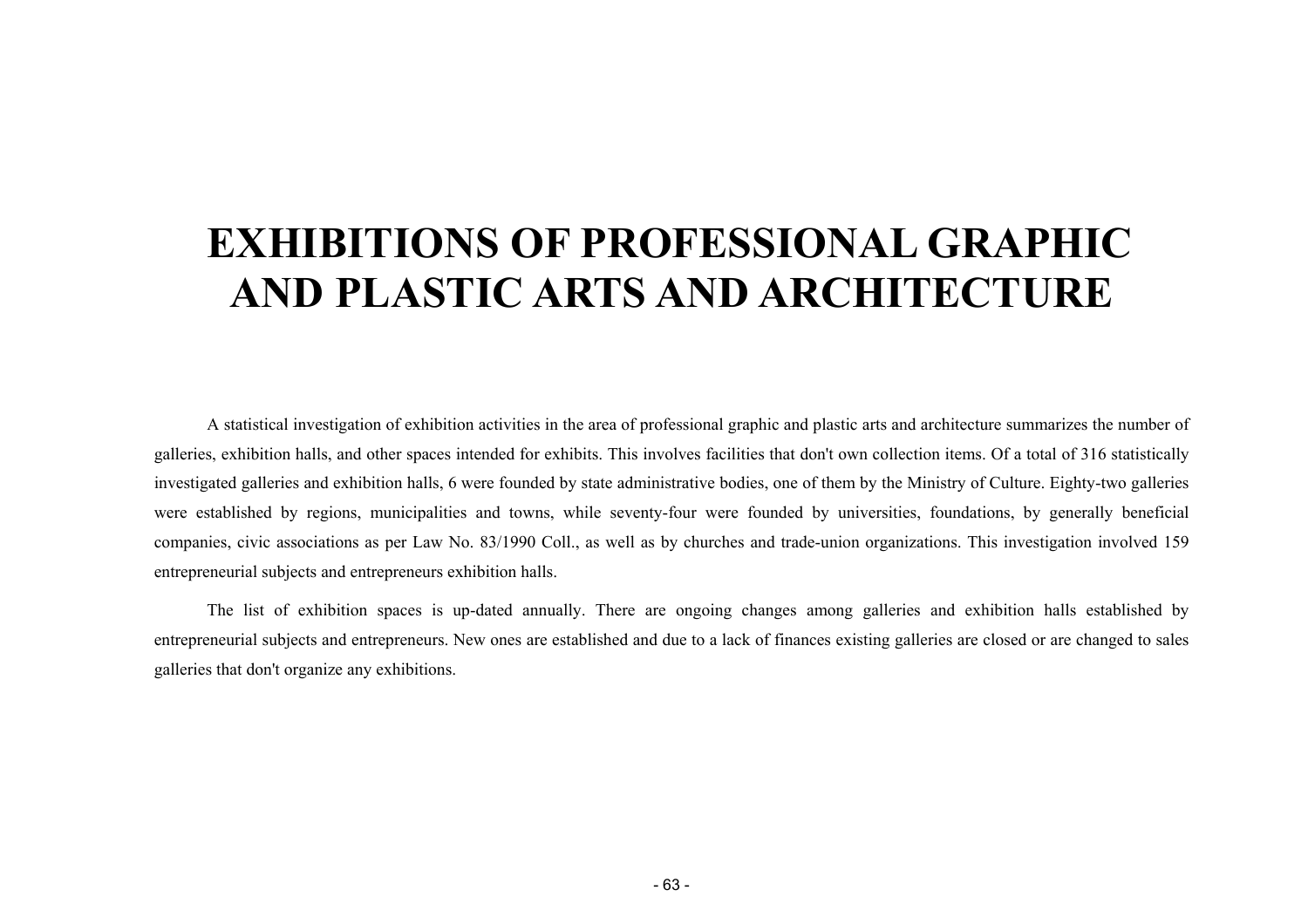### **Selected Data from Statistical Reports on Exhibitions of Professional Graphic and Plastic Arts and Architecture in 2004**

### **Exhibitions of galleries, which were established and run by the Ministry of Culture of the Czech Republic, regions, municipalities and towns**

| (For the sake of comparison, data since the year 2000 are included) |  |  |  |  |  |  |
|---------------------------------------------------------------------|--|--|--|--|--|--|
|---------------------------------------------------------------------|--|--|--|--|--|--|

|                                                       | 2004    | $\frac{0}{0}$ | 2003    | $\frac{0}{0}$ | 2002    | $\frac{0}{0}$ | 2001      | $\frac{0}{0}$ | 2000      | $\overline{\frac{0}{0}}$ |
|-------------------------------------------------------|---------|---------------|---------|---------------|---------|---------------|-----------|---------------|-----------|--------------------------|
| No. of reporting units                                | 83      | 230,6         | 76      | 211,1         | 68      | 188,9         | 56        | 155,6         | 36        | 100,0                    |
| No. of exhibitions spaces owned by bodies             | 115     | 244,7         | 98      | 208,5         | 87      | 185,1         | 74        | 157,4         | 47        | 100,0                    |
| No. of exhibitions organized                          | 888     | 221,4         | 809     | 201,7         | 736     | 183,5         | 641       | 159,9         | 401       | 100,0                    |
| Architecture                                          | 16      | 533,3         | 12      | 400,0         |         | 233,3         | 15        | 500,0         | 3         | 100,0                    |
| Painting                                              | 266     | 171,6         | 296     | 191,0         | 259     | 167,1         | 243       | 156,8         | 155       | 100,0                    |
| Graphic arts                                          | 88      | 154,4         | 93      | 163,2         | 71      | 124,6         | 72        | 126,3         | 57        | 100,0                    |
| of which<br>Sculpture                                 | 35      | 175,0         | 27      | 135,0         | 37      | 185,0         | 36        | 180,0         | 20        | 100,0                    |
| Photography                                           | 197     | 218,9         | 164     | 182,2         | 175     | 194,4         | 160       | 177,8         | 90        | 100,0                    |
| Design, Decorative arts, Applied arts                 | 69      | 176,9         | 53      | 135,9         | 62      | 159,0         | 54        | 138,5         | 39        | 100,0                    |
| Interdisciplinary exhibitions                         | 217     | 417,3         | 146     | 280,8         | 130     | 250,0         | 80        | 153,8         | 52        | 100,0                    |
| No. of visitors to exhibitions                        | 644 728 | 81,6          | 606 346 | 76,8          | 789 933 | 100,0         | $\bullet$ |               |           |                          |
| No. of creative symposias                             |         | 87,5          | 8       | 100,0         |         | 87,5          | 11        | 137,5         | 8         | 100,0                    |
| No. of participants in these symposias                | 122     | 108,0         | 138     | 122,1         | 336     | 297,3         | 240       | 212,4         | 113       | 100,0                    |
| No. of participants in residential visits             |         |               |         |               |         | 100,0         |           |               |           | 100,0                    |
| No. of grants provided                                |         |               |         |               |         |               | 6         | 100,0         | 6         | 100,0                    |
| No. of catalogs published                             | 80      | 177,8         | 83      | 184,4         | 63      | 140,0         | 77        | 171,1         | 45        | 100,0                    |
| Average number of registred employees (recalc. No.)   |         |               |         |               |         |               | $\bullet$ |               | $\bullet$ |                          |
| No. of members of civic associations                  |         |               |         |               |         |               | $\bullet$ |               | 60        | 100,0                    |
| Total revenues in thousands of Kč                     |         |               |         |               |         |               | $\bullet$ |               |           |                          |
| of which are collected admission fees                 |         |               |         |               |         |               | $\bullet$ |               | ٠         |                          |
| Total non-investment expenditures, in thousands of Kč |         |               |         |               |         |               | ٠         |               |           |                          |
| $%$ self-financing                                    |         |               |         |               |         |               |           |               |           |                          |

i **= these data were not observed in the stated year** 

| Exhibitions provided by Ministry of Culture, other bodies of state |               |  |  |  |  |  |  |  |
|--------------------------------------------------------------------|---------------|--|--|--|--|--|--|--|
| administration, regions, municipalities and towns                  |               |  |  |  |  |  |  |  |
| Ministry of Culture of the Czech Republic                          |               |  |  |  |  |  |  |  |
| Regions                                                            | 5             |  |  |  |  |  |  |  |
| Capital city Prague                                                | $\mathcal{L}$ |  |  |  |  |  |  |  |
| Municipalities and towns                                           | 73            |  |  |  |  |  |  |  |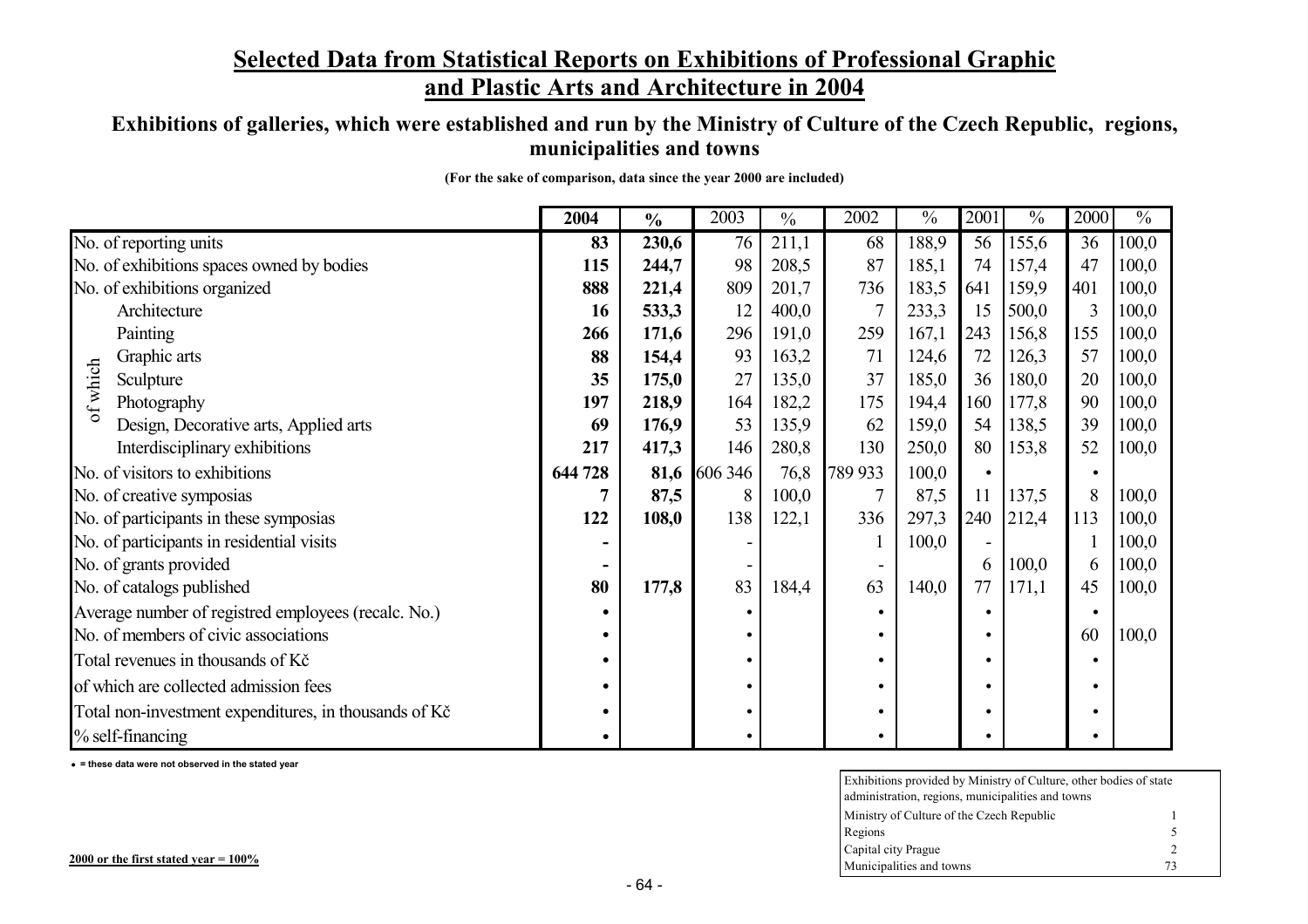#### **Exhibitions of galleries, which were established and run by other departments not previously covered: foundations, civic associations as per Law No. 83/1990 Coll., and others**

|                                           |                                                       | 2004    | $\frac{0}{0}$ | 2003    | $\%$  | 2002      | $\frac{0}{0}$ | 2001    | $\frac{0}{0}$ | 2000      | $\frac{0}{0}$ |
|-------------------------------------------|-------------------------------------------------------|---------|---------------|---------|-------|-----------|---------------|---------|---------------|-----------|---------------|
|                                           | No. of reporting units                                | 74      | 80,4          | 78      | 84,8  | 60        | 65,2          | 162     | 176,1         | 92        | 100,0         |
| No. of exhibitions spaces owned by bodies |                                                       | 94      | 91,3          | 93      | 90,3  | 101       | 98,1          | 186     | 180,6         | 103       | 100.0         |
|                                           | No. of exhibitions organized                          | 782     | 98,9          | 763     | 96,5  | 683       | 86,3          | 1 1 8 7 | 150,1         | 791       | 100,0         |
|                                           | Architecture                                          | 24      | 800.0         | 19      | 633.3 | 27        | 900,0         | 11      | 366,7         | 3         | 100.0         |
|                                           | Painting                                              | 216     | 56.5          | 235     | 61.5  | 231       | 60.5          | 567     | 148,4         | 382       | 100,0         |
|                                           | Graphic arts                                          | 75      | 50.7          | 71      | 48.0  | 93        | 62,8          | 192     | 129,7         | 148       | 100.0         |
| of which                                  | Sculpture                                             | 30      | 50,0          | 45      | 75,0  | 44        | 73,3          | 102     | 170,0         | 60        | 100,0         |
|                                           | Photography                                           | 184     | 134,3         | 178     | 129,9 | 171       | 124,8         | 189     | 138,0         | 137       | 100,0         |
|                                           | Design, Decorative arts, Applied arts                 | 71      | 95.9          | 53      | 71.6  | 35        | 47,3          | 103     | 139,2         | 74        | 100,0         |
|                                           | Interdisciplinary exhibitions                         | 182     | 491,9         | 165     | 445,9 | 95        | 256,8         | 95      | 256,8         | 37        | 100,0         |
| No. of visitors to exhibitions            |                                                       | 837 179 | 108,8         | 912 579 | 118,6 | 769 265   | 100,0         |         |               | $\bullet$ |               |
|                                           | No. of creative symposias                             | 25      | 147,1         | 24      | 141,2 | 18        | 105,9         | 12      | 70,6          | 17        | 100,0         |
|                                           | No. of participants in these symposias                | 1435    | 356.1         | 1566    | 388.6 | 360       | 89,3          | 230     | 57,1          | 403       | 100,0         |
|                                           | No. of participants in residential visits             | 59      | 281.0         | 28      | 133,3 | 33        | 157.1         | 12      | 57.1          | 21        | 100.0         |
|                                           | No. of grants provided                                |         |               |         |       |           |               |         |               | 1         | 100,0         |
|                                           | No. of catalogs published                             | 111     | 317,1         | 112     | 320,0 | 110       | 314,3         | 72      | 205,7         | 35        | 100,0         |
|                                           | Average number of registred employees (recalc. No.)   |         |               |         |       | $\bullet$ |               |         |               | $\bullet$ |               |
| No. of members of civic associations      |                                                       | 945     | 92,3          | 1 0 24  | 100,0 | $\bullet$ |               |         |               | $\bullet$ |               |
| Total revenues in thousands of Kč         |                                                       |         |               |         |       | $\bullet$ |               |         |               | $\bullet$ |               |
| of which are collected admission fees     |                                                       |         |               |         |       | $\bullet$ |               |         |               | $\bullet$ |               |
|                                           | Total non-investment expenditures, in thousands of Kč |         |               |         |       | $\bullet$ |               |         |               | $\bullet$ |               |
|                                           | % self-financing                                      |         |               |         |       | ٠         |               |         |               |           |               |

**(For the sake of comparison, data since the year 2000 are included)** 

i **= these data were not observed in the stated year** 

Central bodies of other departments 5 Universitiess  $5$  $\overline{5}$ Civic associations $\sim$  30 17 Generally beneficial companies Foundationss and  $11$  $11$ Churchess  $5$  $5$ Trade-union organizations 1 Exhibitions provided by central bodies of other departments, civic associations, foundations and others

**2000 or the first stated year = 100%**